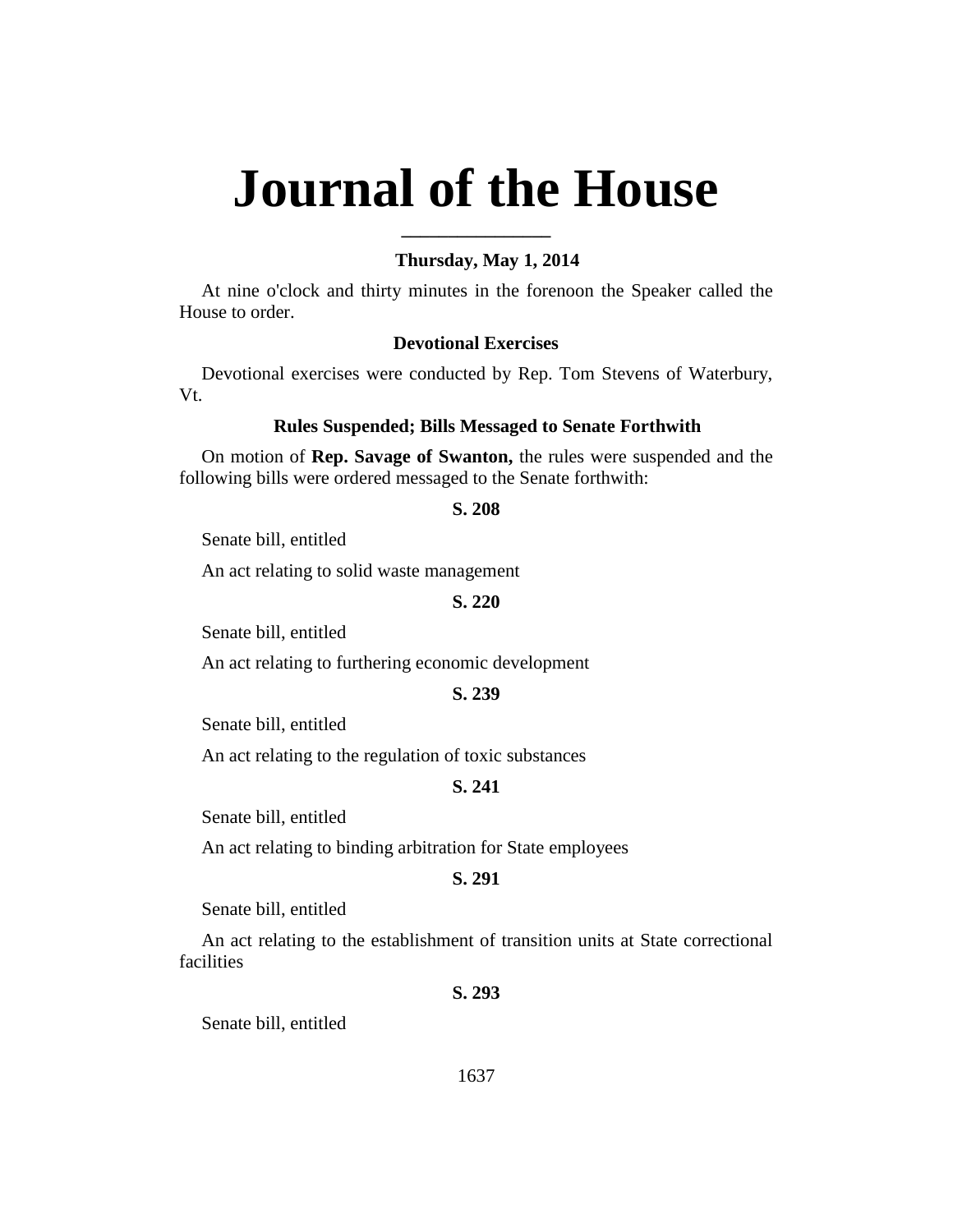An act relating to reporting on population-level outcomes and indicators and on program-level performance measures

# **Senate Proposal of Amendment Concurred in**

#### **H. 809**

The Senate proposed to the House to amend House bill, entitled

An act relating to designation of new town centers and growth centers

First: In Sec. 3, 24 V.S.A. § 2793c, by striking out subdivisions  $(c)(5)(A)$ and  $(B)$  and inserting in lieu thereof two new subdivisions to be  $(c)(5)(A)$  and (B) to read:

(5) Each application for designation as a growth center shall include:

(A) a description from the regional planning commission in which each applicant municipality is located of the role of the proposed growth center in the region, and the relationship between the proposed growth center and neighboring communities;

(B) written confirmation from the applicable regional planning commission that the proposed growth center conforms with the regional plan for the region in which each applicant municipality is located;

Second: In Sec. 3, 24 V.S.A. § 2793c, in subdivision  $(c)(5)(D)(iii)$ , by striking out "25" and inserting in lieu thereof 20.

Third: In Sec. 3, 24 V.S.A. § 2793c, in subdivision  $(d)(1)(A)$ , by striking out "subdivision  $(B)$  of this subdivision  $(1)$ " and inserting in lieu thereof subsection (c) of this section.

Fourth: In Sec. 3, 24 V.S.A. § 2793c, by striking out subdivision (d)(6) in its entirety and inserting in lieu thereof a new subdivision (d)(6) to read:

(6) Designation decision. Within 90 days of the receipt of a completed application, after providing notice as required in the case of a proposed municipal plan or amendment to each person listed under subsection 4384(e) of this title and to the executive director of each adjacent regional planning commission, and after providing an opportunity for the public to be heard, the State Board formally shall designate a growth center if the State Board finds, in a written decision, that the growth center proposal meets the requirements of subsection (b) of this section. An application that complies with all of the requirements of subsection (b) of this section other than the size requirement set forth in subdivision (b)(1) may be approved by the State Board if the applicant presents compelling justification for deviating from the size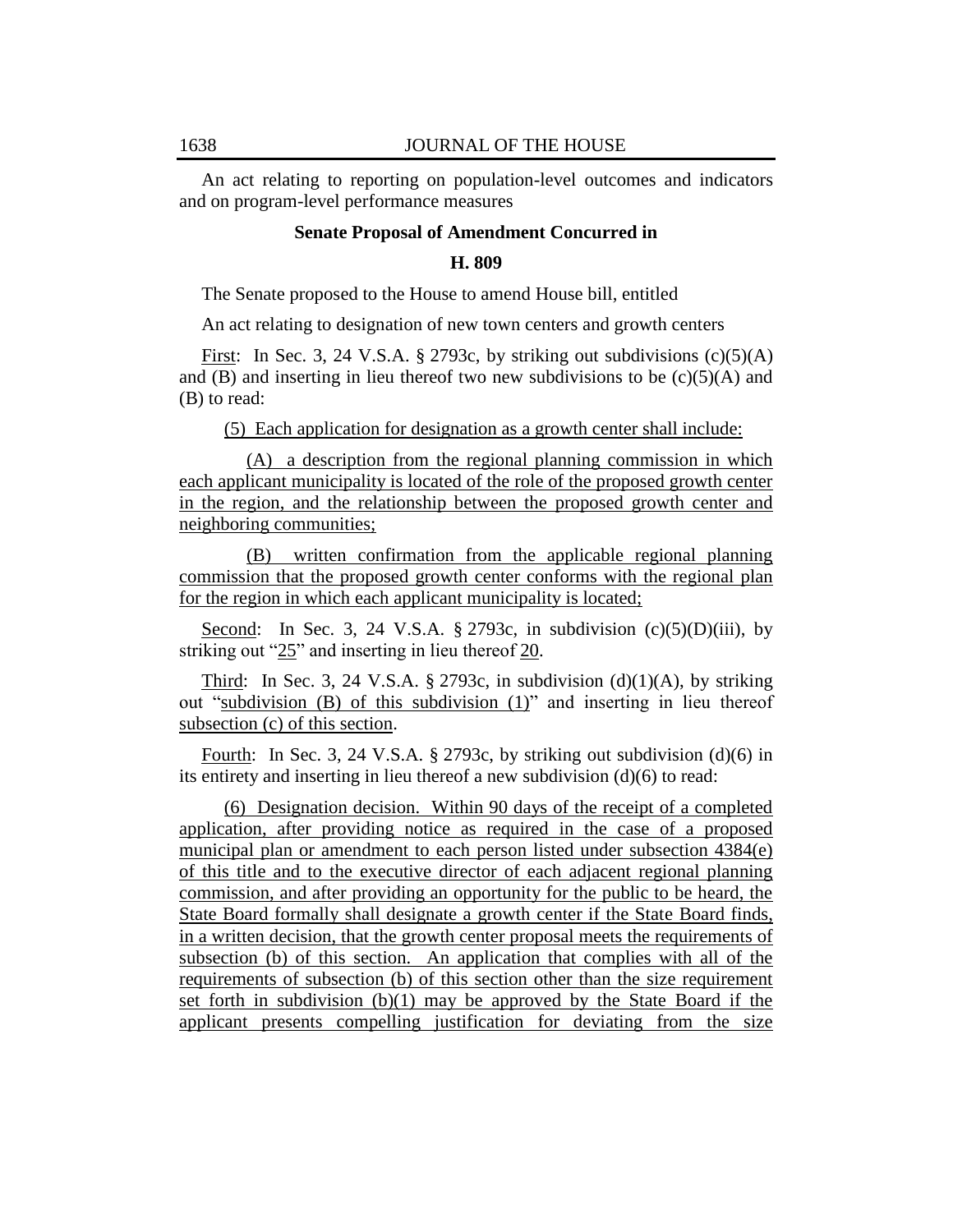requirement and provided that at least two-thirds but no fewer than seven of the members of the State Board present vote in favor of the application.

Fifth: In Sec. 6, 24 V.S.A. § 4382, by striking out subdivision (a)(2) in its entirety and inserting in lieu thereof a new subdivision (a)(2) to read:

(2) A land use plan:

(A) consisting of a map and statement of present and prospective land uses, indicating those areas proposed for forests, recreation, agriculture (using the agricultural lands identification process established in 6 V.S.A. § 8), residence, commerce, industry, public, and semi-public uses and open spaces reserved for flood plain, wetland protection, or other conservation purposes; and

(B) setting forth the present and prospective location, amount, intensity, and character of such land uses and the appropriate timing or sequence of land development activities in relation to the provision of necessary community facilities and service; and

(C) identifying those areas, if any, proposed for designation under chapter 76A of this title, together with, for each area proposed for designation, an explanation of how the designation would further the plan's goals and the goals of section 4302 of this title, and how the area meets the requirements for the type of designation to be sought;

Sixth: By inserting a new Sec. 10 to read as follows:

Sec. 10. 24 V.S.A. § 4451 is amended to read:

# § 4451. ENFORCEMENT; PENALTIES

(a) Any person who violates any bylaw after it has been adopted under this chapter or who violates a comparable ordinance or regulation adopted under prior enabling laws shall be fined not more than \$200.00 for each offense. No action may be brought under this section unless the alleged offender has had at least seven days' warning notice by certified mail. An action may be brought without the seven-day notice and opportunity to cure if the alleged offender repeats the violation of the bylaw or ordinance after the seven-day notice period and within the next succeeding 12 months.

(1) The seven-day warning notice shall state that a violation exists, that the alleged offender has an opportunity to cure the violation within the seven days, and that the alleged offender will not be entitled to an additional warning notice for a violation occurring after the seven days.

(2) A notice of violation issued under this chapter also shall state: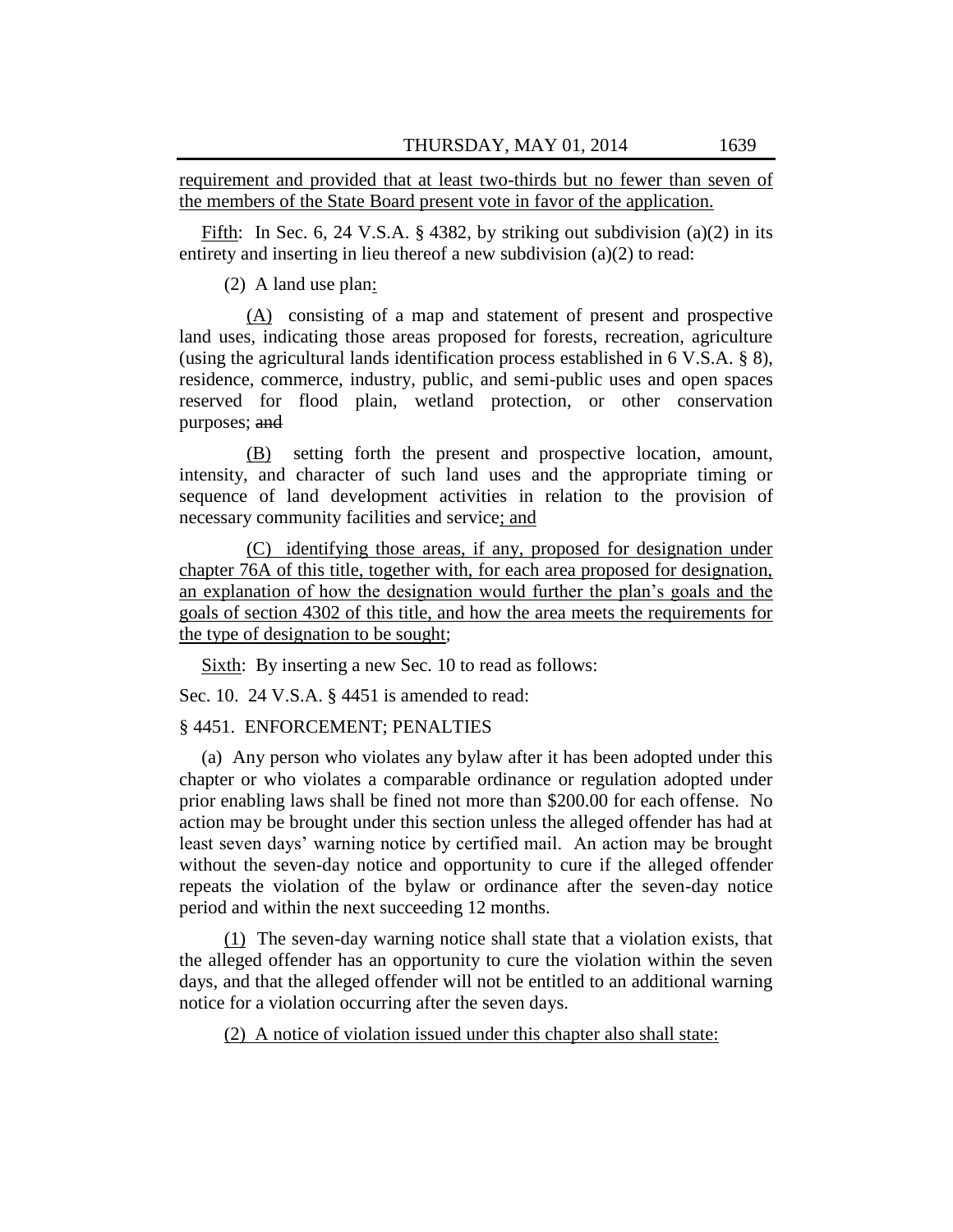(A) the bylaw or municipal land use permit condition alleged to have been violated;

(B) the facts giving rise to the alleged violation;

(C) to whom appeal may be taken and the period of time for taking an appeal; and

(D) that failure to file an appeal within that period will render the notice of violation the final decision on the violation addressed in the notice.

(3) In default of payment of the fine, the person, the members of any partnership, or the principal officers of the corporation shall each pay double the amount of the fine. Each day that a violation is continued shall constitute a separate offense. All fines collected for the violation of bylaws shall be paid over to the municipality whose bylaw has been violated.

(b) Any person who, being the owner or agent of the owner of any lot, tract, or parcel of land, lays out, constructs, opens, or dedicates any street, sanitary sewer, storm sewer, water main, or other improvements for public use, travel, or other purposes or for the common use of occupants of buildings abutting thereon, or sells, transfers, or agrees or enters into an agreement to sell any land in a subdivision or land development whether by reference to or by other use of a plat of that subdivision or land development or otherwise, or erects any structure on that land, unless a final plat has been prepared in full compliance with this chapter and the bylaws adopted under this chapter and has been recorded as provided in this chapter, shall be fined not more than \$200.00, and each lot or parcel so transferred or sold or agreed or included in a contract to be sold shall be deemed a separate violation. All fines collected for these violations shall be paid over to the municipality whose bylaw has been violated. The description by metes and bounds in the instrument of transfer or other document used in the process of selling or transferring shall not exempt the seller or transferor from these penalties or from the remedies provided in this chapter.

And by renumbering the remaining section to be numerically correct.

Which proposal of amendment was considered and concurred in.

# **Senate Proposal of Amendment Not Concurred in; Committee of Conference Requested and Appointed**

#### **H. 699**

The Senate proposed to the House to amend House bill, entitled

An act relating to temporary housing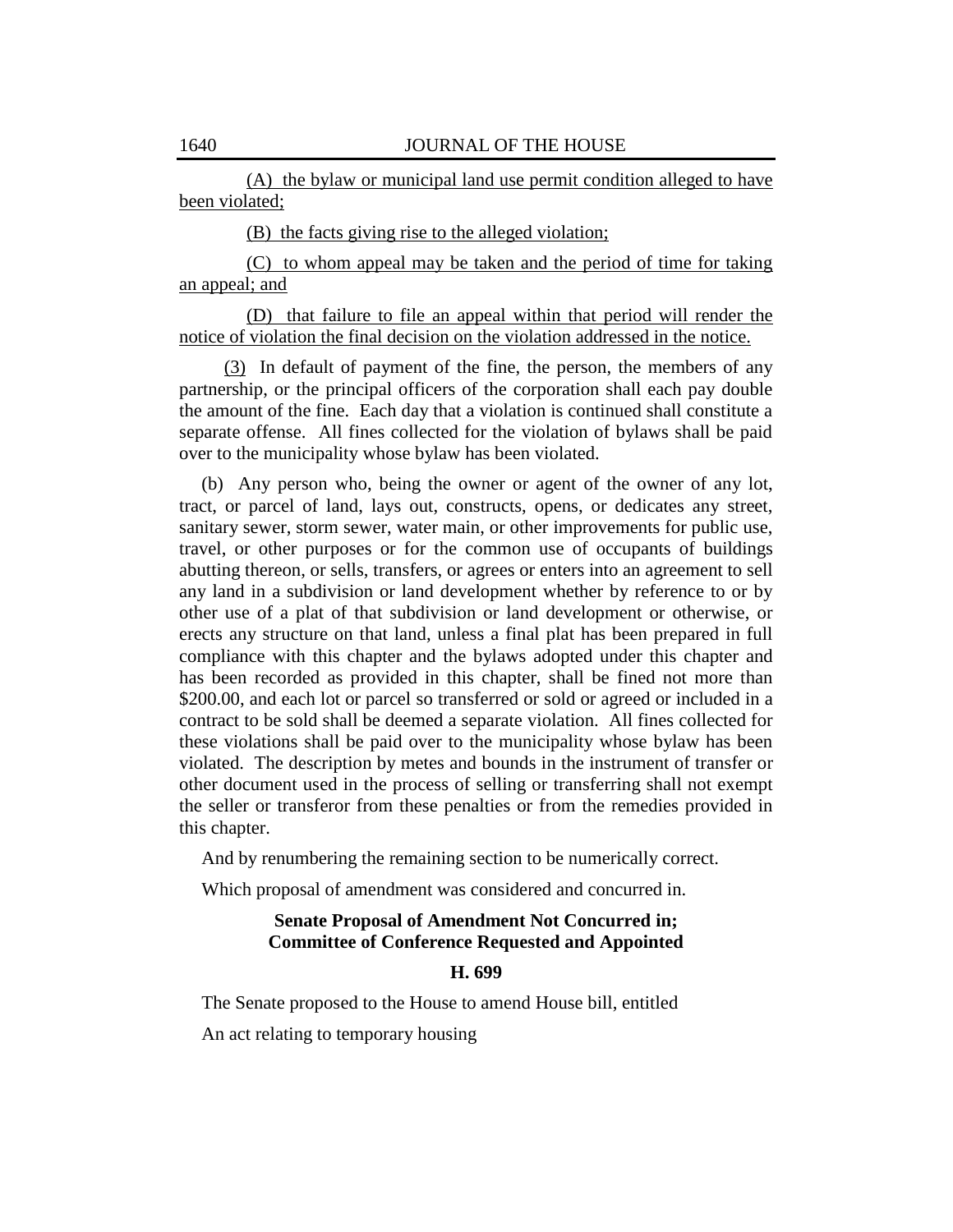By striking all after the enacting clause and inserting in lieu thereof the following:

Sec. 1. 33 V.S.A. § 2103 is amended to read:

§ 2103. ELIGIBILITY

\* \* \*

(f) An eligible participant for temporary housing shall not be required to furnish more than 30 percent of his or her income toward the cost of temporary housing. The Secretary of Human Services may adopt rules as necessary, pursuant to 3 V.S.A. chapter 25, to implement this subsection.

# Sec. 2. EFFECTIVE DATE

This act shall take effect on passage.

Pending the question, Will the House concur in the Senate proposal of amendment? **Rep. Mrowicki of Putney** moved that the House refuse to concur and ask for a Committee of Conference, which was agreed to, and the Speaker appointed as members of the Committee of Conference on the part of the House:

**Rep. Mrowicki of Putney Rep. McFaun of Barre Town Rep. Batchelor of Derby**

#### **Senate Proposal of Amendment Concurred in**

#### **H. 758**

The Senate proposed to the House to amend House bill, entitled

An act relating to notice of potential layoffs

By striking all after the enacting clause and inserting in lieu thereof the following:

Sec. 1. FINDINGS

The General Assembly finds:

(1) The 21st century workplace is fundamentally different from the 20th century workplace. Along with a changing workplace comes a different workforce. Policies and resources must be updated to reflect the changing workplace and workforce.

(2) Businesses retain sensitive information for proprietary and competitive reasons.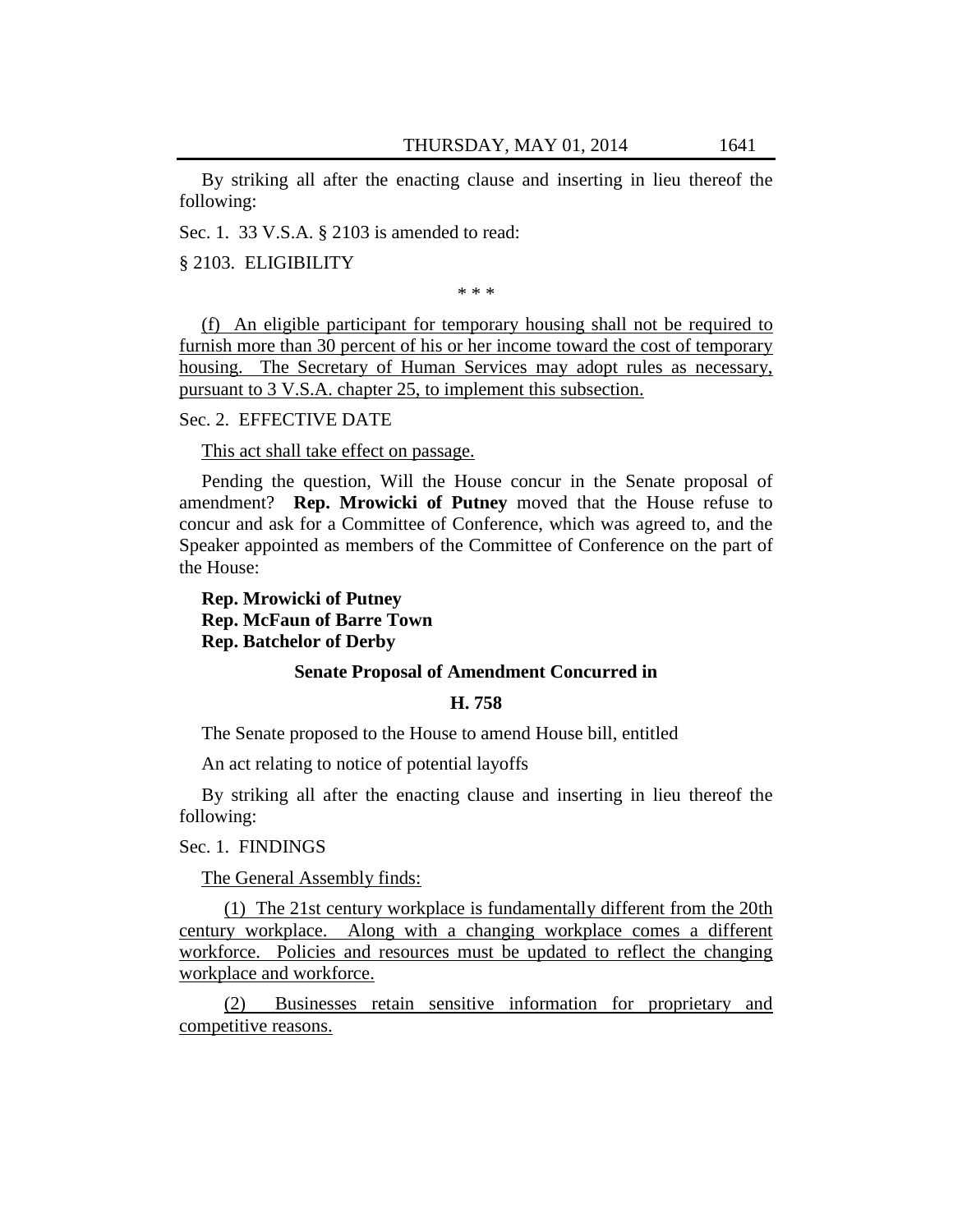(3) When the State requires this information, the sensitivity of this information must be respected and protected.

(4) The Department, as well as other agencies, are able to access federal and State resources to mitigate adverse employment impacts affecting employers, employees, communities, and the Unemployment Insurance Trust Fund.

(5) The Department and the Agency of Commerce and Community Development, as well as other agencies, must be able to respond to and assist with economic and workforce training and retention initiatives in a timely fashion.

(6) Municipalities, school districts, and local for-profit and nonprofit businesses are all affected by plant closings and mass layoffs. In order to mitigate adverse impacts, communities and stakeholders need timely information pertaining to plant closings and mass layoffs. Private and public sectors need to work together to reduce the volatility and disruptions that come with layoffs.

Sec. 2. 21 V.S.A. chapter 5, subchapter 3A is added to read:

Subchapter 3A. Notice of Potential Layoffs Act

# § 411. DEFINITIONS

As used in this subchapter:

(1) "Affected employees" means employees who may be expected to experience an employment loss as a consequence of a proposed or actual business closing or mass layoff by their employer.

 $(2)$  "Business closing" means:

(A) the permanent shutdown of a facility;

(B) the permanent cessation of operations at one or more worksites in the State that results in the layoff of 50 or more employees over a 90-day period; or

(C) the cessation of work or operations not scheduled to resume within 90 days that affects 50 or more employees.

(3) "Commissioner" means the Commissioner of Labor.

(4) "Department" means the Department of Labor.

 $(5)$  "Employer" means any person that employs:

(A) 50 or more full-time employees;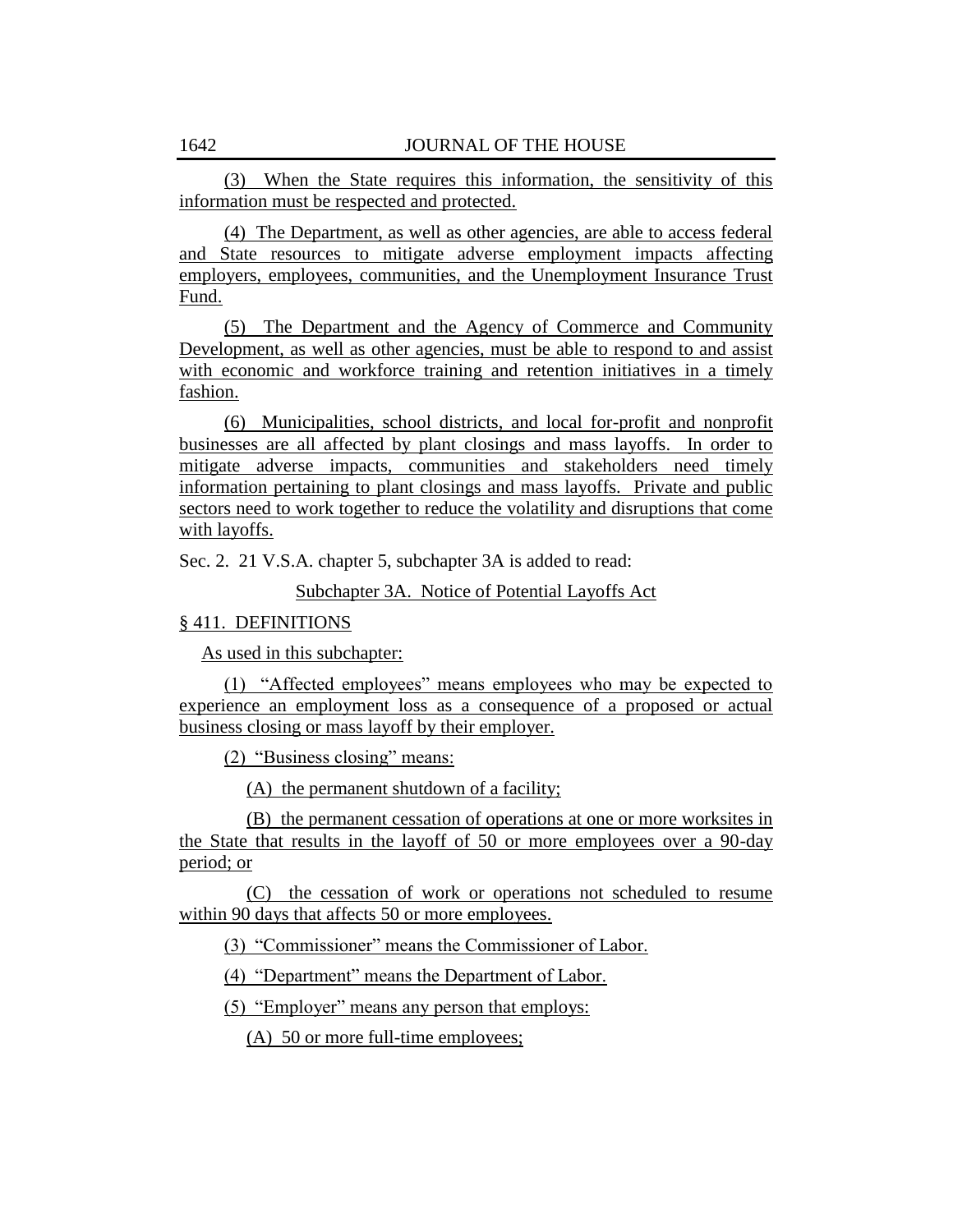(B) 50 or more part-time employees who work at least 1,040 hours per employee per year; or

(C) a combination of 50 or more:

(i) full-time employees; and

(ii) part-time employees who work at least 1,040 hours per employee per year.

(6) ―Employment loss‖ means the termination of employment that is the direct result of a business closing or mass layoff. An employee will not be considered to have suffered an employment loss if the employee is offered a transfer to a different site of employment within 35 miles; or if prior to the layoff notice to the employee, the employee voluntarily separates or retires or was separated by the employer for unsatisfactory performance or misconduct.

(7) "Mass layoff" means a permanent employment loss of at least 50 employees at one or more worksites in Vermont during any 90-day period. In determining whether a mass layoff has occurred or will occur, employment losses for two or more groups of employees, each of which is below this threshold but which in the aggregate exceed this threshold and which occur within any 90-day period shall be considered to be a mass layoff unless the employer demonstrates that the employment losses are the result of separate and distinct actions and causes.

(8) "Representative" means an exclusive bargaining agent as legally recognized under State or federal labor laws.

### § 412. EDUCATION AND OUTREACH

The Department and the Agency of Commerce and Community Development shall prepare information and materials for the purpose of informing and educating Vermont employers with regard to programs and resources that are available to assist with economic and workforce retention initiatives in order to avoid business closings and mass layoffs. The Department and the Agency of Commerce and Community Development shall also inform Vermont employers of the employers' obligations that will be required for proper notice under the provisions of this act.

#### § 413. NOTICE AND WAGE PAYMENT OBLIGATIONS

(a) An employer who will engage in a closing or mass layoff shall provide notice to the Secretary of Commerce and Community Development and the Commissioner in accordance with this section to enable the State to present information on potential support for the employer and separated employees.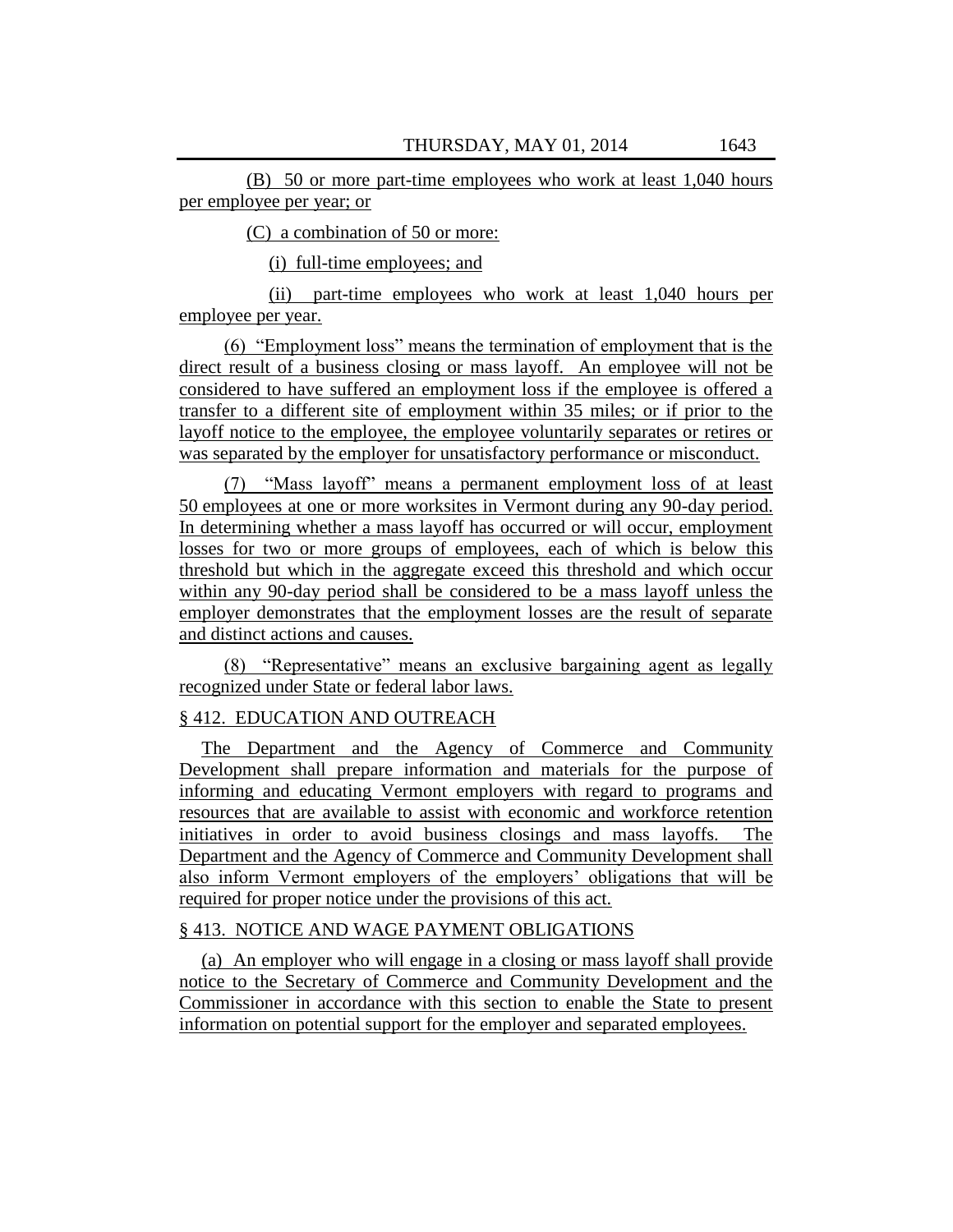(b) Notwithstanding subsection (a) of this section, an employer who will engage in a closing or mass layoff shall provide notice to the Secretary of Commerce and Community Development and the Commissioner 45 days prior to the effective date of the closing or layoffs that reach the thresholds defined in section 411 of this subchapter, and shall provide 30-days' notice to the local chief elected official or administrative officer of the municipality, affected employees, and bargaining agent, if any.

(c) The employer shall send to the Commissioner and the Secretary the approximate number and job titles of affected employees, the anticipated date of the employment loss, and the affected worksites within the time allotted for notice to the Commissioner and Secretary under subsection 413(b) or 414(b) of this subchapter. Concurrent with the notification to the affected employees, in accordance with subsection 413(b) of this subchapter, the employer shall send to the Commissioner in writing the actual number of layoffs, job titles, date of layoff, and other information as the Commissioner deems necessary for the purposes of unemployment insurance benefit processing and for accessing federal and State resources to mitigate adverse employment impacts affecting employers, employees, and communities.

(d) In the case of a sale of part or all of an employer's business where mass layoffs will occur, the seller and the purchaser are still required to comply with the notice requirements under subsection (b) of this section.

(e) Nothing in this subchapter shall abridge, abrogate, or restrict the right of the State to require an employer that is receiving State economic development funds or incentives from being required to provide additional or earlier notice as a condition for the receipt of such funds or incentives.

(f) An employer is required to pay all unpaid wage and compensation owed to any laid-off worker, as required under this title.

(g) This section shall not apply to a nursing home in situations where Rules 2.8 and 3.14 of the Vermont Licensing and Operating Rules for Nursing Homes apply or where the CMS Requirements for Long-Term Care Facilities apply, pursuant to 42 C.F.R. §§ 483.12 and 483.75.

# § 414. EXCEPTIONS

(a) In the case of a business closing or mass layoff, an employer is not required to comply with the notice requirement in subsection 413 of this subchapter and may delay notification to the Department if:

(1) the business closing or mass layoff results from a strike or a lockout;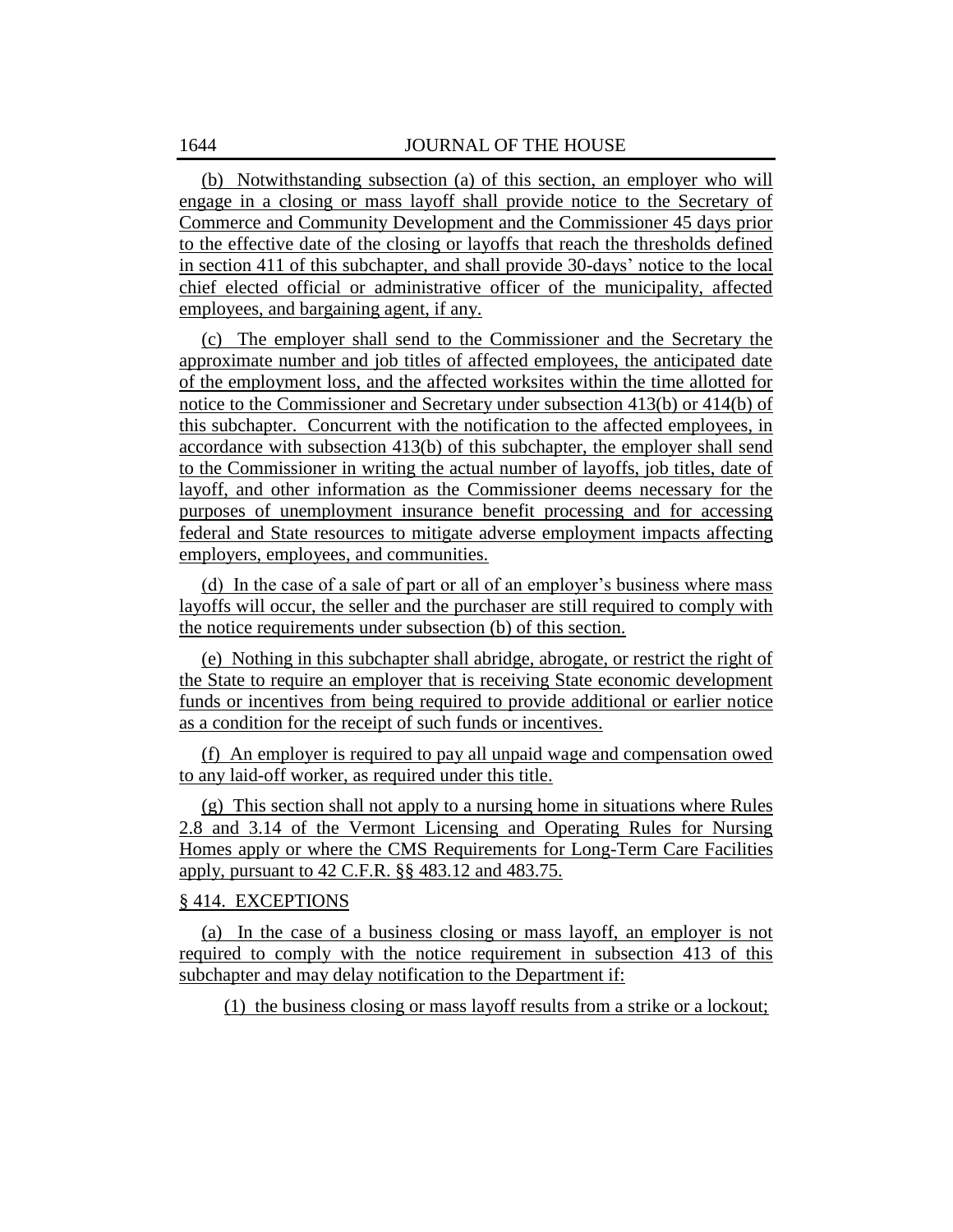(2) the employer is actively attempting to secure capital or investments in order to avoid closing or mass layoffs; and the capital or investments sought, if obtained, would have enabled the employer to avoid or postpone the business closing or mass layoff, and the employer reasonably and in good faith believed that giving the notice would have precluded the employer from securing the needed capital or investment;

(3) the business closing or mass layoff is caused by business circumstances that were not reasonably foreseeable at the time the 45-day notice would have been required;

(4) the business closing or mass layoff is due to a disaster beyond the control of the employer; or

(5)(A) the business closing or the mass layoff is the result of the conclusion of seasonal employment or the completion of a particular project or undertaking; or

(B) the affected employees were hired with the understanding that their employment was limited to the duration of the season, facility, project, or undertaking.

(b) An employer that is unable to provide the notice otherwise required by this subchapter as a result of circumstances described in subsection (a) of this section shall provide as much notice as is practicable and at that time shall provide a brief statement to the Commissioner regarding the basis for failure to meet the notification period. In such situations, the mailing of the notice by certified mail or any other method approved by the Commissioner shall be considered acceptable in the fulfillment of the employer's obligation to give notice to each affected employee under this subchapter. At the time of notice to the Commissioner, the employer shall provide the required information under subdivisions 413(c) of this subchapter.

#### § 415. VIOLATIONS

(a) An employer who violates subsection 413(b) or 414(b) of this subchapter is liable to each employee who lost his or her employment for:

(1) one day of severance pay for each day after the first day in the 45 day notice period required in subsection 413(b) of this subchapter, up to a maximum of ten days severance pay; and

(2) the continuation, not to exceed one month after an employment loss, of existing medical or dental coverage under an employment benefit plan, if any, necessary to cover any delay in an employee's eligibility for obtaining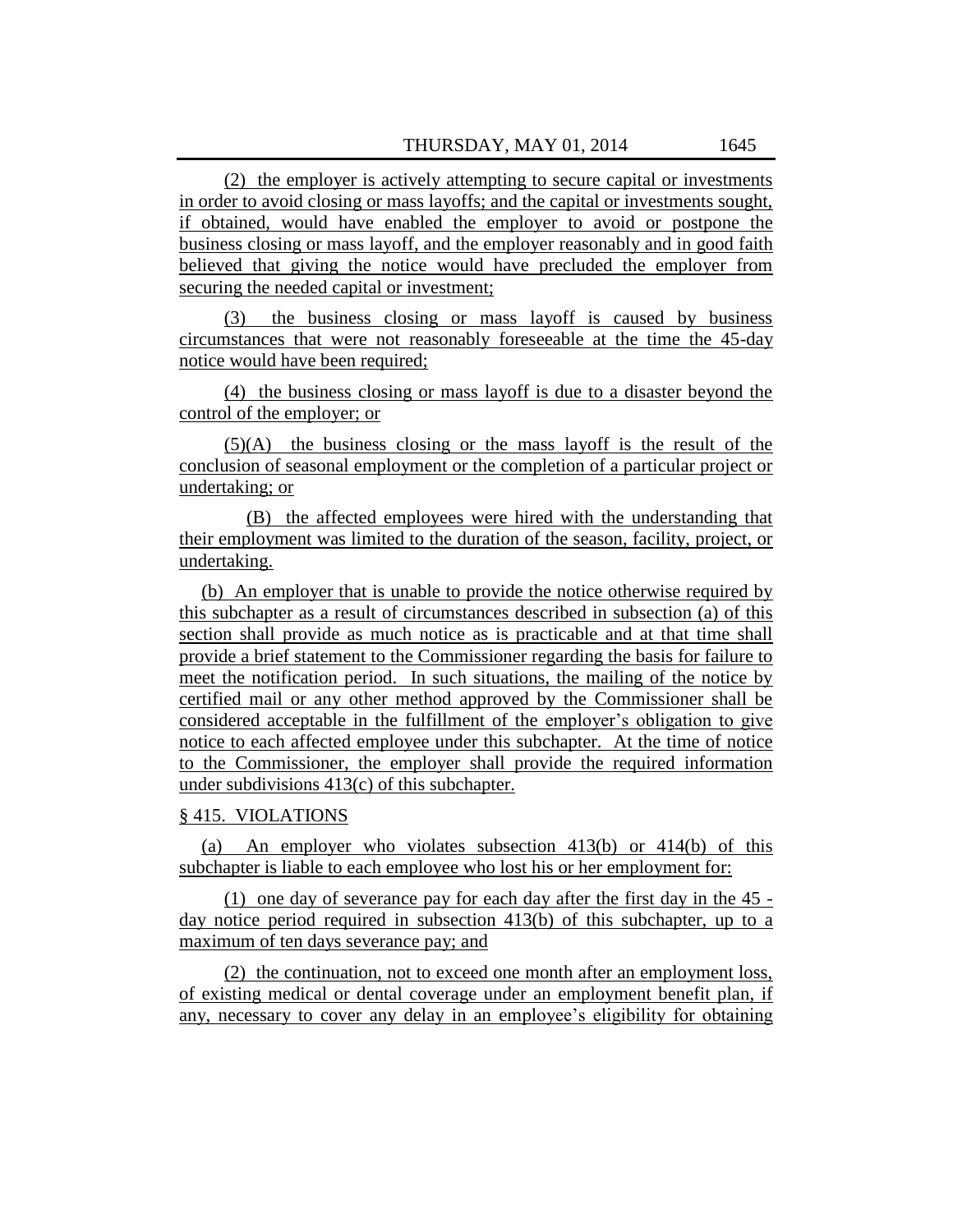alternative coverage resulting directly from the employer's violation of notice requirements.

(b) The amount of an employer's liability under subsection (a) of this section shall be reduced by the following:

(1) any voluntary and unconditional payments made by the employer to the employee that were not required to satisfy any legal obligation;

(2) any payments by the employer to a third party or trustee, such as premiums for health benefits or payments to a defined contribution pension plan, on behalf of and attributable to the employee for the period of the violation; and

(3) any liability paid by the employer under any applicable federal law governing notification of mass layoffs, business closings, or relocations.

(c) If an employer proves to the satisfaction of the Commissioner that the act or omission that violated this subchapter was in good faith, the Commissioner may reduce the amount of liability provided for in this section. In determining the amount of such a reduction, the Commissioner shall consider any efforts by the employer to mitigate the violation.

(d) If, after an administrative hearing, the Commissioner determines that an employer has violated any of the requirements of this subchapter, the Commissioner shall issue an order including any penalties assessed by the Commissioner under sections 415 and 417 of this subchapter. The employer may appeal a decision of the Commissioner to the Superior Court within 30 days of the date of the Commissioner's order.

# § 416. POWERS OF THE COMMISSIONER

(a) The Commissioner may adopt rules as necessary, pursuant to 3 V.S.A. chapter 25, to carry out this subchapter. The rules shall include provisions that allow the parties access to administrative hearings for any actions of the Department under this subchapter.

(b) In any investigation or proceeding under this subchapter, the Commissioner has, in addition to all other powers granted by law, the authority to subpoena and examine information of an employer necessary to determine whether a violation of this subchapter has occurred, including to determine the validity of any defense.

(c) Information obtained through administration of this subchapter by the Commissioner and the Secretary of Commerce and Community Development shall be confidential, except that the number of layoffs, the types of jobs affected, and work locations affected shall cease to be confidential after local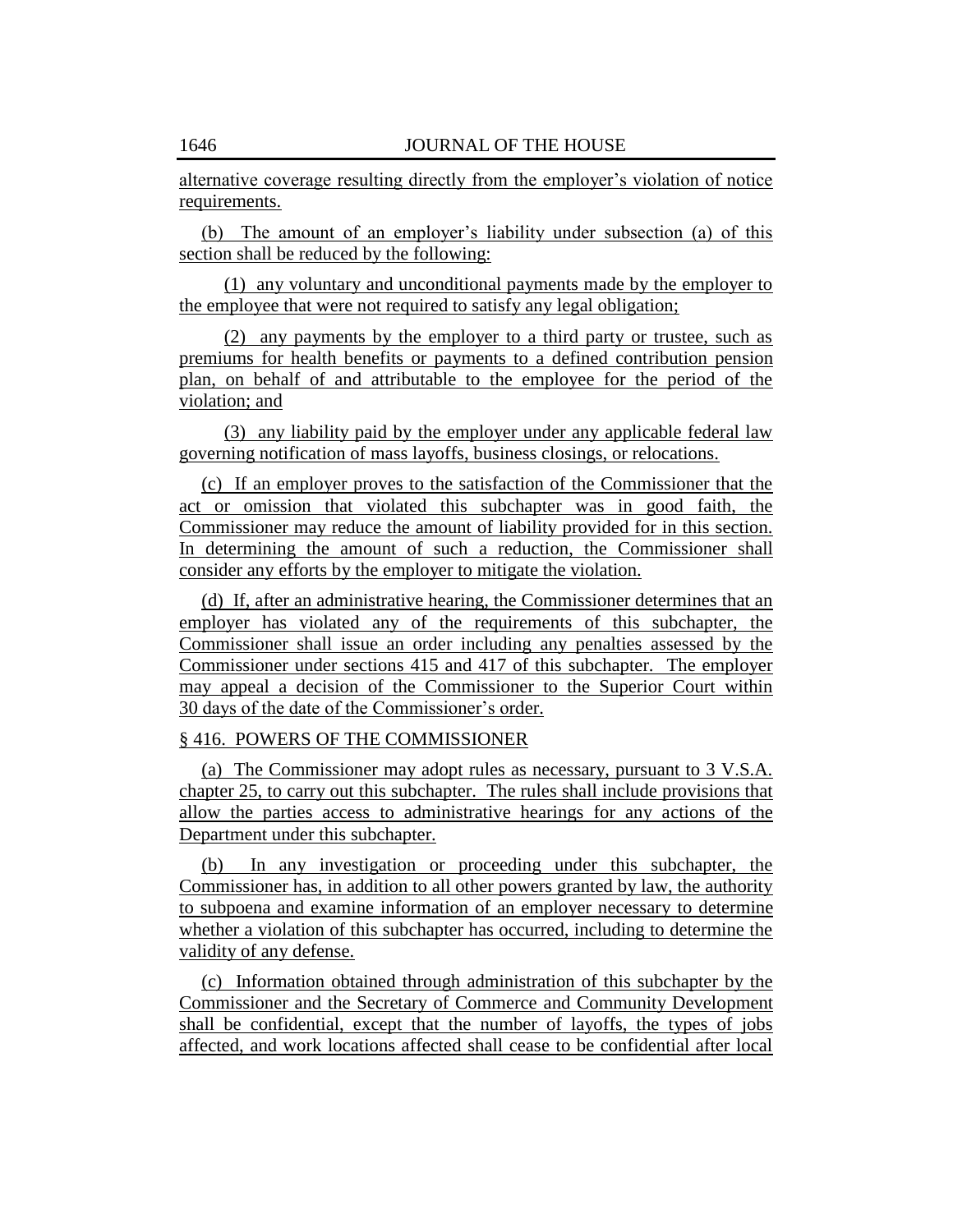government and the affected employees have been notified. The Department may provide the information collected pursuant to subsection 413(c) of this subchapter to the U.S. Department of Labor and any other governmental entities for the purposes of securing benefits for the affected employees.

(d) Neither the Commissioner nor any court shall have the authority to enjoin a business closing, relocation, or mass layoff under this subchapter.

# § 417. ADMINISTRATIVE PENALTY

An employer who fails to give notice as required by subsection 413(b) or 414(b) of this subchapter shall be subject to an administrative penalty of \$500.00 for each day that the employer was deficient in the notice to the Department. The Commissioner may waive the administrative penalty if the employer:

(1) demonstrates good cause under subsection 414(b) of this subchapter;

(2) pays to all affected employees the amounts for which the employer is liable under section 415 of this title within 30 days from the date the employer enacts the business closing or mass layoff; and

(3) pays to all affected employees any unpaid wage and compensation owed to any laid-off worker, as required under this title.

# § 418. OTHER RIGHTS

The rights and remedies provided to employees by this subchapter do not infringe upon or alter any other contractual or statutory rights and remedies of the employees. Nothing in this section is intended to alter or diminish or replace any federal or State regulatory mandates for a shutdown or closure of a regulated business or entity.

# Sec. 3. EFFECTIVE DATES

(a) This section, Sec. 1, and in Sec. 2, 21 V.S.A. §§ 412 (education and outreach) and 416(a) shall take effect on passage.

(b) Sec. 2, except for 21 V.S.A. §§ 412 and 416(a), shall take effect on January 15, 2015.

Which proposal of amendment was considered and concurred in.

### **Senate Proposal of Amendment Concurred in**

#### **H. 690**

The Senate proposed to the House to amend House bill, entitled

An act relating to the definition of serious functional impairment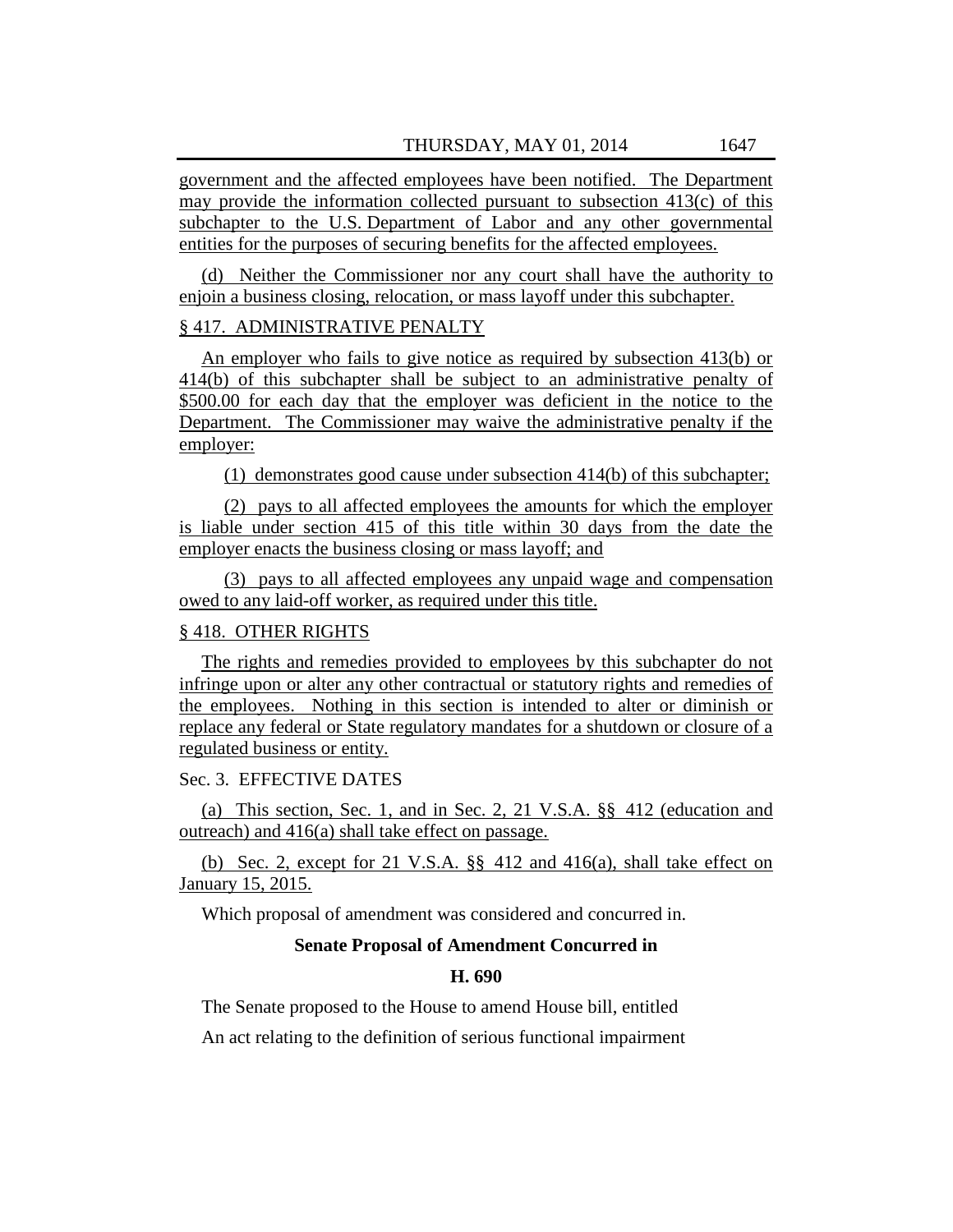In Sec. 2, by striking out "July 1, 2014" and inserting in lieu thereof passage

Which proposal of amendment was considered and concurred in.

# **Proposal of Amendment Agreed to; Third Reading Ordered**

#### **S. 281**

**Rep. Dakin of Chester,** for the committee on Health Care, to which had been referred Senate bill, entitled

An act relating to vision riders and a choice of providers for vision and eye care services

Reported in favor of its passage in concurrence with proposal of amendment as follows:

By striking all after the enacting clause and inserting in lieu thereof the following:

Sec. 1. 8 V.S.A. § 4088j is added to read:

# § 4088j. CHOICE OF PROVIDERS FOR VISION CARE AND MEDICAL EYE CARE SERVICES

(a) To the extent a health insurance plan provides coverage for vision care or medical eye care services, it shall cover those services whether provided by a licensed optometrist or by a licensed ophthalmologist, provided the health care professional is acting within his or her authorized scope of practice and participates in the plan's network.

(b) A health insurance plan shall impose no greater co-payment, coinsurance, or other cost-sharing amount for services when provided by an optometrist than for the same service when provided by an ophthalmologist.

(c) A health insurance plan shall provide to a licensed health care professional acting within his or her scope of practice the same level of reimbursement or other compensation for providing vision care and medical eye care services that are within the lawful scope of practice of the professions of medicine, optometry, and osteopathy, regardless of whether the health care professional is an optometrist or an ophthalmologist.

(d)(1) A health insurer shall permit a licensed optometrist to participate in plans or contracts providing for vision care or medical eye care to the same extent as it does an ophthalmologist.

(2) A health insurer shall not require a licensed optometrist or ophthalmologist to provide discounted materials benefits or to participate as a provider in another medical or vision care plan or contract as a condition or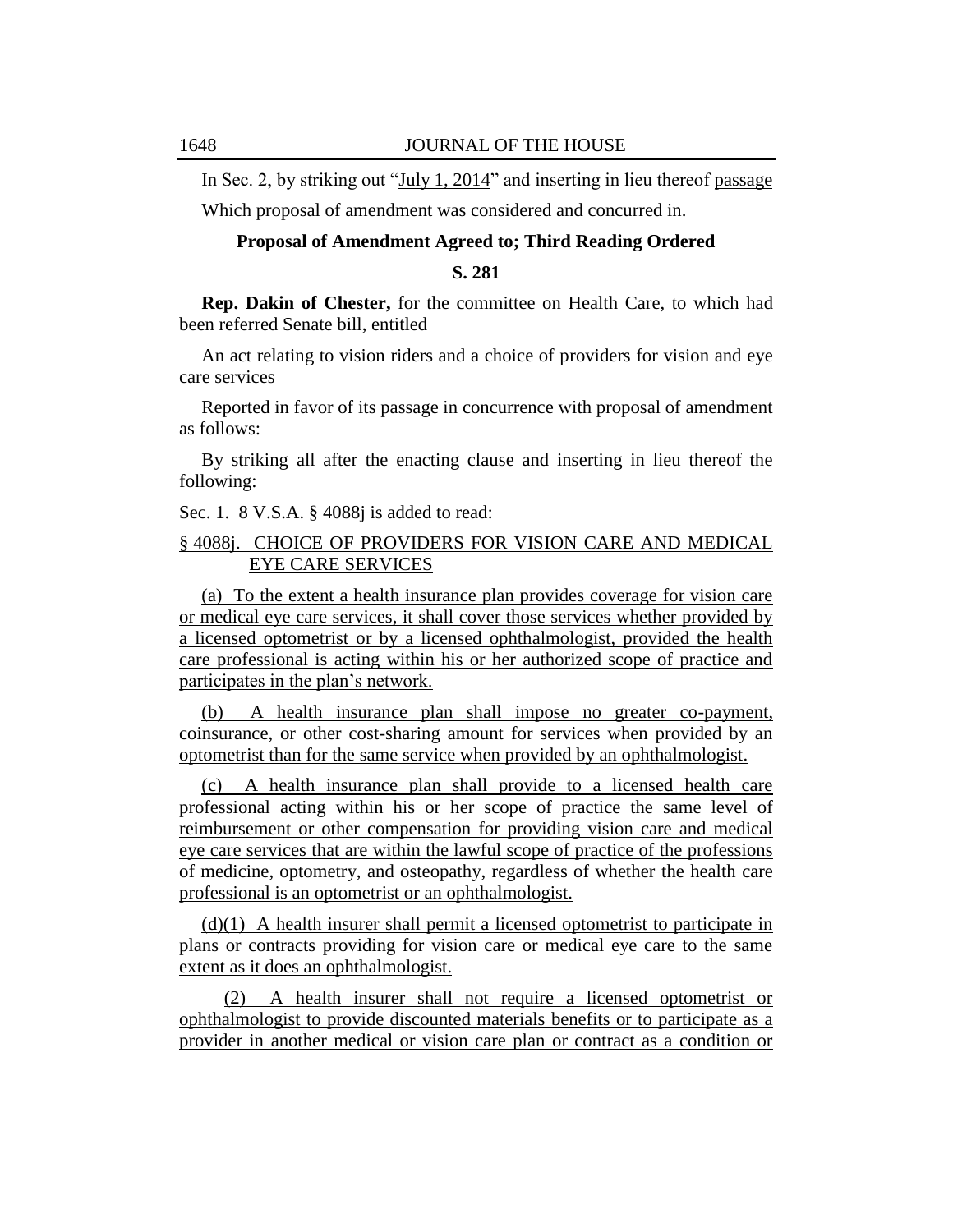requirement for the optometrist's or ophthalmologist's participation as a provider in any medical or vision care plan or contract.

(e)(1) An agreement between a health insurer or an entity that writes vision insurance and an optometrist or ophthalmologist for the provision of vision services to plan members or subscribers in connection with coverage under a stand-alone vision plan or other health insurance plan shall not require that an optometrist or ophthalmologist provide services or materials at a fee limited or set by the plan or insurer unless the services or materials are reimbursed as covered services under the contract.

(2) An optometrist or ophthalmologist shall not charge more for services and materials that are noncovered services under a vision plan than his or her usual and customary rate for those services and materials.

(3) Reimbursement paid by a vision plan for covered services and materials shall be reasonable and shall not provide nominal reimbursement in order to claim that services and materials are covered services.

(f) As used in this section:

(1) ―Covered services‖ means services and materials for which reimbursement from a vision plan or other health insurance plan is provided by a member's or subscriber's plan contract, or for which a reimbursement would be available but for application of the deductible, co-payment, or coinsurance requirements under the member's or subscriber's health insurance plan.

(2) "Health insurance plan" means any health insurance policy or health benefit plan offered by a health insurer or a subcontractor of a health insurer, as well as Medicaid and any other public health care assistance program offered or administered by the State or by any subdivision or instrumentality of the State. The term includes vision plans but does not include policies or plans providing coverage for a specified disease or other limited benefit coverage.

(3) "Health insurer" shall have the same meaning as in 18 V.S.A. § 9402.

(4) 
"Materials" includes lenses, devices containing lenses, prisms, lens treatments and coatings, contact lenses, and prosthetic devices to correct, relieve, or treat defects or abnormal conditions of the human eye or its adnexa.

(5) "Ophthalmologist" means a physician licensed pursuant to  $26$  V.S.A. chapter 23 or an osteopathic physician licensed pursuant to 26 V.S.A. chapter 33 who has had special training in the field of ophthalmology.

 $(6)$  "Optometrist" means a person licensed pursuant to 26 V.S.A. chapter 30.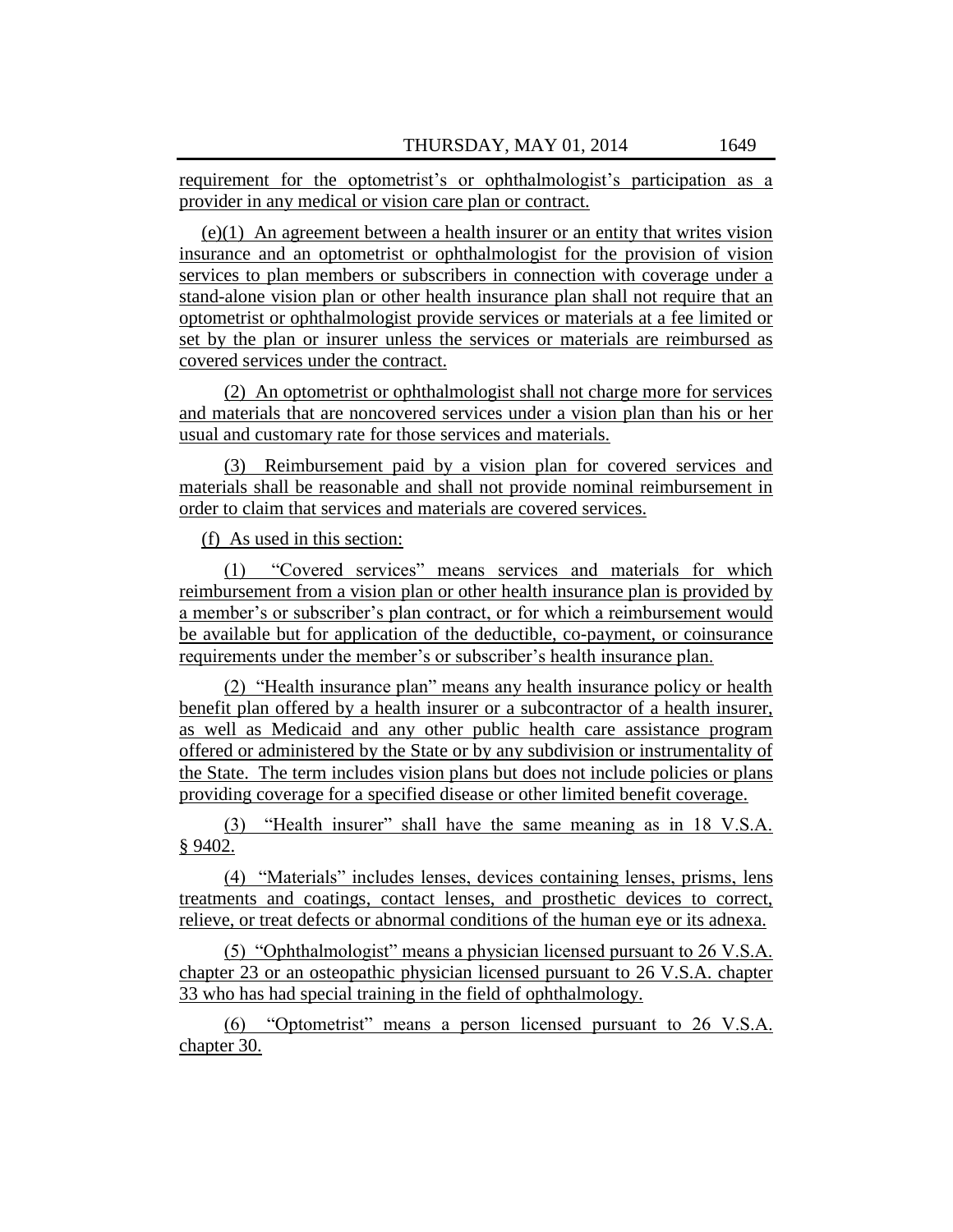# Sec. 2. EFFECTIVE DATE

### This act shall take effect on January 1, 2015.

The bill, having appeared on the Calendar one day for notice, was taken up, read the second time and the recommendation of proposal of amendment agreed to and third reading ordered.

#### **Rules Suspended; Bill Messaged to Senate Forthwith**

On motion of **Rep. Turner of Milton**, the rules were suspended and the bill was ordered messaged to the Senate forthwith.

#### **H. 699**

House bill, entitled

An act relating to temporary housing

# **Senate Proposal of Amendment Concurred in**

# **H. 325**

The Senate proposed to the House to amend House bill, entitled

An act relating to a bill of rights for children of arrested and incarcerated parents

By striking all after the enacting clause and inserting in lieu thereof the following:

# Sec. 1. LEGISLATIVE FINDINGS

(a) Children of incarcerated parents have committed no crime, yet they pay a steep penalty. They often forfeit their homes, their safety, their public status and private self-image, and their primary source of comfort and affection.

(b) The General Assembly and the State have a strong interest in assuring that children of incarcerated parents are provided with the services and support necessary to thrive despite the hardship they face due to their parent's status.

# Sec. 2. REPORT

(a) The Secretary of Human Services, Commissioner of Corrections, and the Commissioner for Children and Families shall study and develop recommendations, within the Integrated Family Services Initiative (IFS), on the following issues:

(1) the capacity needed to identify and connect children and families of incarcerated individuals to appropriate services within the Integrated Family Services Initiative;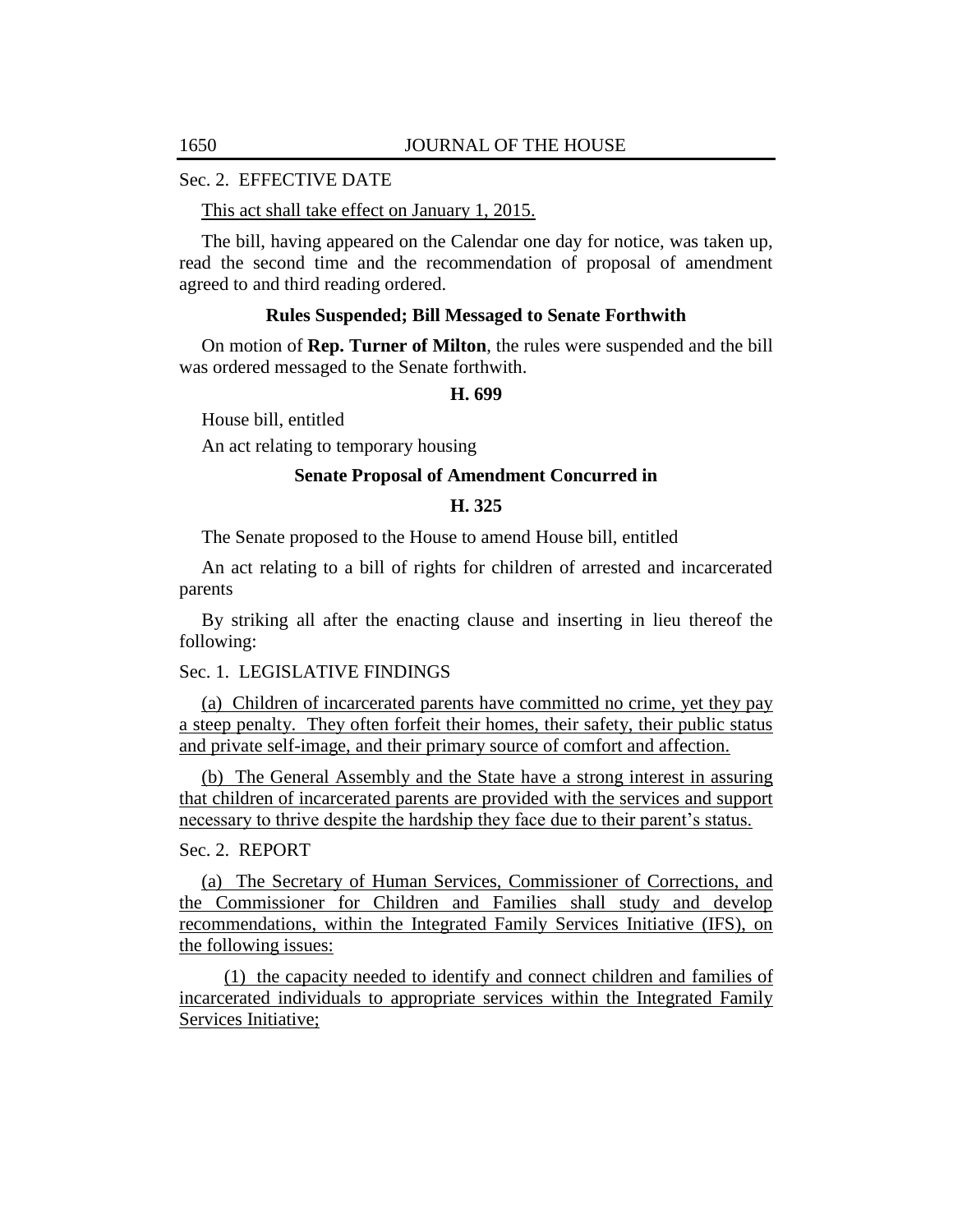(2) existing services available to children with incarcerated parents and the need for any additional services to:

(A) build and maintain healthy relationships between children and incarcerated parents, including parent-child visits, parenting classes, and supervised visits;

(B) develop child- and family-centered tools or strategies that can be used throughout the criminal justice system to mitigate unintended consequences on children; and

(C) support children and their families or caregivers by including the use of Family Impact Statements in the Court process;

(3) appropriate physical settings for children to visit incarcerated parents and services while the parent is incarcerated;

(4) a mechanism to ensure that coordinated services are provided to children of incarcerated parents by the Department for Children and Families and the Department of Corrections;

(5) agency data systems to track and coordinate services for children of incarcerated parents; and

(6) the cost of services necessary to implement a comprehensive system of care addressing the unique needs of children of incarcerated parents.

(b) Recommendations shall be developed in consultation with the following stakeholders:

(1) the Department of Corrections;

(2) the Department for Children and Families;

(3) the Department of Mental Health;

(4) the Prisoners' Rights Office;

(5) LUND;

(6) the Parent Child Center Network; and

(7) kinship organizations.

(c) The Secretary and Commissioners shall consider the Inmate Family Survey Project and its recommendations for best practices.

(d) On or before January 15, 2015, the Secretary shall submit a report and recommendations to the Senate Committee on Health and Welfare, Senate Committee on Institutions, House Committee on Human Services, and House Committee on Corrections and Institutions.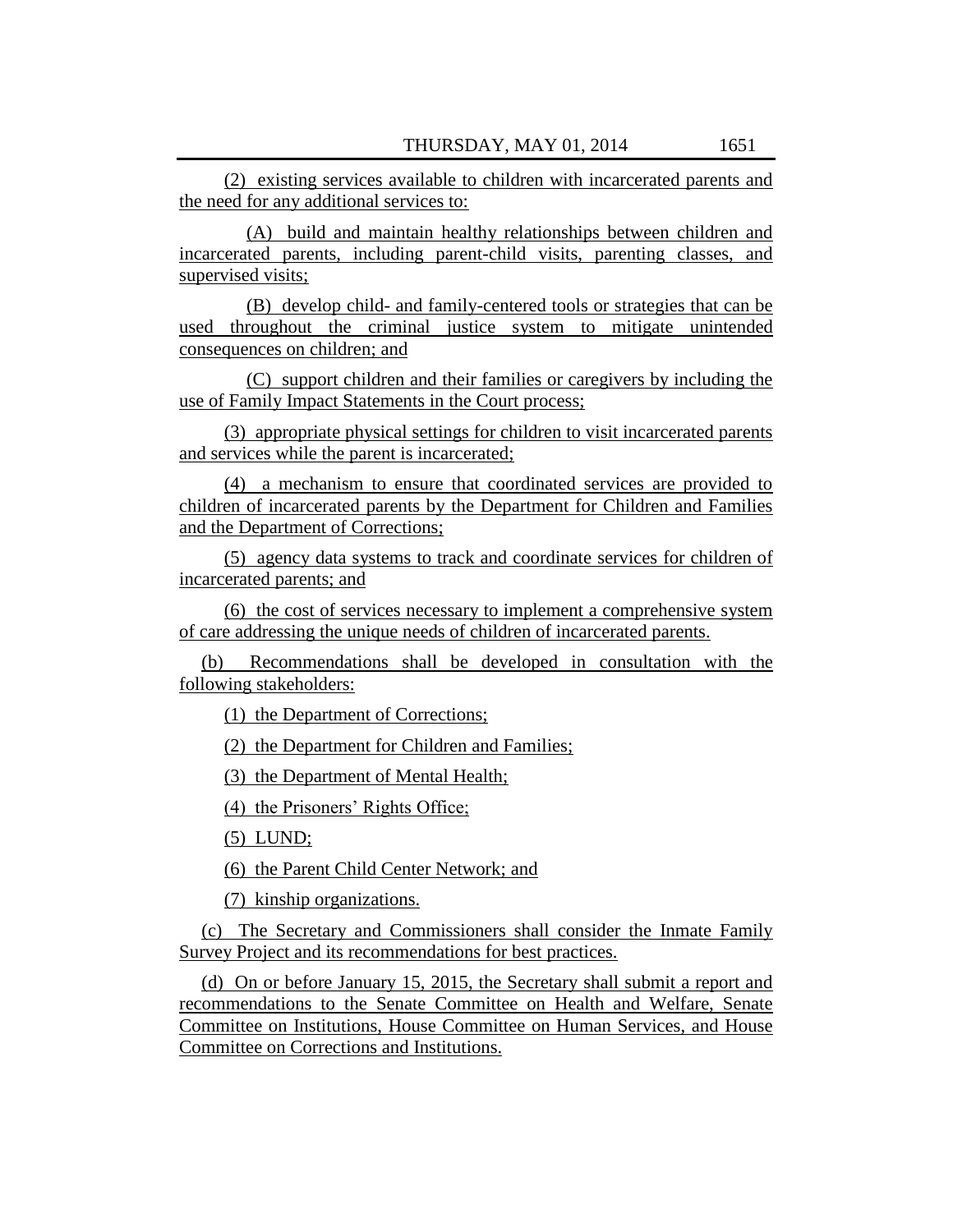Sec. 3. 28 V.S.A. § 204(d) is amended to read:

(d) Any presentence report, pre-parole report, or supervision history prepared by any employee of the Department in the discharge of the employee's official duty, except as provided in subdivision 204a(b)(5) and section 205 of this title, is privileged and shall not be disclosed to anyone outside the Department other than the judge or the Parole Board, except that the Court or Board may in its discretion permit the inspection of the report or parts thereof by the state's attorney, the defendant or inmate, or his or her attorney, or other persons having a proper interest therein, whenever the best interest or welfare of the defendant or inmate makes that action desirable or helpful. Nothing in this section shall prohibit the Department for Children and Families from accessing the supervision history of probationers or parolees for the purpose of child protection.

#### Sec. 4. EFFECTIVE DATE

This act shall take effect on passage.

And that after passage the title of the bill be amended to read: "An act relating to the rights of children of arrested and incarcerated parents".

Which proposal of amendment was considered and concurred in.

### **Proposal of Amendment Agreed to; Third Reading Ordered**

#### **S. 184**

**Rep. Grad of Moretown,** for the committee on Judiciary, to which had been referred Senate bill, entitled

An act relating to eyewitness identification policy

Reported in favor of its passage in concurrence with proposal of amendment as follows:

 By striking all after the enacting clause and inserting in lieu thereof the following:

Sec. 1. 13 V.S.A. chapter 182, subchapter 3 is added to read:

Subchapter 3. Law Enforcement Practices

#### § 5581. EYEWITNESS IDENTIFICATION POLICY

(a) On or before January 1, 2015, every State, county, and municipal law enforcement agency and every constable who exercises law enforcement authority pursuant to 24 V.S.A. § 1936a and who is trained in compliance with 20 V.S.A. § 2358 shall adopt an eyewitness identification policy.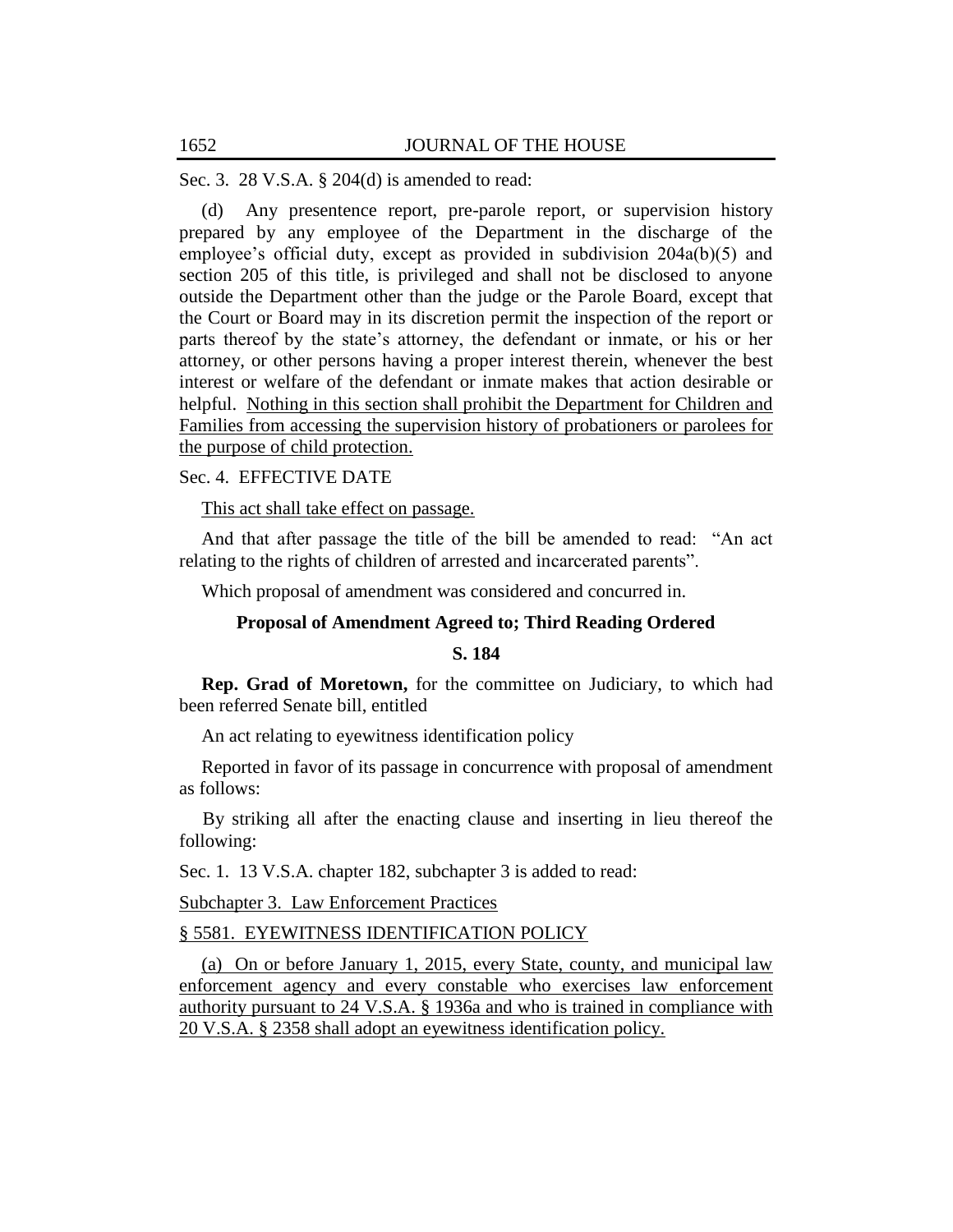(b) The written policy shall contain, at a minimum, the following essential elements as identified by the Law Enforcement Advisory Board:

(1) Protocols guiding the use of a show-up identification procedure.

(2) The photo or live lineup shall be conducted by a blind administrator who does not know the suspect's identity. For law enforcement agencies with limited staff, this can be accomplished through a procedure in which photographs are placed in folders, randomly numbered and shuffled, and then presented to an eyewitness such that the administrator cannot see or track which photograph is being presented to the witness until after the procedure is completed.

(3) Instructions to the eyewitness, including that the perpetrator may or may not be among the persons in the identification procedure.

(4) In a photo or live lineup, fillers shall possess the following characteristics:

(A) All fillers selected shall resemble the eyewitness's description of the perpetrator in significant features such as face, weight, build, or skin tone, including any unique or unusual features such as a scar or tattoo.

(B) At least five fillers shall be included in a photo lineup, in addition to the suspect.

(C) At least four fillers shall be included in a live lineup, in addition to the suspect.

(5) If the eyewitness makes an identification, the administrator shall seek and document a clear statement from the eyewitness, at the time of the identification and in the eyewitness's own words, as to the eyewitness's confidence level that the person identified in a given identification procedure is the perpetrator.

(c) The model policy issued by the Law Enforcement Advisory Board shall encourage ongoing law enforcement training in eyewitness identification procedures for State, county, and municipal law enforcement agencies and constables who exercise law enforcement authority pursuant to 24 V.S.A. § 1936a and are trained in compliance with 20 V.S.A. § 2358.

(d) If a law enforcement agency does not adopt a policy by January 1, 2015 in accordance with this section, the model policy issued by the Law Enforcement Advisory Board shall become the policy of that law enforcement agency or constable.

Sec. 2. REPORTING EYEWITNESS IDENTIFICATION POLICIES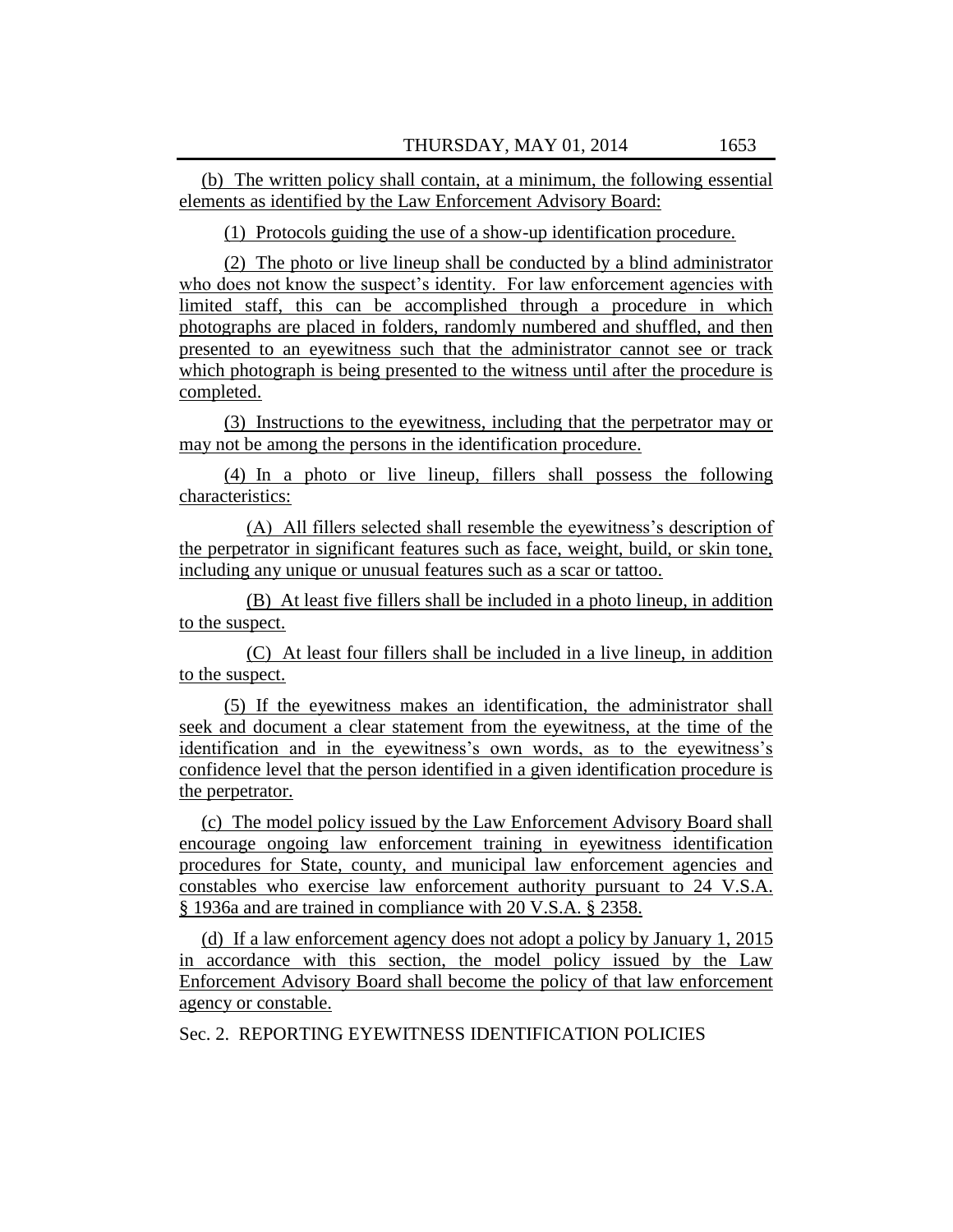The Vermont Criminal Justice Training Council shall report to the General Assembly on or before April 15, 2015 regarding law enforcement's compliance with Sec. 1 of this act.

Sec. 3. 20 V.S.A. § 2366 is amended to read:

# § 2366. LAW ENFORCEMENT AGENCIES; BIAS-FREE POLICING POLICY; RACE DATA COLLECTION

(a) No later than January 1, 2013 On or before September 1, 2014, every State, local, county, and municipal law enforcement agency that employs one or more certified law enforcement officers, and every law enforcement officer who exercises law enforcement authority pursuant to 24 V.S.A. § 1936a and who is trained in compliance with section 2358 of this title, shall adopt a bias-free policing policy. The policy shall contain the following essential substantially the same elements of such a policy as determined by the Law Enforcement Advisory Board after its review of either the current Vermont State Police Policy and bias-free policing policy or the most current model policy issued by the Office of the Attorney General.

(b) The policy shall encourage ongoing bias-free law enforcement training for State, local, county, and municipal law enforcement agencies If a law enforcement agency or officer that is required to adopt a policy pursuant to subsection (a) of this section fails to do so on or before September 1, 2014, that agency or officer shall be deemed to have adopted, and shall follow and enforce, the model policy issued by the Office of the Attorney General.

(c) On or before September 7, 2014, and annually thereafter as part of their annual training report to the Council, every State, local, county, and municipal law enforcement agency, and every law enforcement officer who exercises law enforcement authority pursuant to 24 V.S.A. § 1936a and who is trained in compliance with section 2358 of this title, shall report to the Council whether the agency or officer has adopted a bias-free policing policy in accordance with subsections (a) and (b) of this section and which policy has been adopted. The Criminal Justice Training Council shall determine, as part of the Council's annual certification of training requirements, if current officers have received training on bias-free policing.

(d) On or before October 15, 2014, and annually thereafter on April 1, the Criminal Justice Training Council shall report to the House and Senate Committees on Judiciary which departments and officers have adopted a bias-free policing policy, which policy has been adopted, and whether officers have received training on bias-free policing.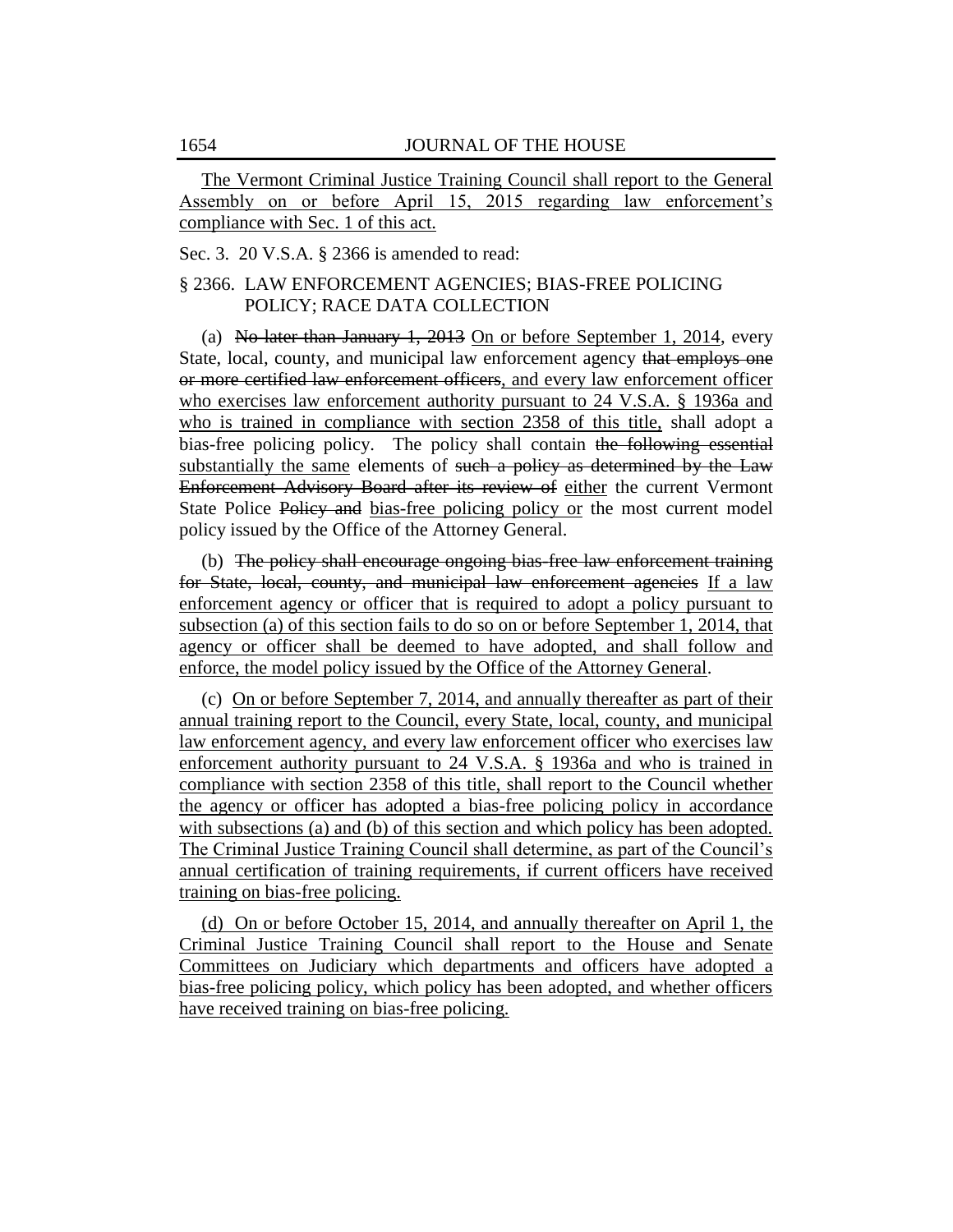(e) On or before September 1, 2014, every State, local, county, and municipal law enforcement agencies that employ one or more certified law enforcement officers are encouraged to work with the Vermont Association of Chiefs of Police to extend the collection of roadside-stop race data uniformly throughout state law enforcement agencies, with the goal of obtaining uniform roadside-stop race data for analysis agency shall collect roadside stop data, including the age, gender, race, and ethnicity of drivers. Law enforcement agencies shall work with the Vermont Criminal Justice Training Council with the goals of collecting uniform data, adopting uniform storage methods and periods, and ensuring that data can be analyzed. Roadside stop data shall be public.

Sec. 4. 13 V.S.A. chapter 182, subchapter 3 of is added to read:

Subchapter 3. Law Enforcement Practices

§ 5581. ELECTRONIC RECORDING OF A CUSTODIAL

#### INTERROGATION

(a) As used in this section:

 $(1)$  "Custodial interrogation" means any interrogation:

(A) involving questioning by a law enforcement officer that is reasonably likely to elicit an incriminating response from the subject; and

(B) in which a reasonable person in the subject's position would consider himself or herself to be in custody, starting from the moment a person should have been advised of his or her Miranda rights and ending when the questioning has concluded.

(2) "Electronic recording" or "electronically recorded" means an audio and visual recording that is an authentic, accurate, unaltered record of a custodial interrogation, or if law enforcement does not have the current capacity to create a visual recording, an audio recording of the interrogation.

(3) "Place of detention" means a building or a police station that is a place of operation for the State police, a municipal police department, county sheriff department, or other law enforcement agency that is owned or operated by a law enforcement agency at which persons are or may be questioned in connection with criminal offenses or detained temporarily in connection with criminal charges pending a potential arrest or citation.

(4) "Statement" means an oral, written, sign language, or nonverbal communication.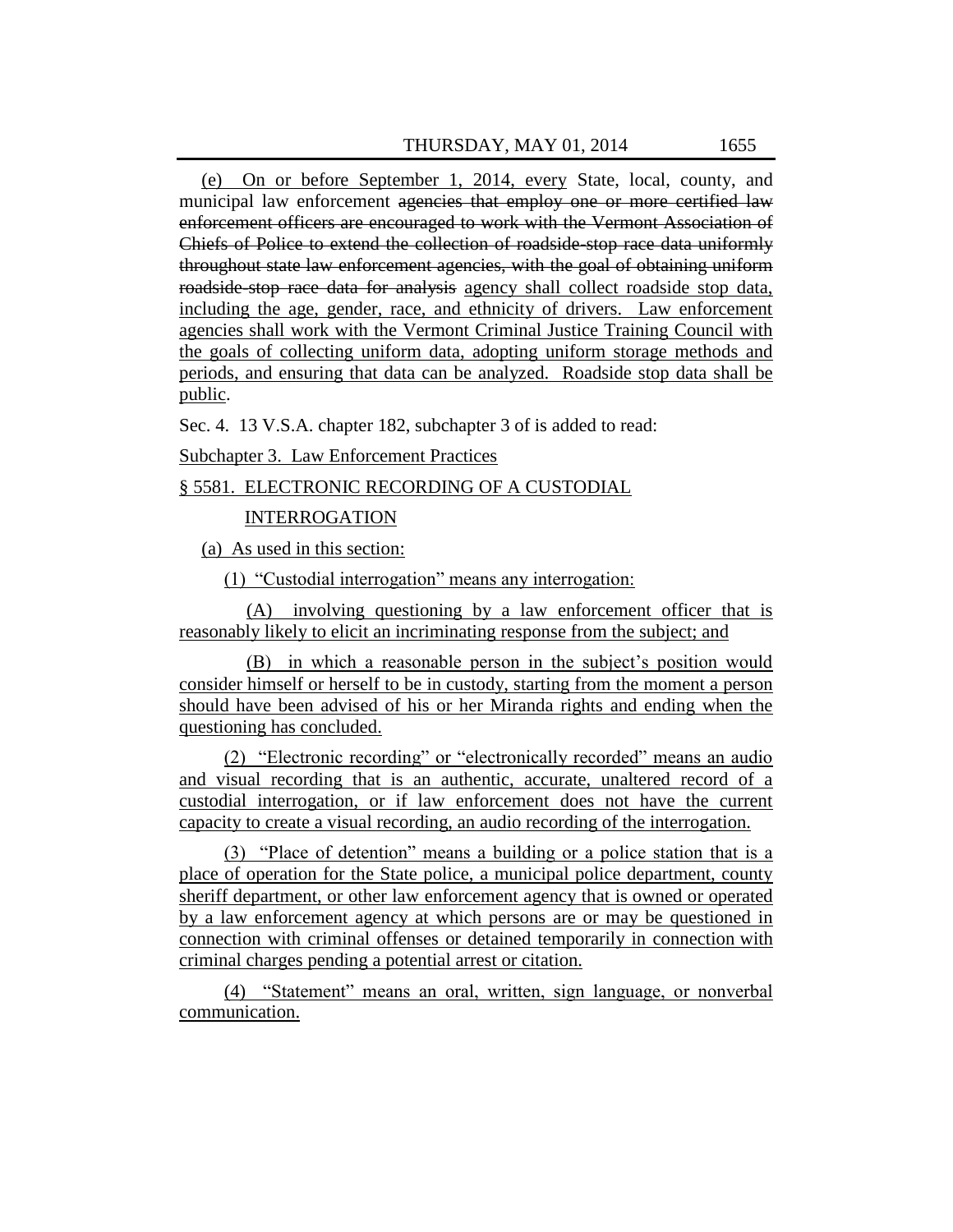(b)(1) A custodial interrogation that occurs in a place of detention concerning the investigation of a felony violation of chapter 53 (homicide) or 72 (sexual assault) of this title shall be electronically recorded in its entirety.

(2) In consideration of best practices, law enforcement shall strive to record simultaneously both the interrogator and the person being interrogated.

(c)(1) The following are exceptions to the recording requirement in subsection (b) of this section:

(A) exigent circumstances;

(B) a person's refusal to be electronically recorded;

(C) interrogations conducted by other jurisdictions;

(D) a reasonable belief that the person being interrogated did not commit a felony violation of chapter 53 (homicide) or 72 (sexual assault) of this title and, therefore, an electronic recording of the interrogation was not required;

(E) the safety of a person or protection of his or her identity; and

(F) equipment malfunction.

(2) If law enforcement does not make an electronic recording of a custodial interrogation as required by this section, the prosecution shall prove by a preponderance of the evidence that one of the exceptions identified in subdivision (1) of this subsection applies. If the prosecution does not meet the burden of proof, the evidence is still admissible, but the Court shall provide cautionary instructions to the jury regarding the failure to record the interrogation.

Sec. 5. LAW ENFORCEMENT ADVISORY BOARD

(a) The Law Enforcement Advisory Board (LEAB) shall develop a plan for the implementation of Sec. 1 of this act, 13 V.S.A. § 5581 (electronic recording of a custodial interrogation).

(b) The LEAB, in consultation with practitioners and experts in recording interrogations, including the Innocence Project, shall:

(1) assess the scope and location of the current inventory of recording equipment in Vermont;

(2) develop recommendations, including funding options, regarding how to equip adequately law enforcement with the recording devices necessary to carry out Sec. 1 of this act, 13 V.S.A. § 5581 (electronic recording of a custodial interrogation); and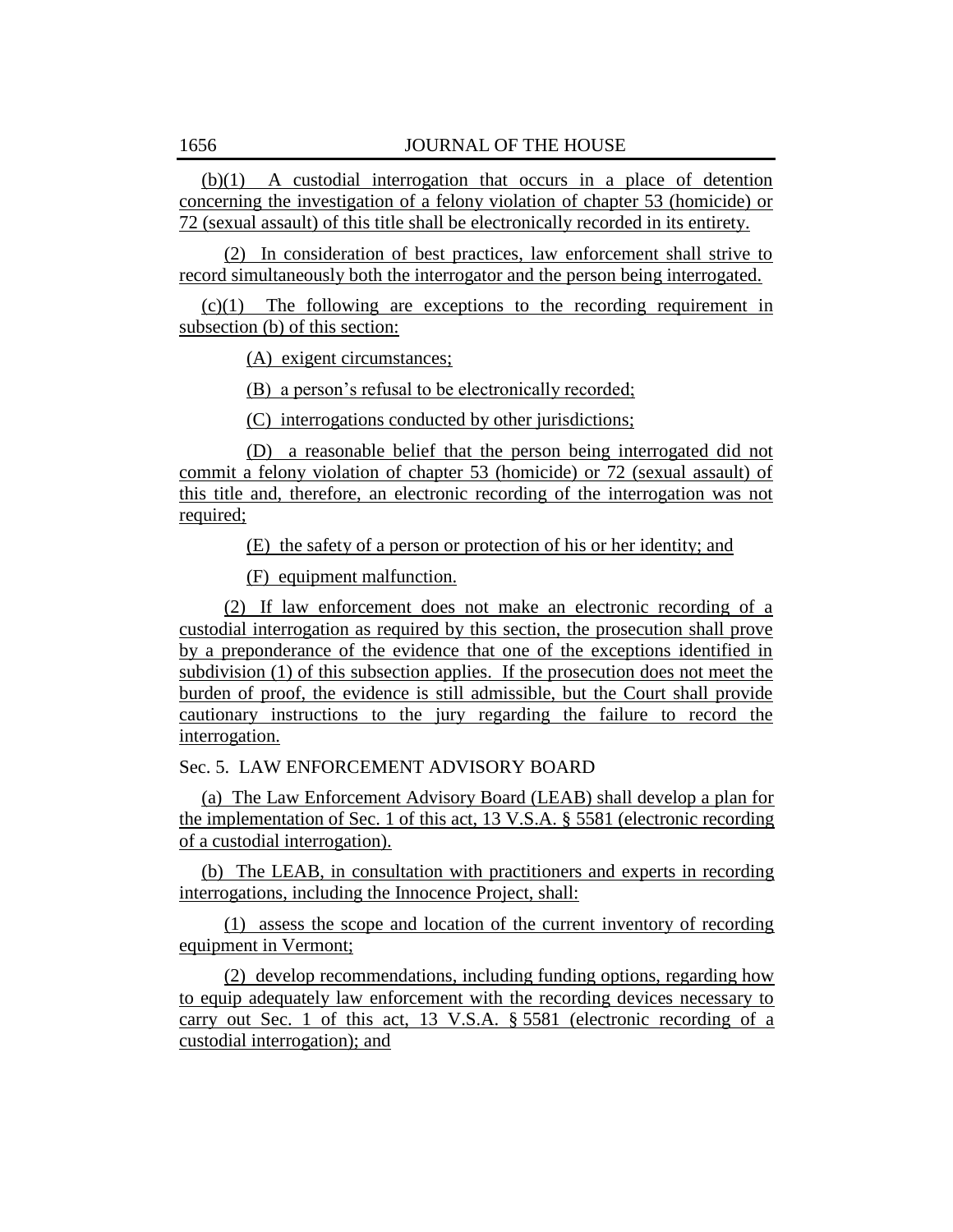(3) develop recommendations for expansion of recordings to questioning by a law enforcement officer that is reasonably likely to elicit an incriminating response from the subject regarding any felony offense.

(c) On or before October 1, 2014, the LEAB shall submit a written report to the Senate and House Committees on Judiciary with its recommendations for the implementation of Sec. 1 of this act, 13 V.S.A. § 5581 (electronic recording of a custodial interrogation).

#### Sec. 6. EFFECTIVE DATES

This act shall take effect on passage except for Sec. 4 which shall take effect on October 1, 2015.

and that after passage the title of the bill be amended to read: "An act relating to law enforcement policies on eyewitness identification and bias-free policing and on recording of custodial interrogations in homicide and sexual assault cases".

The bill, having appeared on the Calendar one day for notice, was taken up and read the second time.

Thereupon, **Rep. Kilmartin of Newport City** asked that the question be divided and the first vote be taken on Sec. 3(e) and the remaining sections second to be voted on second.

Pending the question, Shall the House propose to the Senate to amend the bill as recommended in Sec. 3(e) only? **Rep. Kilmartin of Newport City** demanded the Yeas and Nays, which demand was sustained by the Constitutional number.

Pending the call of the roll, **Rep. Kilmartin of Newport City** withdrew his request for a roll call.

Pending the question, Shall the House propose to the Senate to amend the bill as recommended by the committee on Judiciary? **Rep. Lippert of Hinesburg** demanded the Yeas and Nays, which demand was sustained by the Constitutional number. The Clerk proceeded to call the roll and the question, Shall the House propose to the Senate to amend the bill as recommended by the committee on Judiciary? was decided in the affirmative. Yeas, 138. Nays, 3.

Those who voted in the affirmative are:

Ancel of Calais Bartholomew of Hartland Batchelor of Derby Beyor of Highgate

Bissonnette of Winooski Botzow of Pownal Bouchard of Colchester Brennan of Colchester

Browning of Arlington Burditt of West Rutland Burke of Brattleboro Buxton of Tunbridge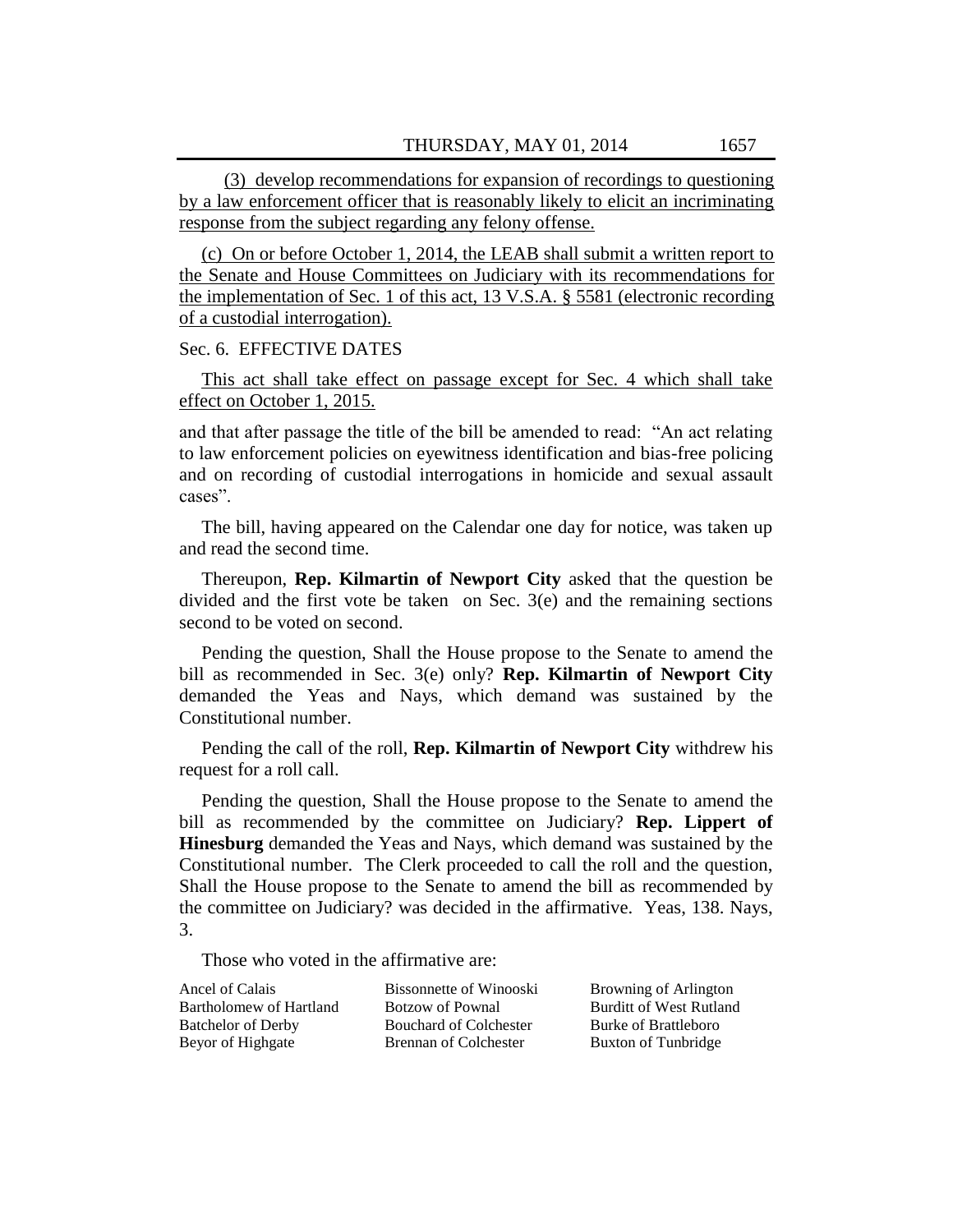Campion of Bennington Canfield of Fair Haven Carr of Brandon Christie of Hartford \* Clarkson of Woodstock Cole of Burlington Condon of Colchester Connor of Fairfield Conquest of Newbury Consejo of Sheldon Copeland-Hanzas of Bradford Corcoran of Bennington Cross of Winooski Cupoli of Rutland City Dakin of Chester Davis of Washington Deen of Westminster Devereux of Mount Holly Dickinson of St. Albans Town Donahue of Northfield Donovan of Burlington Ellis of Waterbury Emmons of Springfield Evans of Essex Fagan of Rutland City Fay of St. Johnsbury Feltus of Lyndon Fisher of Lincoln Frank of Underhill French of Randolph Gage of Rutland City Gallivan of Chittenden Goodwin of Weston Grad of Moretown Greshin of Warren Haas of Rochester Head of South Burlington Heath of Westford Hebert of Vernon Higley of Lowell Hooper of Montpelier Hubert of Milton

Huntley of Cavendish Jerman of Essex Johnson of South Hero Johnson of Canaan Juskiewicz of Cambridge Keenan of St. Albans City Kilmartin of Newport City \* Kitzmiller of Montpelier Klein of East Montpelier Koch of Barre Town Komline of Dorset Krebs of South Hero Krowinski of Burlington Kupersmith of South Burlington Lanpher of Vergennes Larocque of Barnet Lawrence of Lyndon Lenes of Shelburne Lewis of Berlin Lippert of Hinesburg Macaig of Williston Malcolm of Pawlet Manwaring of Wilmington Marcotte of Coventry Marek of Newfane Martin of Springfield Martin of Wolcott Masland of Thetford McCarthy of St. Albans City McCormack of Burlington McCullough of Williston McFaun of Barre Town Michelsen of Hardwick Miller of Shaftsbury Mitchell of Fairfax Mook of Bennington Moran of Wardsboro Morrissey of Bennington Mrowicki of Putney Nuovo of Middlebury O'Brien of Richmond Pearce of Richford Pearson of Burlington \*

Peltz of Woodbury Poirier of Barre City Potter of Clarendon Pugh of South Burlington Quimby of Concord Rachelson of Burlington Ralston of Middlebury Ram of Burlington Russell of Rutland City Ryerson of Randolph Savage of Swanton Scheuermann of Stowe Sharpe of Bristol Shaw of Pittsford Shaw of Derby Smith of New Haven Smith of Morristown South of St. Johnsbury Spengler of Colchester Stevens of Waterbury Stevens of Shoreham Strong of Albany Stuart of Brattleboro \* Sweaney of Windsor Terenzini of Rutland Town Till of Jericho Toleno of Brattleboro Toll of Danville Townsend of South Burlington Turner of Milton Waite-Simpson of Essex Walz of Barre City Webb of Shelburne Weed of Enosburgh Wilson of Manchester Wizowaty of Burlington Woodward of Johnson Wright of Burlington Yantachka of Charlotte Young of Glover Zagar of Barnard

Those who voted in the negative are:

Donaghy of Poultney Van Wyck of Ferrisburgh Winters of Williamstown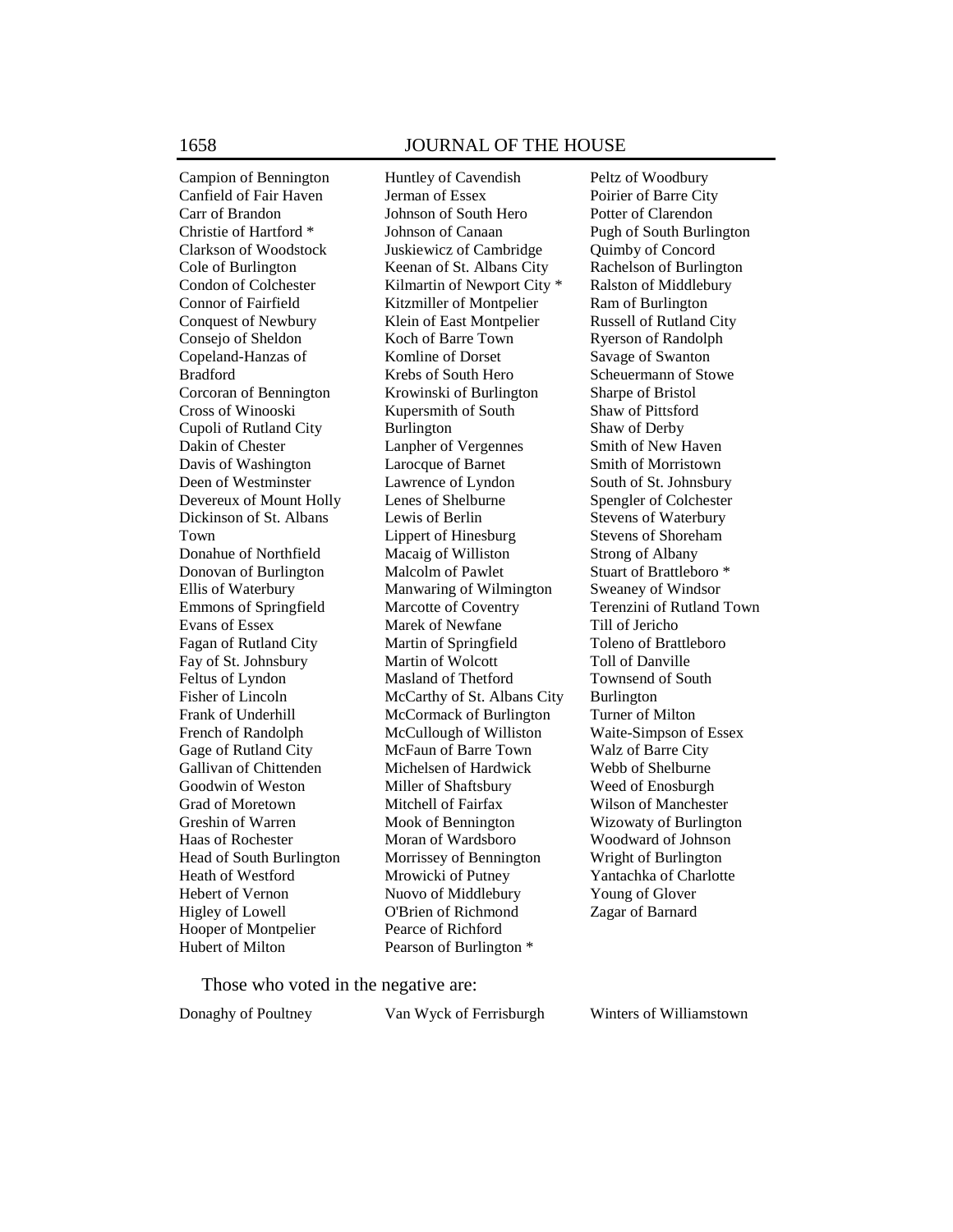Those members absent with leave of the House and not voting are:

| Branagan of Georgia    | Myers of Essex           | Trieber of Rockingham |
|------------------------|--------------------------|-----------------------|
| Helm of Fair Haven     | O'Sullivan of Burlington | Vowinkel of Hartford  |
| <b>Hove of Norwich</b> | Partridge of Windham     |                       |

#### **Rep. Christie of Hartford** explained his vote as follows:

―Mr. Speaker:

I listened to our discussion this morning and was proud of the work of our Judiciary committee and our body. Until you are followed in a store for no reason, treated differently for no reason or stopped by an officer for no reason, it may seem difficult to understand why we need to legislate equity. I am proud to be a Vermonter."

**Rep. Kilmartin of Newport City** explained his vote as follows:

―Mr. Speaker:

Yes, to pass this generally excellent legislation enhancing innocence, with the recognition that Section 3 on Bias-Free Policing needs minor amendments to restrict the use of collected roadside data in a manner that makes personal identification of drivers in a roadside stop confidential and non-public, and prohibiting the information collected being used evidence in litigation."

**Rep. Pearson of Burlington** explained his vote as follows:

―Mr. Speaker:

Let our record show that when we actually document our position, bias is less likely to appear. We demonstrate the need for this important policy."

**Rep. Stuart of Brattleboro** explained her vote as follows:

―Mr. Speaker:

To all of the Latinos and people of color here in "The People's House" today, I want to apologize from the bottom of my heart for the pain the police here in our state have caused you. That kind of behavior is not "the Vermont" way," and has no place here in the Green Mountain State."

Thereupon, third reading was ordered.

#### **Recess**

At twelve o'clock and six minutes in the afternoon, the Speaker declared a recess until the fall of the gavel.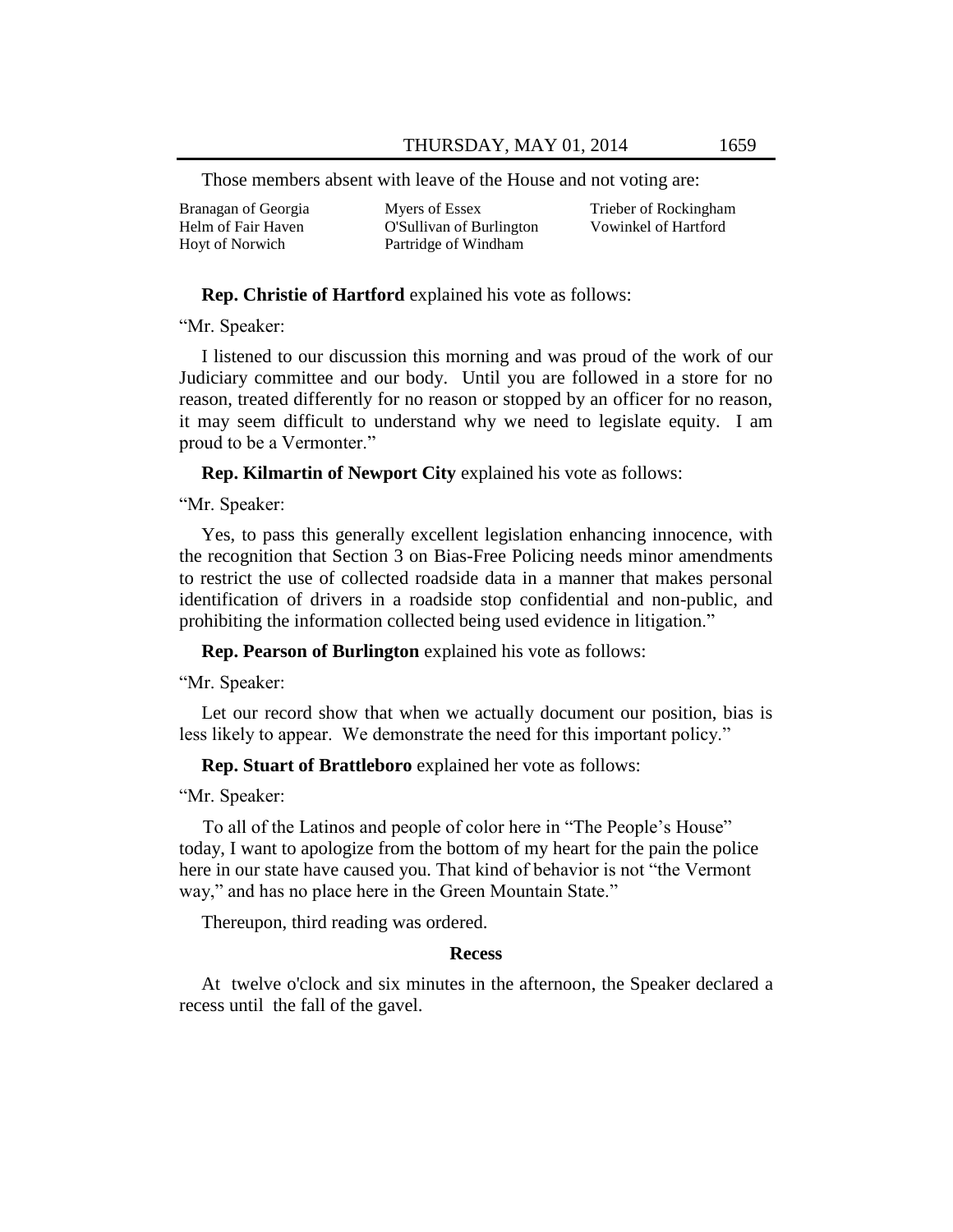At one o'clock and eight minutes in the afternoon, the Speaker called the House to order.

#### **Bill Read the Second Time; Consideration Interrupted by Recess**

#### **S. 287**

**Rep. Koch of Barre Town,** for the committee on Judiciary, to which had been referred Senate bill, entitled

An act relating to involuntary treatment and medication

Reported in favor of its passage in concurrence with proposal of amendment as follows:

By striking all after the enacting clause and inserting in lieu thereof the following:

Sec. 1. 18 V.S.A. § 7101(9) is amended to read:

(9) "Interested party" means a guardian, spouse, parent, adult child, close adult relative, a responsible adult friend, or person who has the individual in his or her charge or care. It also means a mental health professional, a law enforcement officer, a licensed physician, or a head of a hospital, a selectman, a town service officer, or a town health officer.

Sec. 2. 18 V.S.A. § 7256 is amended to read:

#### § 7256. REPORTING REQUIREMENTS

Notwithstanding 2 V.S.A. § 20(d), the department of mental health Department of Mental Health shall report annually on or before January 15 to the senate committee on health and welfare and the house committee on human services Senate Committee on Health and Welfare and the House Committee on Human Services regarding the extent to which individuals with mental health conditions receive care in the most integrated and least restrictive setting available. The Department shall consider measures from a variety of sources, including the Joint Commission, the National Quality Forum, the Centers for Medicare and Medicaid Services, the National Institute of Mental Health, and the Substance Abuse and Mental Health Services Administration. The report shall address:

(1) Utilization use of services across the continuum of mental health services;

(2) Adequacy adequacy of the capacity at each level of care across the continuum of mental health services;

(3) Individual individual experience of care and satisfaction;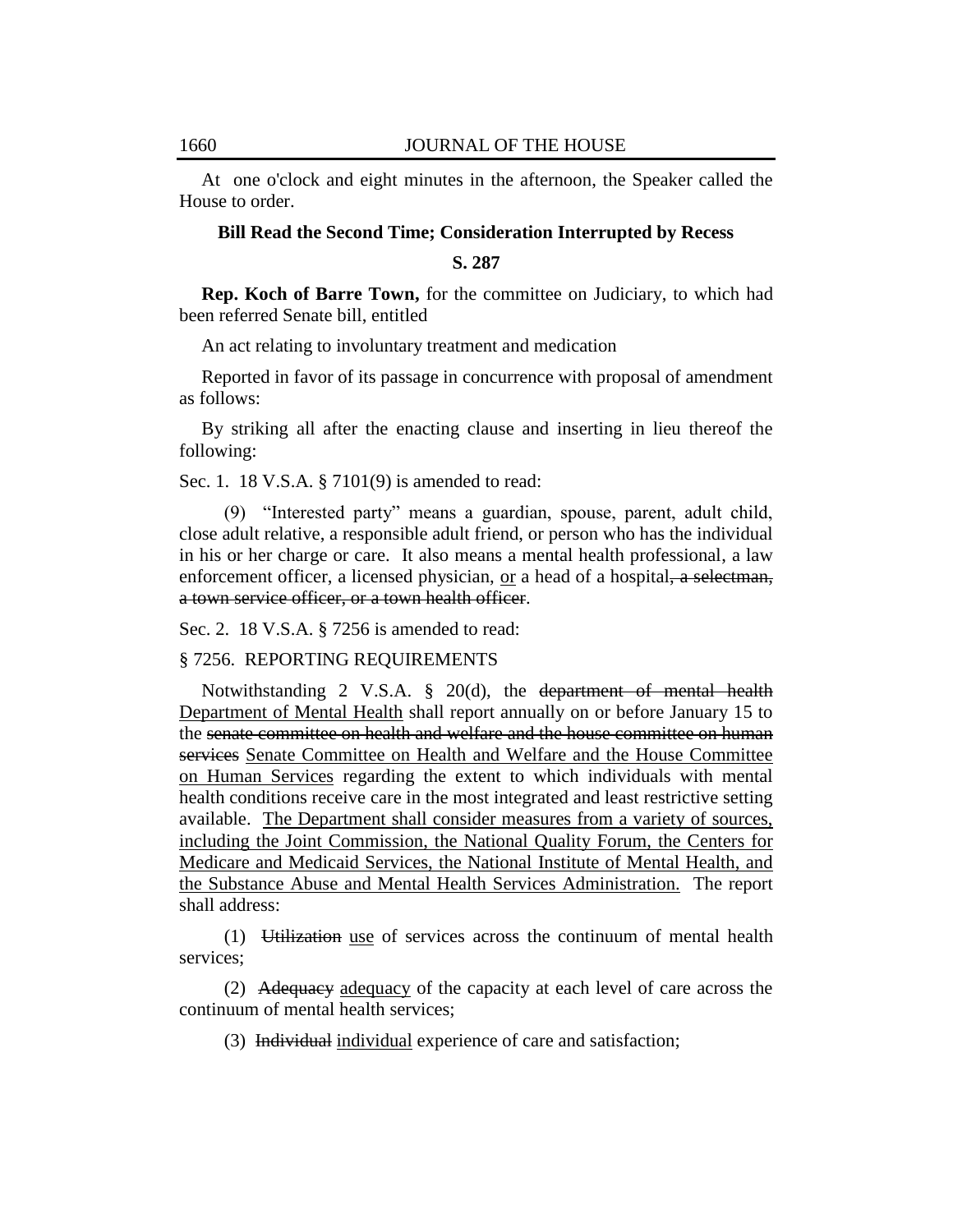(4) Individual individual recovery in terms of clinical, social, and legal outcomes; and

(5) Performance performance of the state's State's mental health system of care as compared to nationally recognized standards of excellence;

ways in which patient autonomy and self-determination are maximized within the context of involuntary treatment and medication;

(7) outcome measures and other data on individuals for whom petitions for involuntary medication are filed; and

(8) progress on alternative treatment options across the system of care for individuals seeking to avoid or reduce reliance on medications, including supported withdrawal from medications.

Sec. 3. 18 V.S.A. § 7257 is amended to read:

§ 7257. REPORTABLE ADVERSE EVENTS

(a) An acute inpatient hospital, an intensive residential recovery facility, a designated agency, or a secure residential facility shall report to the department of mental health Department of Mental Health instances of death or serious bodily injury to individuals with a mental health condition in the custody or temporary custody of the commissioner Commissioner.

(b) An acute inpatient hospital shall report to the Department of Mental Health any staff injuries caused by a person in the custody or temporary custody of the Commissioner that are reported to both the Department of Labor and to the hospital's workers' compensation carrier.

Sec. 4. 18 V.S.A. § 7259 is amended to read:

#### § 7259. MENTAL HEALTH CARE OMBUDSMAN

(a) The department of mental health Department of Mental Health shall establish the office of the mental health care ombudsman Office of the Mental Health Care Ombudsman within the agency designated by the governor Governor as the protection and advocacy system for the state State pursuant to 42 U.S.C. § 10801 et seq. The agency may execute the duties of the office of the mental health care ombudsman Office of the Mental Health Care Ombudsman, including authority to assist individuals with mental health conditions and to advocate for policy issues on their behalf; provided, however, that nothing in this section shall be construed to impose any additional duties on the agency in excess of the requirements under federal law.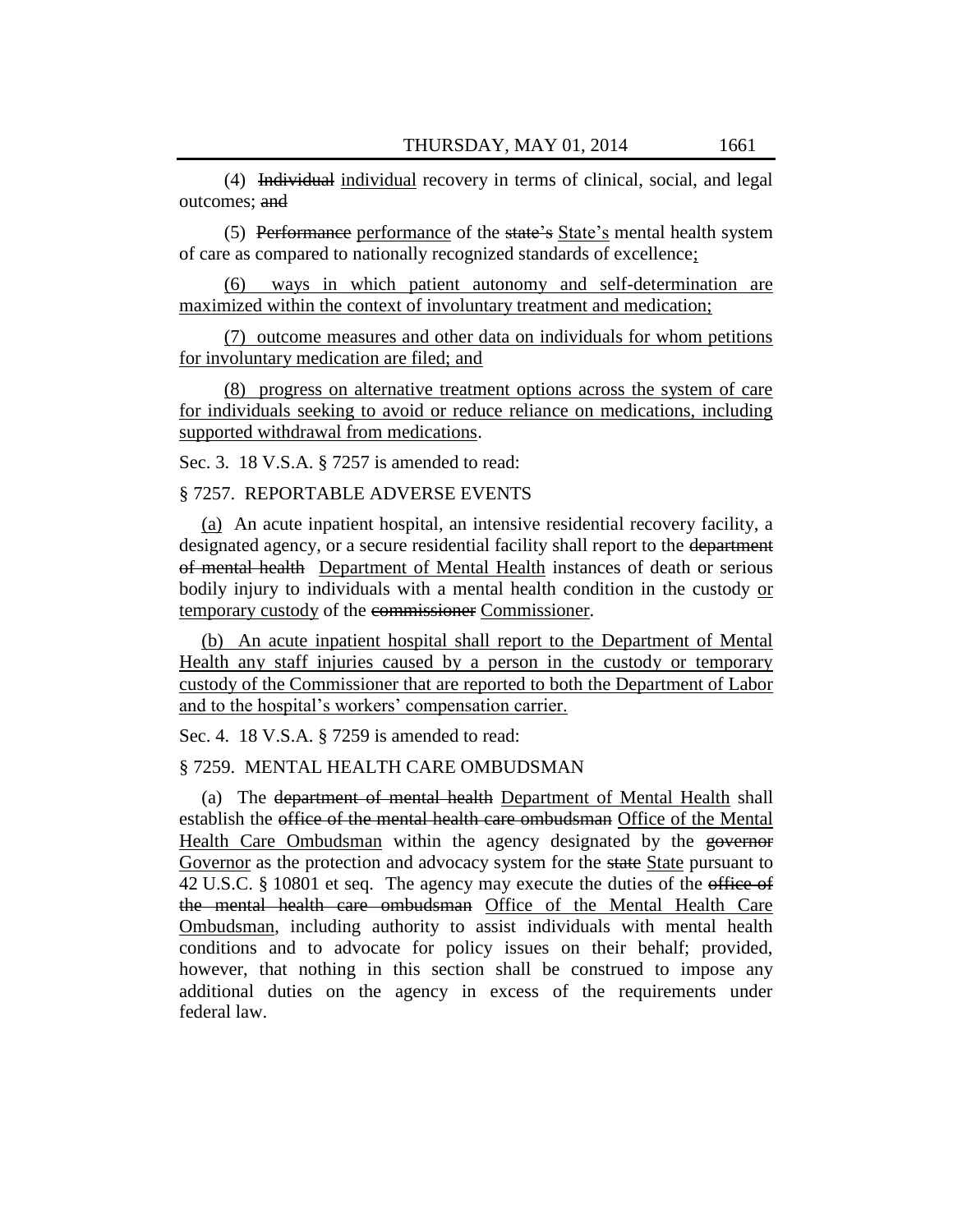(b) The agency may provide a report annually to the general assembly General Assembly regarding the implementation of this section.

(c) In the event the protection and advocacy system ceases to provide federal funding to the agency for the purposes described in this section, the general assembly General Assembly may allocate sufficient funds to maintain the office of the mental health care ombudsman Office of the Mental Health Care Ombudsman.

(d) The Department of Mental Health shall provide a copy of the certificate of need for all emergency involuntary procedures performed on a person in the custody or temporary custody of the Commissioner to the Office of the Mental Health Care Ombudsman on a monthly basis.

Sec. 5. 18 V.S.A. § 7504 is amended to read:

# § 7504. APPLICATION AND CERTIFICATE FOR EMERGENCY EXAMINATION

(a) A Upon written application by an interested party made under the pains and penalties of perjury and accompanied by a certificate by a licensed physician who is not the applicant, a person shall be admitted to a designated held for admission to a hospital for an emergency examination to determine if he or she is a person in need of treatment upon written application by an interested party accompanied by a certificate by a licensed physician who is not the applicant. The application and certificate shall set forth the facts and circumstances which that constitute the need for an emergency examination and which that show that the person is a person in need of treatment.

(b) The application and certificate shall be authority for transporting the person to a designated hospital for an emergency examination, as provided in section 7511 of this title.

(c) For the purposes of admission of an individual to a designated hospital for care and treatment under this section, a head of a hospital, as provided in subsection (a) of this section, may include a person designated in writing by the head of the hospital to discharge the authority granted in this section. A designated person must be an official hospital administrator, supervisory personnel, or a licensed physician on duty on the hospital premises other than the certifying physician under subsection (a) of this section.

Sec. 6. 18 V.S.A. § 7505 is amended to read:

# § 7505. WARRANT AND CERTIFICATE FOR IMMEDIATE EMERGENCY EXAMINATION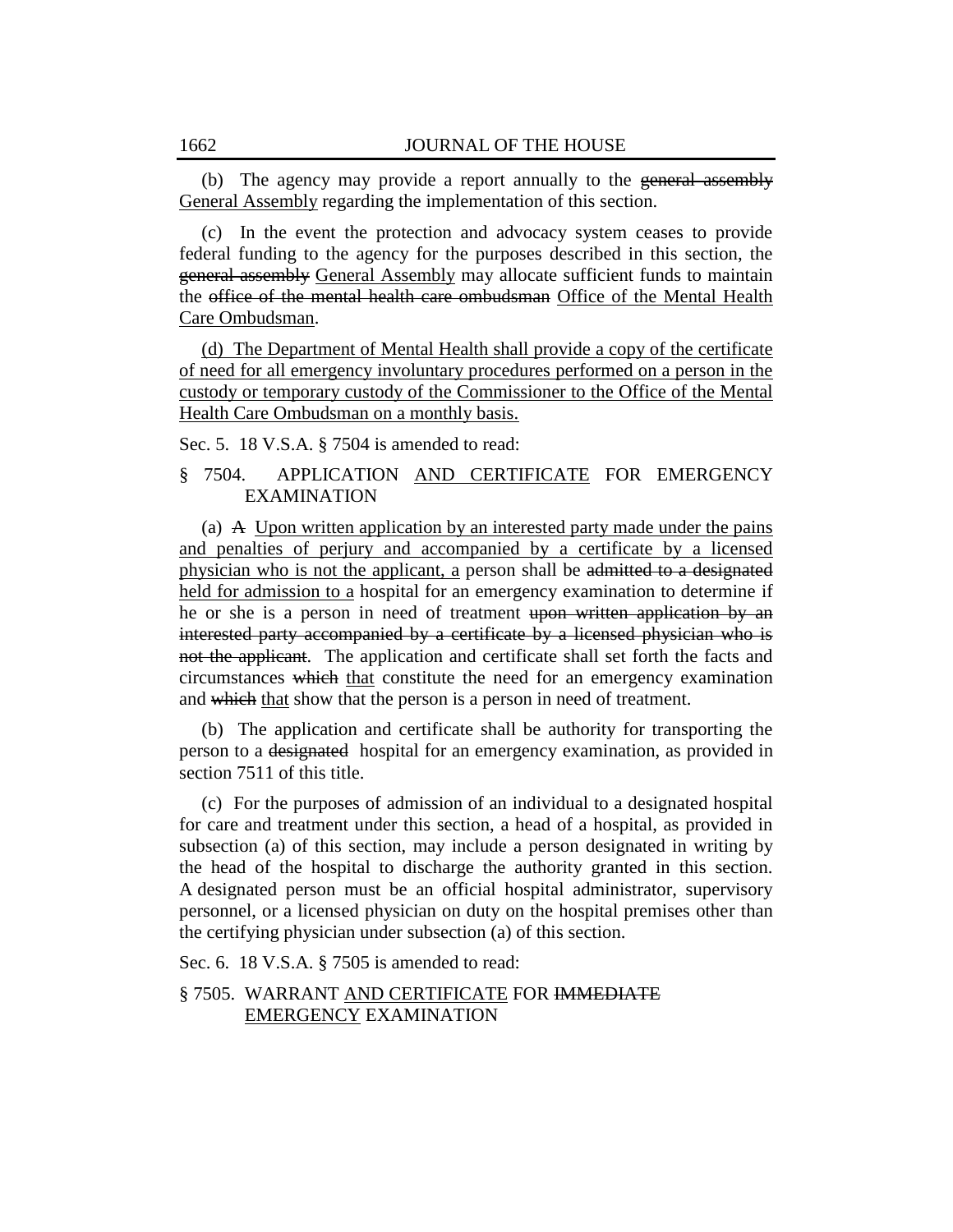(a) In emergency circumstances where a certification by a physician is not available without serious and unreasonable delay, and when personal observation of the conduct of a person constitutes reasonable grounds to believe that the person is a person in need of treatment, and he or she presents an immediate risk of serious injury to himself or herself or others if not restrained, a law enforcement officer or mental health professional may make an application, not accompanied by a physician's certificate, to any district or superior Superior judge for a warrant for an immediate emergency examination.

(b) The law enforcement officer or mental health professional may take the person into temporary custody and shall apply to the equal Court without delay for the warrant.

(c) If the judge is satisfied that a physician's certificate is not available without serious and unreasonable delay, and that probable cause exists to believe that the person is in need of an immediate emergency examination, he or she may order the person to submit to an immediate examination at a designated hospital evaluation by a physician for that purpose.

(d) If necessary, the court Court may order the law enforcement officer or mental health professional to transport the person to a designated hospital for an immediate examination evaluation by a physician to determine if the person should be certified for an emergency examination.

(e) Upon admission to a designated hospital, the person shall be immediately examined by  $\alpha$  A person transported pursuant to subsection (d) of this section shall be evaluated as soon as possible after arrival at the hospital. If after evaluation the licensed physician determines that the person is a person in need of treatment, he or she shall issue an initial certificate that sets forth the facts and circumstances constituting the need for an emergency examination and showing that the person is a person in need of treatment. If the physician certifies that the person is a person in need of treatment Once the physician has issued the initial certificate, the person shall be held for an emergency examination in accordance with section 7508 of this title. If the physician does not certify that the person is a person in need of treatment, he or she shall immediately discharge the person and cause him or her to be returned to the place from which he or she was taken, or to such place as the person reasonably directs.

Sec. 7. 18 V.S.A. § 7508 is amended to read:

§ 7508. EMERGENCY EXAMINATION AND SECOND CERTIFICATION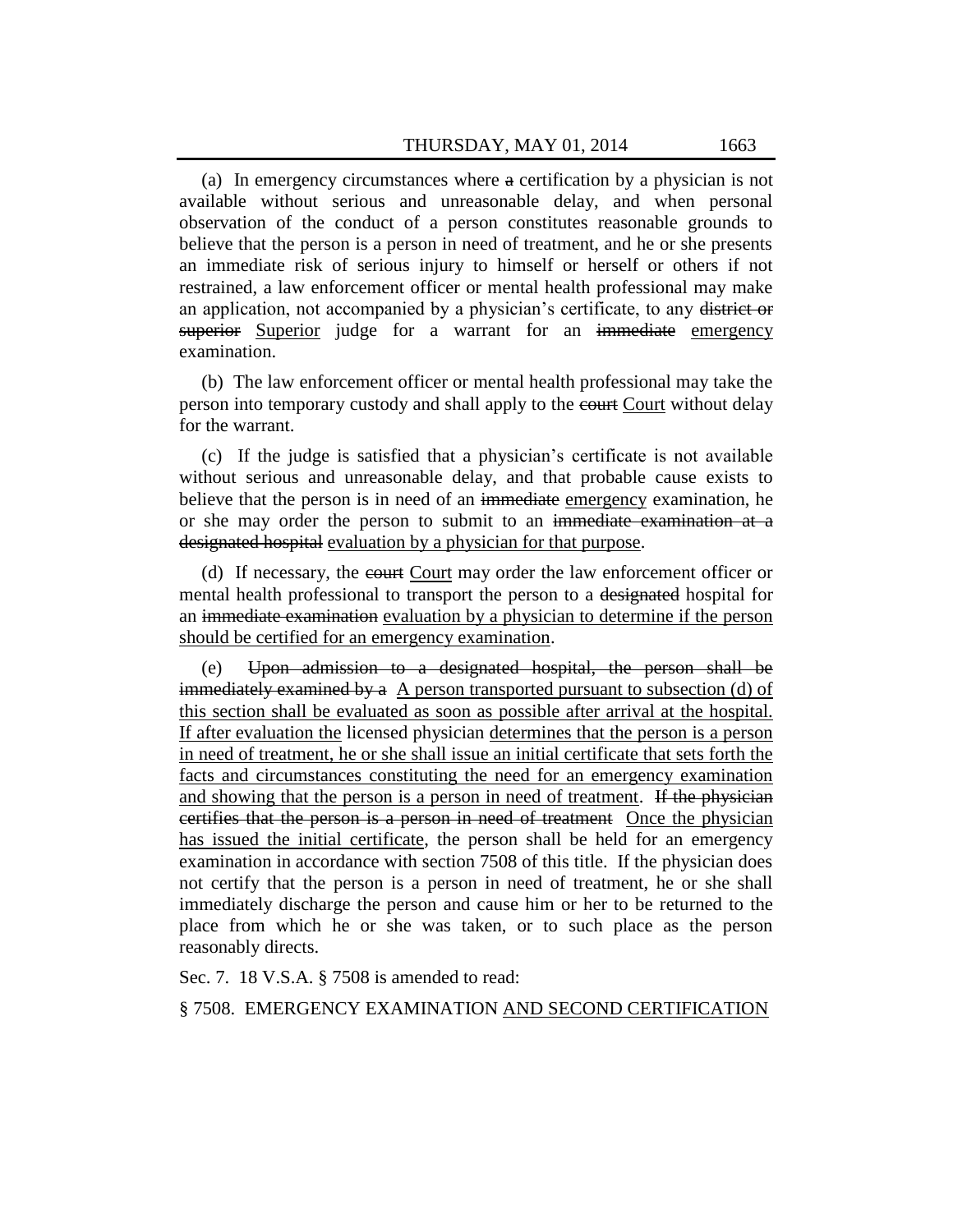(a) When a person is admitted to a designated hospital an initial certification is issued for an emergency examination of a person in accordance with section 7504 or subsection 7505(e) of this title, he or she shall be examined and certified by a psychiatrist as soon as practicable, but not later than one working day 24 hours after admission initial certification.

(b) If the person is admitted held for admission on an application and physician's certificate, the examining psychiatrist shall not be the same physician who signed the certificate.

(c) If the psychiatrist does not certify issue a second certification stating that the person is a person in need of treatment, he or she shall immediately discharge or release the person and cause him or her to be returned to the place from which he or she was taken or to such place as the person reasonably directs.

(d) If the psychiatrist does certify issue a second certification that the person is a person in need of treatment, the person's hospitalization person may continue to be held for an additional 72 hours, at which time hospitalization shall terminate the person shall be discharged or released, unless within that period:

(1) the person has been accepted for voluntary admission under section 7503 of this title; or

(2) an application for involuntary treatment is filed with the appropriate court under section 7612 of this title, in which case the patient shall remain hospitalized continue to be held pending the court's decision on the application Court's finding of probable cause on the application.

 $(e)(1)(A)$  A person shall be deemed to be in the temporary custody of the Commissioner when the first of the following occurs:

(i) a physician files an initial certification for the person while the person is in a hospital; or

(ii) a person is certified by a psychiatrist to be a person in need of treatment during an emergency examination.

(B) Temporary custody under this subsection shall continue until the Court issues an order pursuant to subsection 7617(b) of this title or the person is discharged or released.

(2) The Commissioner shall make every effort to ensure that a person held for an emergency examination pending a hospital admission is receiving temporary care and treatment that: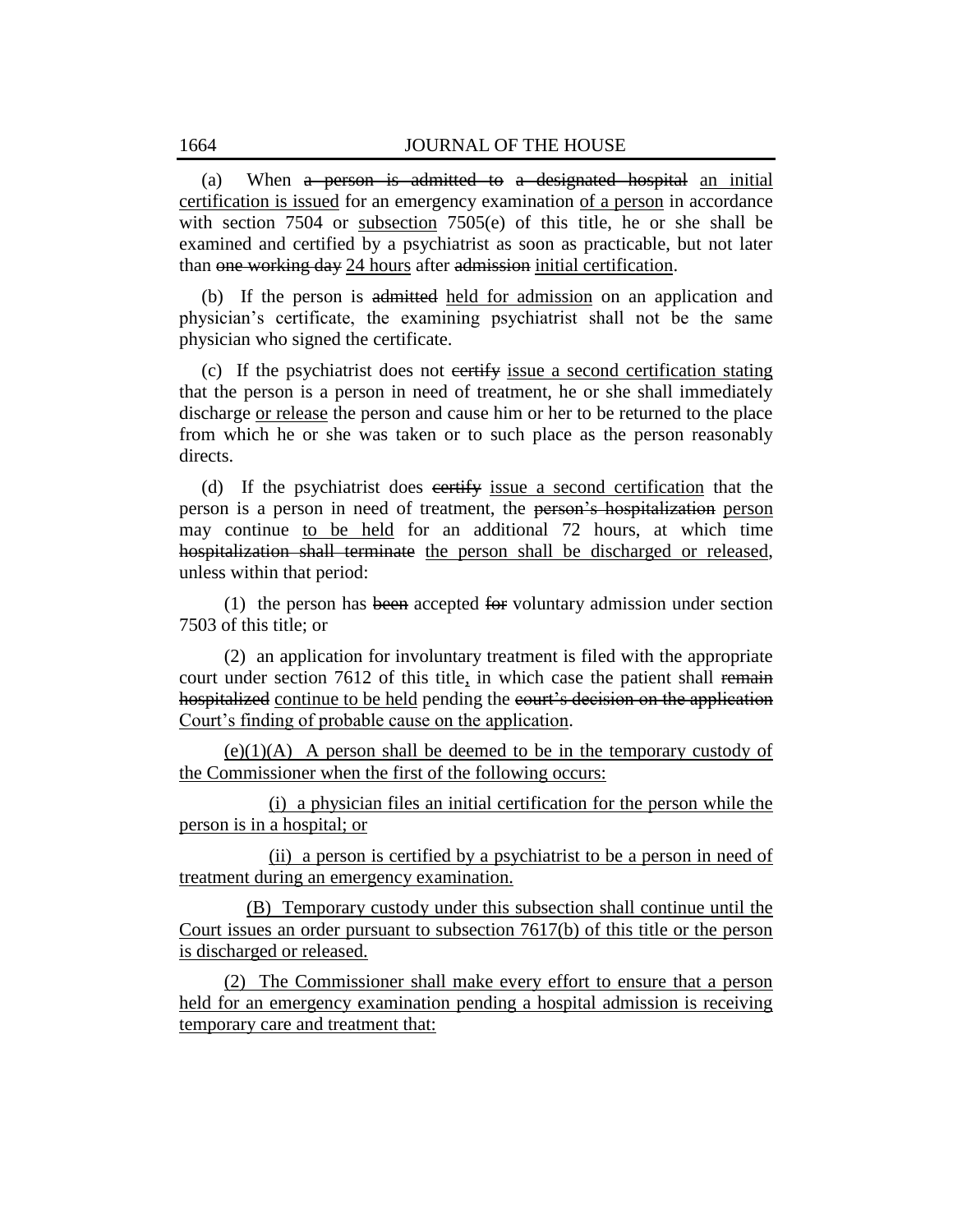(A) uses the least restrictive manner necessary to protect the safety of both the person and the public;

(B) respects the privacy of the person and other patients; and

(C) prevents physical and psychological trauma.

(3) All persons admitted or held for admission shall receive a notice of rights as provided for in section 7701 of this title, which shall include contact information for Vermont Legal Aid, the Office of the Mental Health Care Ombudsman, and the mental health patient representative. The Department of Mental Health shall develop and regularly update informational material on available peer-run support services, which shall be provided to all persons admitted or held for admission.

(4) A person held for an emergency examination may be admitted at an appropriate hospital at any time after the second certification occurs.

Sec. 8. 18 V.S.A. § 7509 is amended to read:

#### § 7509. TREATMENT; RIGHT OF ACCESS

(a) Upon admission to the hospital pursuant to section  $7503$ ,  $7508$ ,  $7617$ , or 7624 of this title, the person shall be treated with dignity and respect and shall be given such medical and psychiatric treatment as is indicated.

(b) The person All persons admitted or held for admission shall be given the opportunity, subject to reasonable limitations, to communicate with others, including visits by a peer support person designated by the person, presence of the presence the peer support person at all treatment team meetings the person is entitled to attend, the reasonable use of a telephone, and the reasonable use of electronic mail and the Internet.

(c) The person shall be requested to furnish the names of persons he or she may want notified of his or her hospitalization and kept informed of his or her status. The head of the hospital shall see that such persons are notified of the status of the patient, how he or she may be contacted and visited, and how they may obtain information concerning him or her.

Sec. 9. 18 V.S.A. § 7612 is amended to read:

# § 7612. APPLICATION FOR INVOLUNTARY TREATMENT

(a) An interested party may, by filing a written application, commence proceedings for the involuntary treatment of an individual by judicial process.

(b) The application shall be filed in the criminal division of the superior court of the proposed patient's residence or, in the case of a nonresident, in any district court Family Division of the Superior Court.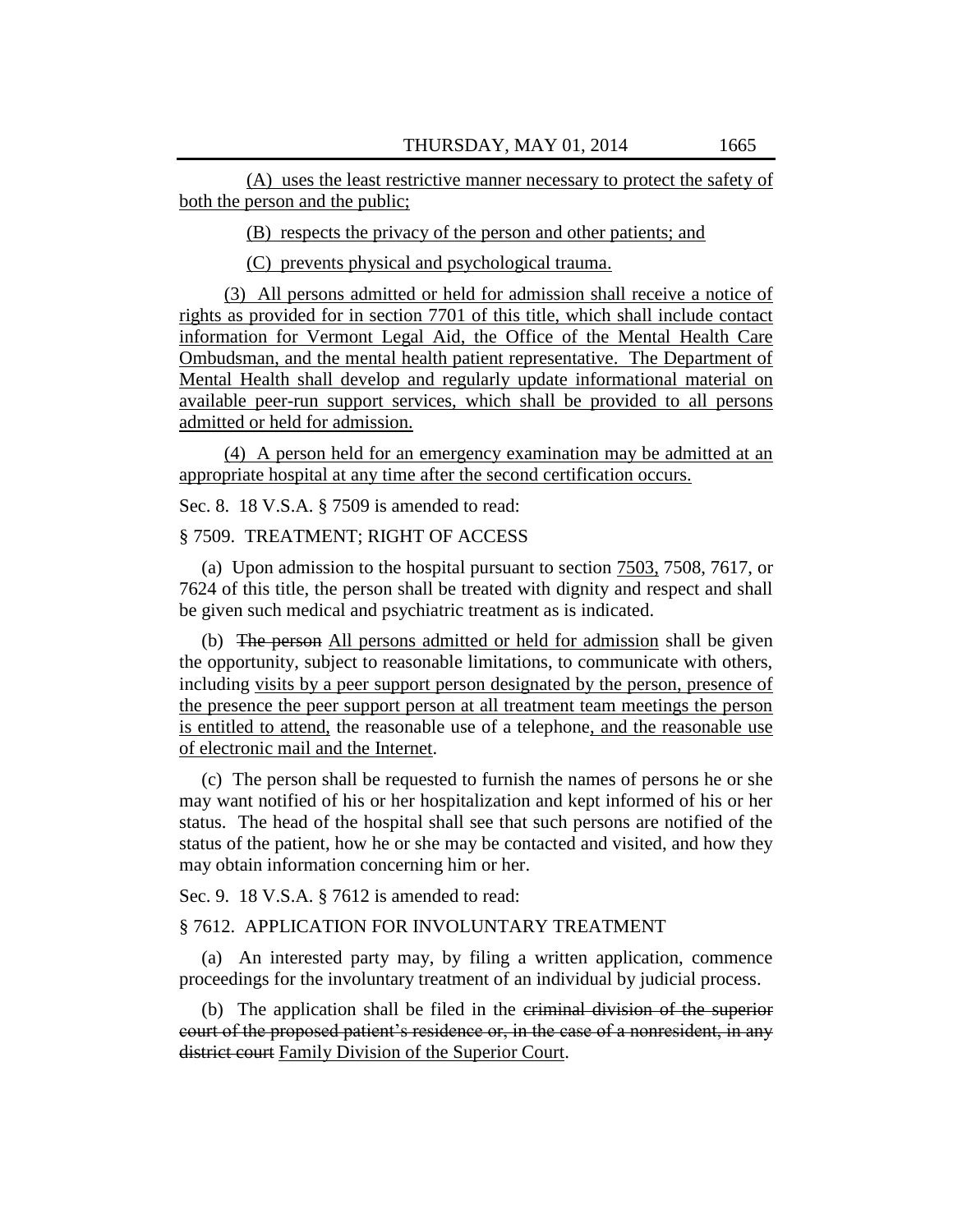(c) If the application is filed under section 7508 or 7620 of this title, it shall be filed in the criminal division of the superior court unit of the Family Division of the Superior Court in which the hospital is located. In all other cases, it shall be filed in the unit in which the proposed patient resides. In the case of a nonresident, it may be filed in any unit. The Court may change the venue of the proceeding to the unit in which the proposed patient is located at the time of the trial.

(d) The application shall contain:

(1) The name and address of the applicant; and.

(2) A statement of the current and relevant facts upon which the allegation of mental illness and need for treatment is based. The application shall be signed by the applicant under penalty of perjury.

(e) The application shall be accompanied by:

(1) A a certificate of a licensed physician, which shall be executed under penalty of perjury stating that he or she has examined the proposed patient within five days of the date the petition is filed, and is of the opinion that the proposed patient is a person in need of treatment, including the current and relevant facts and circumstances upon which the physician's opinion is based; or

(2) A a written statement by the applicant that the proposed patient refused to submit to an examination by a licensed physician.

(f) Before an examining physician completes the certificate of examination, he or she shall consider available alternative forms of care and treatment that might be adequate to provide for the person's needs, without requiring hospitalization. The examining physician shall document on the certificate the specific alternative forms of care and treatment that he or she considered and why those alternatives were deemed inappropriate, including information on the availability of any appropriate alternatives.

Sec. 10. 18 V.S.A. § 7612a is added to read:

#### § 7612a. PROBABLE CAUSE REVIEW

(a) Within three days after an application for involuntary treatment is filed, the Family Division of the Superior Court shall conduct a review to determine whether there is probable cause to believe that the person was a person in need of treatment at the time of his or her admission. The review shall be based solely on the application for an emergency examination and accompanying certificate by a licensed physician and the application for involuntary treatment.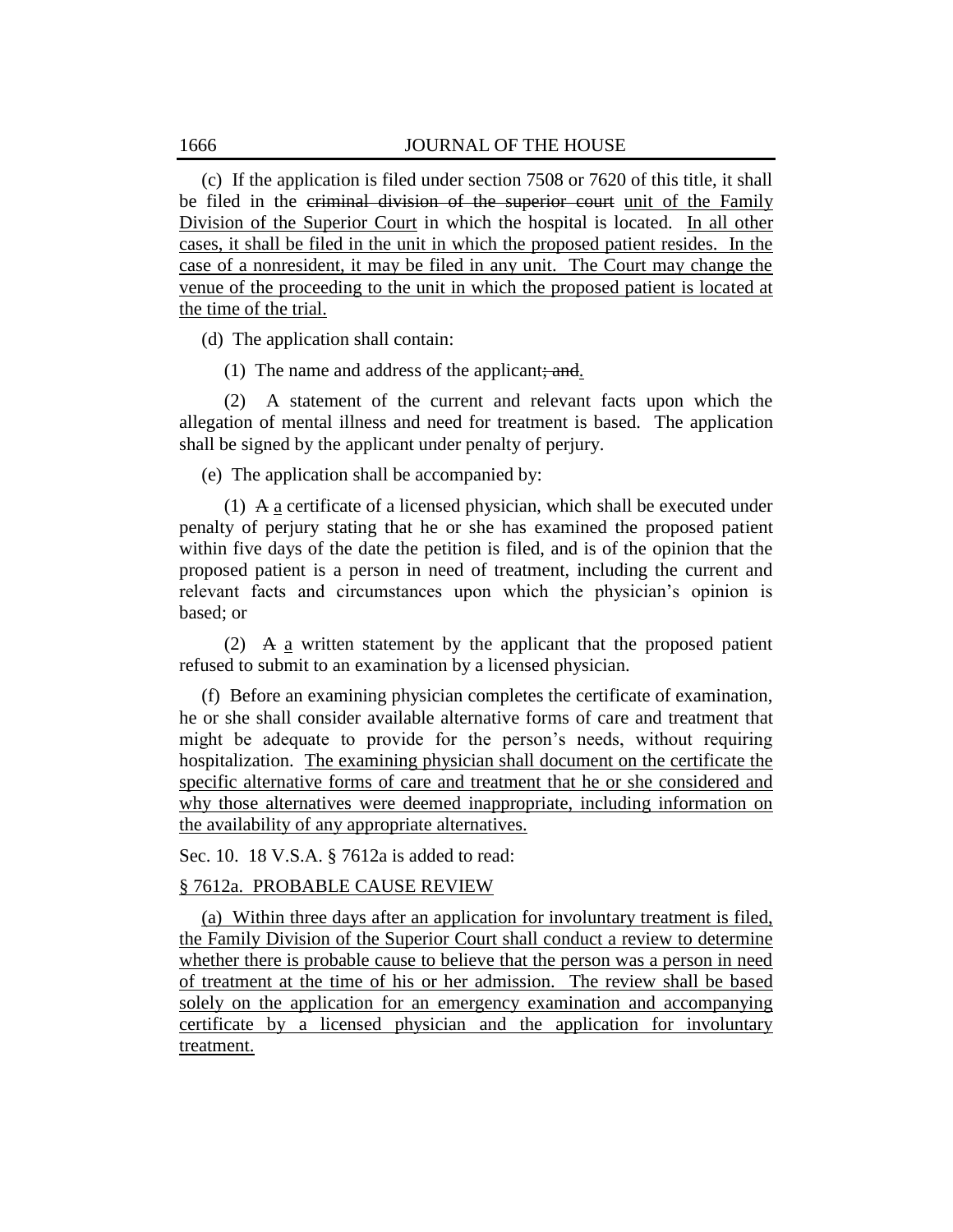(b) If, based on a review conducted pursuant to subsection (a) of this section the Court finds probable cause to believe that the person was a person in need of treatment at the time of his or her admission, the person shall be ordered held for further proceedings in accordance with Part 8 of this title. If probable cause is not established, the person shall be ordered discharged or released from the hospital and returned to the place from which he or she was transported or to such place as the person may reasonably direct.

(c) An application for involuntary treatment shall not be dismissed solely because the probable cause review is not completed within the time period required by this section if there is good cause for the delay.

Sec. 11. 18 V.S.A. § 7615 is amended to read:

# § 7615. HEARING ON APPLICATION FOR INVOLUNTARY TREATMENT

 $(a)(1)$  Upon receipt of the application, the essent Court shall set a date for the hearing to be held within 10 days from the date of the receipt of the application or 20 days from the date of the receipt of the application if a psychiatric examination is ordered under section 7614 of this title unless the hearing is continued by the court Court pursuant to subsection (b) of this section.

(2)(A) The applicant or a person who is certified as a person in need of treatment pursuant to section 7508 may file a motion to expedite the hearing. The motion shall be supported by an affidavit, and the Court shall rule on the motion on the basis of the filings without holding a hearing. After viewing the evidence in the light most favorable to the moving party:

(i) The Court shall grant the motion if it finds that the person demonstrates a significant risk of causing the person or others serious bodily injury as defined in 13 V.S.A. § 1021 even while hospitalized and clinical interventions have failed to address the risk of harm to the person or others.

(ii) The Court may grant the motion if it finds that the person has received involuntary medication pursuant to section 7624 of this title during the past two years and, based upon the person's response to previous and ongoing treatment, there is good cause to believe that additional time will not result in the person establishing a therapeutic relationship with providers or regaining competence.

(B) If the Court grants the motion for expedited hearing pursuant to this subdivision, the hearing shall be held within ten days from the date of the order for expedited hearing.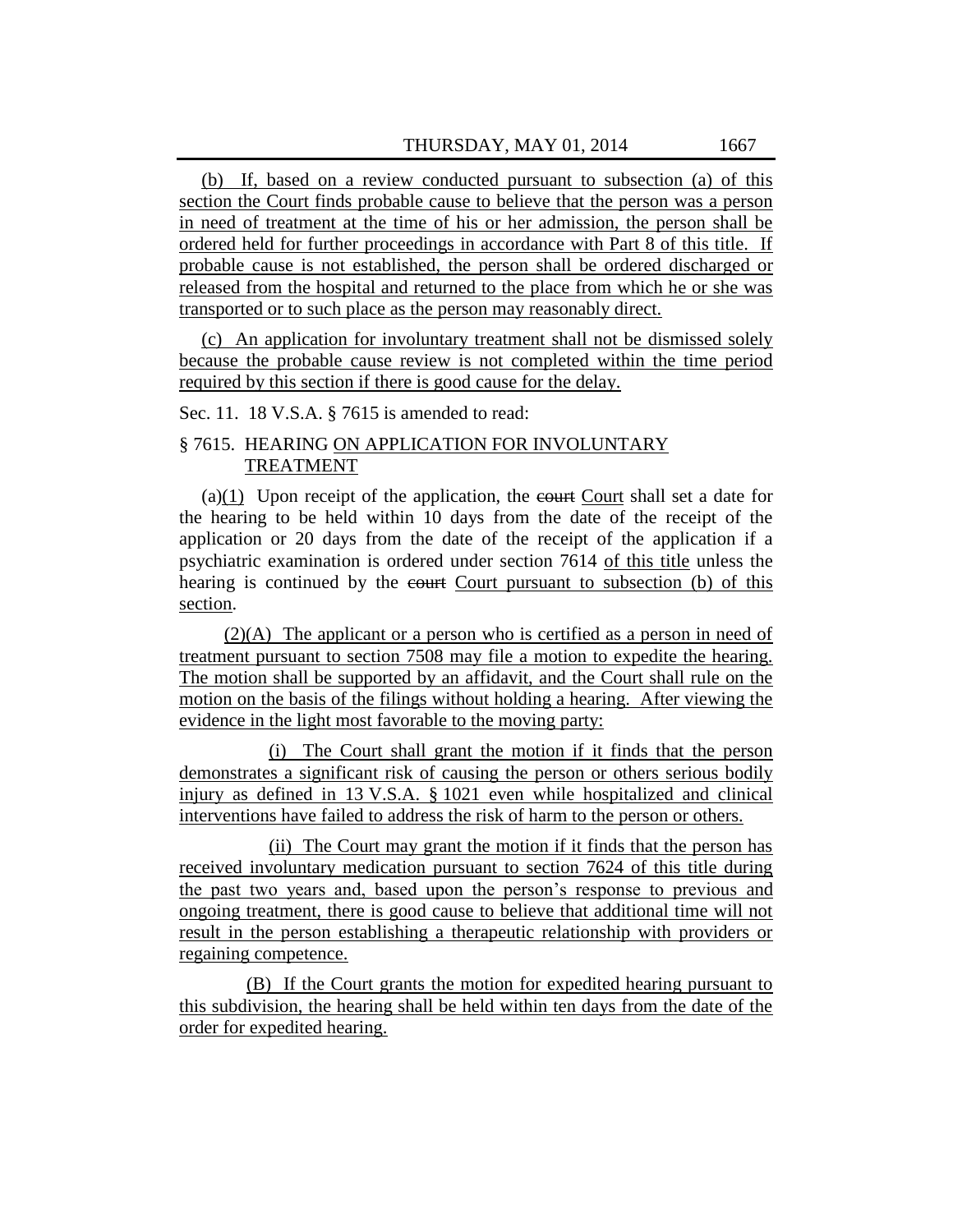(b)(1) The court For hearings held pursuant to subdivision (a)(1) of this section, the Court may grant either each party an a onetime extension of time of up to seven days for good cause.

(2) The Court may grant one or more additional seven-day continuances if:

(A) the Court finds that the proceeding or parties would be substantially prejudiced without a continuance; or

(B) the parties stipulate to the continuance.

(c) The hearing shall be conducted according to the rules of evidence Vermont Rules of Evidence applicable in civil actions in the criminal division of the superior courts of the state, and to an extent not inconsistent with this part, the rules of civil procedure of the state Vermont Rules of Civil Procedure shall be applicable.

(d) The applicant and the proposed patient shall have a right to appear at the hearing to testify. The attorney for the state State and the proposed patient shall have the right to subpoena, present, and cross-examine witnesses, and present oral arguments. The e<del>ourt</del> Court may, at its discretion, receive the testimony of any other person.

(e) The proposed patient may at his or her election attend the hearing, subject to reasonable rules of conduct, and the eourt Court may exclude all persons, except a peer support person designated by the proposed patient, not necessary for the conduct of the hearing.

Sec. 12. 18 V.S.A. § 7624 is amended to read:

#### § 7624. PETITION FOR INVOLUNTARY MEDICATION

(a) The commissioner Commissioner may commence an action for the involuntary medication of a person who is refusing to accept psychiatric medication and meets any one of the following three five conditions:

(1) has been placed in the commissioner's Commissioner's care and custody pursuant to section 7619 of this title or subsection 7621(b) of this title;

(2) has previously received treatment under an order of hospitalization and is currently under an order of nonhospitalization, including a person on an order of nonhospitalization who resides in a secure residential recovery facility; or

(3) has been committed to the custody of the commissioner of corrections Commissioner of Corrections as a convicted felon and is being held in a correctional facility which is a designated facility pursuant to section 7628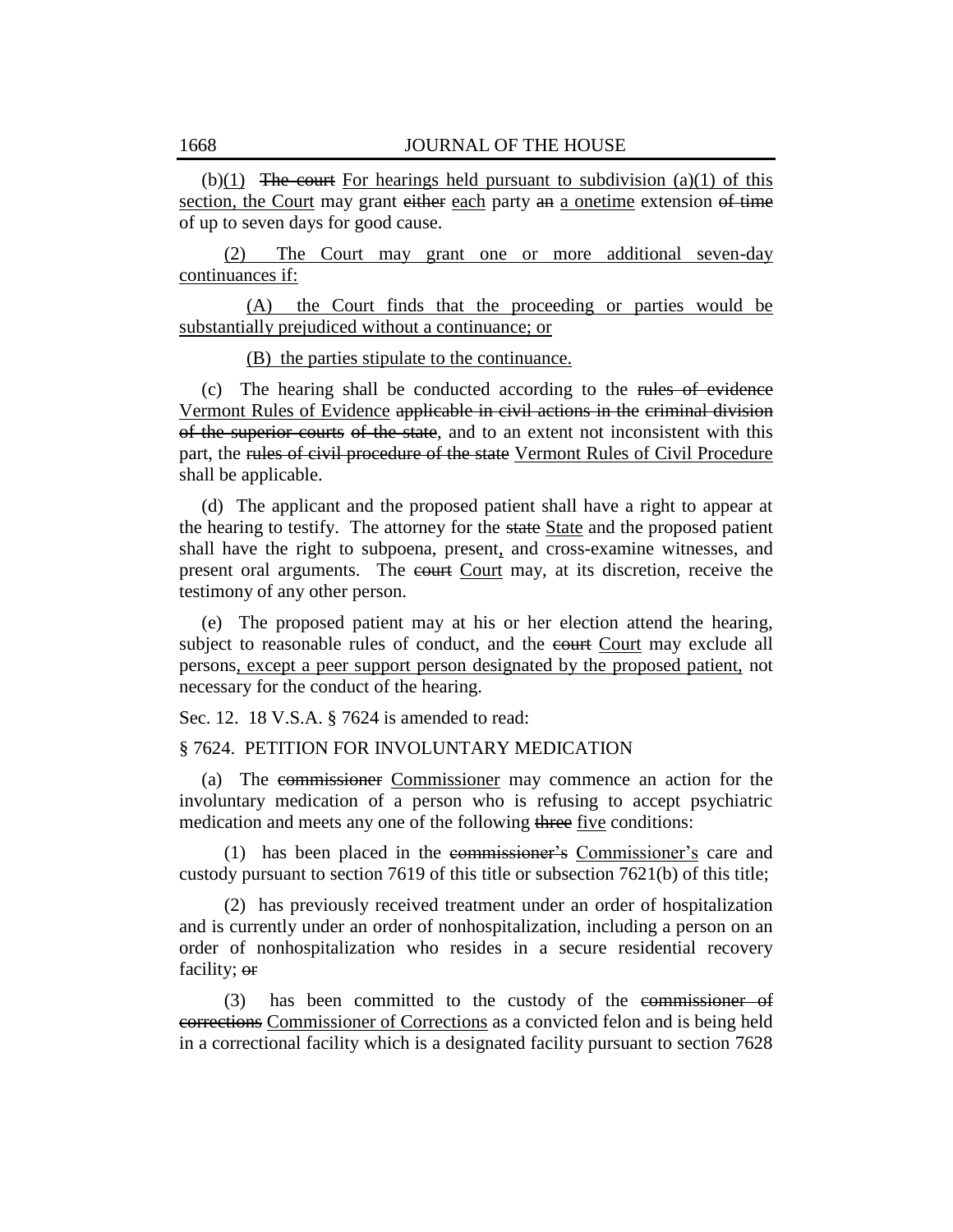of this title and for whom the department of corrections Departments of Corrections and the department of mental health of Mental Health have jointly determined jointly that involuntary medication would be appropriate pursuant to 28 V.S.A. § 907(4)(H);

(4) has an application for involuntary treatment pending for which the Court has granted a motion to expedite pursuant to subdivision  $7615(a)(2)(A)(i)$  of this title; or

(5)(A) has an application for involuntary treatment pending;

(B) waives the right to a hearing on the application for involuntary treatment until a later date; and

(C) agrees to proceed with an involuntary medication hearing without a ruling on whether he or she is a person in need of treatment.

 $(b)(1)$  A Except as provided in subdivision (2) and (3) of this subsection, a petition for involuntary medication shall be filed in the family division of the superior court Family Division of the Superior Court in the county in which the person is receiving treatment.

(2) If the petition for involuntary medication is filed pursuant to subdivision (a)(4) of this section:

(A) the petition shall be filed in the county in which the application for involuntary treatment is pending; and

(B) the Court shall consolidate the application for involuntary treatment with the petition for involuntary medication and rule on the application for involuntary treatment before ruling on the petition for involuntary medication.

(3) If the petition for involuntary medication is filed pursuant to subdivision (a)(5) of this section, the petition shall be filed in the county in which the application for involuntary treatment is pending.

(c) The petition shall include a certification from the treating physician, executed under penalty of perjury, that includes the following information:

(1) the nature of the person's mental illness;

(2) that the person is refusing medication proposed by the physician;

(3) that the person lacks the competency to decide to accept or refuse medication and appreciate the consequences of that decision;

(4) the necessity for involuntary medication, including the person's competency to decide to accept or refuse medication;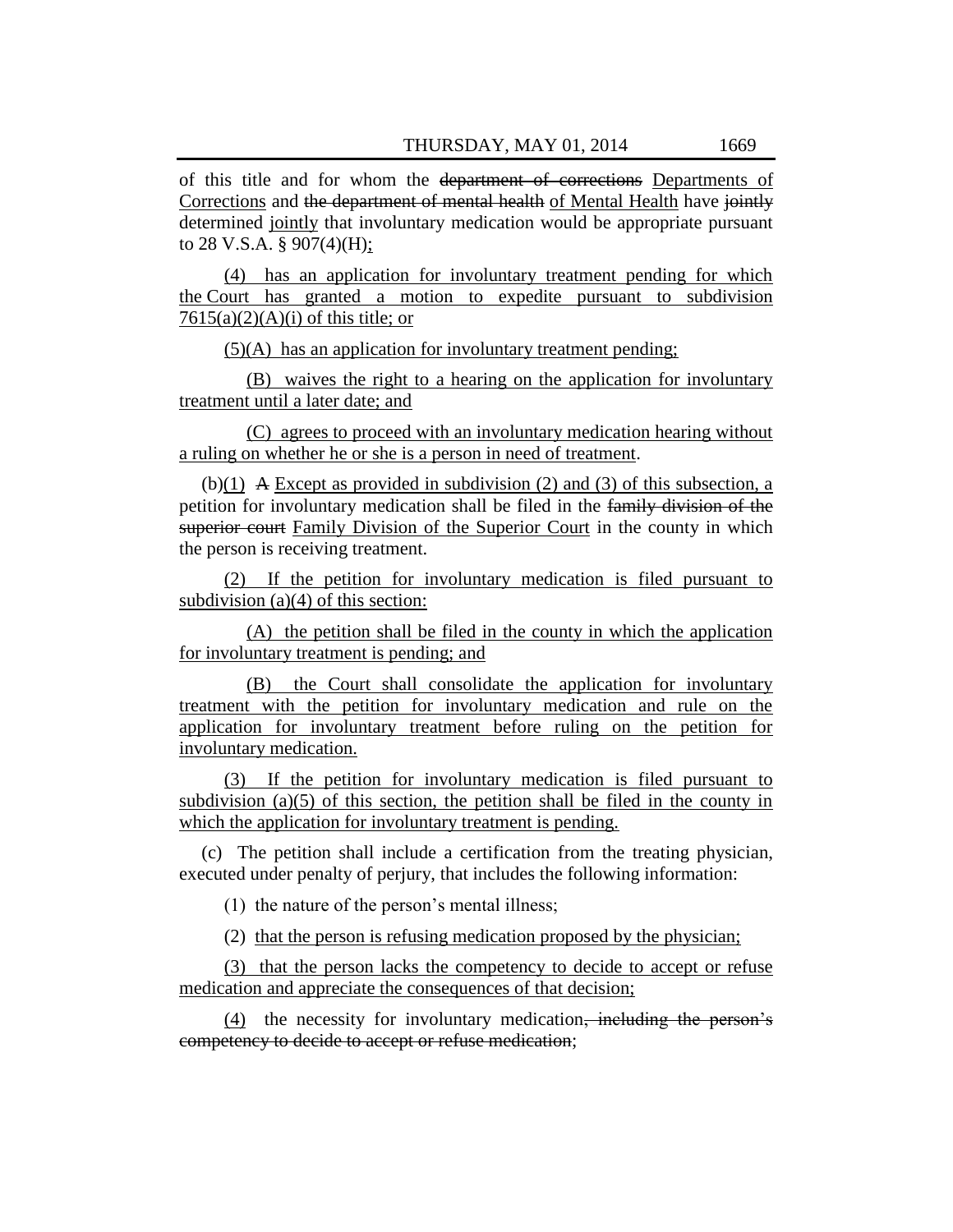$(3)(5)$  any proposed medication, including the method, dosage range, and length of administration for each specific medication;

(4)(6) a statement of the risks and benefits of the proposed medications, including the likelihood and severity of adverse side effects and its effect on:

(A) the person's prognosis with and without the proposed medications; and

(B) the person's health and safety, including any pregnancy;

(5)(7) the current relevant facts and circumstances, including any history of psychiatric treatment and medication, upon which the physician's opinion is based;

 $(6)(8)$  what alternate treatments have been proposed by the doctor, the patient, or others, and the reasons for ruling out those alternatives, including information on the availability of any appropriate alternatives; and

 $(7)(9)$  whether the person has executed a durable power of attorney for health care an advance directive in accordance with the provisions of 18 V.S.A. chapter 111, subchapter 2 chapter 231 of this title, and the identity of the health care agent or agents designated by the durable power of attorney advance directive.

(d) A copy of the durable power of attorney advance directive, if available, shall be attached to the petition.

Sec. 13. 18 V.S.A. § 7625 is amended to read:

§ 7625. HEARING ON PETITION FOR INVOLUNTARY MEDICATION; BURDEN OF PROOF

(a) A Unless consolidated with an application for involuntary treatment pursuant to subdivision 7624(b)(2) of this title, a hearing on a petition for involuntary medication shall be held within seven days of filing and shall be conducted in accordance with sections 7613, 7614,  $7615(b)$  (e), and 7616 and subsections 7615(b)–(e) of this title.

(b) In a hearing conducted pursuant to this section, section 7626, or section 7627 of this title, the commissioner Commissioner has the burden of proof by clear and convincing evidence.

(c) In determining whether or not the person is competent to make a decision regarding the proposed treatment, the court Court shall consider whether the person is able to make a decision and appreciate the consequences of that decision.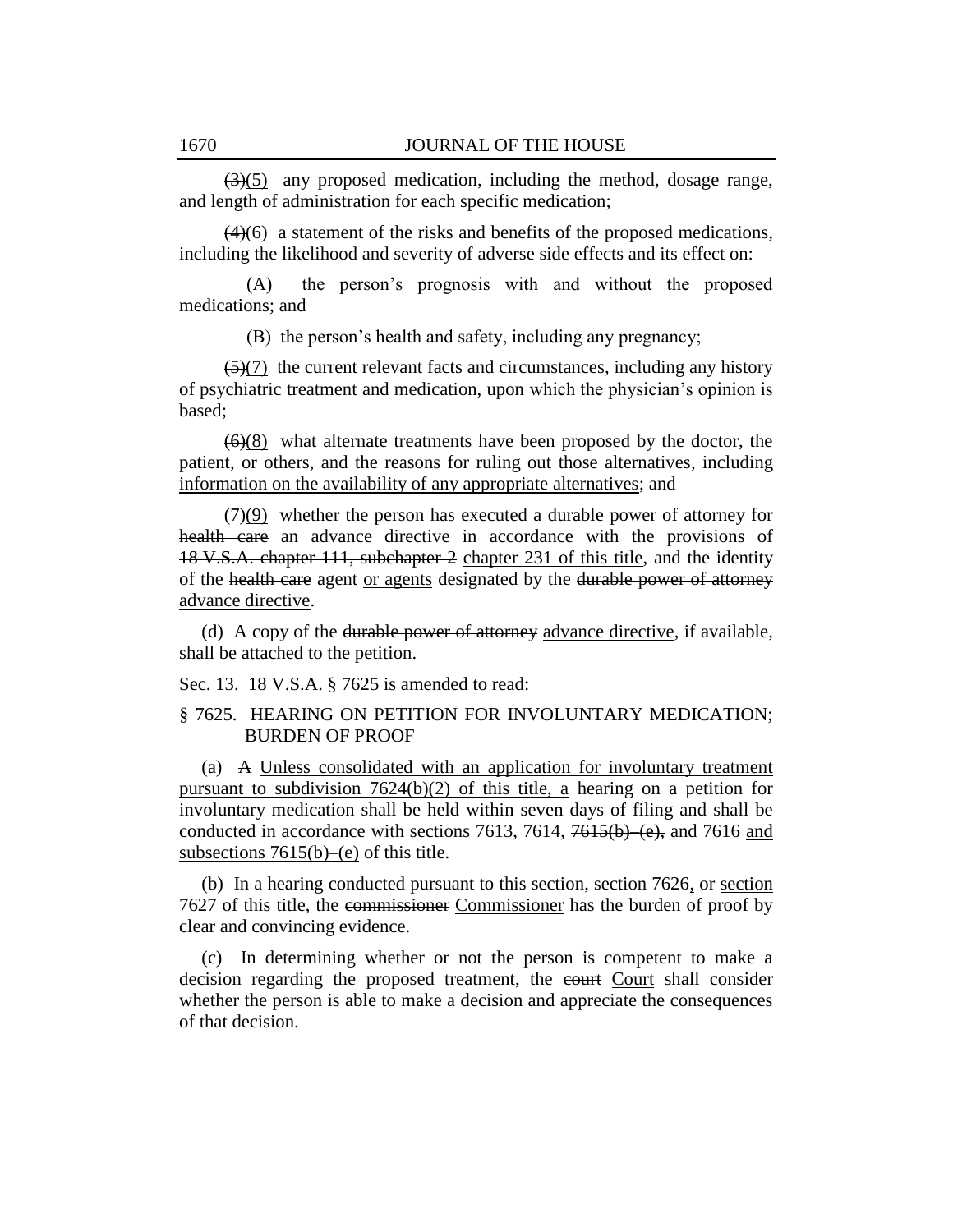Sec. 14. 18 V.S.A. § 7626 is amended to read:

#### § 7626. DURABLE POWER OF ATTORNEY ADVANCE DIRECTIVE

(a) If a person who is the subject of a petition filed under section 7624 of this title has executed a durable power of attorney an advance directive in accordance with the provisions of 18 V.S.A. chapter 111 chapter 231 of this title, subchapter 2 for health care, the court Court shall suspend the hearing and enter an order pursuant to subsection (b) of this section, if the estent Court determines that:

(1) the person is refusing to accept psychiatric medication;

(2) the person is not competent to make a decision regarding the proposed treatment; and

(3) the decision regarding the proposed treatment is within the scope of the valid, duly executed durable power of attorney for health care advance directive.

(b) An order entered under subsection (a) of this section shall authorize the commissioner Commissioner to administer treatment to the person, including involuntary medication in accordance with the direction set forth in the durable power of attorney advance directive or provided by the health care agent or agents acting within the scope of authority granted by the durable power of attorney advance directive. If hospitalization is necessary to effectuate the proposed treatment, the court Court may order the person to be hospitalized.

(c) In the case of a person subject to an order entered pursuant to subsection (a) of this section, and upon the certification by the person's treating physician to the court that the person has received treatment or no treatment consistent with the durable power of attorney for health care for 45 days after the order under subsection (a) of this section has been entered, then the court shall reconvene the hearing on the petition.

(1) If the court concludes that the person has experienced, and is likely to continue to experience, a significant clinical improvement in his or her mental state as a result of the treatment or nontreatment directed by the durable power of attorney for health care, or that the patient has regained competence, then the court shall enter an order denying and dismissing the petition.

(2) If the court concludes that the person has not experienced a significant clinical improvement in his or her mental state, and remains incompetent then the court shall consider the remaining evidence under the factors described in subdivisions  $7627(e)(1)$  (5) of this title and render a decision on whether the person should receive medication. [Repealed.]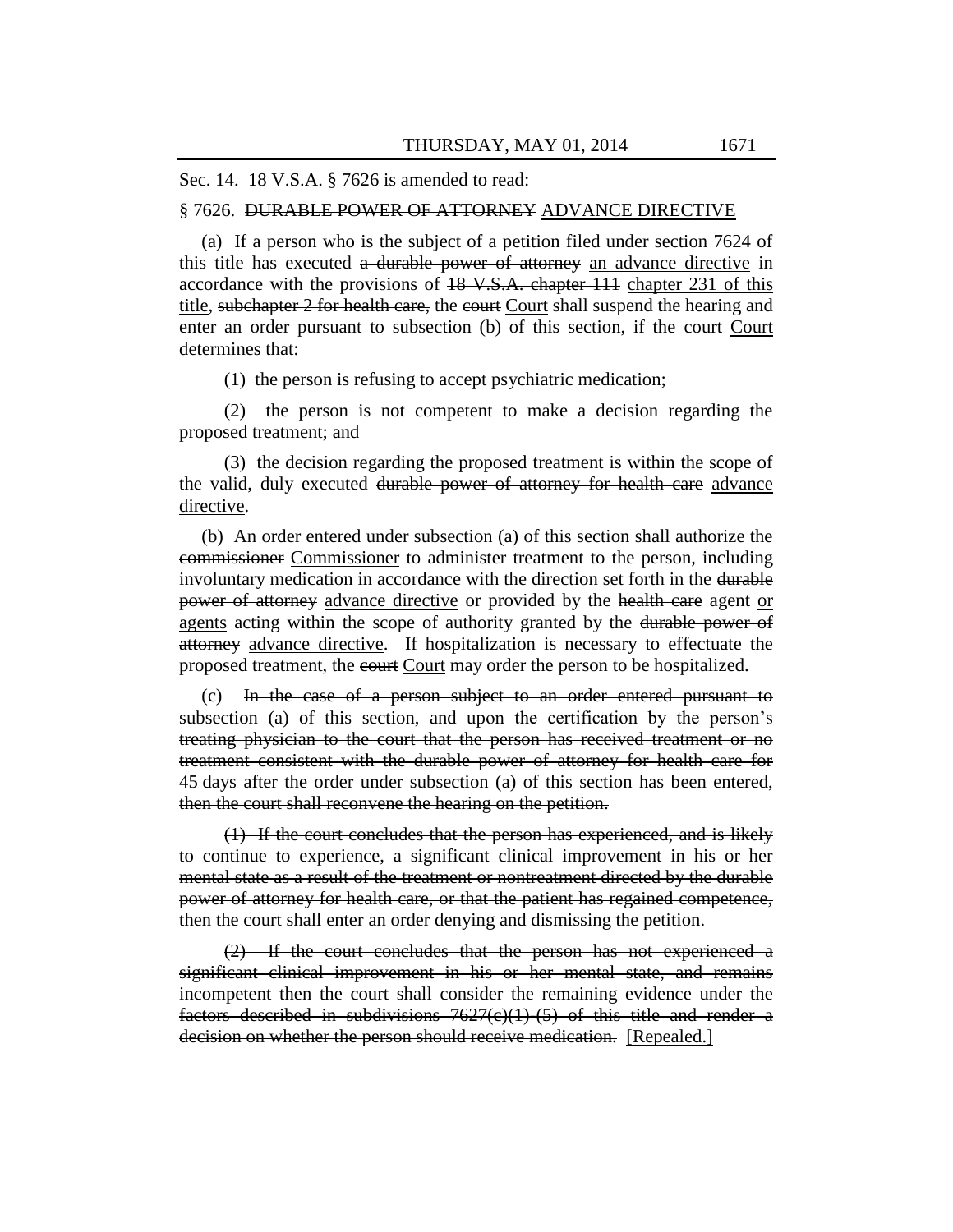(d)(1) The Commissioner of Mental Health shall develop a protocol for use by designated hospitals for the purpose of educating hospital staff on the use and applicability of advance directives pursuant to chapter 231 of this title and other written or oral expressions of treatment preferences pursuant to subsection 7627(b) of this title.

(2) Prior to a patient's discharge or release, a hospital shall provide information to a patient in the custody or temporary custody of the Commissioner regarding advance directives, including relevant information developed by the Vermont Ethics Network and Office of the Mental Health Care Ombudsman.

Sec. 15. 18 V.S.A. § 7627 is amended to read:

§ 7627. COURT FINDINGS; ORDERS

\* \* \*

(b) If a person who is the subject of a petition filed under section 7625 of this title has not executed a durable power of attorney an advance directive, the court Court shall follow the person's competently expressed written or oral preferences regarding medication, if any, unless the commissioner Commissioner demonstrates that the person's medication preferences have not led to a significant clinical improvement in the person's mental state in the past within an appropriate period of time.

(c) If the court Court finds that there are no medication preferences or that the person's medication preferences have not led to a significant clinical improvement in the person's mental state in the past within an appropriate period of time, the court Court shall consider at a minimum, in addition to the person's expressed preferences, the following factors:

(1) The the person's religious convictions and whether they contribute to the person's refusal to accept medication.;

(2) The the impact of receiving medication or not receiving medication on the person's relationship with his or her family or household members whose opinion the court Court finds relevant and credible based on the nature of the relationship.;

(3) The the likelihood and severity of possible adverse side-effects side effects from the proposed medication.;

(4) The the risks and benefits of the proposed medication and its effect on:

(A) the person's prognosis; and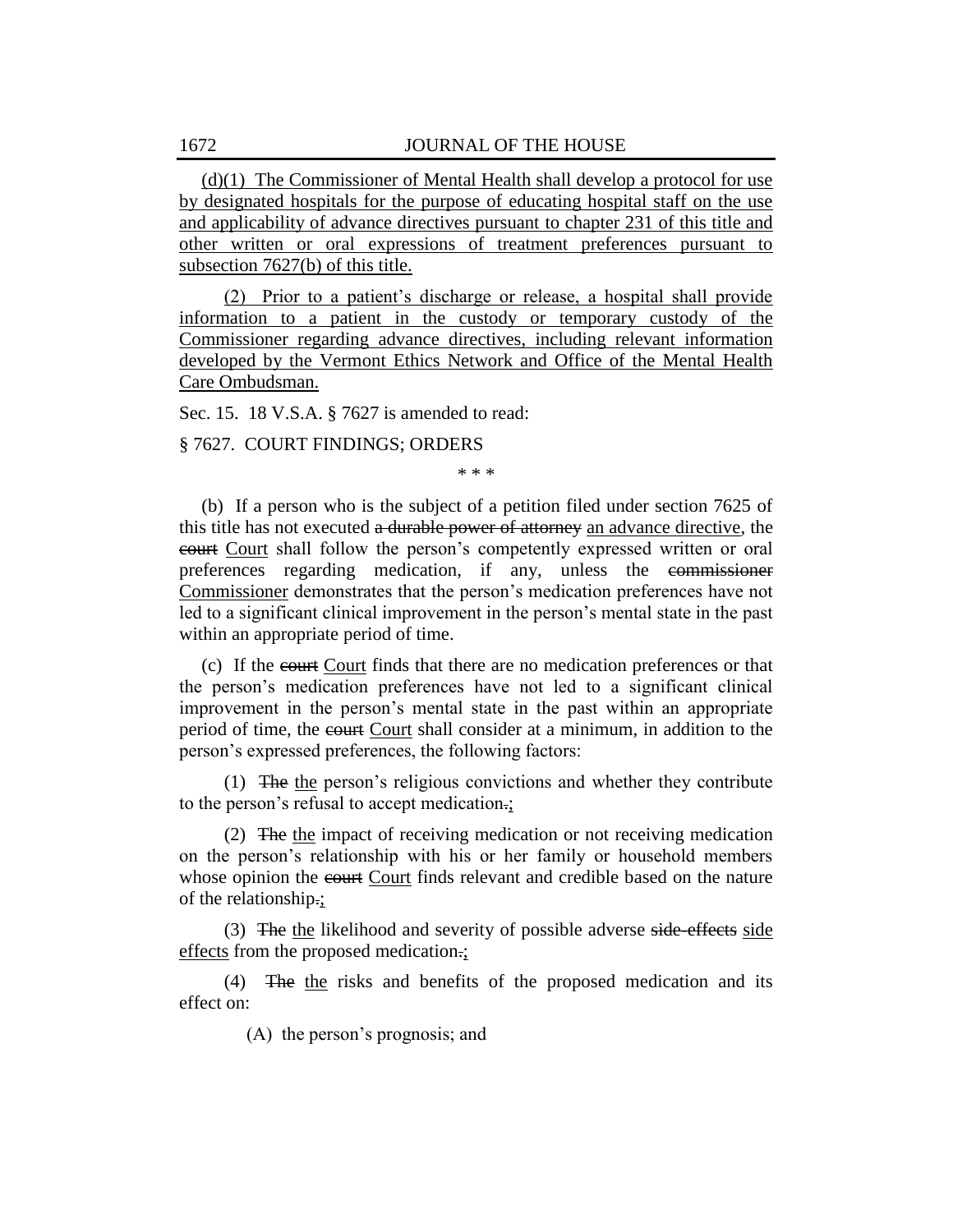## (B) the person's health and safety, including any pregnancy.; and

(5) The the various treatment alternatives available, which may or may not include medication.

(d) As a threshold matter, the Court shall consider the person's competency. If the court Court finds that the person is competent to make a decision regarding the proposed treatment or that involuntary medication is not supported by the factors in subsection  $(c)$  of this section, the court shall enter a finding to that effect and deny the petition.

(e) As a threshold matter, the Court shall consider the person's competency. If the court Court finds that the person is incompetent to make a decision regarding the proposed treatment and that involuntary medication is supported by the factors in subsection  $(c)$  of this section, the equal Court shall make specific findings stating the reasons for the involuntary medication by referencing those supporting factors.

 $(f)(1)$  If the court Court grants the petition, in whole or in part, the court Court shall enter an order authorizing the commissioner Commissioner to administer involuntary medication to the person. The order shall specify the types of medication, the permitted dosage range, length of administration, and method of administration for each. The order for involuntary medication shall not include electric convulsive therapy, surgery, or experimental medications. Long-acting injections and nasogastric intubation shall not be ordered without clear and convincing evidence, particular to the patient, that these treatments are appropriate.

(2) The order shall require the person's treatment provider to conduct monthly weekly reviews of the medication to assess the continued need for involuntary medication, the effectiveness of the medication, the existence of any side effects, and whether the patient has become competent pursuant to subsection 7625(c) of this title, and shall document this review in detail in the patient's chart and provide the person's attorney with a copy of the documentation within five days of its production.

(g) For a person receiving treatment pursuant to an order of hospitalization, the commissioner Commissioner may administer involuntary medication as authorized by this section to the person for up to 90 days, unless the court Court finds that an order is necessary for a longer period of time. Such an order shall not be longer than the duration of the current order of hospitalization. If at any time a treatment provider finds that a person subject to an order for involuntary medication has become competent pursuant to subsection 7625(c) of this title, the order shall no longer be in effect.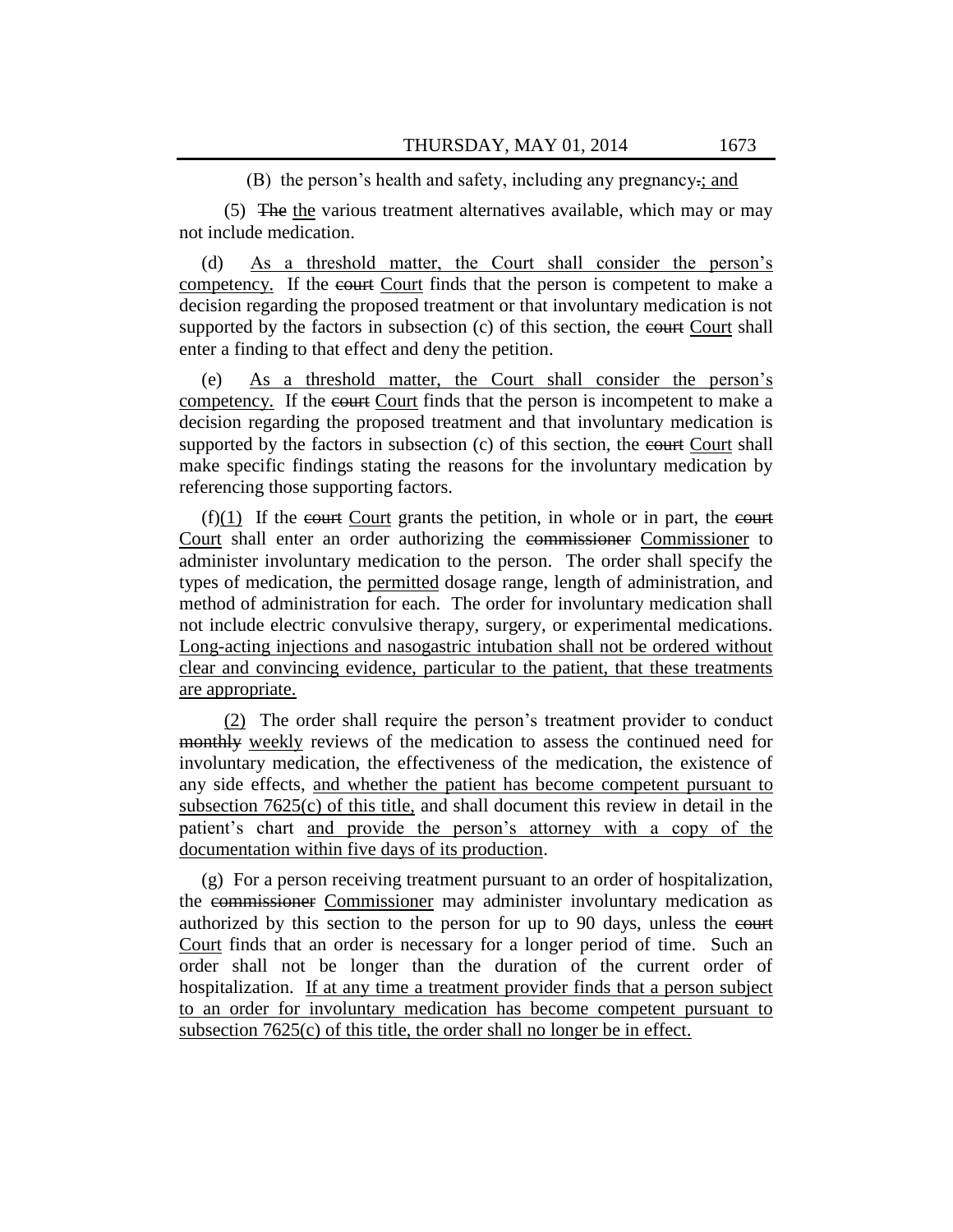\* \* \*

#### Sec. 16. 18 V.S.A. § 7629 is amended to read:

#### § 7629. LEGISLATIVE INTENT

(a) It is the intention of the general assembly to recognize the right of a legally competent person to determine whether or not to accept medical treatment, including involuntary medication, absent an emergency or a determination that the person is incompetent and lacks the ability to make a decision and appreciate the consequences. The State of Vermont recognizes the fundamental right of an adult to determine the extent of health care the individual will receive, including treatment provided during periods of lack of competency that the individual expressed a desire for when he or she was competent.

(b) This act protects this right through a judicial proceeding prior to the use of nonemergency involuntary medication and by limiting the duration of an order for involuntary treatment to no more than one year. The least restrictive conditions consistent with the person's right to adequate treatment shall be provided in all cases. The General Assembly adopts the goal of high-quality, patient-centered health care, which the Institute of Medicine defines as ―providing care that is respectful of and responsive to individual patient preferences, needs, and values and ensuring that patient values guide all clinical decisions."

(c) It is the policy of the general assembly General Assembly to work towards toward a mental health system that does not require coercion or the use of involuntary medication when a person is opposing it. The distress and insult to human dignity that results from compelling a person to participate in medical procedures against his or her will are real regardless of how poorly the person may understand the procedures or how confused or mistaken the person may be about the procedures.

(d) This act will render the J. L. v. Miller consent judgment no longer applicable. This chapter protects the rights and values described in this section through a judicial process to determine competence prior to an order for nonemergency involuntary medication and by limiting the duration of an order for involuntary treatment to no more than one year. The least restrictive order consistent with the person's right to adequate treatment shall be provided in all cases.

Sec. 17. 18 V.S.A. § 9701 is amended to read:

§ 9701. DEFINITIONS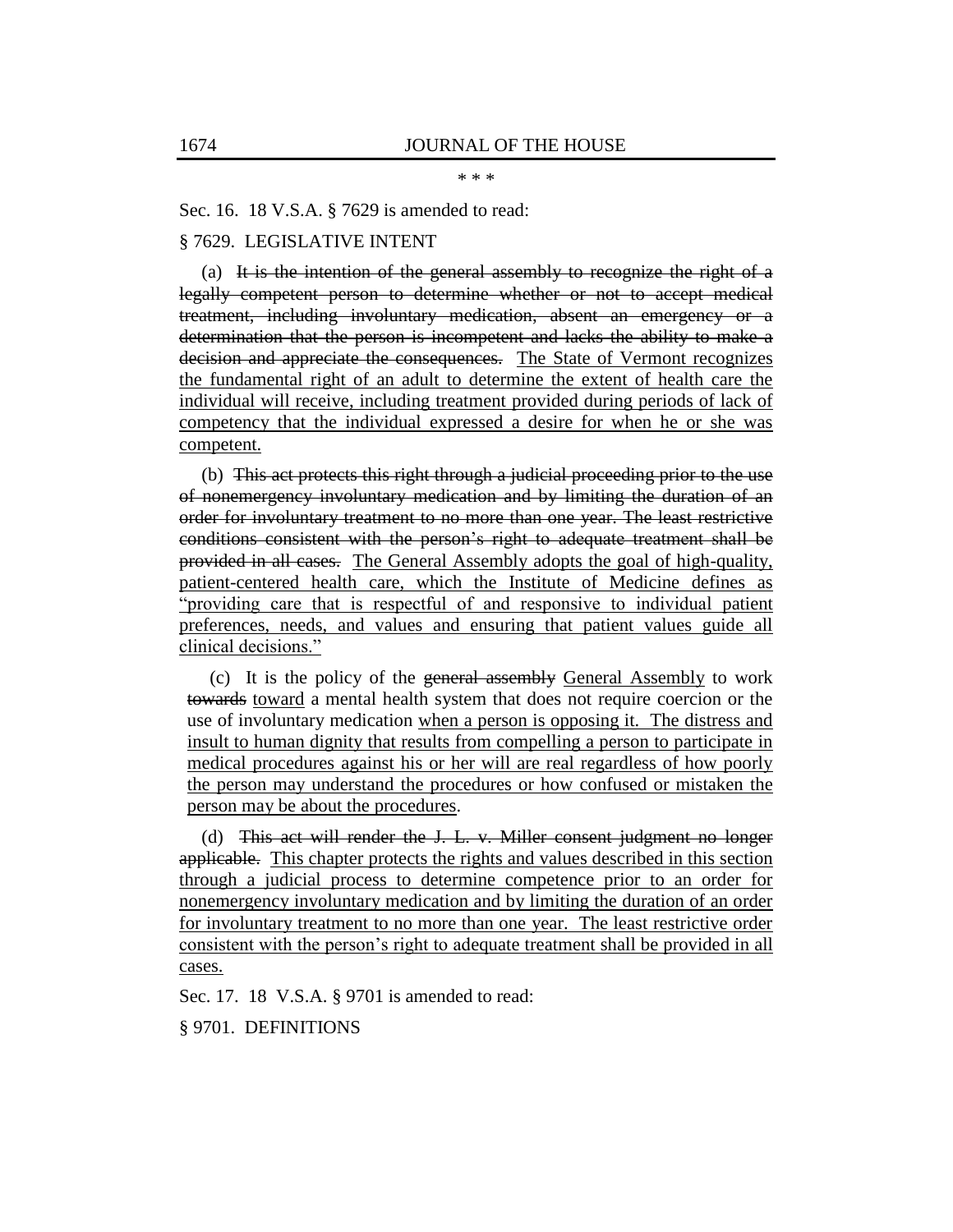As used in this chapter:

\* \* \*

 $(21)$  "Ombudsman" means an individual appointed as a long-term care ombudsman under the Program contracted through the Department of Disabilities, Aging, and Independent Living pursuant to the Older Americans Act of 1965, as amended or the agency designated as the Office of the Mental Health Care Ombudsman Pursuant to section 7259 of this title.

\* \* \*

(32) **We are all the representative** means the mental health patient representative established by section 7253 of this title.

Sec. 18. 18 V.S.A. § 9703 is amended to read:

§ 9703. FORM AND EXECUTION

\* \* \*

(d) An advance directive shall not be effective if, at the time of execution, the principal is being admitted to or is a resident of a nursing home as defined in 33 V.S.A. § 7102 or a residential care facility unless an ombudsman, a patient representative, a recognized member of the clergy, an attorney licensed to practice in this state State, or a probate division of the superior court Probate Division of the Superior Court designee signs a statement affirming that he or she has explained the nature and effect of the advance directive to the principal. It is the intent of this subsection to ensure that residents of nursing homes and residential care facilities are willingly and voluntarily executing advance directives.

(e) An advance directive shall not be effective if, at the time of execution, the principal is being admitted to or is a patient in a hospital, unless an ombudsman, a patient representative, a recognized member of the clergy, an attorney licensed to practice in this state State, a probate division of the superior court Probate Division of the Superior Court designee, or an individual designated under subsection 9709(c) of this title by the hospital signs a statement that he or she has explained the nature and effect of the advance directive to the principal.

\* \* \*

Sec. 19. 18 V.S.A. § 9706(c) is amended to read:

(c) Upon a determination of need by the principal's clinician, or upon the request of the principal, agent, guardian, ombudsman, a patient representative, health care provider, or any interested individual, the principal's clinician,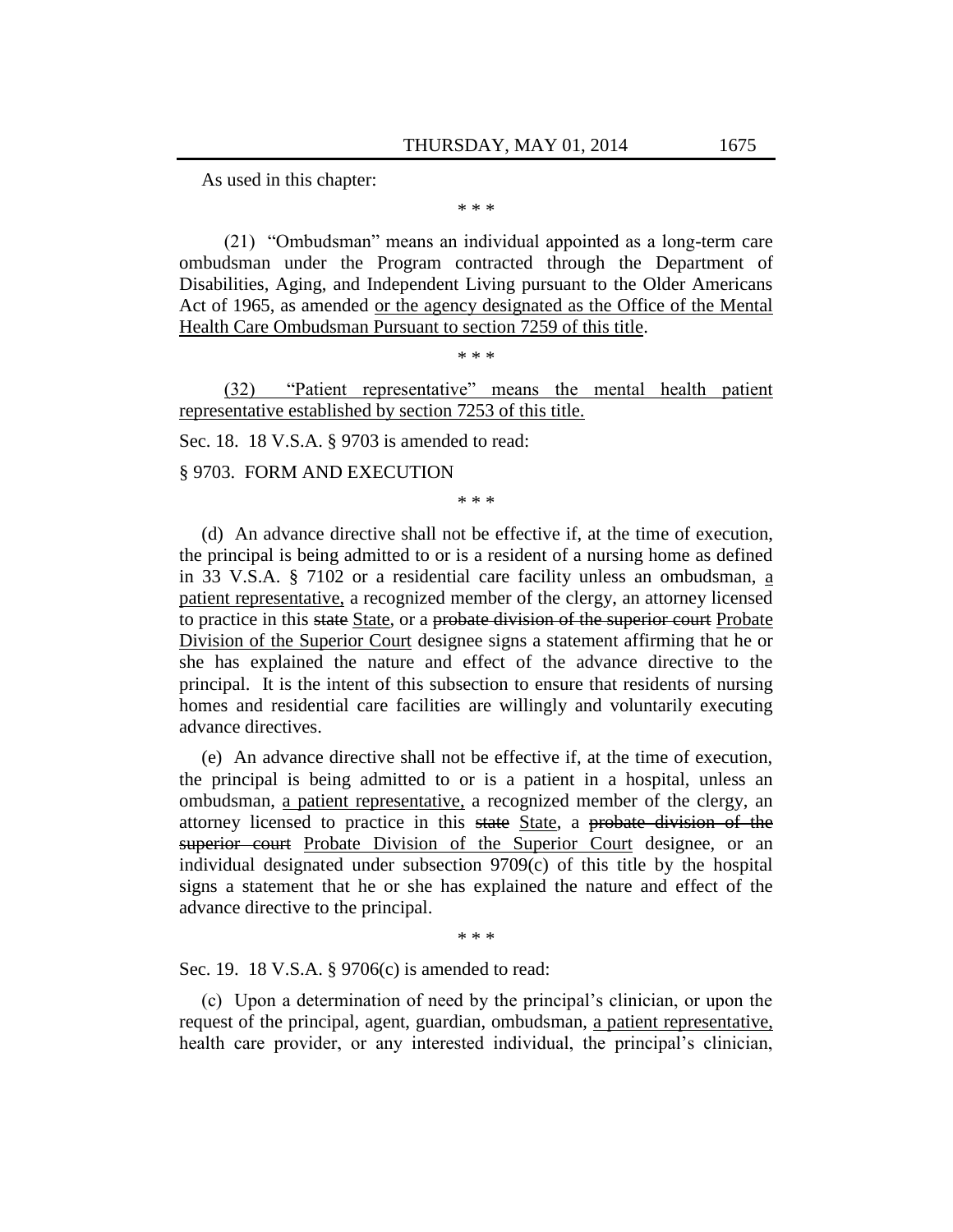another clinician, or a clinician's designee shall reexamine the principal to determine whether the principal has capacity. The clinician shall document the results of the reexamination in the principal's medical record and shall make reasonable efforts to notify the principal and the agent or guardian, as well as the individual who initiated the new determination of capacity, of the results of the reexamination, if providing such notice is consistent with the requirements of HIPAA.

Sec. 20. 18 V.S.A. § 9707(h) is amended to read:

(h)(1) An advance directive executed in accordance with section 9703 of this title may contain a provision permitting the agent, in the event that the principal lacks capacity, to authorize or withhold health care over the principal's objection. In order to be valid, the provision shall comply with the following requirements:

(A) An agent shall be named in the provision.

(B) The agent shall accept in writing the responsibility of authorizing or withholding health care over the principal's objection in the event the principal lacks capacity.

(C) A clinician for the principal shall sign the provision and affirm that the principal appeared to understand the benefits, risks, and alternatives to the health care being authorized or rejected by the principal in the provision.

(D)(i) An ombudsman, a patient representative recognized member of the clergy, attorney licensed to practice law in this state State, or probate division of the superior court Probate Division of the Superior Court designee shall sign a statement affirming that he or she has explained the nature and effect of the provision to the principal, and that the principal appeared to understand the explanation and be free from duress or undue influence.

(ii) If the principal is a patient in a hospital when the provision is executed, the ombudsman, patient representative recognized member of the clergy, attorney, or probate division of the superior court Probate Division of the Superior Court designee shall be independent of the hospital and not an interested individual.

(E) The provision shall specify the treatments to which it applies, and shall include an explicit statement that the principal desires or does not desire the proposed treatments even over the principal's objection at the time treatment is being offered or withheld. The provision may include a statement expressly granting to the health care agent the authority to consent to the principal's voluntary hospitalization, and to agree that the principal's discharge from the hospital may be delayed, pursuant to section 8010 of this title.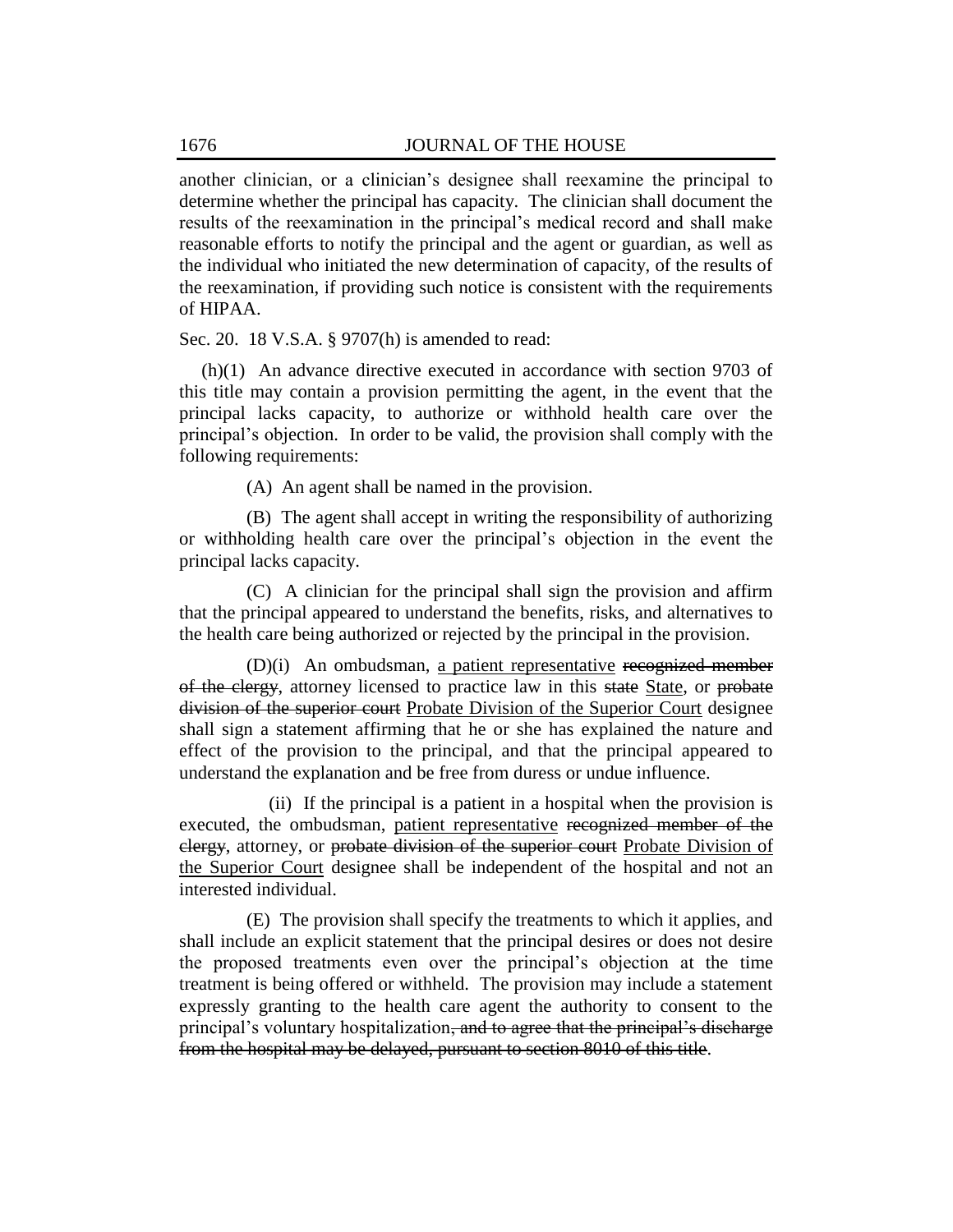(F) The provision shall include an acknowledgment that the principal is knowingly and voluntarily waiving the right to refuse or receive treatment at a time of incapacity, and that the principal understands that a clinician will determine capacity.

(2) A provision executed in compliance with subdivision (1) of this subsection shall be effective when the principal's clinician and a second clinician have determined pursuant to subdivision  $9706(a)(1)$  of this title that the principal lacks capacity.

(3) If an advance directive contains a provision executed in compliance with this section:

(A) The agent may, in the event the principal lacks capacity, make health care decisions over the principal's objection, provided that the decisions are made in compliance with subsection 9711(d) of this title.

(B) A clinician shall follow instructions of the agent authorizing or withholding health care over the principal's objection.

Sec. 21. 18 V.S.A. § 9718(a) is amended to read:

(a) A petition may be filed in probate division of the superior court Probate Division of the Superior Court under this section by:

(1) a principal, guardian, agent, ombudsman, a patient representative, or interested individual other than one identified in an advance directive, pursuant to subdivision 9702(a)(10) of this title, as not authorized to bring an action under this section;

(2) a social worker or health care provider employed by or directly associated with the health care provider, health care facility, or residential care facility providing care to the principal;

(3) the defender general Defender General if the principal is in the custody of the department of corrections Department of Corrections;

(4) a representative of the state-designated State-designated protection and advocacy system if the principal is in the custody of the department of health Department of Health; or

(5) an individual or entity identified in an advance directive, pursuant to subdivision  $9702(a)(10)$  of this title, as authorized to bring an action under this section.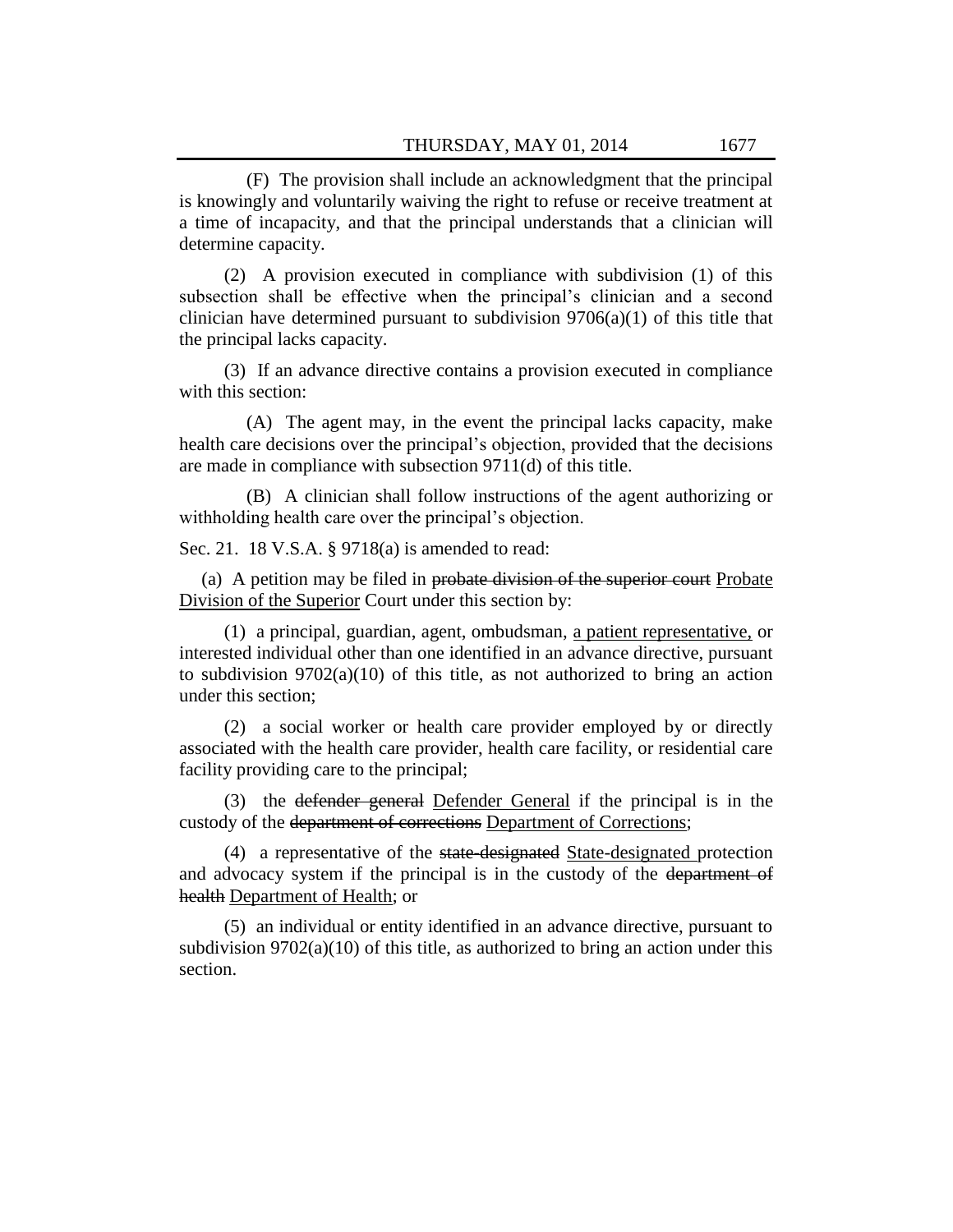Sec. 22. Rule 12 of the Vermont Rules for Family Proceedings is amended to read:

## Rule 12. STAY OF PROCEEDINGS TO ENFORCE A JUDGMENT

(a) Automatic Stay Prior to Appeal; Exceptions.

(1) Automatic Stay. Except as provided in paragraph (2) of this subdivision and in subdivision (c), no execution shall issue upon a judgment nor shall proceedings be taken for its enforcement until the expiration of 30 days after its entry or until the time for appeal from the judgment as extended by Appellate Rule 4 has expired.

(2) Exceptions. Unless otherwise ordered by the court, none of the following orders shall be stayed during the period after its entry and until an appeal is taken:

(A) In an action under Rule 4 of these rules, an order relating to parental rights and responsibilities and support of minor children or to separate support of a spouse (including maintenance) or to personal liberty or to the dissolution of marriage;

(B) An order of involuntary treatment, involuntary medication, nonhospitalization, or hospitalization, in an action pursuant to 18 V.S.A. §§ 7611-7623 chapter 181;

(C) Any order of disposition in a juvenile case, including an order terminating residual parental rights; or

(D) Any order in an action under Rule 9 of these rules for prevention of abuse, including such an action that has been consolidated or deemed consolidated with a proceeding for divorce or annulment pursuant to Rule  $4(n)$ .

The provisions of subdivision (d) of this rule govern the modification or enforcement of the judgment in an action under Rule 4 of these rules, during the pendency of an appeal.

\* \* \*

(d) Stay Pending Appeal.

(1) Automatic Stay. In any action in which automatic stay prior to appeal is in effect pursuant to paragraph (1) or subdivision (a) of this rule, the taking of an appeal from a judgment shall operate as a stay of execution upon the judgment during the pendency of the appeal, and no supersedeas bond or other security shall be required as a condition of such stay.

(2) Other Actions.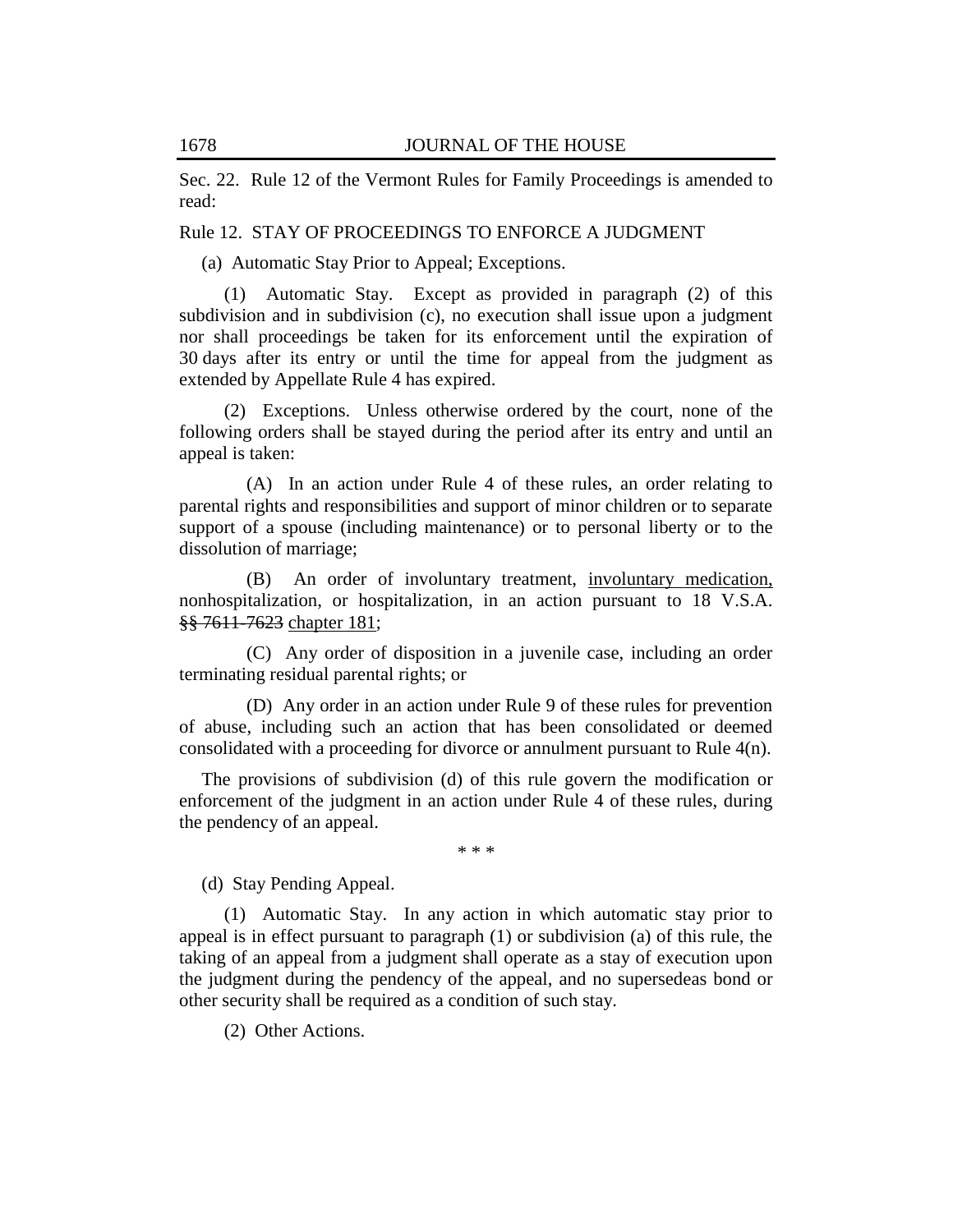(A) When an appeal has been taken from judgment in an action under Rule 4 of these rules in which no stay pursuant to paragraph (1) of subdivision (a) of this rule is in effect, the court in its discretion may, during the pendency of the appeal, grant or deny motions for modification or enforcement of that judgment.

(B)(i) When an appeal has been taken from an order for involuntary treatment, nonhospitalization, or hospitalization or involuntary treatment, in an action pursuant to chapter 181 of Title 18 V.S.A. chapter 181, the court in its discretion may, during the pendency of the appeal, grant or deny applications for continued treatment, modify its order, or discharge the patient, as provided in 18 V.S.A. §§ 7617, 7618, 7620, and 7621.

(ii)(I) If an order of involuntary medication is appealed, the appellant may file a motion in the Family Division to stay the order during the pendency of the appeal. A motion to stay filed under this subdivision shall stay the involuntary medication order while the motion to stay is pending.

(II) The Family Division's ruling on a motion to stay filed under subdivision (I) of this subdivision (ii) may be modified or vacated by the Supreme Court upon motion by a party filed within seven days after the ruling is issued. If the appellant is the moving party, the order for involuntary medication shall remain stayed until the Supreme Court rules on the motion to vacate or modify the stay. A motion to vacate or modify a stay under this subdivision shall be determined by a single Justice of the Supreme Court, who may hear the matter or at his or her discretion refer it to the entire Supreme Court for hearing. No further appeal may lie from the ruling of a single Justice in matters to which this subdivision applies. The motion shall be determined as soon as practicable and to the extent possible shall take priority over other matters.

\* \* \*

## Sec. 23. REPORT; EMERGENCY INVOLUNTARY PROCEDURES

On or before January 15, 2015, the Office of Legislative Council shall submit a report to the House Committee on Human Services and to the Senate Committee on Health and Welfare that: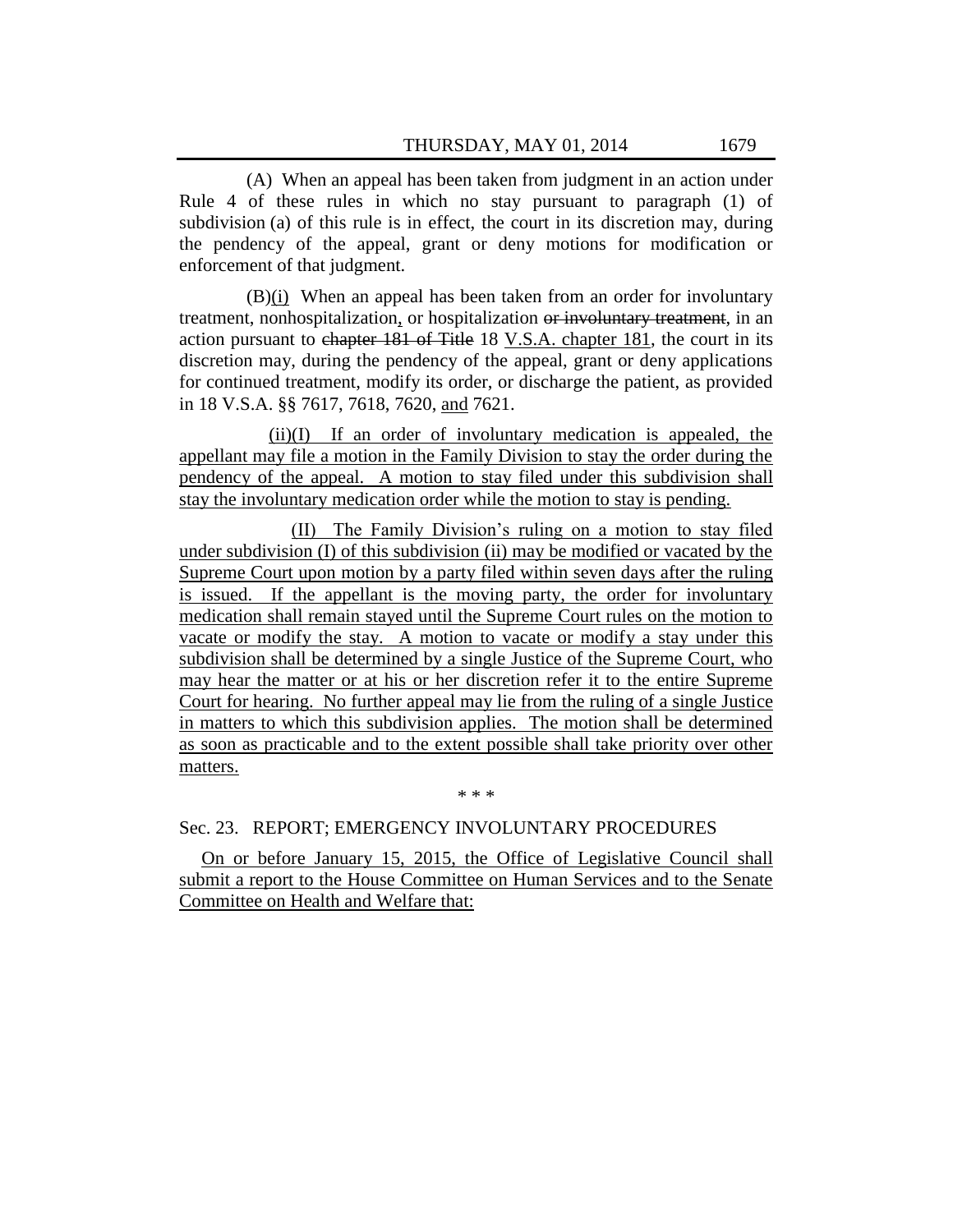(1) identifies provisions in 2012 Acts and Resolves No. 79 which require that protections for psychiatric hospital patients meet or exceed those at the former Vermont State Hospital; and

(2) identifies policies that may require clarification of legislative intent in order for the Department of Mental Health to proceed with rulemaking pursuant to 2012 Acts and Resolves No.79, Sec. 33a.

Sec. 24. AVAILABILITY OF PSYCHIATRISTS FOR EXAMINATIONS

The Agency of Human Services shall ensure that Vermont Legal Aid's Mental Health Law Project has a sufficient number of psychiatrists to conduct psychiatric examinations pursuant to 18 V.S.A. § 7614 in the time frame established by 18 V.S.A. § 7615.

Sec. 25. LEGISLATIVE COUNCIL STATUTORY REVISION **AUTHORITY** 

The Office of Legislative Council, in its statutory revision capacity, is authorized and directed to make such amendments to the Vermont Statutes Annotated as are necessary to effect the purpose of this act, including, where applicable, substituting the words "application for involuntary medication" and "application," as appropriate, for the words "petition for involuntary medication" and "petition."

# Sec. 26. EFFECTIVE DATE

This act shall take effect on July 1, 2014.

The bill, having appeared on the Calendar one day for notice, was taken up and read the second time.

## **Recess**

At two o'clock and fifteen minutes in the afternoon, the Speaker declared a recess until the fall of the gavel.

At two o'clock and fifty-seven minutes in the afternoon, the Speaker called the House to order.

# **Consideration Resumed; Proposal of Amendment Agreed to and Third Reading Ordered**

## **S. 287**

Consideration resumed on Senate bill, entitled

An act relating to involuntary treatment and medication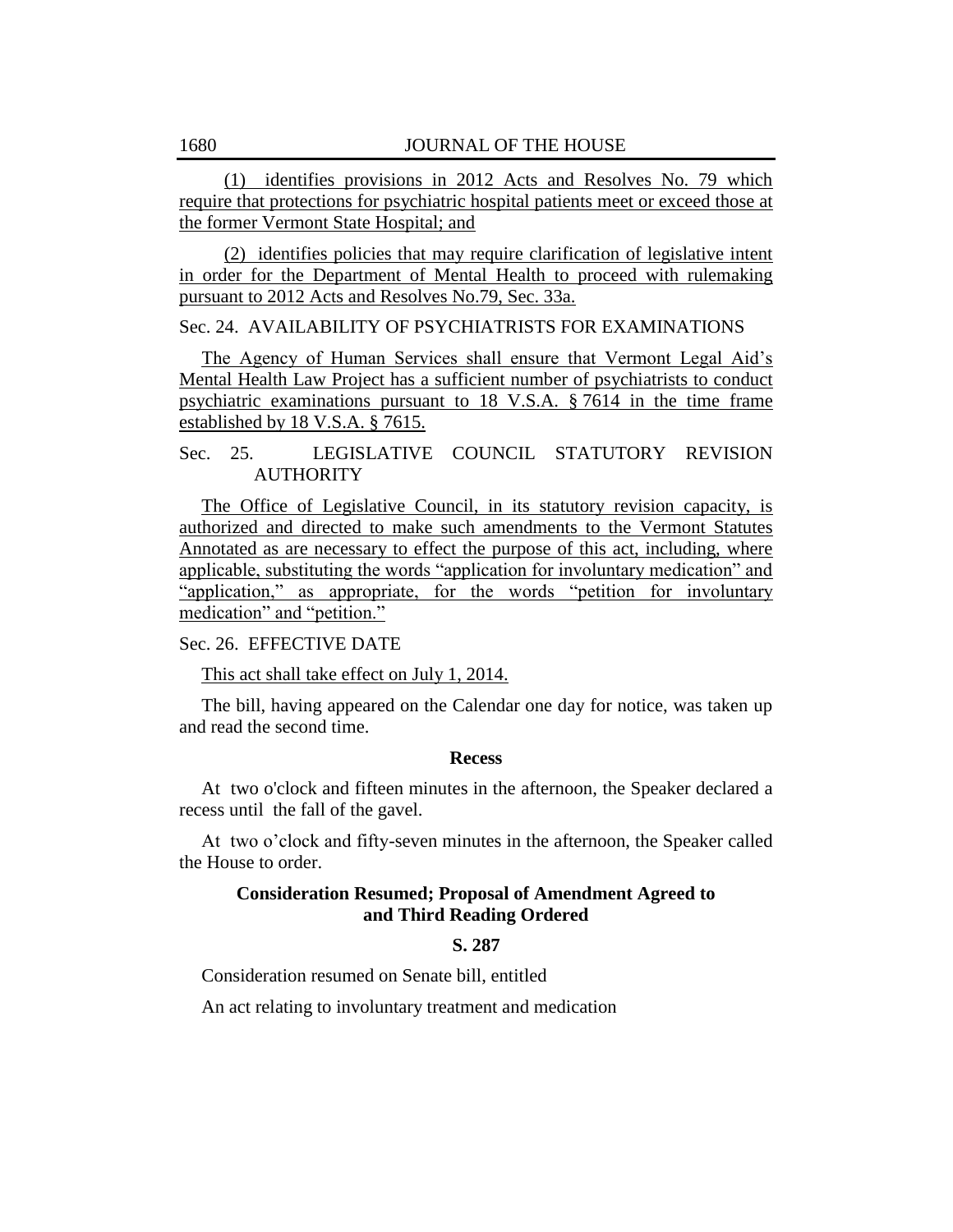Pending the question, Shall the House propose to the Senate to amend the bill as recommended by the committee on Judiciary?

**Reps. Donahue of Northfield, Batchelor of Derby, French of Randolph, Haas of Rochester, McFaun of Barre Town, and Pugh of South Burlington** moved that the report of the Committee on Judiciary be amended as follows:

First: By striking Sec. 1 in its entirety and inserting in lieu thereof a new Sec. 1 as follows:

Sec. 1. 18 V.S.A. § 7101 is amended to read;

#### § 7101. DEFINITIONS

As used in this part of this title, the following words, unless the context otherwise requires, shall have the following meanings:

\* \* \*

(9) "Interested party" means a guardian, spouse, parent, adult child, close adult relative, a responsible adult friend, or person who has the individual in his or her charge or care. It also means a mental health professional, a law enforcement officer, a licensed physician, or a head of a hospital, a selectman, a town service officer, or a town health officer.

\* \* \*

(29) "Peer" means an individual who has a personal experience of living with a mental health condition or psychiatric disability.

(30) "Peer services" means support services provided by trained peers or peer-managed organizations focused on helping individuals with mental health and other co-occurring conditions to support recovery.

Second: By adding a new Sec. 2 after Sec. 1 to read as follows:

Sec. 2. 18 V.S.A. § 7252 is amended to read:

#### § 7252. DEFINITIONS

As used in this chapter:

\* \* \*

 $(10)$  "Peer" means an individual who has a personal experience of living with a mental health condition or psychiatric disability. [Repealed.]

 $(11)$  "Peer services" means support services provided by trained peers or peer-managed organizations focused on helping individuals with mental health and other co-occurring conditions to support recovery. [Repealed.]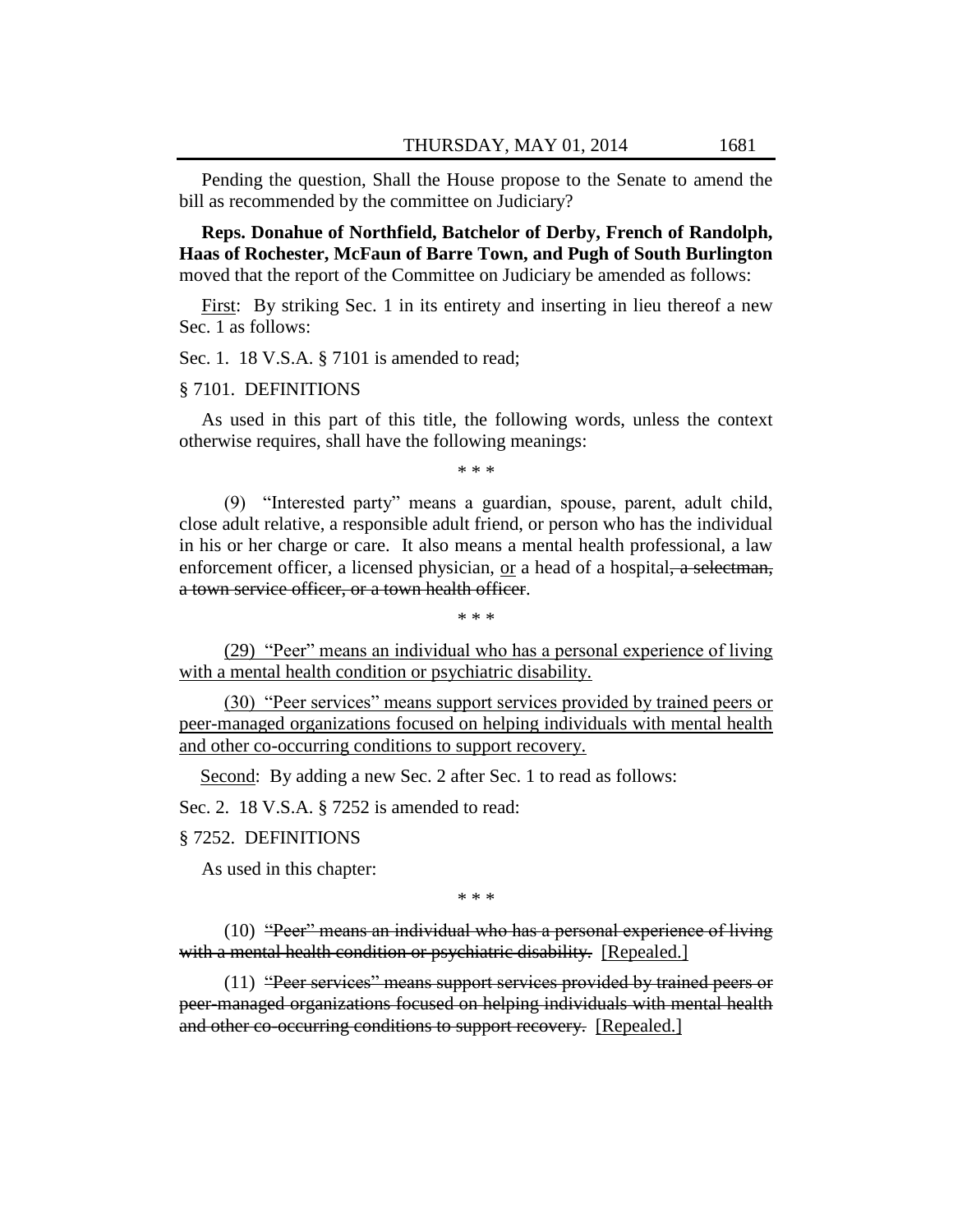\* \* \*

and by renumbering the remaining sections accordingly

Third: In the new Sec. 8, 18 V.S.A. § 7508, by striking out subdivision (e)(4) in its entirety and inserting in lieu thereof the following:

(4) A person held for an emergency examination may be admitted to an appropriate hospital at any time.

Fourth: In the new Sec. 9, 18 V.S.A. § 7509, in subsection (b), by striking out "the presence" before "the peer support person".

Fifth: In the new Sec. 12, 18 V.S.A. § 7615, by striking subdivision  $(a)(2)(A)$  in its entirety and inserting in lieu thereof the following:

(2)(A) The applicant or a person who is certified as a person in need of treatment pursuant to section 7508 of this title may file a motion to expedite the hearing. The motion shall be supported by an affidavit, and the Court shall rule on the motion on the basis of the filings without holding a hearing. The Court:

(i) shall grant the motion if it finds that the person demonstrates a significant risk of causing the person or others serious bodily injury as defined in 13 V.S.A. § 1021 even while hospitalized, and clinical interventions have failed to address the risk of harm to the person or others;

(ii) may grant the motion if it finds that the person has received involuntary medication pursuant to section 7624 of this title during the past two years and, based upon the person's response to previous and ongoing treatment, there is good cause to believe that additional time will not result in the person establishing a therapeutic relationship with providers or regaining competence.

Sixth: In the new Sec. 13, 18 V.S.A.  $\S$  7624, in subdivision (c)(3), by striking out "competency" and inserting in lieu thereof competence.

Seventh: In the new Sec. 16, 18 V.S.A.  $\S$  7627, in subdivision (f)(1), by striking out the last sentence and inserting in lieu thereof the following:

A long-acting injection shall not be ordered without clear and convincing evidence, particular to the patient, that this treatment is the most appropriate under the circumstances.

Eighth: In the new Sec. 17, 18 V.S.A. § 7629, in subsection (c), in the first sentence, by striking out "involuntary" before "medication".

Ninth: In the new Sec. 18, 18 V.S.A. § 9701, in subdivision (21), by striking out "Pursuant" and inserting in lieu thereof pursuant.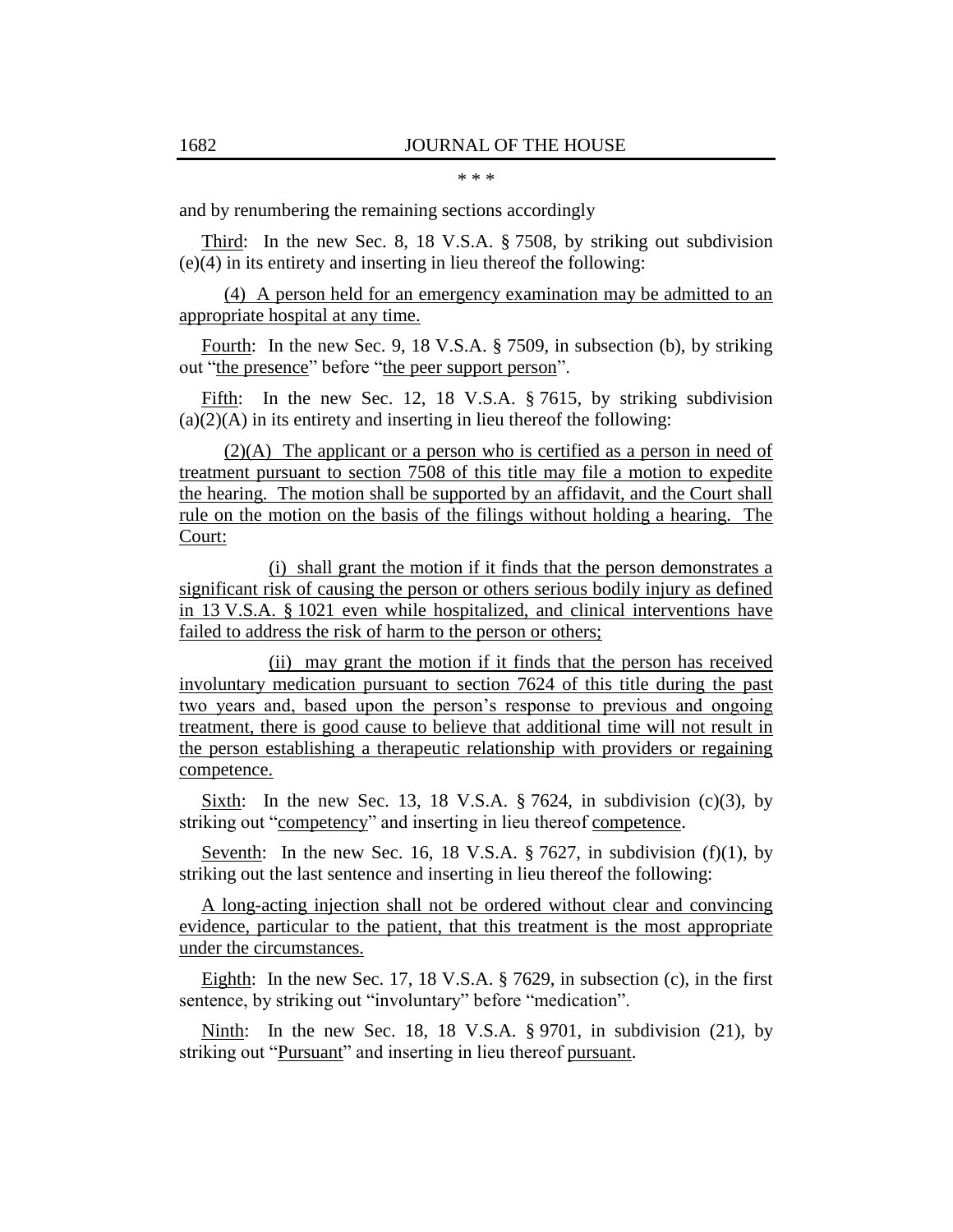Tenth: By inserting a new Sec. 27 after Sec. 26 to read as follows:

Sec. 27. 1998 Acts and Resolves No. 114, Sec. 6 is amended to read:

# Sec. 6. STUDY AND REPORT

(a) An annual independent study shall be commissioned by the department of developmental and mental health services Department of Mental Health which shall:

(1) evaluate and critique the performance of the institutions and staff of those institutions that are implementing the provisions of this act;

(2) include interviews with persons subjected to orders of involuntary medication subject to proceedings under 18 V.S.A. § 7624, regardless of whether involuntarily medicated, and their families on the outcome and effects of the order;

(3) include the steps taken by the department Department to achieve a mental health system free of coercion; and

(4) include any recommendations to change current practices or statutes.

(b) The person who performs the study shall prepare a report of the results of the study, which shall be filed with the general assembly General Assembly and the department Department annually on or before January 15.

(c) Interviews with patients pursuant to this section may be conducted with the assistance of the mental health patient representative established in 18 V.S.A. § 7253.

and by renumbering the remaining section to be Sec. 28.

Eleventh: By striking out renumbered Sec. 28 in its entirety and inserting in lieu thereof the following:

# Sec. 28. EFFECTIVE DATES

(a) Except for Secs. 6 (application and certificate for emergency examination), 7 (warrant and certificate for emergency examination), and 8 (emergency examination and second certification), this act shall take effect on July 1, 2014.

(b) Secs. 6–8 shall take effect on November 1, 2014.

Which was agreed to.

Pending the question, Shall the House propose to the Senate to amend the bill as recommended by the committee on Judiciary, as amended, **Reps Donahue of Northfield, Pugh of South Burlington, Batchelor of Derby,**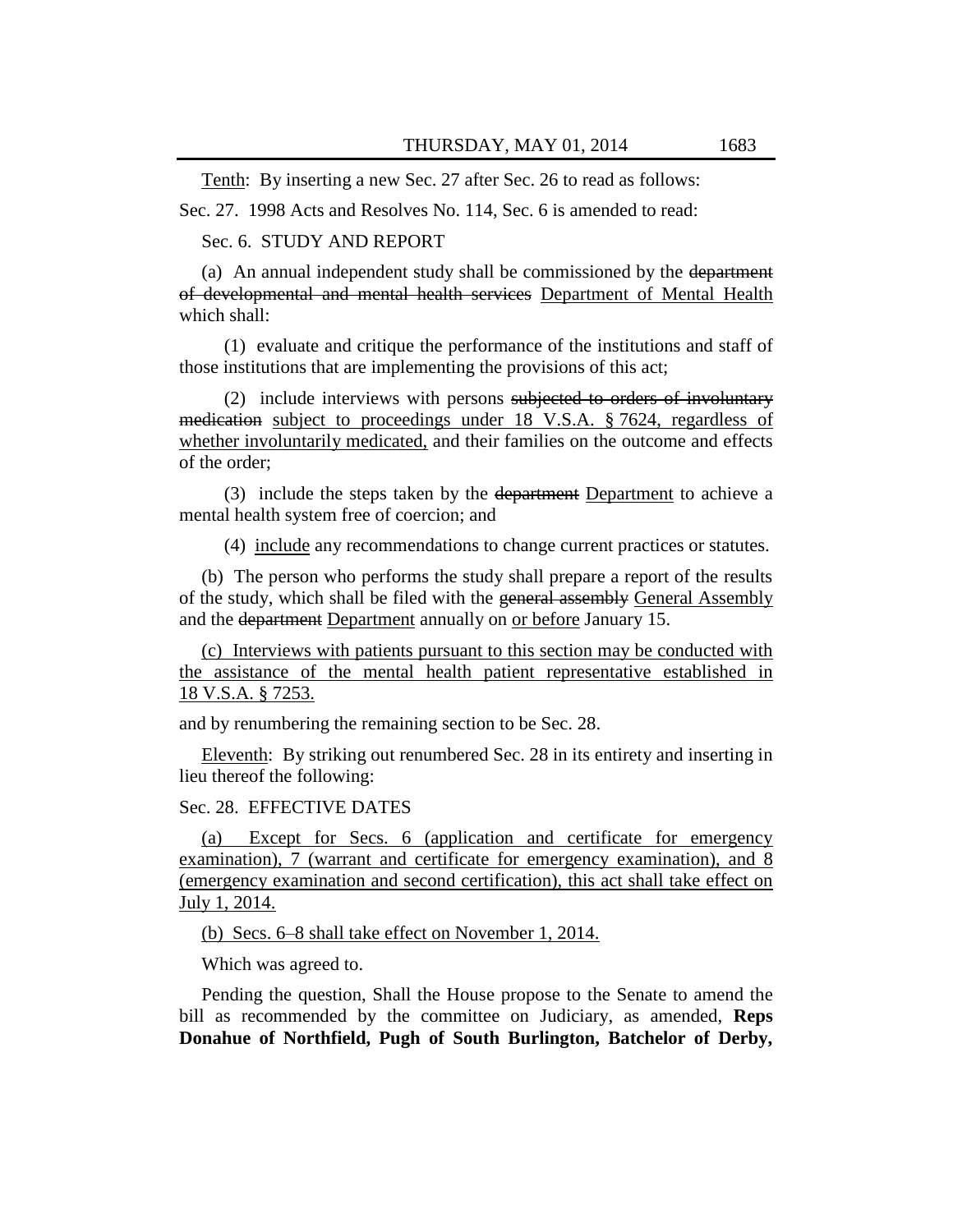**Burditt of West Rutland, Conquest of Newbury, Donaghy of Poultney, Fay of St. Johnsbury, Frank of Underhill, French of Randolph, Goodwin of Weston, Grad of Moretown, Haas of Rochester, Koch of Barre Town, Krowinski of Burlington, Lippert of Hinesburg, Marek of Newfane, McFaun of Barre Town, Mrowicki of Putney, O'Brien of Richmond, Strong of Albany, Toll of Danville, Waite-Simpson of Essex, and Wizowaty of Burlington** moved to amend the report of the committee on Judiciary, as amended, as follows:

By inserting a new Sec. 28 after Sec. 27 to read as follows:

#### Sec. 28. SOTERIA HOUSE

If the Commissioner of Mental Health determines that Soteria House is available to accept residents prior to January 1, 2015 and there are funds available in the Department's budget to do so, the Commissioner shall prioritize the opening of Soteria House.

and by renumbering the remaining section to be Sec. 29.

Which was agreed to.

 Thereupon, the recommendation of proposal of amendment offered by the committee on Judiciary, as amended, was agreed to.

Pending the question, Shall the bill be read a third time? **Rep. Strong of Albany** demanded the Yeas and Nays, which demand was sustained by the Constitutional number. The Clerk proceeded to call the roll and the question, Shall the bill be read a third time? was decided in the affirmative. Yeas, 132. Nays, 6.

Those who voted in the affirmative are:

| Ancel of Calais                | Connor of Fairfield        | Evans of Essex           |
|--------------------------------|----------------------------|--------------------------|
| Bartholomew of Hartland        | <b>Conquest of Newbury</b> | Fagan of Rutland City    |
| Beyor of Highgate              | Consejo of Sheldon         | Fay of St. Johnsbury     |
| <b>Bissonnette of Winooski</b> | Copeland-Hanzas of         | Feltus of Lyndon         |
| <b>Botzow of Pownal</b>        | <b>Bradford</b>            | Fisher of Lincoln        |
| <b>Bouchard of Colchester</b>  | Corcoran of Bennington     | Frank of Underhill       |
| Brennan of Colchester          | Cross of Winooski          | French of Randolph       |
| <b>Burditt of West Rutland</b> | Cupoli of Rutland City     | Gage of Rutland City     |
| Burke of Brattleboro           | Dakin of Chester           | Gallivan of Chittenden   |
| <b>Buxton of Tunbridge</b>     | Deen of Westminster        | Goodwin of Weston        |
| Campion of Bennington          | Devereux of Mount Holly    | Grad of Moretown         |
| Canfield of Fair Haven         | Dickinson of St. Albans    | Greshin of Warren        |
| Carr of Brandon                | Town                       | Haas of Rochester        |
| Christie of Hartford           | Donaghy of Poultney        | Head of South Burlington |
| Clarkson of Woodstock          | Donahue of Northfield      | Heath of Westford        |
| Cole of Burlington             | Emmons of Springfield      | <b>Hebert of Vernon</b>  |
|                                |                            |                          |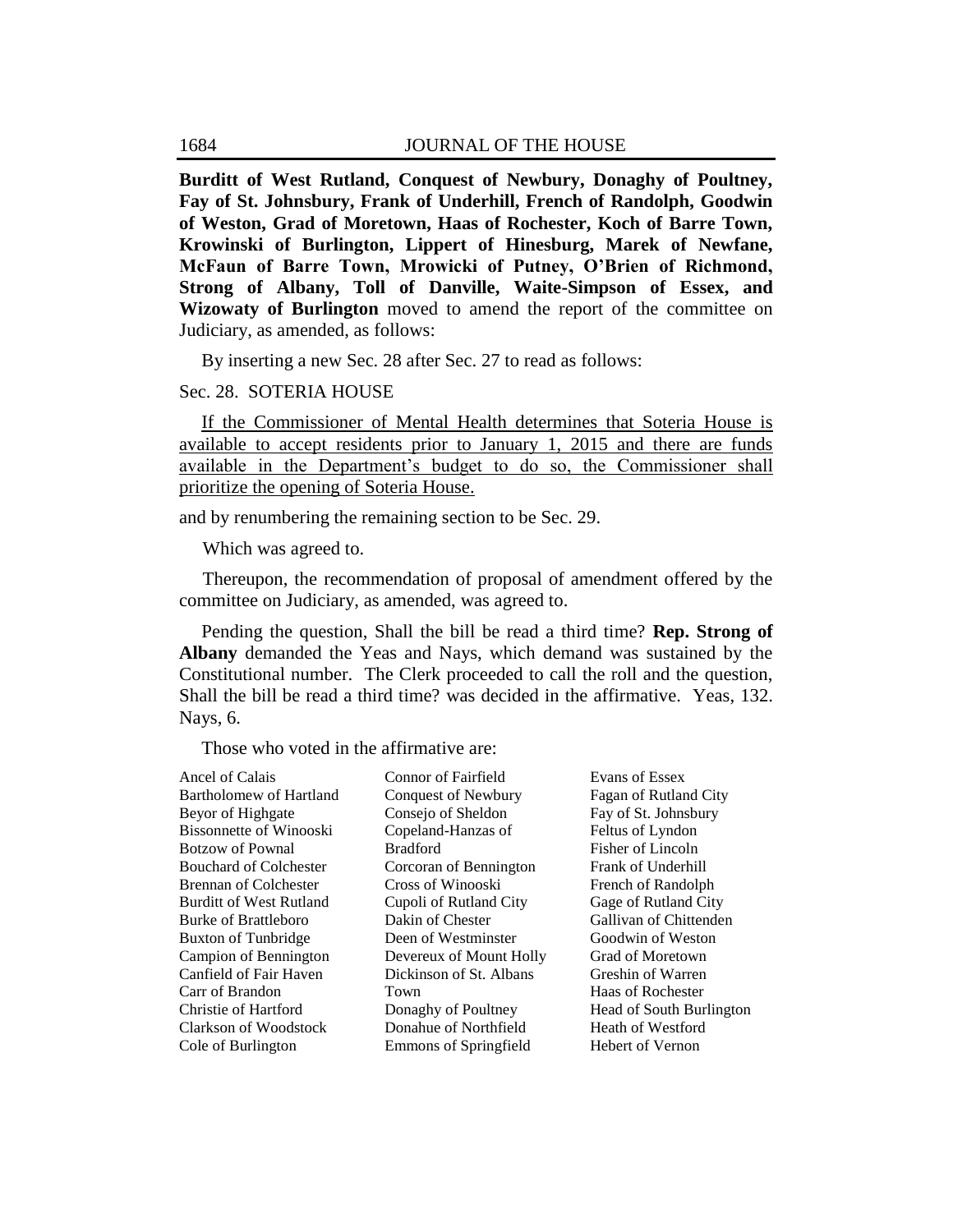Higley of Lowell Huntley of Cavendish Jerman of Essex Jewett of Ripton Johnson of South Hero Johnson of Canaan Juskiewicz of Cambridge Keenan of St. Albans City Kilmartin of Newport City Kitzmiller of Montpelier Klein of East Montpelier Koch of Barre Town Komline of Dorset Krebs of South Hero Krowinski of Burlington Kupersmith of South Burlington Lanpher of Vergennes Larocque of Barnet Lawrence of Lyndon Lenes of Shelburne Lewis of Berlin Lippert of Hinesburg Macaig of Williston Malcolm of Pawlet Manwaring of Wilmington Marcotte of Coventry Marek of Newfane Martin of Springfield Martin of Wolcott

Masland of Thetford McCarthy of St. Albans City McCullough of Williston McFaun of Barre Town Michelsen of Hardwick Miller of Shaftsbury Mitchell of Fairfax Mook of Bennington Moran of Wardsboro Morrissey of Bennington Mrowicki of Putney Nuovo of Middlebury O'Brien of Richmond O'Sullivan of Burlington Pearce of Richford Pearson of Burlington Peltz of Woodbury Poirier of Barre City Potter of Clarendon Pugh of South Burlington Quimby of Concord Rachelson of Burlington Ralston of Middlebury Ram of Burlington Russell of Rutland City Ryerson of Randolph Savage of Swanton Scheuermann of Stowe Sharpe of Bristol Shaw of Pittsford

Shaw of Derby Smith of New Haven South of St. Johnsbury Spengler of Colchester \* Stevens of Waterbury Stevens of Shoreham Stuart of Brattleboro Sweaney of Windsor Terenzini of Rutland Town Till of Jericho Toleno of Brattleboro Toll of Danville Townsend of South Burlington Trieber of Rockingham Turner of Milton Van Wyck of Ferrisburgh Vowinkel of Hartford Waite-Simpson of Essex Webb of Shelburne Wilson of Manchester Winters of Williamstown Wizowaty of Burlington Woodward of Johnson Wright of Burlington Yantachka of Charlotte Young of Glover Zagar of Barnard

Those who voted in the negative are:

| <b>Batchelor of Derby</b> | Hooper of Montpelier    | Strong of Albany * |
|---------------------------|-------------------------|--------------------|
| Davis of Washington       | McCormack of Burlington | Weed of Enosburgh  |

Those members absent with leave of the House and not voting are:

| Myers of Essex<br>Ellis of Waterbury         |
|----------------------------------------------|
| Partridge of Windham<br>Helm of Fair Haven   |
| Walz of Barre City<br><b>Hoyt of Norwich</b> |
| Hubert of Milton                             |
|                                              |

**Rep. Spengler of Colchester** explained her vote as follows:

―Mr. Speaker: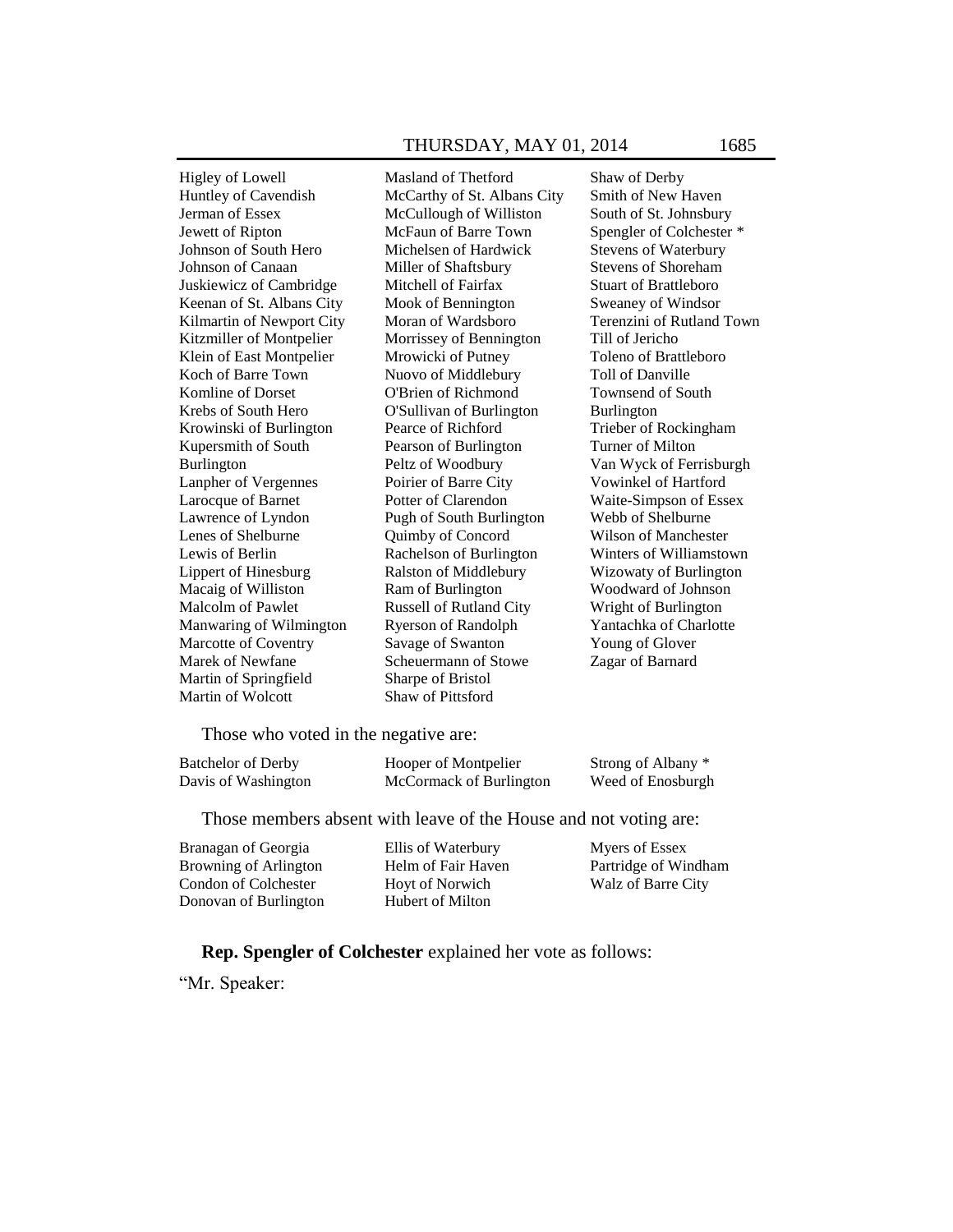I want to thank the Judiciary and the Human Services Committees for showing compassion toward our most vulnerable Vermonters by offering this bill."

#### **Rep. Strong of Albany** explained her vote as follows:

―Mr. Speaker:

S.287 is a step backward for appropriate mental health care in the state of Vermont. Involuntarily medicating a person is a violation of their freedom and personal autonomy. There are methods of care and treatment that could be available that are more humane and that help people recover in a more timely way. Our Department of Mental Health has failed those in mental health crisis. This bill does nothing to increase the number of resources available to those in need."

## **Third Reading; Bill Passed in Concurrence With Proposal of Amendment**

#### **S. 252**

Senate bill, entitled

An act relating to financing for Green Mountain Care

Was taken up, and pending third reading of the bill **Reps. Fisher of Lincoln and Koch of Barre Town** moved to amend the House proposal of amendment as follows:

By adding a new section to be Sec. 15d to read as follows:

Sec. 15d. 18 V.S.A. § 9492 is added to read:

# § 9492. NON-EMERGENCY WALK-IN CENTERS; NONDISCRIMINATION

A non-emergency walk-in center, as defined in subdivision 9432(15) of this title, shall accept patients of all ages for diagnosis and treatment of illness, injury, and disease during all hours that the center is open to see patients. A non-emergency walk-in center shall not discriminate against any patient or prospective patient on the basis of insurance status or type of health coverage.

Which was agreed to.

**Reps. Dickinson of St. Albans Town and Bouchard of Colchester** moved to amend the House Proposal of Amendment as follows:

In Sec. 26, Green Mountain Care financing and coverage; report, in subsection (a), following "on Finance" by inserting all drafts, reports, and other documents related to the financing for Green Mountain Care and and in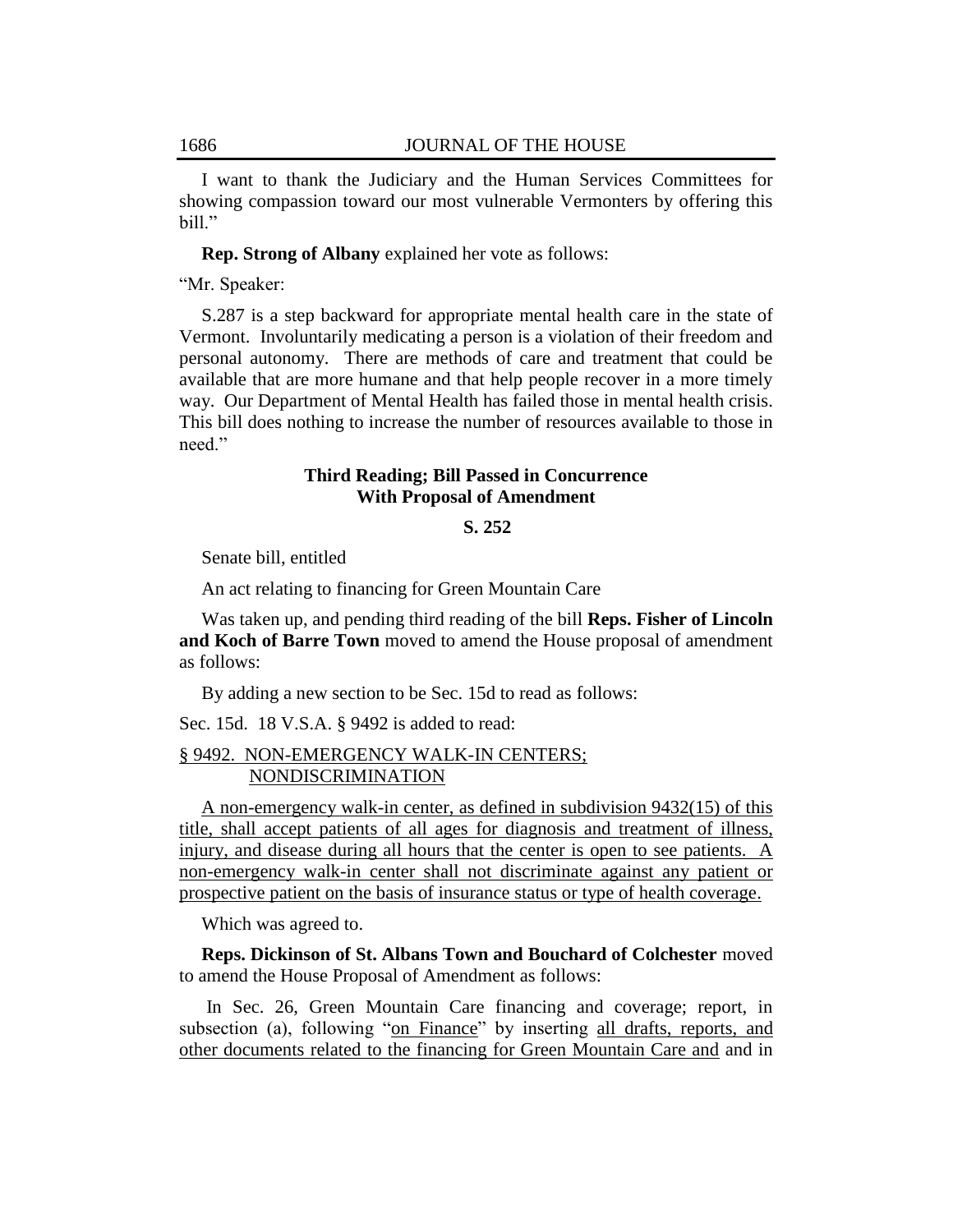subsections (a) and (b) by striking out "January 15, 2015" in the two places it appears and inserting in lieu thereof October 1, 2014.

**Rep. Scheuermann of Stowe** asked to divide the question and that the second part of the amendment be taken up first ("in Sec. 26, subsections (a) and (b) by striking out  $\frac{15}{2015}$  in the two places it appears and inserting in lieu thereto "October 1, 2014" and the first part of the amendment taken up second ("in Sec. 26, subsection (a) following "on Finance" by inserting all drafts, reports, and other documents related to the financing for Green Mountain Care and

Pending the question, Shall the House proposal of amendment be amended in the second instance of amendment as offered by Rep. Dickinson of St. Albans Town? **Rep. Turner of Milton** demanded the Yeas and Nays, which demand was sustained by the Constitutional number. The Clerk proceeded to call the roll and the question, Shall the House proposal of amendment be amended in the second instance of amendment as offered by Rep. Dickinson of St. Albans Town? was decided in the negative. Yeas, 49. Nays, 86.

Those who voted in the affirmative are:

Batchelor of Derby Beyor of Highgate Bouchard of Colchester Brennan of Colchester Burditt of West Rutland Canfield of Fair Haven Condon of Colchester Connor of Fairfield Consejo of Sheldon Corcoran of Bennington Cupoli of Rutland City Devereux of Mount Holly Dickinson of St. Albans Town Donaghy of Poultney Donahue of Northfield Fagan of Rutland City

Feltus of Lyndon Gage of Rutland City Goodwin of Weston Greshin of Warren Hebert of Vernon Higley of Lowell Huntley of Cavendish Johnson of Canaan Juskiewicz of Cambridge Kilmartin of Newport City Komline of Dorset Larocque of Barnet Lawrence of Lyndon Lewis of Berlin Marcotte of Coventry McFaun of Barre Town Morrissey of Bennington

Those who voted in the negative are:

Ancel of Calais Bartholomew of Hartland Bissonnette of Winooski Botzow of Pownal Burke of Brattleboro Campion of Bennington Carr of Brandon

Christie of Hartford Clarkson of Woodstock Cole of Burlington Conquest of Newbury Copeland-Hanzas of Bradford Cross of Winooski

Pearce of Richford Poirier of Barre City Quimby of Concord Savage of Swanton Scheuermann of Stowe \* Shaw of Pittsford Shaw of Derby Smith of New Haven Stevens of Shoreham \* Strong of Albany Terenzini of Rutland Town Turner of Milton Van Wyck of Ferrisburgh Winters of Williamstown Wright of Burlington Zagar of Barnard

Dakin of Chester Davis of Washington Deen of Westminster Emmons of Springfield Evans of Essex Fay of St. Johnsbury Fisher of Lincoln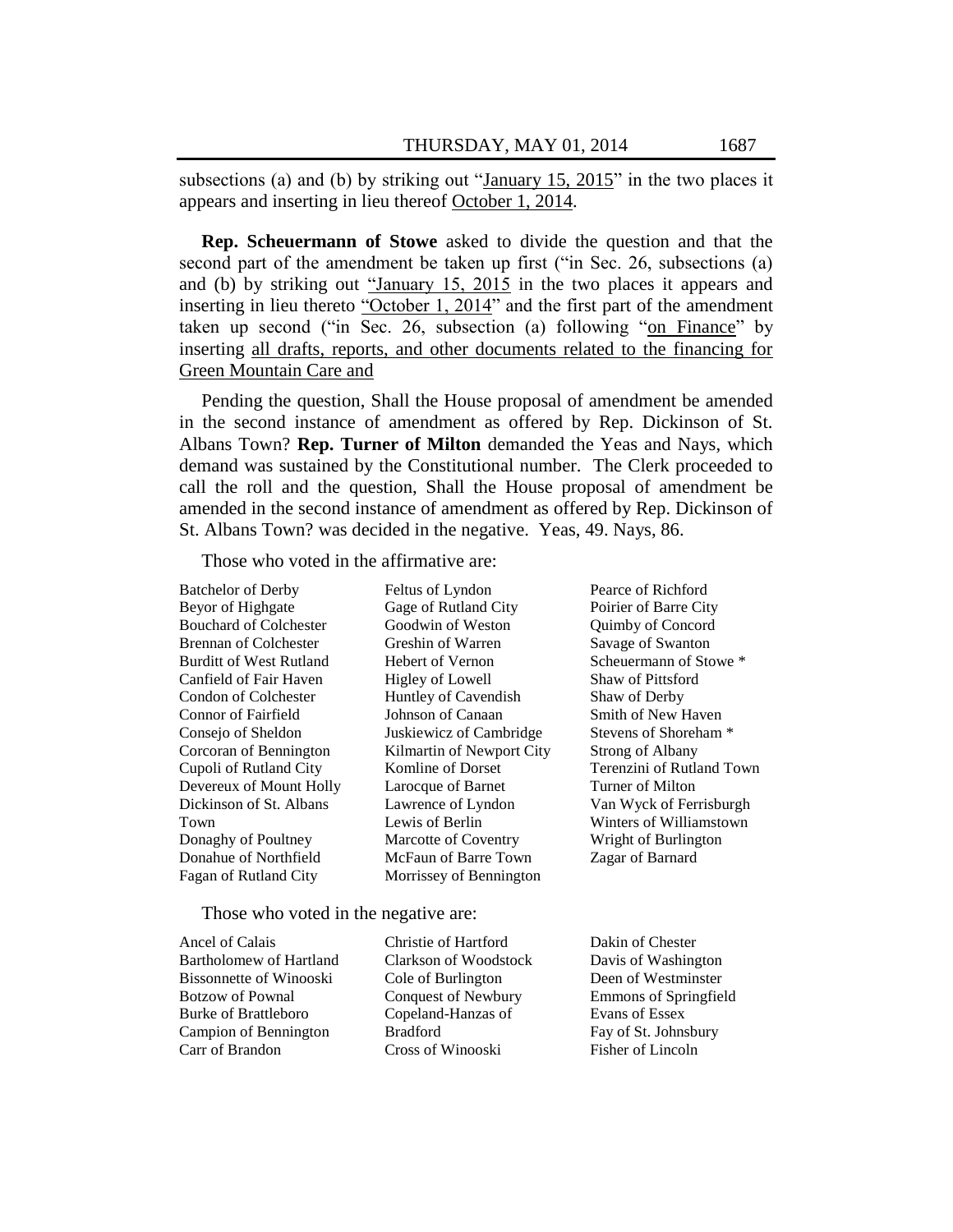| Frank of Underhill        | Manwaring of Wilmington     | Rus         |
|---------------------------|-----------------------------|-------------|
| French of Randolph        | Marek of Newfane            | Sha         |
|                           |                             |             |
| Gallivan of Chittenden    | Martin of Springfield       | Sou         |
| Grad of Moretown          | Martin of Wolcott           | Spe:        |
| Haas of Rochester         | Masland of Thetford         | Stey        |
| Head of South Burlington  | McCarthy of St. Albans City | Stua        |
| <b>Heath of Westford</b>  | McCormack of Burlington     | Swe         |
| Hooper of Montpelier      | McCullough of Williston     | <b>Till</b> |
| Jerman of Essex           | Michelsen of Hardwick       | Tok         |
| Jewett of Ripton          | Miller of Shaftsbury        | Toll        |
| Johnson of South Hero     | Mook of Bennington          | Toy         |
| Keenan of St. Albans City | Moran of Wardsboro          | Bur         |
| Kitzmiller of Montpelier  | Mrowicki of Putney          | Trie        |
| Klein of East Montpelier  | Nuovo of Middlebury         | Voy         |
| Krebs of South Hero       | O'Brien of Richmond         | Wai         |
| Krowinski of Burlington   | O'Sullivan of Burlington    | Wel         |
| Kupersmith of South       | Pearson of Burlington       | We          |
| Burlington                | Peltz of Woodbury           | Wil         |
| Lanpher of Vergennes      | Potter of Clarendon         | Wiz         |
| Lenes of Shelburne        | Pugh of South Burlington    | W٥          |
| Lippert of Hinesburg      | Rachelson of Burlington     | Yan         |
| Macaig of Williston       | Ralston of Middlebury       | Yot         |
| <b>Malcolm of Pawlet</b>  | Ram of Burlington           |             |

ssell of Rutland City rpe of Bristol th of St. Johnsbury engler of Colchester vens of Waterbury art of Brattleboro eaney of Windsor of Jericho \* eno of Brattleboro 1 of Danville wnsend of South lington<sup>-</sup> eber of Rockingham winkel of Hartford ite-Simpson of Essex bb of Shelburne ed of Enosburgh son of Manchester zowaty of Burlington odward of Johnson tachka of Charlotte ung of Glover

Those members absent with leave of the House and not voting are:

| Branagan of Georgia          | Helm of Fair Haven     | Myers of Essex             |
|------------------------------|------------------------|----------------------------|
| <b>Browning of Arlington</b> | <b>Hoyt of Norwich</b> | Partridge of Windham       |
| Buxton of Tunbridge          | Hubert of Milton       | <b>Ryerson of Randolph</b> |
| Donovan of Burlington        | Koch of Barre Town     | Walz of Barre City         |
| Ellis of Waterbury           | Mitchell of Fairfax    |                            |

## **Rep. Scheuermann of Stowe** explained her vote as follows:

―Mr. Speaker:

I vote yes because Vermonters deserve to know. For four years now Vermonters have heard over and over again of the plan to put in place a publicly-financed single-payer health care system. Yet for four years, they have been told nothing of the plan for this public financing. And they are the public. Vermonters are anxious and deserve better."

**Rep. Stevens of Shoreham** explained his vote as follows:

―Mr. Speaker:

While this may be framed as a partisan issue, I am a member of the legislature, and I am tired of being put in the position of running interference for the administration, whether it be the condition of state highways in my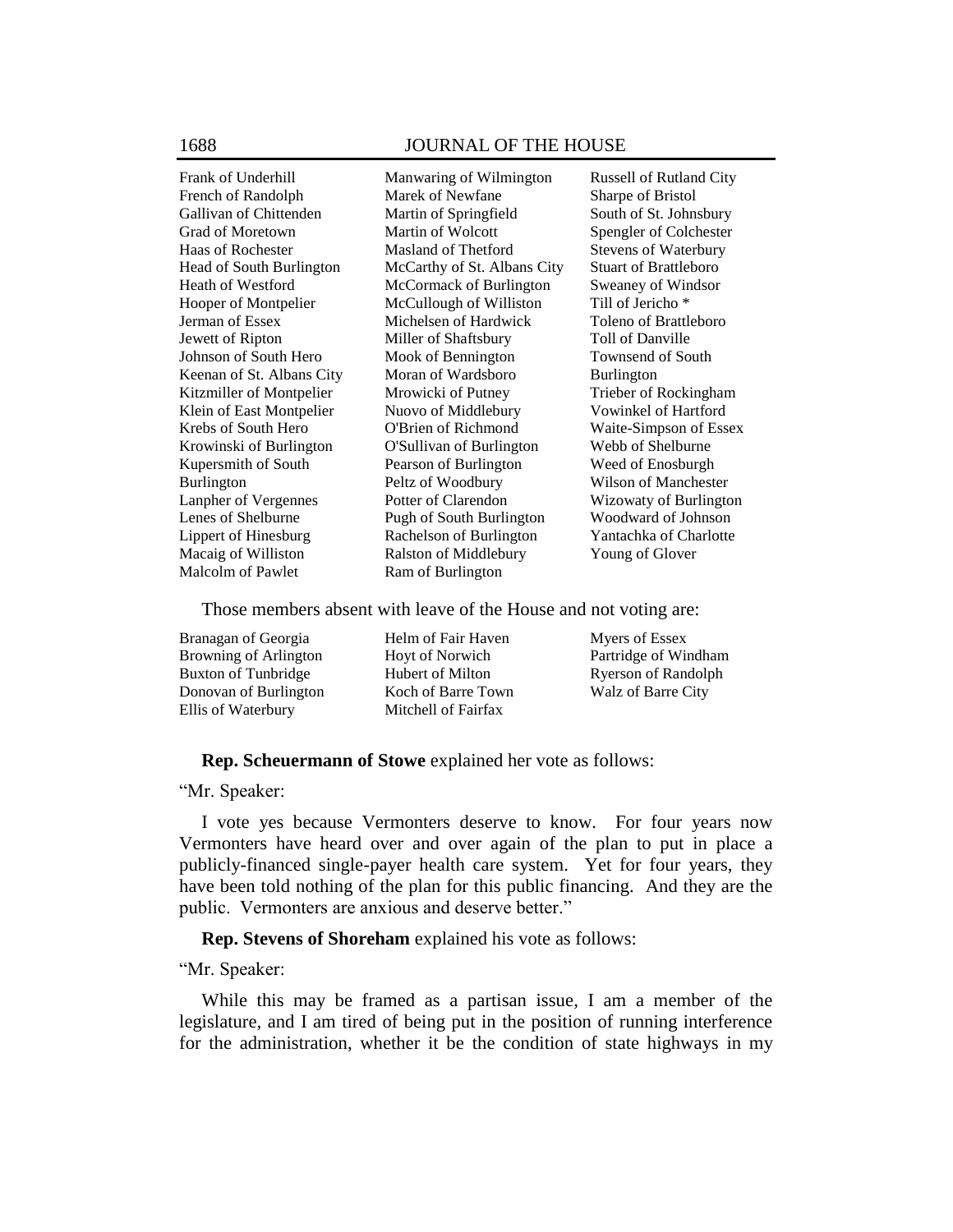district, underfunding of the weatherization program, or health care financing. Plus, I am simply curious to know. That's why I vote 'yes.'"

# **Rep. Till of Jericho** explained his vote as follows:

―Mr. Speaker:

I vote no. At this point in time we still have dueling actuaries with five different work groups trying to reach consensus on the overall costs. The Green Mountain Care board has not decided yet on the benefit package. The Administration has testified in our committee they can have a detailed financing plan to us by January 15, 2015. Frankly I don't believe we can get an accurate financing plan prior to that, any more than I believe GMC will be ready by 2017."

Thereupon, the first part of the divided question was disagreed to.

Pending third reading of the bill, **Rep. Donahue of Northfield** moved to amend the House recommendation of proposal of amendment as follows:

By striking Sec. 10 in its entirety and in Sec.  $26(a)(7)$  by striking, ―including submission of a conceptual waiver application as required by Sec. 10 of this act"

Which was disagreed to. Theruepon, the bill was read the third time.

Pending the question, Shall the bill pass in concurrence with propsal of amendment? **Rep. Turner of Milton** demanded the Yeas and Nays, which demand was sustained by the Constitutional number. The Clerk proceeded to call the roll and the question, Shall the bill pass in concurrence with propsal of amendment? was decided in the affirmative. Yeas, 89. Nays, 44.

Those who voted in the affirmative are:

Ancel of Calais Bartholomew of Hartland Bissonnette of Winooski Botzow of Pownal Burke of Brattleboro Campion of Bennington Carr of Brandon Clarkson of Woodstock Cole of Burlington Condon of Colchester Connor of Fairfield Conquest of Newbury Copeland-Hanzas of Bradford Cross of Winooski Dakin of Chester

Davis of Washington Deen of Westminster Emmons of Springfield Evans of Essex Fay of St. Johnsbury Fisher of Lincoln Frank of Underhill French of Randolph Gallivan of Chittenden Grad of Moretown Haas of Rochester Head of South Burlington Heath of Westford Hooper of Montpelier Huntley of Cavendish Jerman of Essex

Jewett of Ripton Johnson of South Hero Keenan of St. Albans City Kitzmiller of Montpelier Klein of East Montpelier Krebs of South Hero Krowinski of Burlington Kupersmith of South Burlington Lanpher of Vergennes Lenes of Shelburne Lippert of Hinesburg Macaig of Williston Malcolm of Pawlet Manwaring of Wilmington Marek of Newfane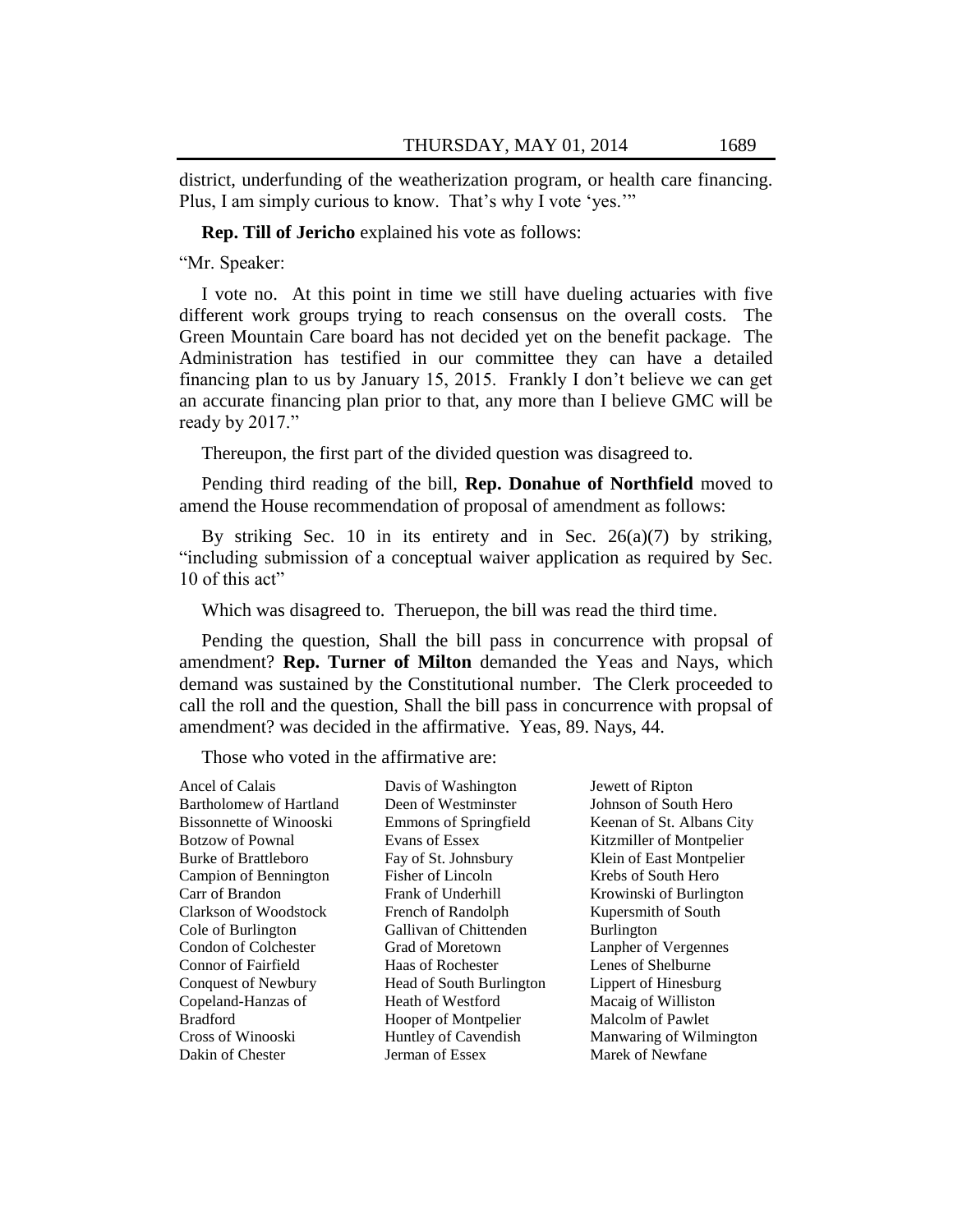# 1690 JOURNAL OF THE HOUSE

Martin of Springfield Martin of Wolcott Masland of Thetford McCarthy of St. Albans City McCullough of Williston Michelsen of Hardwick Miller of Shaftsbury Mook of Bennington Moran of Wardsboro Mrowicki of Putney Nuovo of Middlebury O'Brien of Richmond O'Sullivan of Burlington Pearson of Burlington Peltz of Woodbury

Potter of Clarendon Pugh of South Burlington Rachelson of Burlington Ralston of Middlebury Ram of Burlington Russell of Rutland City Sharpe of Bristol South of St. Johnsbury Spengler of Colchester Stevens of Waterbury Stevens of Shoreham Stuart of Brattleboro Sweaney of Windsor Till of Jericho Toleno of Brattleboro

Toll of Danville Townsend of South Burlington Trieber of Rockingham Vowinkel of Hartford Waite-Simpson of Essex Webb of Shelburne Weed of Enosburgh Wilson of Manchester Wizowaty of Burlington Woodward of Johnson Yantachka of Charlotte Young of Glover Zagar of Barnard

#### Those who voted in the negative are:

Batchelor of Derby Beyor of Highgate Bouchard of Colchester Brennan of Colchester Burditt of West Rutland Canfield of Fair Haven Christie of Hartford Consejo of Sheldon Corcoran of Bennington Cupoli of Rutland City Devereux of Mount Holly Dickinson of St. Albans Town Donahue of Northfield \* Fagan of Rutland City

Gage of Rutland City Goodwin of Weston Greshin of Warren Hebert of Vernon Higley of Lowell Johnson of Canaan Juskiewicz of Cambridge Kilmartin of Newport City \* Komline of Dorset Larocque of Barnet Lawrence of Lyndon Lewis of Berlin Marcotte of Coventry McFaun of Barre Town \*

Feltus of Lyndon

Morrissey of Bennington Pearce of Richford Poirier of Barre City \* Quimby of Concord Savage of Swanton Scheuermann of Stowe Shaw of Pittsford Shaw of Derby Smith of New Haven Strong of Albany Terenzini of Rutland Town Turner of Milton \* Van Wyck of Ferrisburgh Winters of Williamstown Wright of Burlington

Those members absent with leave of the House and not voting are:

Branagan of Georgia Browning of Arlington Buxton of Tunbridge Donaghy of Poultney Donovan of Burlington Ellis of Waterbury

Helm of Fair Haven Hoyt of Norwich Hubert of Milton Koch of Barre Town McCormack of Burlington Mitchell of Fairfax

Myers of Essex Partridge of Windham Ryerson of Randolph Walz of Barre City

#### **Rep. Donahue of Northfield** explained her vote as follows:

## ―Mr. Speaker:

I greatly appreciate the clarity that 2017 is not the immutable target date for universal health care, since that is the public perception. This bill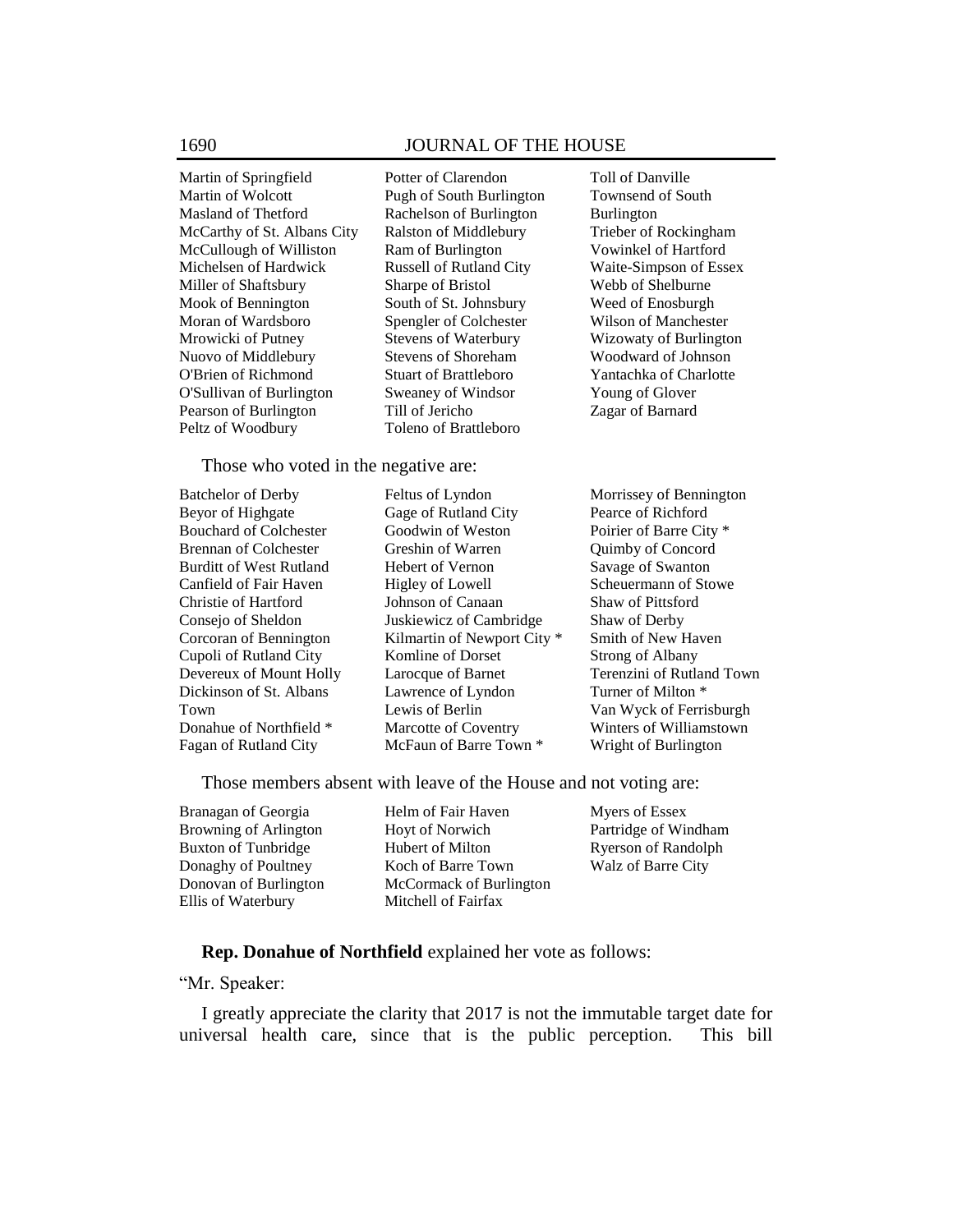demonstrates that despite progress on understanding the complexity of issues yet to be addressed and of even the data we need in order to address them, we are still falling short in recognizing the questions that have yet to be asked.

The downside of this learning curve is that we remain left in ongoing uncertainty of what the future of health care in Vermont will look like."

**Rep. Kilmartin of Newport City** explained his vote as follows:

―Mr. Speaker:

I vote No! We are dealing with the most fundamental liberty, control over one's life, body and well-being in a cavalier and calloused manner. We deprive ourselves and our fiduciary duties of timely information upon which to make 'life and death decisions', while we create a diabolical and most intrusive social experiment called ACE (adverse childhood experiences) founded upon the 'excitement' of pseudo-science and social control over our youth and their families. The ACE program is going to add another dark chapter to Vermont's history of eugenic control and injury to the nuclear family.

We are waiting to create total frustration of the Vermont citizens, so they have no alternative but to accept total government control over their health care.

When government controls our health care, we are in a worse form of slavery than what occurred before the Emancipation Proclamation."

**Rep. McFaun of Barre Town** explained his vote as follows:

―Mr. Speaker:

I vote no because this bill, in my opinion, puts off again giving information in a timely manner, to the people of Vermont concerning whether a publicly financed single payer Health Care System is feasible or not for Vermont."

**Rep. Poirier of Barre City** explained his vote as follows:

―Mr. Speaker:

I voted no on this bill for not what is in the bill but rather for what is not included in the legislation. S.252 gave us the opportunity to express to the Green Mountain Care Board the legislature's support for adult dental care as part of the benefit package. Last year the Green Mountain Care board rejected dental care for Vermonters. Mr. Speaker, we waste millions of dollars on health care spending because we do not address the significant ill effects of dental diseases. I can only hope that in the future we will recognize the benefits good dental care has on healthy living."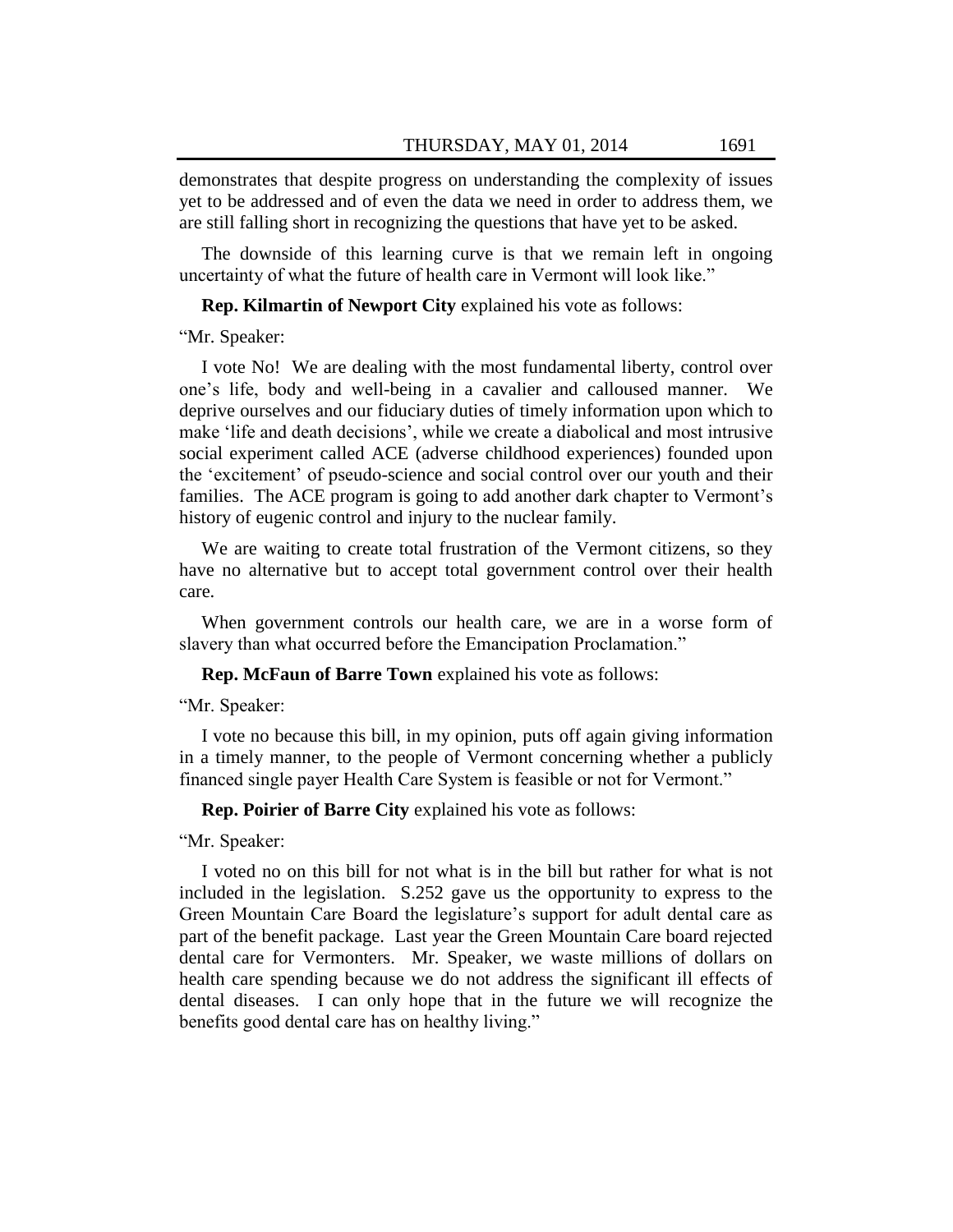**Rep. Turner of Milton** explained his vote as follows:

―Mr. Speaker:

It has been four years of uncertainty since Act 48 passed this body. The Governor's dream with no detail and many unanswered questions has continued to divide this body and our constituents. Does the Governor really have a plan? If he does why does he refuse to share the information, miss selfimposed deadlines, violate his own law or answer these three simple questions: What does the benefit package look like? Who is going to pay? How much is it going to cost? Vermont's health care system needs to have time to stabilize before undergoing another drastic change."

## **Senate Proposal of Amendment Concurred in**

# **H. 350**

The Senate proposed to the House to amend House bill, entitled

An act relating to the posting of medical unprofessional conduct decisions and to investigators of alleged unprofessional conduct

First: In Sec. 2, 26 V.S.A. § 1368, in subdivision (a)(4)(B), at the end of the subdivision following "within five business days of the expiration of the appeal period‖, by inserting or within five business days of the request of the licensee, whichever is later.

Second: By adding a new section to be numbered Sec. 5a to read as follows:

Sec. 5a. 18 V.S.A. § 4631a is amended to read:

# § 4631a. EXPENDITURES BY MANUFACTURERS OF PRESCRIBED PRODUCTS

(a) As used in this section:

(1) "Allowable expenditures" means:

\* \* \*

(H) Sponsorship of an educational program offered by a medical device manufacturer at a national or regional professional society meeting at which programs accredited by the Accreditation Council for Continuing Medical Education, or a comparable professional accrediting entity, are also offered, provided:

(i) no payment is made directly to a health care professional or pharmacist; and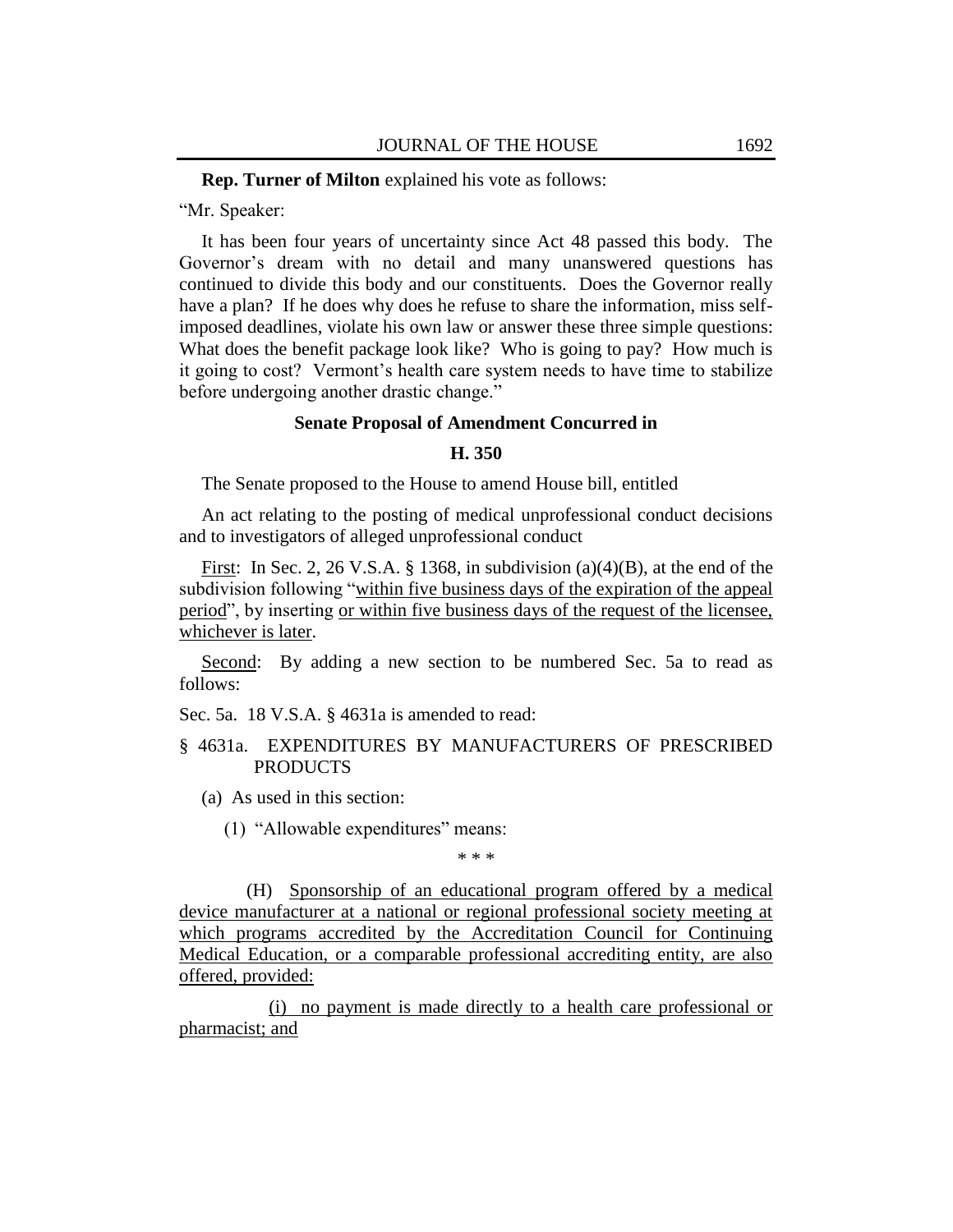(ii) the funding is used solely for bona fide educational purposes, except that the manufacturer may provide meals and other food for program participants.

(I) Other reasonable fees, payments, subsidies, or other economic benefits provided by a manufacturer of prescribed products at fair market value.

\* \* \*

 $(7)(C)$  "Regularly practices" means to practice at least periodically under contract with, as an employee of, or as the owner of, a medical practice, health care facility, nursing home, hospital, or university located in Vermont.

\* \* \*

 $(12)$  "Prescribed product" means a drug or device as defined in section 201 of the federal Food, Drug and Cosmetic Act, 21 U.S.C. § 321, a compound drug or drugs, a medical device as defined in this subsection, a biological product as defined in section 351 of the Public Health Service Act, 42 U.S.C. § 262, for human use, or a combination product as defined in 21 C.F.R. § 3.2(e), but shall not include prescription eyeglasses, prescription sunglasses, or other prescription eyewear.

(15) 
"Medical device" means an instrument, apparatus, implement, machine, contrivance, implant, in vitro reagent, or other similar or related article, including any component, part, or accessory, that is:

\* \* \*

(A) recognized in the official National Formulary or the United States Pharmacopeia, or any supplement to them;

(B) intended for use in the diagnosis of disease or other conditions, or in the cure, mitigation, treatment, or prevention of disease, in humans or other animals; or

(C) intended to affect the structure or any function of the body of humans or other animals, and which does not achieve its primary intended purposes through chemical action within or on such body and which is not dependent upon being metabolized for the achievement of its primary intended purposes.

Third: By striking out Sec. 6 (Effective Dates) in its entirety and inserting in lieu thereof a new Sec. 6 to read as follows:

Sec. 6. EFFECTIVE DATES

This act shall take effect on passage, except: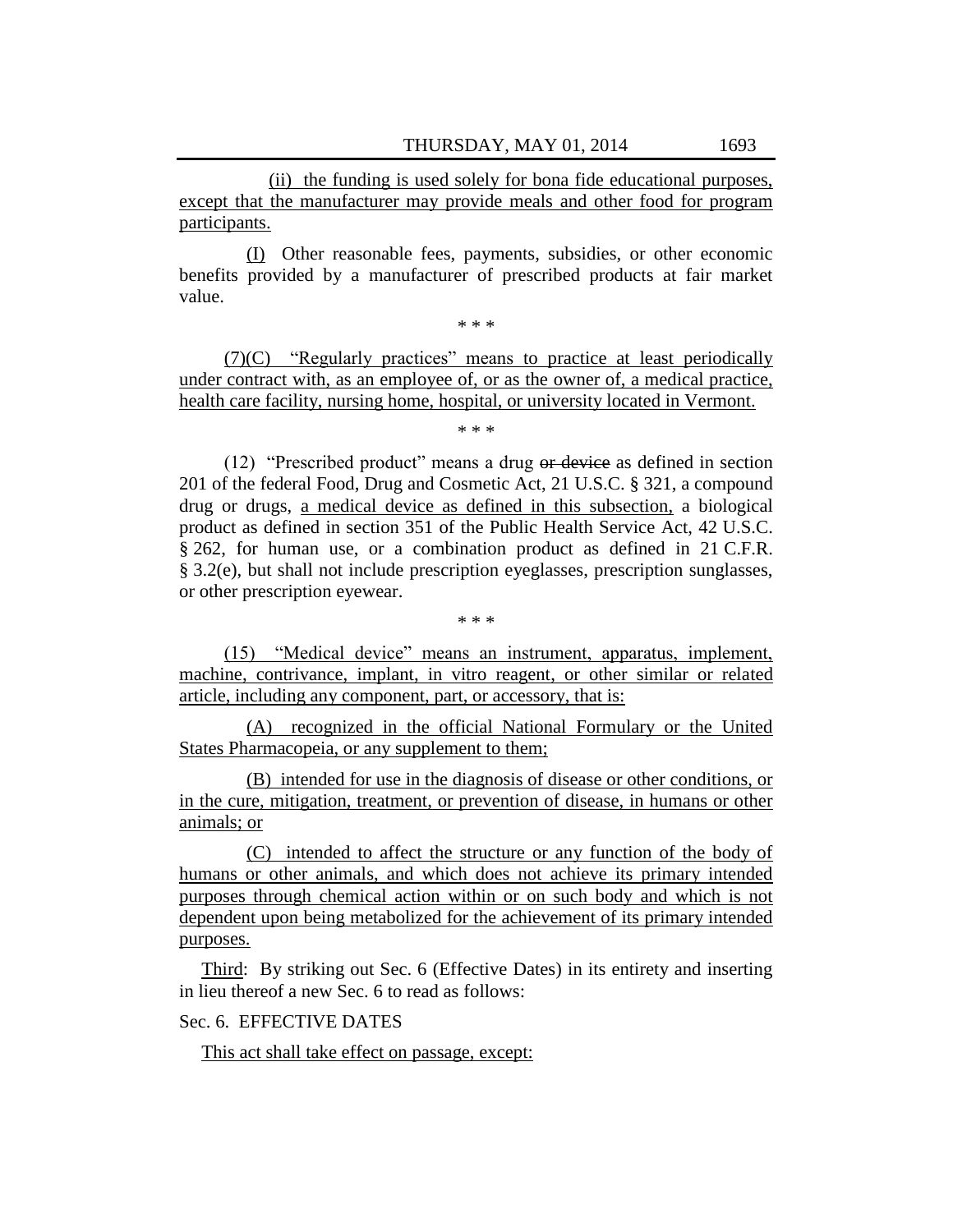(1) Secs. 1 (amending 26 V.S.A. § 1318), 3 (amending 26 V.S.A. § 1351), and 5a (amending 18 V.S.A. § 4631a) shall take effect on July 1, 2014; and

(2) Sec. 2 (amending 26 V.S.A.  $\S$  1368) shall take effect on July 1, 2015.

Which proposal of amendment was considered and concurred in.

#### **Recess**

At five o'clock and fifty-one minutes in the evening, the Speaker declared a recess until the fall of the gavel.

At seven o'clock and twenty minutes in the evening, the Speaker called the House to order.

## **Message from the Senate No. 58**

A message was received from the Senate by Mr. Marshall, its Assistant Secretary, as follows:

Mr. Speaker:

I am directed to inform the House that:

The Senate has considered a bill originating in the House of the following title:

**H. 740.** An act relating to transportation impact fees.

And has passed the same in concurrence with proposals of amendment in the adoption of which the concurrence of the House is requested.

The Senate has considered a bill originating in the House of the following title:

**H. 888.** An act relating to approval of amendments to the charter of the Town of Milton.

And has passed the same in concurrence.

The Senate has considered House proposal of amendment to Senate bill of the following title:

**S. 247.** An act relating to the regulation of medical marijuana dispensaries.

And has concurred therein.

The Senate has considered the report of the Committee of Conference upon the disagreeing votes of the two Houses upon House bill of the following title: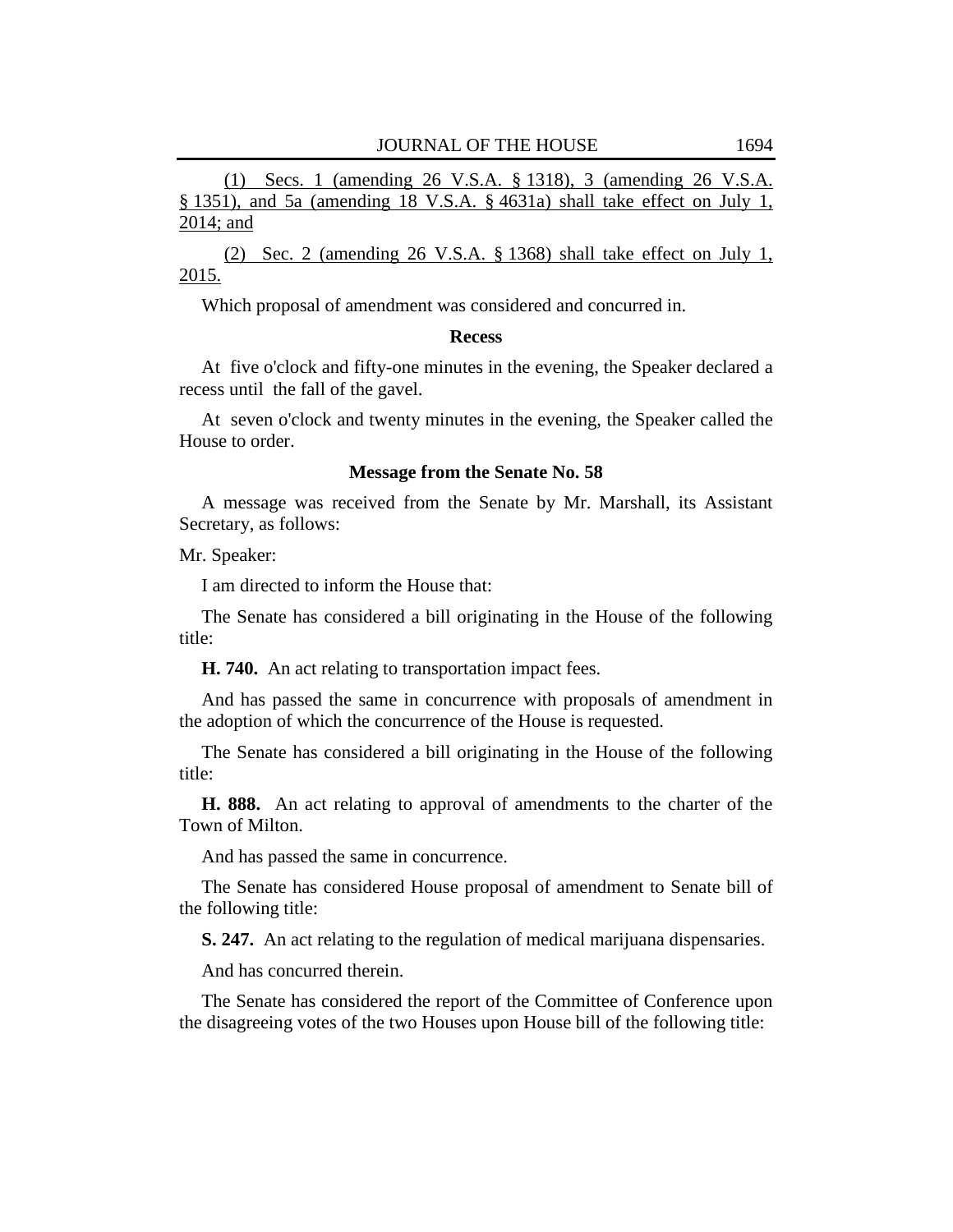**H. 526.** An act relating to the establishment of lake shoreland protection standards.

And has accepted and adopted the same on its part.

#### **Message from the Senate No. 59**

A message was received from the Senate by Mr. Marshall, its Assistant Secretary, as follows:

Mr. Speaker:

I am directed to inform the House that:

The Senate has considered bills originating in the House of the following titles:

**H. 88.** An act relating to parental rights and responsibilities involving a child conceived as a result of a sexual assault.

**H. 217.** An act relating to smoking in lodging establishments, hospitals, and child care facilities, and on State lands.

**H. 681.** An act relating to the professional regulation for veterans, military service members, and military spouses.

**H. 823.** An act relating to encouraging growth in designated centers and protecting natural resources.

And has passed the same in concurrence with proposals of amendment in the adoption of which the concurrence of the House is requested.

The Senate has considered House proposals of amendments to Senate bills of the following titles:

**S. 70.** An act relating to the delivery of raw milk at farmers' markets.

**S. 275.** An act relating to the Court's jurisdiction over youthful offenders.

And has concurred therein.

The Senate has considered House proposals of amendments to Senate bills of the following titles:

**S. 211.** An act relating to permitting of sewage holding and pumpout tanks for public buildings.

**S. 220.** An act relating to furthering economic development.

And has concurred therein with an amendment in the passage of which the concurrence of the House is requested.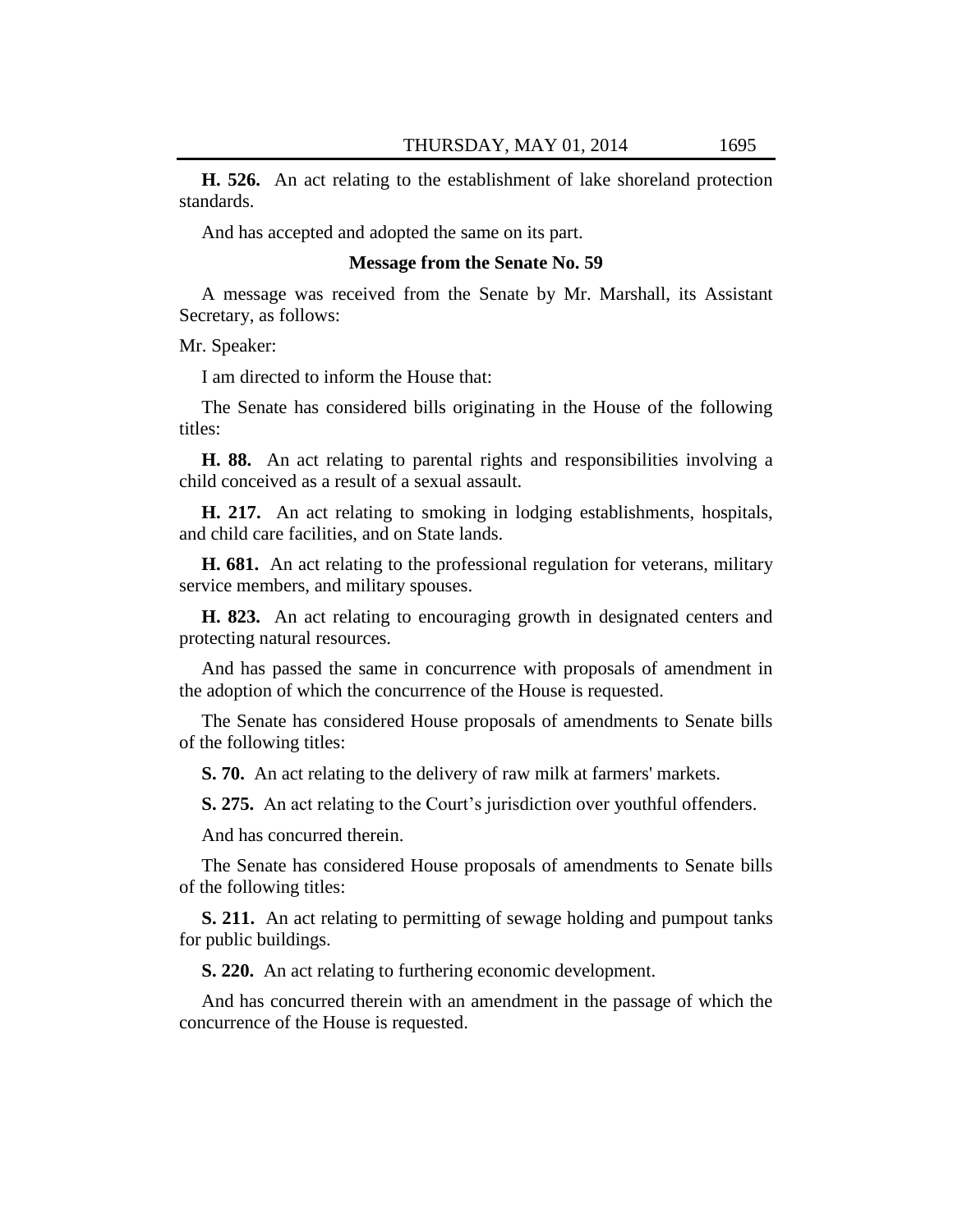The Senate has considered House proposal of amendment to Senate proposal of amendment to House bill of the following title:

**H. 123.** An act relating to Lyme disease and other tick-borne illnesses.

And has concurred therein.

Pursuant to the request of the House for a Committee of Conference on the disagreeing votes of the two Houses on House bill entitled:

**H. 699.** An act relating to temporary housing.

The President announced the appointment as members of such Committee on the part of the Senate:

> Senator Lyons Senator Cummings Senator Pollina.

## **Proposal of Amendment Agreed to; Third Reading Ordered**

#### **S. 295**

**Rep. Haas of Rochester,** for the committee on Human Services, to which had been referred Senate bill, entitled

An act relating to pretrial services, risk assessments, and criminal justice programs

Reported in favor of its passage in concurrence with proposal of amendment as follows:

 By striking all after the enacting clause and inserting in lieu thereof the following:

## Sec. 1. LEGISLATIVE FINDINGS

(a) It is the intent of the General Assembly that law enforcement officials and criminal justice professionals develop and maintain programs at every stage of the criminal justice system to provide alternatives to a traditional punitive criminal justice response for people who, consistent with public safety, can effectively and justly benefit from those alternative responses. These programs shall be reflective of the goals and principles of restorative justice pursuant to 28 V.S.A. § 2a. Commonly referred to as the sequential intercept model, this approach was designed to identify five points within the criminal justice system where innovative approaches to offenders and offending behavior could be taken to divert individuals away from a traditional criminal justice response to crime. These intercept points begin in the community with law enforcement interaction with citizens, proceed through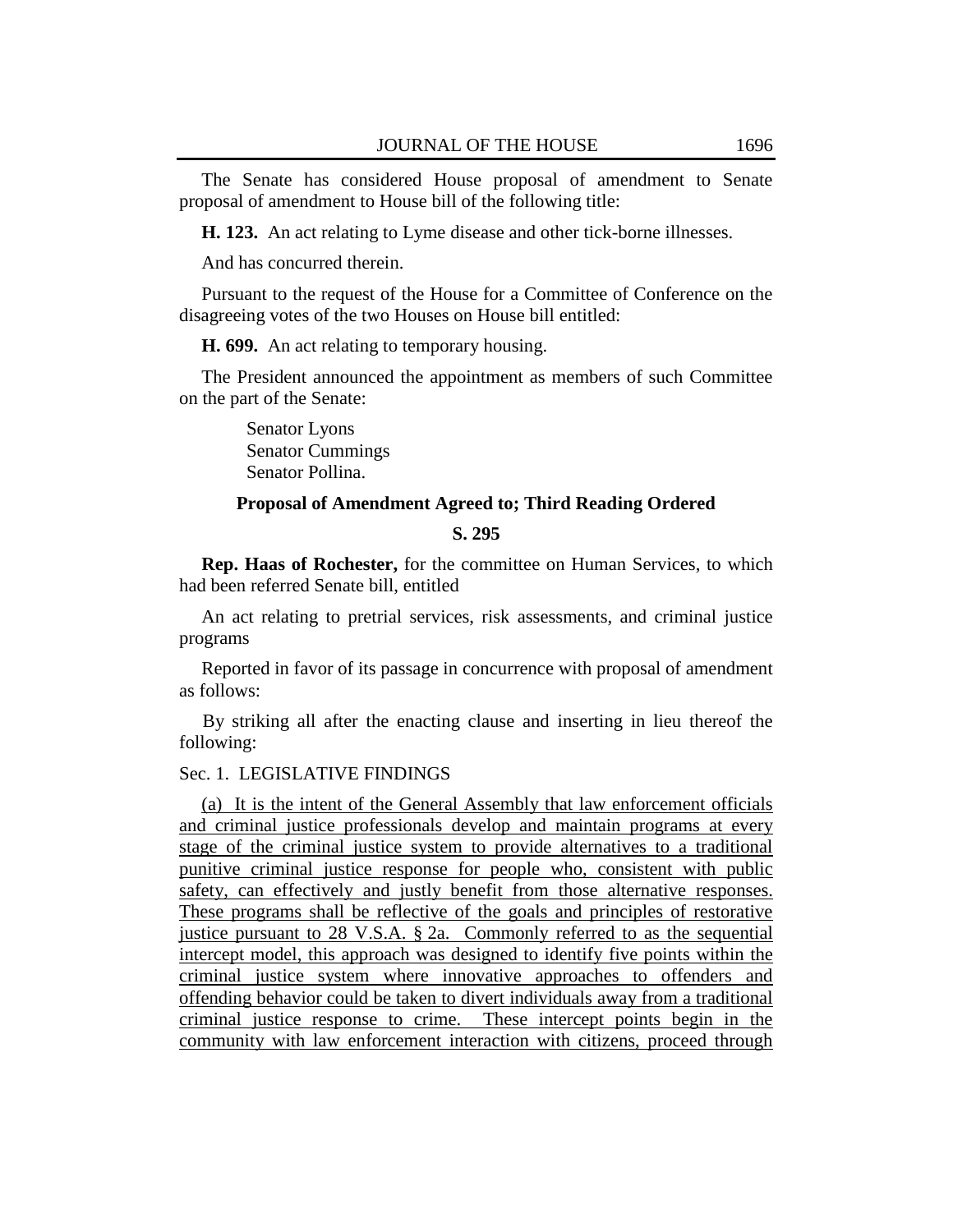arrest, the judicial process, and sentencing, and conclude with release back into communities. Alternative justice programs may include the employment of police-social workers, community-based restorative justice programs, community-based dispute resolution, precharge programs, pretrial services and case management, recovery support, DUI and other drug treatment courts, suspended fine programs, and offender reentry programs.

(b) Research shows the risk-need-responsivity model approach to addressing criminal conduct is successful at reducing recidivism. The model's premise is that the risk and needs of a person charged with or convicted of a criminal offense should determine the strategies appropriate for addressing the person's criminogenic factors.

(c) Some studies show that incarceration of low-risk offenders or placement of those offenders in programs or supervision designed for high-risk offenders may increase the likelihood of recidivism.

(d) The General Assembly recommends use of evidence-based risk assessments and needs screening tools for eligible offenses to provide information to the Court for the purpose of determining bail and appropriate conditions of release and informing decisions by the State's Attorney and the Court related to a person's participation and level of supervision in an alternative justice program.

(e) As used in this act:

(1) "Clinical assessment" means, after a client has been screened, the procedures by which a licensed or otherwise approved counselor identifies and evaluates an individual's strengths, weaknesses, problems, and needs for the development of a treatment plan.

(2) "Needs screening" means a preliminary systematic procedure to evaluate the likelihood that an individual has a substance abuse or a mental health condition.

(3) "Risk assessment" means a pretrial assessment that is predictive of a person's failure to appear in court and risk of violating pretrial conditions of release with a new alleged offense.

(f) The General Assembly intends this act to be a continuation of justice reinvestment efforts initiated in 2007 by the Legislative, Judicial, and Executive Branches. Justice reinvestment is a data-driven approach to improve public safety, reduce corrections and related criminal justice spending, and reinvest savings in strategies that can decrease crime and strengthen communities.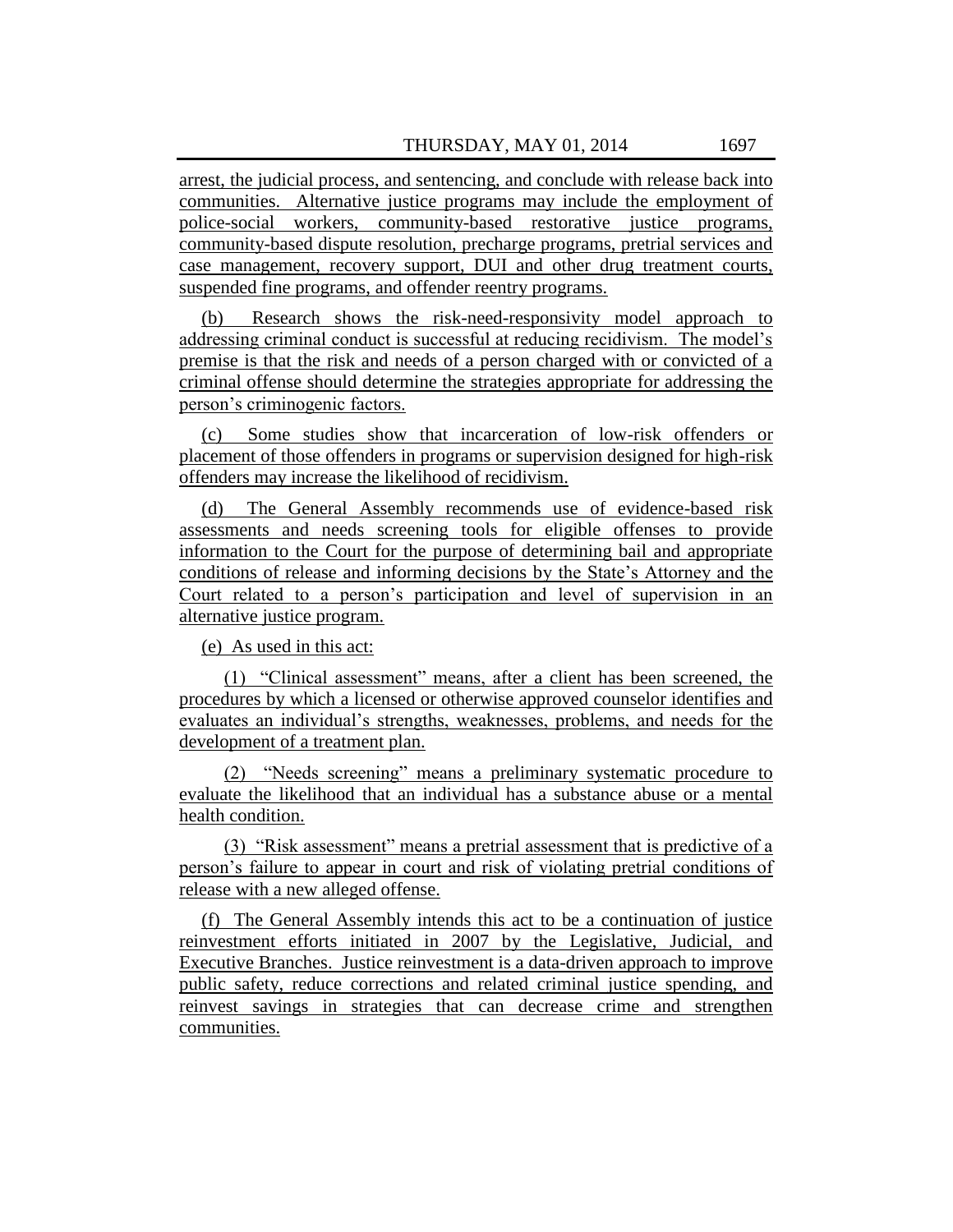(g) Buprenorphine/Naloxone (Suboxone or Subutex) is a well-known medication used in the treatment of opioid addiction. Vermont spends \$8.3 million in Medicaid funds annually on these drugs. As medicated-assisted treatment for opiate addiction has increased substantially in the last several years, so has illegal diversion of these drugs and their misuse. Suboxone is currently the number one drug smuggled into Vermont correctional facilities and evidence suggests that the nonmedical use of such drugs is gaining in popularity. The General Assembly urges the administration to prioritize efforts to ensure that people with opiate addictions are provided access to necessary medication, while taking all possible measures to prevent the diversion and misuse of these drugs, including working with drug manufacturers.

(h) Approximately 54,000 Vermonters have abused, or been dependent on, alcohol or illicit drugs in the past year, according to the current National Survey on Drug Use and Health. More people abuse or are dependent on alcohol (approximately 39,000) than all illicit drugs combined (18,000). Many Vermonters struggle with both alcohol and illicit drugs. Substance abuse is expensive, and not solely due to the cost of providing treatment. Research indicates that \$1.00 invested in addiction treatment saves between \$4.00 and \$7.00 in reduced drug-related crime, criminal justice costs, and theft. Earlier intervention to provide services before major problems develop can save even more.

(i) According to the Agency of Human Services' Report on Substance Abuse Continuum of Services and Recommendations, dated January 15, 2014, despite the number of people with substance use disorders, this condition is significantly undertreated for many reasons. In addition, it reports that one of the challenges associated with attracting and retaining qualified individuals to the field of substance abuse treatment and prevention is that there are insufficient training opportunities, no opportunities for private practitioner Licensed Alcohol and Drug Counselors (LADC) to receive payment for providing services to Medicaid-eligible patients, and low wages for LADCs working in community provider settings.

Sec. 2. 13 V.S.A. § 7554c is added to read:

## § 7554c. PRETRIAL RISK ASSESSMENTS; NEEDS SCREENINGS

(a)(1) The objective of a pretrial risk assessment is to provide information to the Court for the purpose of determining whether a person presents a risk of nonappearance or a threat to public safety, so the Court can make an appropriate order concerning bail and conditions of pretrial release.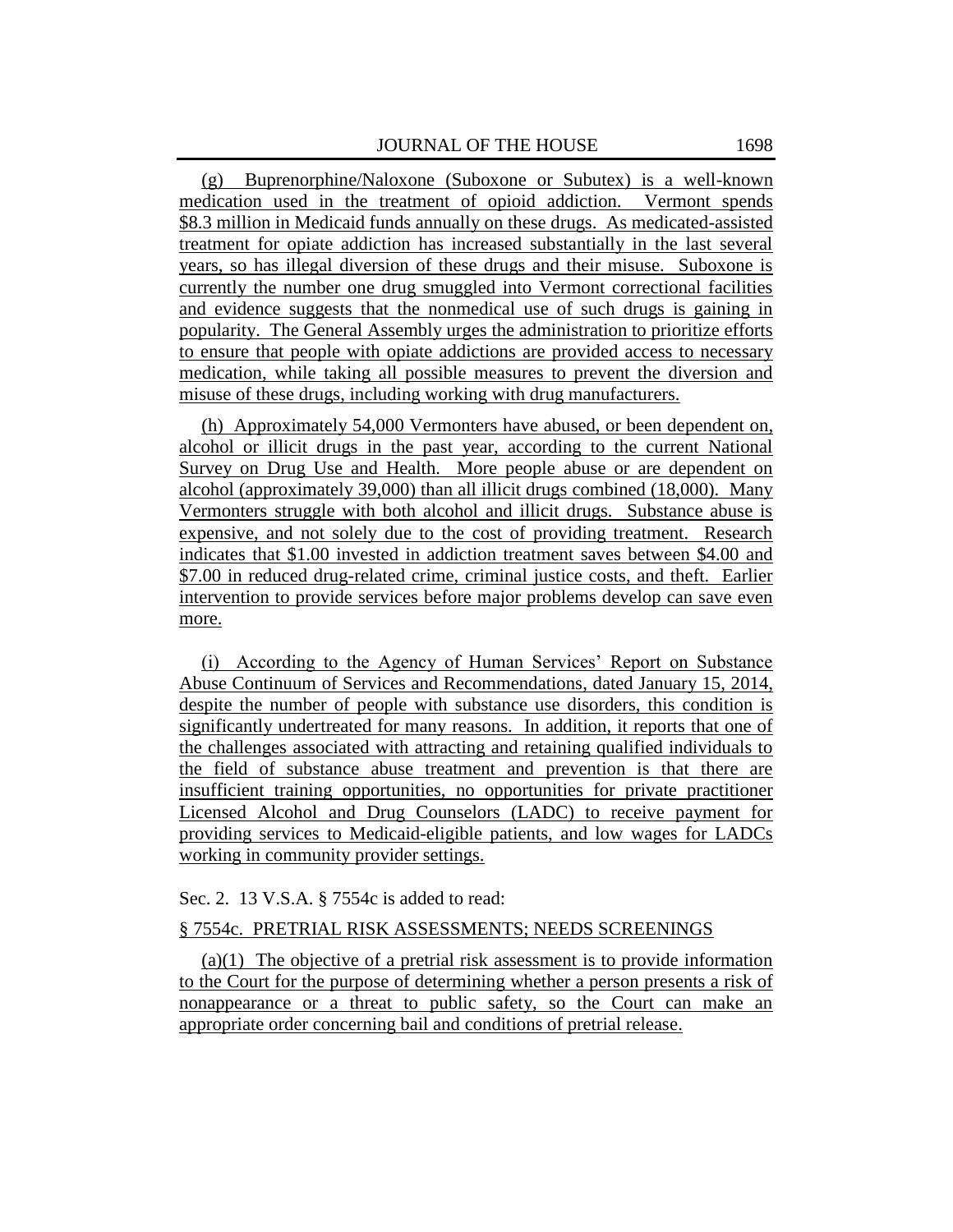(2) The objective of a pretrial needs screening is to obtain a preliminary indication of whether a person has a substantial substance abuse or mental health issue that would warrant a subsequent court order for a more detailed clinical assessment.

(3) Participation in a risk assessment or needs screening pursuant to this section does not create any entitlement for the assessed or screened person.

(b)(1) A person whose offense or status falls into any of the following categories shall be offered a risk assessment and, if deemed appropriate by the pretrial monitor, a needs screening prior to arraignment:

(A) misdemeanor drug offenses cited into court;

(B) felony drug offenses cited into court;

(C) felonies that are not listed crimes cited into court;

(D) persons who are arrested and lodged and unable to post bail within 24 hours of lodging, excluding persons who are charged with an offense for which registration as a sex offender is required upon conviction pursuant to subchapter 3 of chapter 167 of this title or an offense punishable by up to life imprisonment; and

(E) persons not charged with a listed crime who are identified by law enforcement, the prosecution, the defense, probation and parole, the Court, a treatment provider, or a family member or friend as having a substantial substance abuse or mental health issue.

(2) Participation in an assessment or screening shall be voluntary.

(3) In the event an assessment or screening cannot be obtained prior to arraignment, the Court shall direct the assessment and screening to be conducted as soon as practicable.

(4) A person who qualifies pursuant to subdivision  $(1)(A)$ –(E) of this subsection and who has an additional pending charge or a violation of probation shall not be excluded from being offered a risk assessment or needs screening unless the other charge is a listed crime as defined in section 5301 of this title.

(5) Nothing in this section shall be construed to limit the Court's authority to order an assessment or screening as a condition of release under section 7554 of this title.

(6) The Administrative Judge and Court Administrator, in consultation with the Secretary of Human Services and the Commissioner of Corrections, shall develop a statewide plan for the phased, consistent rollout of the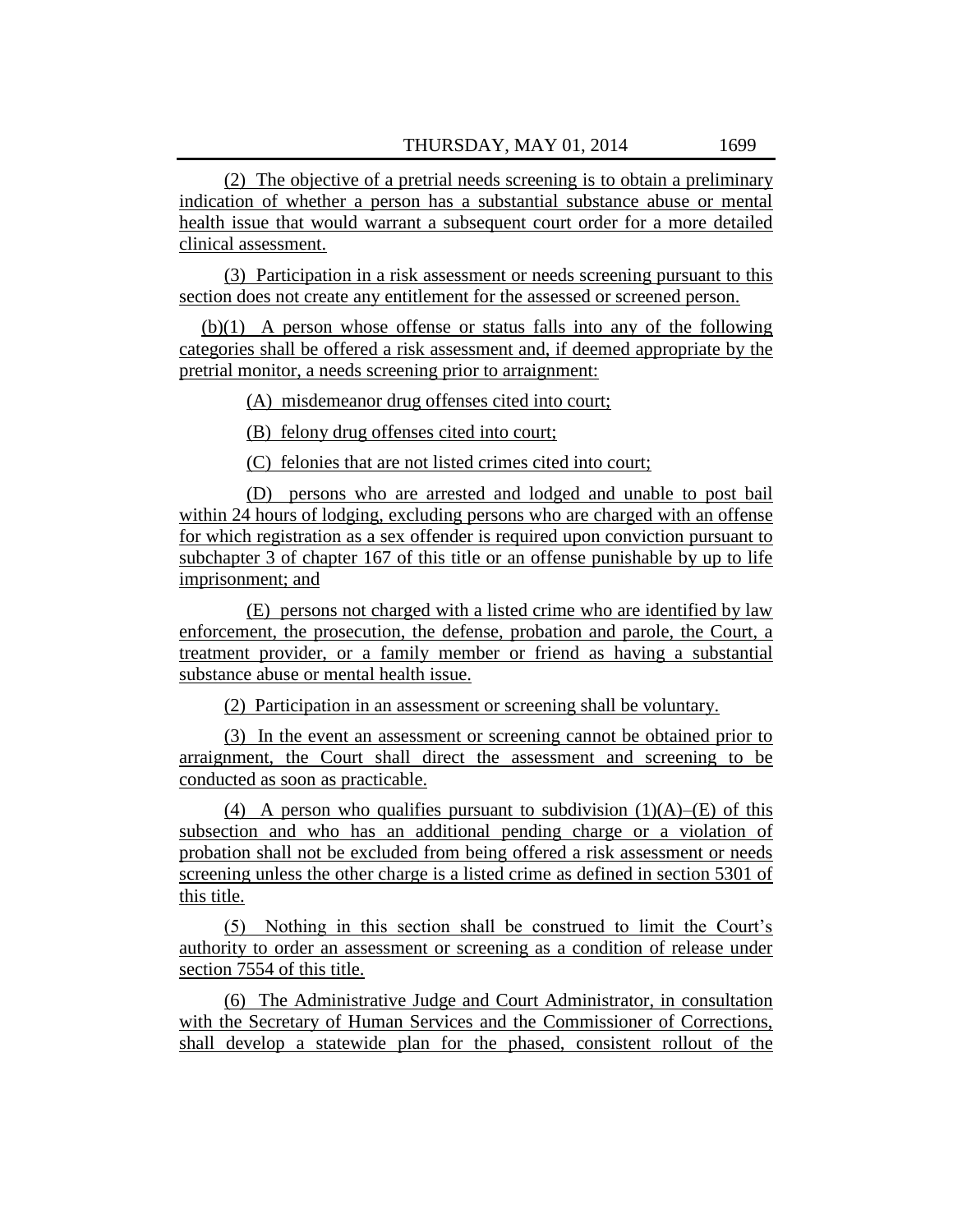categories identified in subdivisions (1)(A) through (E) of this subsection. All persons whose offense or status falls into one of the categories shall be eligible for a risk assessment or needs screening on or before January 1, 2016. Prior to that date, a person shall not be guaranteed the offer of a risk assessment or needs screening solely because the person's offense or status falls into one of the categories. Criminal justice professionals charged with implementation shall adhere to the plan.

(c) The results of the assessment and screening shall be provided to the prosecutor who, upon filing a criminal charge against the person, shall provide the results to the person and his or her attorney and the Court.

 $(d)(1)$  In consideration of the assessment and screening, the Court may order the person to comply with any of the following conditions:

(A) meet with a pretrial monitor on a schedule set by the Court;

(B) participate in a clinical assessment by a substance abuse treatment provider;

(C) comply with any level of treatment or recovery support recommended by the provider;

(D) provide confirmation to the pretrial monitor of the person's attendance and participation in the clinical assessment and any recommended treatment; and

(E) provide confirmation to the pretrial monitor of the person's compliance with any other condition of release.

(2) If possible, the Court shall set the date and time for the assessment at arraignment. In the alternative, the pretrial monitor shall coordinate the date, time, and location of the clinical assessment and advise the Court, the person and his or her attorney, and the prosecutor.

(3) The conditions authorized in subdivision (1) of this subsection shall be in addition to any other conditions of release permitted by law and shall not limit the Court in any way.

(e)(1) Information obtained from the person during the risk assessment or needs screening shall be exempt from public inspection and copying under the Public Records Act and, except as provided in subdivision (2) of this subsection, only may be used for determining bail, conditions of release, and appropriate programming for the person in the pending case. The immunity provisions of this subsection apply only to the use and derivative use of information gained as a proximate result of the risk assessment or needs screening.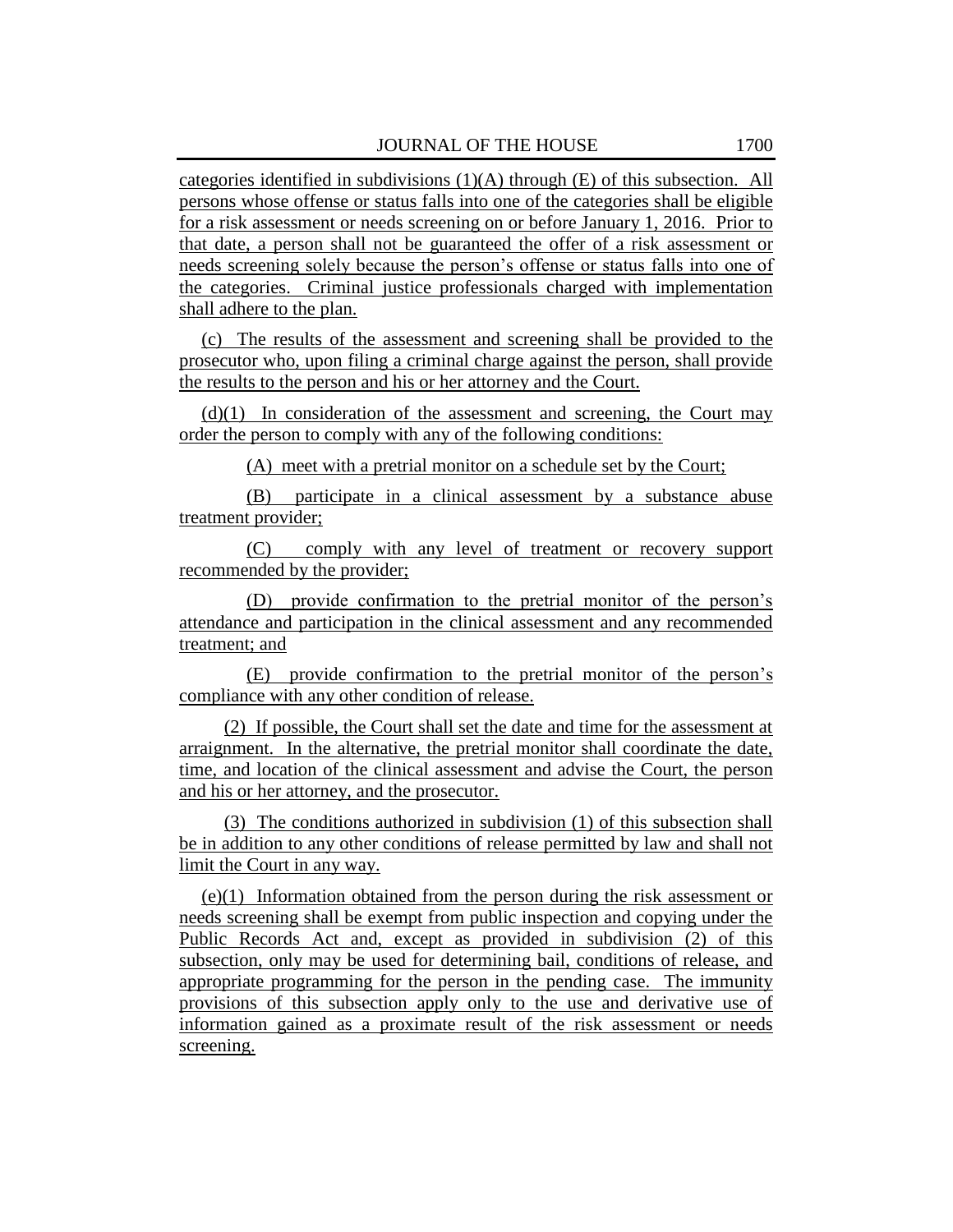(2) The person shall retain all of his or her due process rights throughout the assessment and screening process and may release his or her records at his or her discretion.

(3) The Vermont Supreme Court and the Department of Corrections shall adopt rules related to the custody, control, and preservation of information consistent with the confidentiality requirements of this section.

(f) The Vermont Supreme Court or its designee shall develop guidelines for the appropriate use of court-ordered pretrial monitoring services based upon the risk and needs of the defendant.

Sec. 3. RISK ASSESSMENT AND NEEDS SCREENING TOOLS AND

**SERVICES** 

(a) The Department of Corrections shall select risk and needs assessment and screening tools for use in the various decision points in the criminal justice system, including pretrial, community supervision screening, community supervision, prison screening, prison intake, and reentry. The Department shall validate the selected tools for the population in Vermont.

(b) In selection and implementation of the tools, the Department shall consider tools being used in other states and shall consult with and have the cooperation of all criminal justice agencies.

(c) The Department shall have the tools available for use on or before September 1, 2014. The Department, the Judiciary, the Defender General, and the Executive Director and the Department of State's Attorneys and Sheriffs shall conduct training on the risk assessment tools on or before December 15, 2014.

(d) The Department, in consultation with law enforcement agencies and the courts, shall contract for or otherwise provide pretrial services described in this section, including performance of risk assessments, needs screenings, and pretrial monitoring.

(e) Pretrial monitoring may include:

(1) reporting to the Court concerning the person's compliance with conditions of release;

(2) supporting the person in meeting the conditions imposed by the Court, including the condition to appear in Court as directed;

(3) identifying community-based treatment, rehabilitative services, recovery supports, and restorative justice programs; and

(4) supporting a prosecutor's precharge program.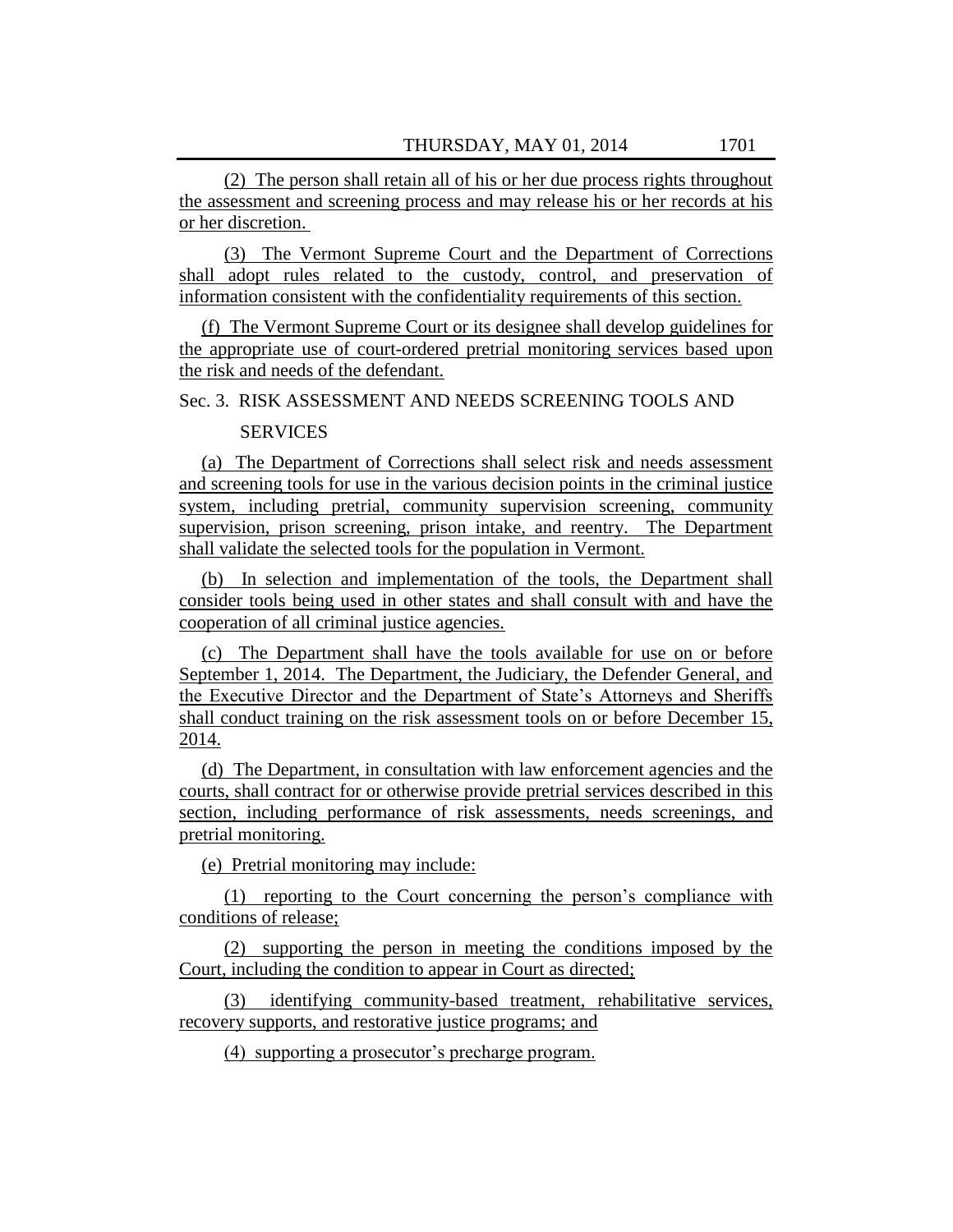(f) The Department, in consultation with the Judiciary and the Center for Criminal Justice Research, shall develop and implement a system to evaluate performance of the pretrial services described in this section and report to the General Assembly annually on or before December 15.

(g) The Secretary of Human Services, with staff and administrative support from the Criminal Justice Capable Core Team, shall map services and assess the impact of court referrals and the capacity of the current service provision system in each region. The Secretary, in collaboration with service providers and other stakeholders, shall consider regional resources, including services for assessment, early intervention, treatment, and recovery support. Building on existing models and data, the Secretary and the Criminal Justice Capable Core Team shall develop recommendations for a system for referral based on the appropriate level of need, identifying existing gaps to optimize successful outcomes. Funding models for those services shall be examined by the appropriate State departments. The recommendation for the system for referral shall be inclusive of all initiatives within the Agency of Human Services, including those within the Blueprint for Health and Screening, Brief Intervention, and Referral for Treatment (SBIRT), as well as initiatives within the Green Mountain Care Board and the State Innovation Model (SIM) grant.

\* \* \* Alternative Justice Programs \* \* \*

## Sec. 4. PROSECUTOR PRECHARGE PROGRAM GUIDELINES AND

## REPORTING

(a) The Department of State's Attorneys and Sheriffs, in consultation with the Judiciary and the Attorney General, shall develop broad guidelines for precharge programs to ensure there is probable cause and that there are appropriate opportunities for victim input and restitution.

(b) On or before October 1, 2014, and annually thereafter, the Executive Director of the Department of State's Attorneys and Sheriffs shall report to the General Assembly detailing the alternative justice programs that exist in each county together with the protocols for each program, the annual number of persons served by the program, and a plan for how a sequential intercept model can be employed in the county. The report shall be prepared in cooperation with the Director of Court Diversion, a co-chair of the Community Justice Network of Vermont, and State, municipal, and county law enforcement officials.

Sec. 5. [Deleted.]

Sec. 6. 13 V.S.A. § 5362(c) is amended to read: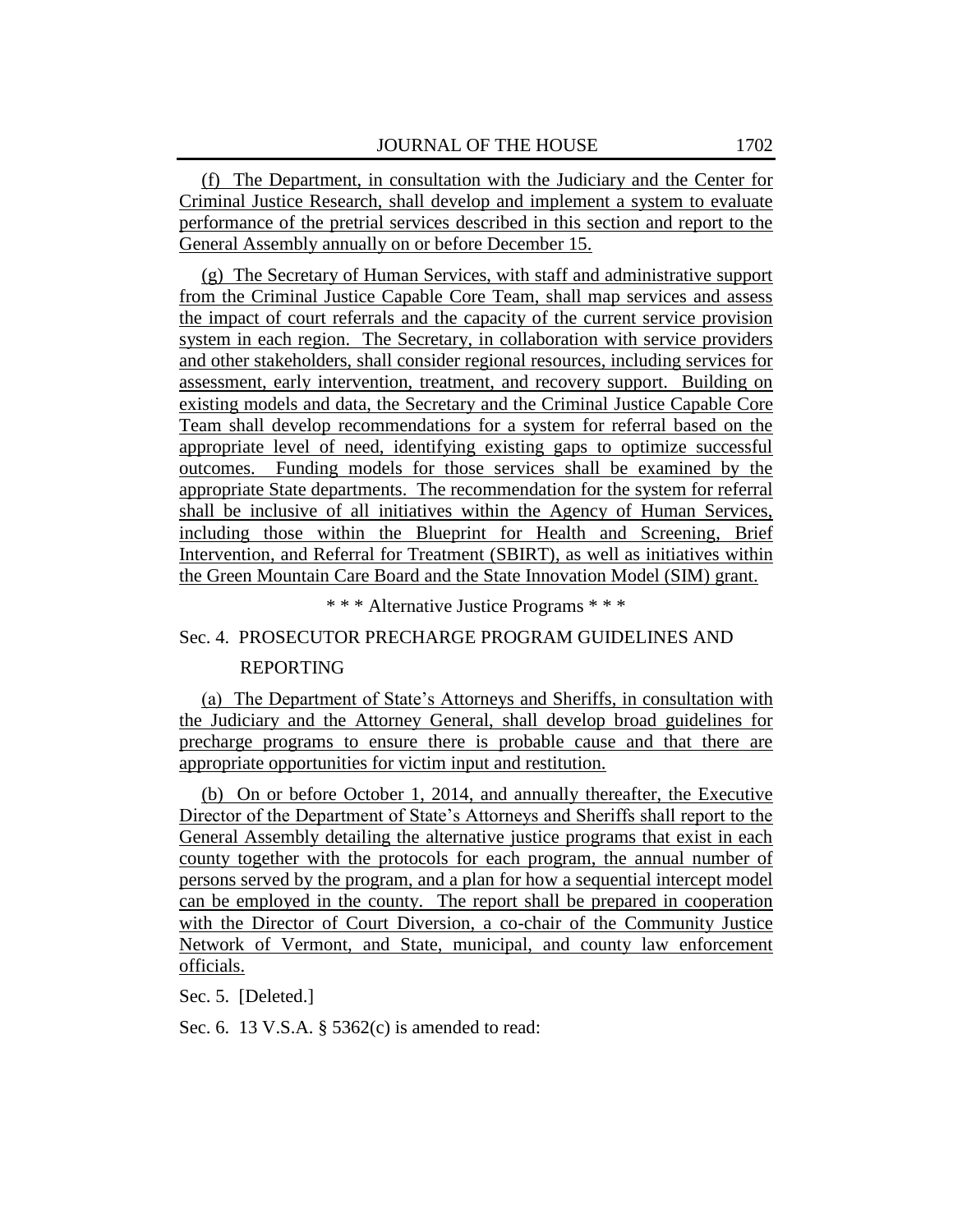(c) The Restitution Unit shall have the authority to:

\* \* \*

(7) Enter into a repayment contract with a juvenile or adult accepted into a diversion program or alternative justice program and to bring a civil action to enforce the contract when a diversion program has referred an individual pursuant to 3 V.S.A. § 164a or an alternative justice program contract pursuant to section 7554c of this title or a prosecutor precharge program.

Sec. 7. 13 V.S.A. § 5363(d)(2) is amended to read:

(2) The Restitution Unit may make advances of up to \$10,000.00 \$5,000.00 under this subsection to the following persons or entities:

\* \* \*

(B) A victim who is a natural person or the natural person's legal representative in a case where the defendant, before or after an adjudication of guilt, enters into a drug court contract or an alternative justice program contract pursuant to section 7554c of this title or a prosecutor precharge program requiring payment of restitution.

\* \* \* Criminal Provisions \* \* \*

Sec. 8. 18 V.S.A. § 4235b is added to read:

## § 4235b. TRANSPORTATION OF DRUGS INTO THE STATE;

#### AGGRAVATING FACTOR

When imposing a sentence for a felony violation of dispensing or selling a regulated drug in violation of this chapter, the Court shall consider whether the person knowingly and unlawfully transported the regulated drug into Vermont with the intent to sell or dispense the drug.

Sec. 9. 13 V.S.A. § 1201 is amended to read:

§ 1201. BURGLARY

(a) A person is guilty of burglary if he or she enters any building or structure knowing that he or she is not licensed or privileged to do so, with the intent to commit a felony, petit larceny, simple assault, or unlawful mischief. This provision shall not apply to a licensed or privileged entry, or to an entry that takes place while the premises are open to the public, unless the person, with the intent to commit a crime specified in this subsection, surreptitiously remains in the building or structure after the license or privilege expires or after the premises no longer are open to the public.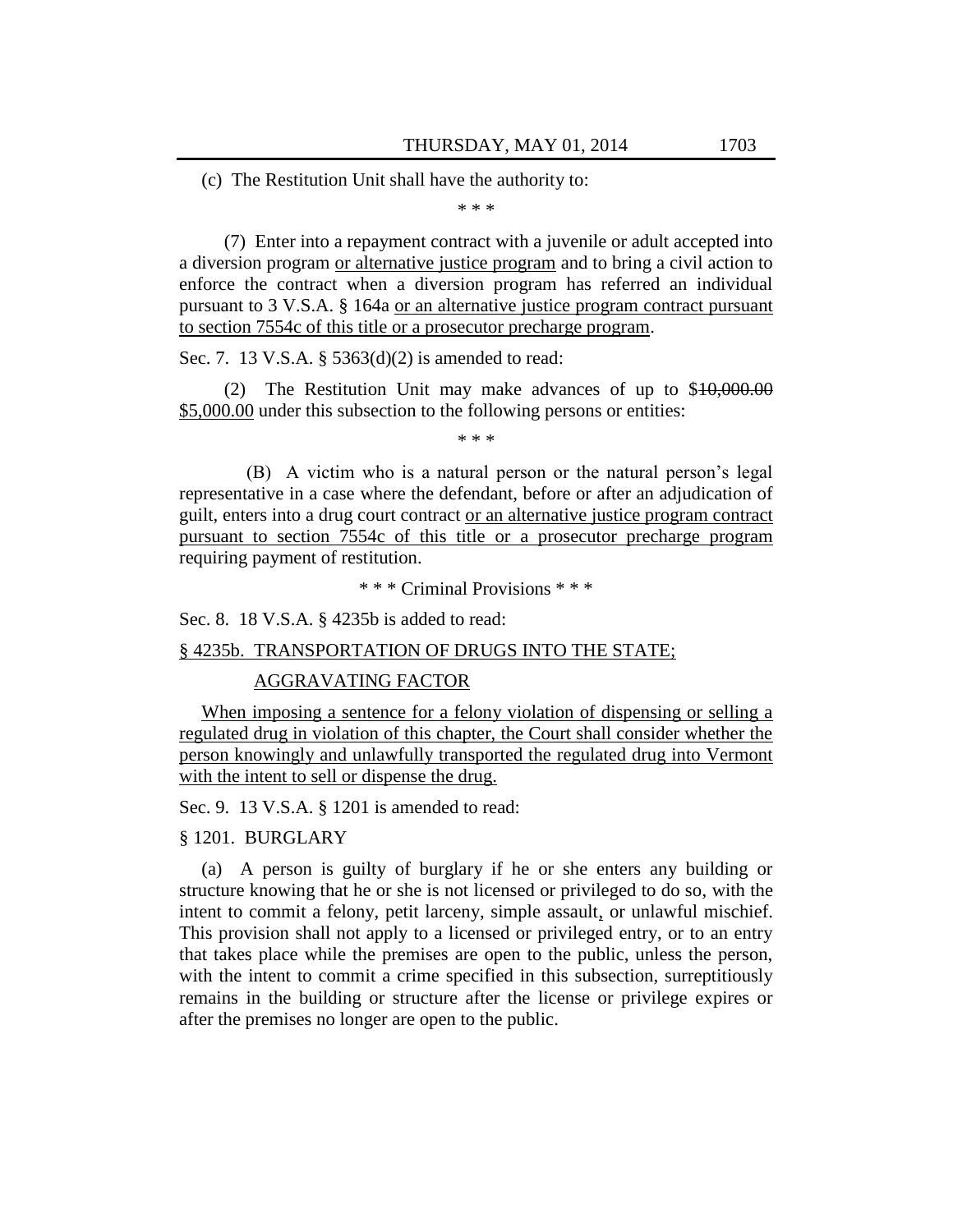(b) As used in this section, the words "building," "structure," and "premises":

 $(1)$  "Building," "premises," and "structure" shall, in addition to their common meanings, include and mean any portion of a building, structure, or premises which differs from one or more other portions of such building, structure, or premises with respect to license or privilege to enter, or to being open to the public.

(2) "Occupied dwelling" means a building used as a residence, either full-time or part-time, regardless of whether someone is actually present in the building at the time of entry.

(c)(1) A person convicted of burglary into an occupied dwelling shall be imprisoned not more than 25 years or fined not more than \$1,000.00, or both. Otherwise, a person convicted of burglary shall be imprisoned not more than 15 years or fined not more than \$1,000.00, or both.

(2) When imposing a sentence under this section, the Court shall consider whether, during commission of the offense, the person:

(A) entered the building when someone was actually present;

(B) used or threatened to use force against the occupant; or

(C) carried a dangerous or deadly weapon, openly or concealed, during the commission of the offense, and the person has not been convicted of a violation of section 4005 of this title in connection with the offense.

# Sec. 10. DEPARTMENT OF PUBLIC SAFETY REPORT

The Department of Public Safety, in consultation with the Department of Health, shall examine 18 V.S.A. § 4234 (depressant, stimulant, narcotic drug) for the purpose of establishing clear dosage amounts for narcotics as they relate to unlawful possession, dispensing, and sale. The Department shall consider section 4234 in relation to 18 V.S.A. § 4233 (heroin). The Department shall report its recommendations to the Senate and House Committees on Judiciary on or before December 15, 2014.

\* \* \* Regulation of Opiates \* \* \*

# Sec. 11. DVHA AUTHORITY; USE OF AVAILABLE SANCTIONS

The Department of Vermont Health Access shall use its authority to sanction Medicaid-participating prescribers, whether practicing in or outside the State of Vermont, operating in bad faith or not in compliance with State or federal requirements.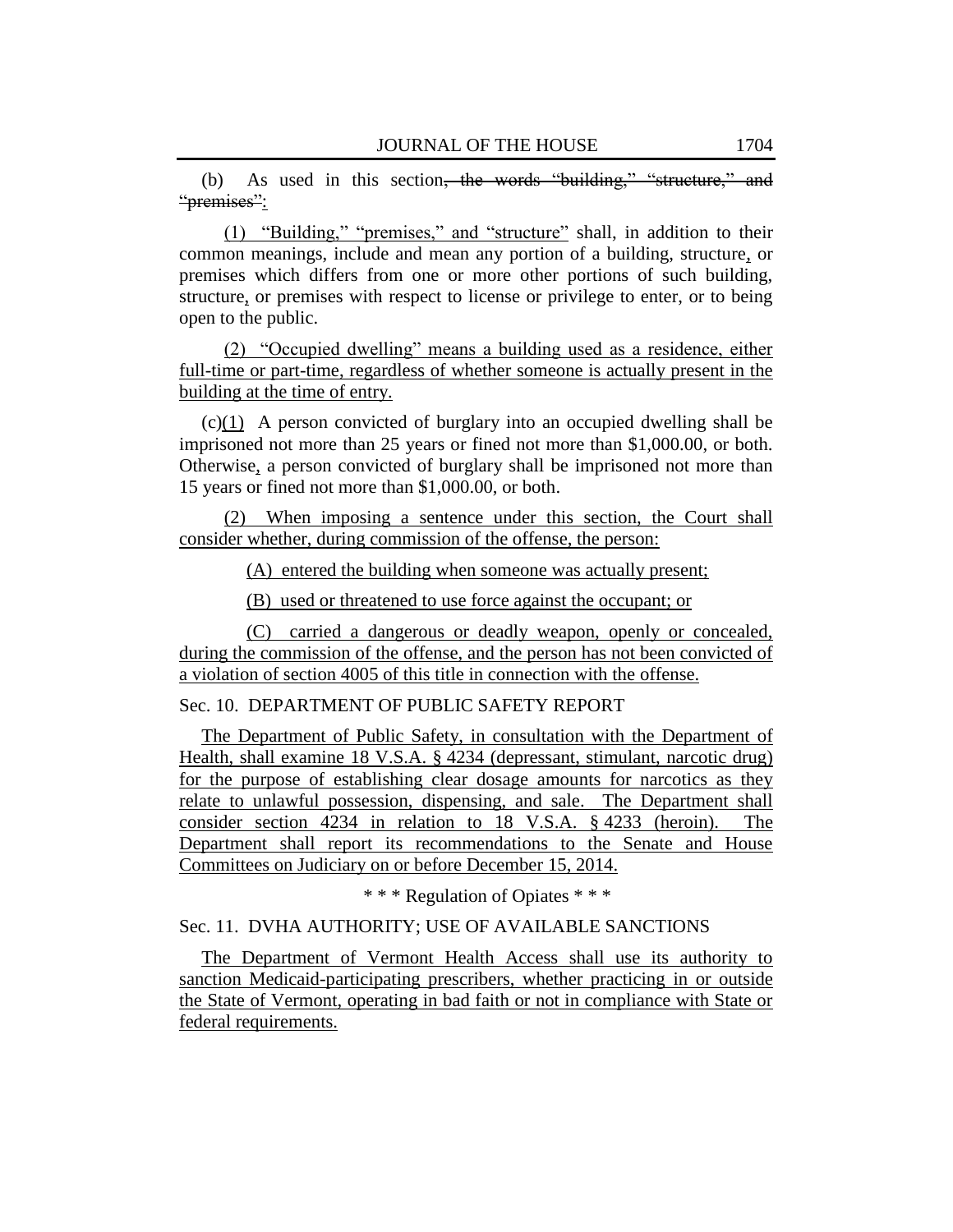# Sec. 12. CONTINUED MEDICATION-ASSISTED TREATMENT FOR

## INCARCERATED PERSONS

(a) The Department of Corrections, in consultation with the Medication-Assisted Treatment for Inmates Work Group created by 2013 Acts and Resolves No. 67, Sec. 11, shall develop and implement a one-year demonstration project to pilot the continued use of medication-assisted treatment within Department facilities for detainees and sentenced inmates.

(b) The pilot project shall offer continued medication-assisted treatment for opioid dependence with methadone or buprenorphine to incarcerated persons who were participating in medication-assisted treatment in the community immediately prior to incarceration as follows:

(1) for a period of 180 days from the date of incarceration for a person held on detainee status, followed by a prescribed taper; or

(2) for a period of one year from the date of incarceration for a person serving a sentence, followed by a prescribed taper.

(c) As used in this section, "prescribed taper" means a clinically appropriate medication taper that is designed to minimize withdrawal symptoms and limit avoidable suffering.

(d) The Commissioner of Corrections shall publish an interim revision memorandum to replace Directive 363.01. The Medication-Assisted Treatment for Inmates Work Group shall provide details of the demonstration project, including:

(1) an update on the implementation of the recommendations provided in the "Medication-Assisted Treatment for Inmates: Work Group Report and Recommendations" submitted to the Vermont General Assembly on November 26, 2013;

(2) medication-assisted treatment time frames;

(3) Department protocols for detainees and inmates transitioning in and out of treatment settings, or between correctional facilities and treatment services;

(4) protocols regarding medical tapers, detoxification, and withdrawal;

(5) plans and timing for expansion of the pilot project; and

(6) an evaluation plan that includes appropriate metrics for determining treatment efficacy, reincarceration episodes, Department- and community-based collaboration challenges, and system costs.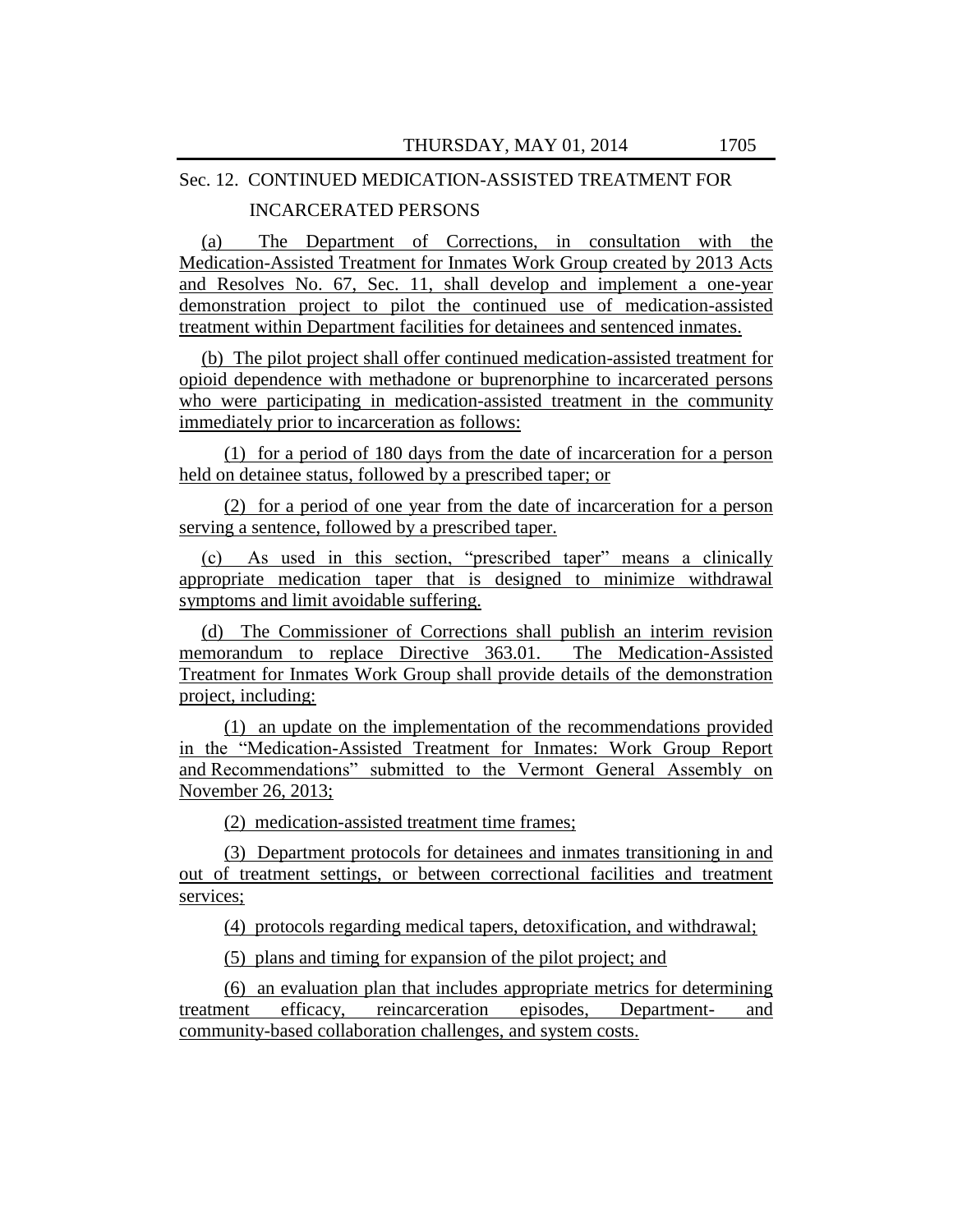(e) On or before July 30, 2014, the Department shall enter into memoranda of understanding with the Department of Health and with hub treatment providers regarding ongoing medication-assisted treatment for persons in the custody of the Department.

(f) The Department shall collaborate with the Department of Health to facilitate the provision of opioid overdose prevention training for persons who are incarcerated and distribution of overdose rescue kits with naloxone at correctional facilities to persons who are transitioning from incarceration back into the community.

(g) The Departments of Corrections and of Health shall continue the Medication-Assisted Treatment for Inmates Work Group created by 2013 Acts and Resolves No. 67, Sec. 11 to inform and monitor implementation of the demonstration project. The Departments shall evaluate the demonstration project and provision of medication-assisted treatment to persons who are incarcerated in Vermont and report their findings, including a proposed schedule of expansion, to the House Committees on Corrections and Institutions, on Human Services, and on Judiciary and the Senate Committees on Health and Welfare and on Judiciary on or before January 1, 2015.

# Sec. 13. VPMS QUERY; RULEMAKING

The Secretary of Human Services shall adopt rules requiring:

(1) All Medicaid participating providers, whether licensed in or outside Vermont, who prescribe buprenorphine or a drug containing buprenorphine to a Vermont Medicaid beneficiary to query the Vermont Prescription Monitoring System the first time they prescribe buprenorphine or a drug containing buprenorphine for the patient and at regular intervals thereafter. Regular intervals shall exceed the requirements for other Schedule III pharmaceuticals, and queries shall be done prior to prescribing a replacement prescription. The rules shall also include dosage thresholds, which may be exceeded only with prior approval from the Chief Medical Officer of the Department of Vermont Health Access or designee.

(2) All providers licensed in Vermont who prescribe buprenorphine or a drug containing buprenorphine to a Vermont patient who is not a Medicaid beneficiary to query the Vermont Prescription Monitoring System the first time they prescribe buprenorphine or a drug containing buprenorphine for the patient and at regular intervals thereafter. Regular intervals shall exceed the requirements for other Schedule III pharmaceuticals and queries shall be done prior to prescribing a replacement prescription. The rules shall also include dosage thresholds.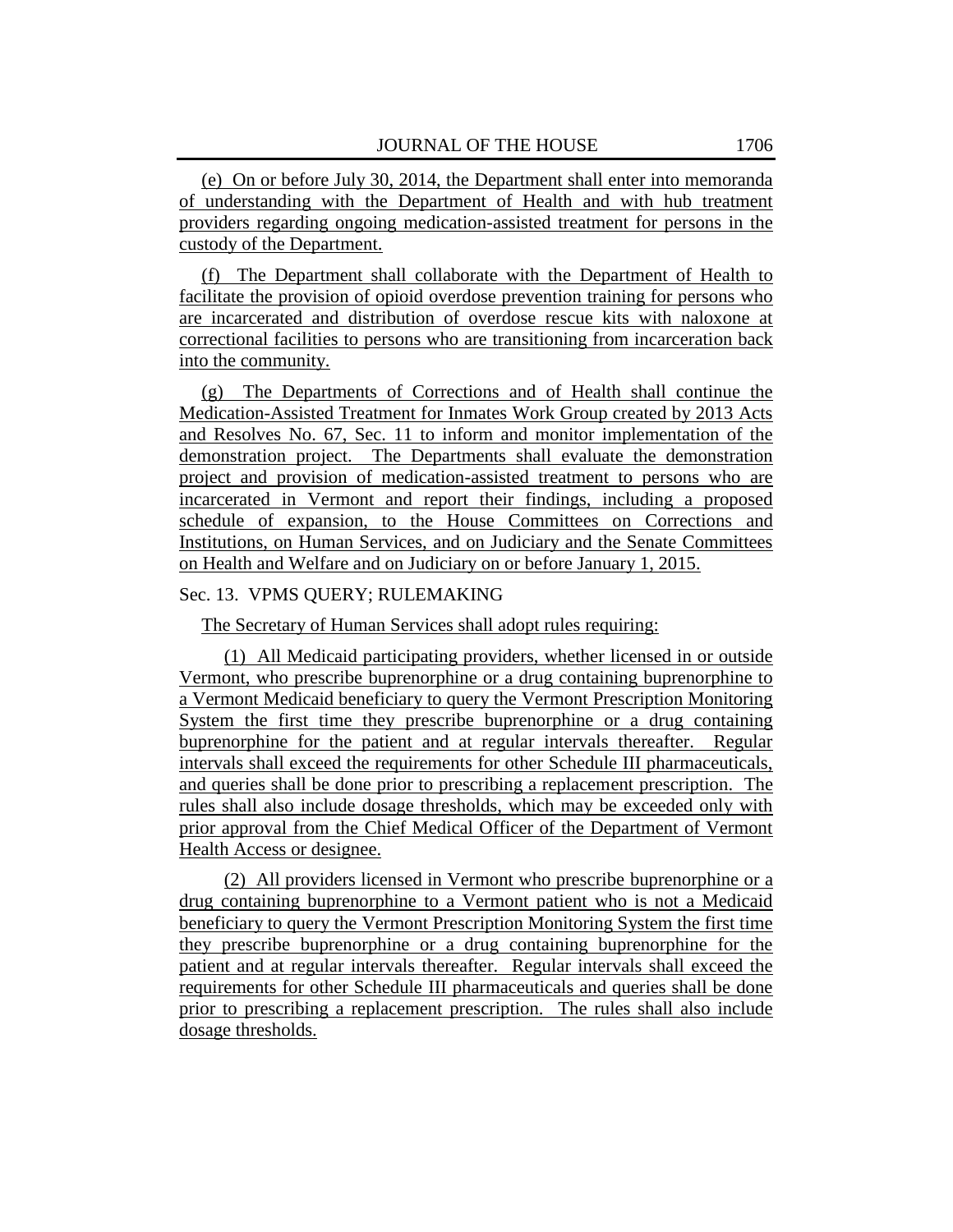# Sec. 14. MEDICATION-ASSISTED THERAPY; RULEMAKING

The Commissioner of Health shall adopt rules relating to medication-assisted therapy for opioid dependence for physicians treating fewer than 30 patients, which shall include a requirement that such physicians ensure that their patients are screened or assessed to determine their need for counseling and that patients who are determined to need counseling or other support services are referred for appropriate counseling from a licensed clinical professional or for other services as needed.

Sec. 15. 26 V.S.A. chapter 36, subchapter 8 is added to read:

Subchapter 8. Naloxone Hydrochloride

# § 2080. NALOXONE HYDROCHLORIDE; DISPENSING OR FURNISHING

(a) The Board of Pharmacy shall adopt protocols for licensed pharmacists to dispense or otherwise furnish naloxone hydrochloride to patients who do not hold an individual prescription for naloxone hydrochloride. Such protocols shall be consistent with rules adopted by the Commissioner of Health.

(b) Notwithstanding any provision of law to the contrary, a licensed pharmacist may dispense naloxone hydrochloride to any person as long as the pharmacist complies with the protocols adopted pursuant to subsection (a) of this section.

Sec. 16. 33 V.S.A. § 813 is added to read:

## § 813. MEDICAID PARTICIPATING PROVIDERS

The Department of Vermont Health Access shall grant authorization to a licensed alcohol and drug abuse counselor to participate as a Medicaid provider to deliver clinical and case coordination services to Medicaid beneficiaries, regardless of whether the counselor is a preferred provider.

Sec. 16a. DEPARTMENT OF CORRECTIONS AND HEALTH CARE

## REFORM

(a) The Agency of Human Services and its departments shall assist the Department of Corrections in fully enacting the provisions of the Affordable Care Act and Vermont's health care reform initiatives as they pertain to persons in the criminal justice population, including access to health information technology, the Blueprint for Health, Medicaid enrollment, health benefit exchange, health plans, and other components under the Department of Vermont Health Access that support and ensure a seamless process for reentry to the community or readmission to a correctional facility.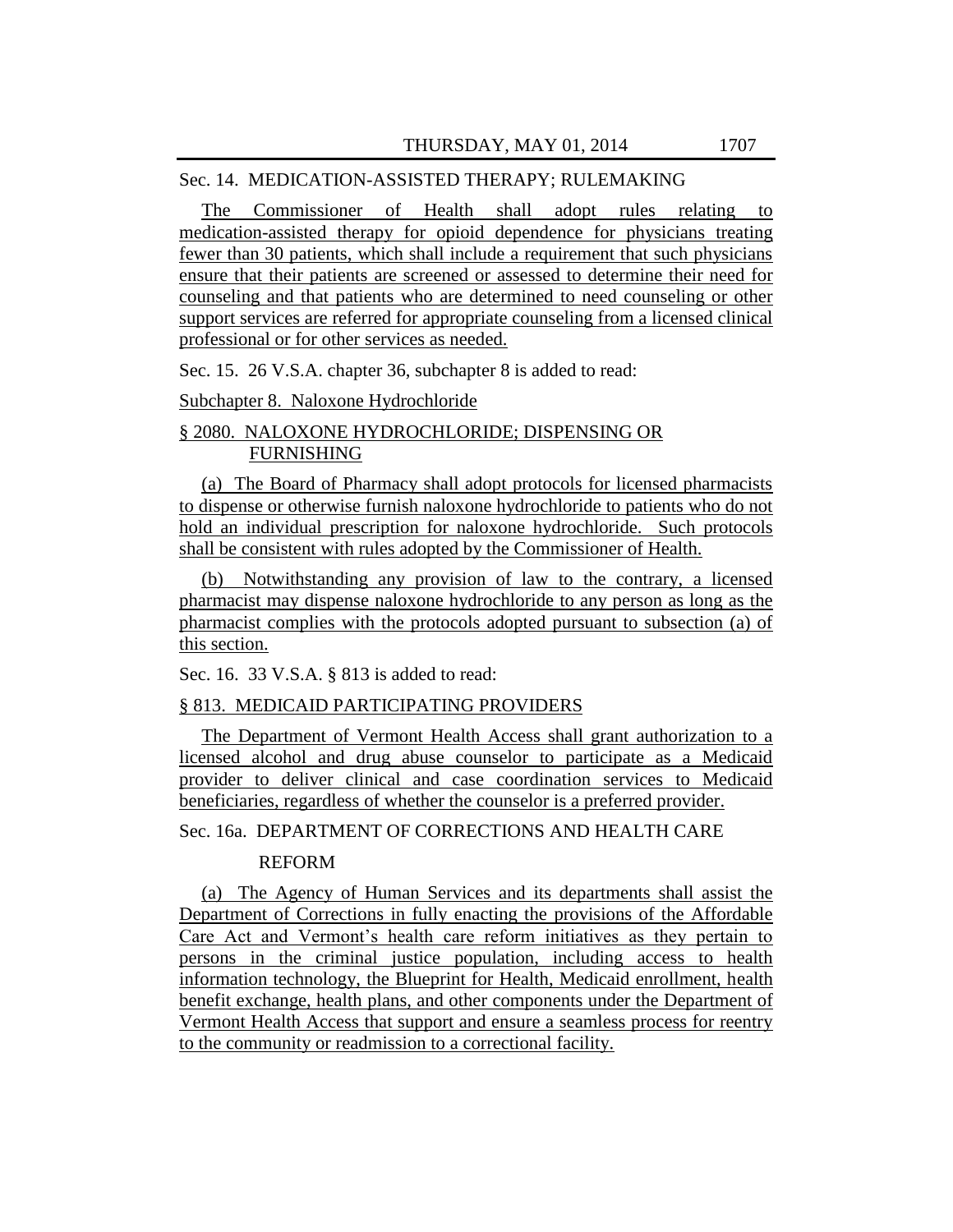(b) The Department of Corrections shall include substance abuse services in its request for proposal (RFP) process for inmate health services. Through the RFP, the Department shall require that substance abuse services be provided to persons while incarcerated.

Sec. 17. 18 V.S.A. § 4254 is amended to read:

#### § 4254. IMMUNITY FROM LIABILITY

\* \* \*

(d) A person who seeks medical assistance for a drug overdose or is the subject of a good faith request for medical assistance pursuant to subsection (b) or (c) of this section shall not be subject to any of the penalties for violation of 13 V.S.A. § 1030 (violation of a protection order), for a violation of this chapter or 7 V.S.A §§ 656 and 657, for being at the scene of the drug overdose, or for being within close proximity to any person at the scene of the drug overdose.

(e) A person who seeks medical assistance for a drug overdose or is the subject of a good faith request for medical assistance pursuant to subsection (b) or (c) of this section shall not be subject to any sanction for a violation of a condition of pretrial release, probation, furlough, or parole for a violation of this chapter or 7 V.S.A §§ 656 and 657, for being at the scene of the drug overdose, or for being within close proximity to any person at the scene of the drug overdose.

\* \* \*

## Sec. 18. AGENCY OF HUMAN SERVICES POSITION

One exempt position is created within the Agency of Human Services for the purpose of overseeing the implementation of the pretrial services of this act.

## Sec. 19. EFFECTIVE DATES

(a) Secs. 2, 6, and 7 shall take effect on January 1, 2015.

(b) This section and Secs. 1 (legislative intent), 3 (risk assessment and needs screening tools), 4 (prosecutor precharge programs and reporting), 10 (Department of Public Safety report), 13 (VPMS query; rulemaking), 14 (medication assisted therapy, rulemaking), and 17 (immunity from liability) shall take effect on passage.

(c) The remaining sections shall take effect on July 1, 2014.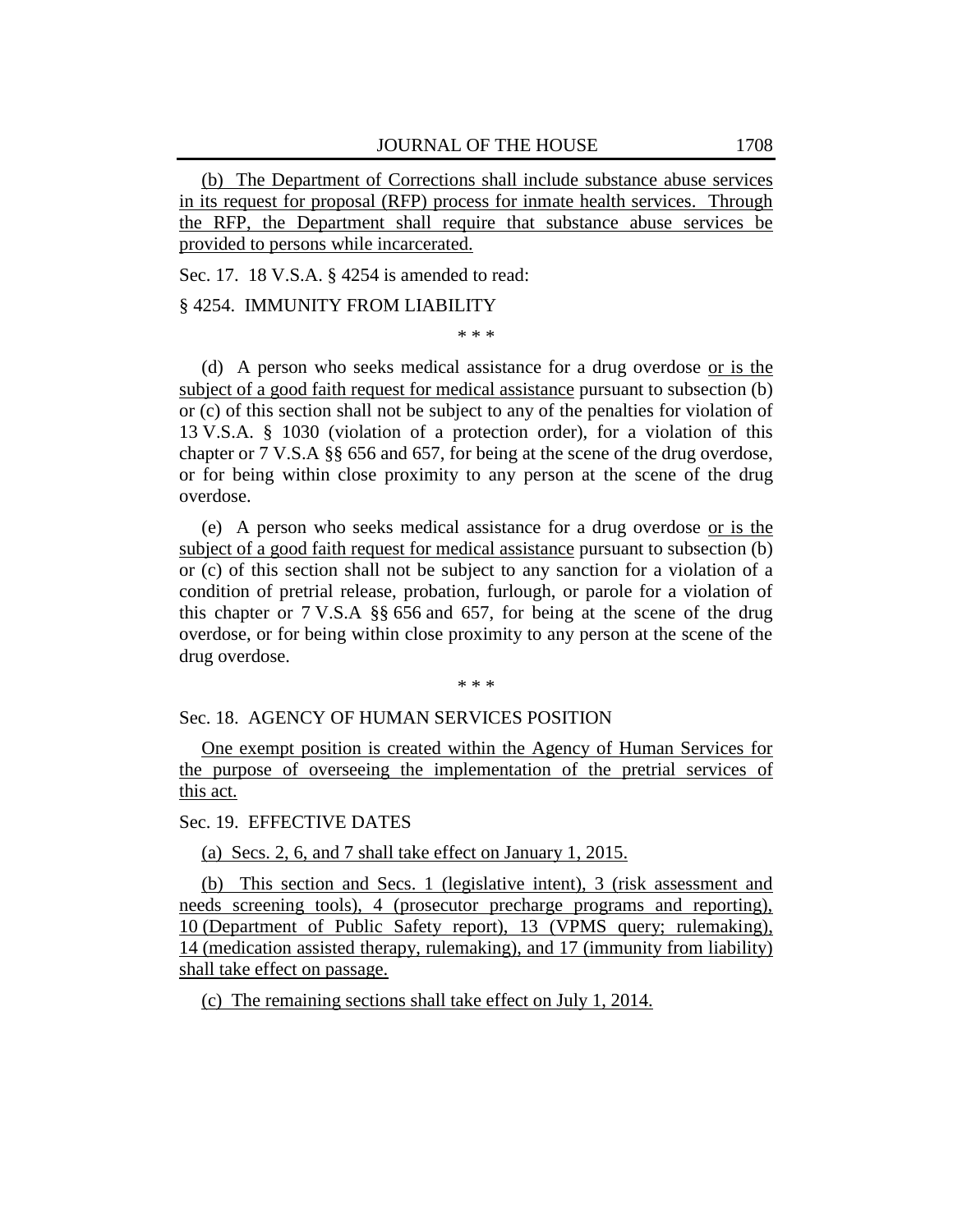**Rep. Lippert of Hinesburt**, for the committee on Judiciary, recommended that the House propose to the Senate to amend the bill as recommended by the committee on Human Services, and when further amended as follows:

By striking all after the enacting clause and inserting in lieu thereof the following:

#### Sec. 1. LEGISLATIVE FINDINGS

(a) It is the intent of the General Assembly that law enforcement officials and criminal justice professionals develop and maintain programs at every stage of the criminal justice system to provide alternatives to a traditional punitive criminal justice response for people who, consistent with public safety, can effectively and justly benefit from those alternative responses. These programs shall be reflective of the goals and principles of restorative justice pursuant to 28 V.S.A. § 2a. Commonly referred to as the sequential intercept model, this approach was designed to identify five points within the criminal justice system where innovative approaches to offenders and offending behavior could be taken to divert individuals away from a traditional criminal justice response to crime. These intercept points begin in the community with law enforcement interaction with citizens, proceed through arrest, the judicial process, and sentencing, and conclude with release back into communities. Alternative justice programs may include the employment of police-social workers, community-based restorative justice programs, community-based dispute resolution, precharge programs, pretrial services and case management, recovery support, DUI and other drug treatment courts, suspended fine programs, and offender reentry programs.

(b) Research shows the risk-need-responsivity model approach to addressing criminal conduct is successful at reducing recidivism. The model's premise is that the risk and needs of a person charged with or convicted of a criminal offense should determine the strategies appropriate for addressing the person's criminogenic factors.

(c) Some studies show that incarceration of low-risk offenders or placement of those offenders in programs or supervision designed for high-risk offenders may increase the likelihood of recidivism.

(d) The General Assembly recommends use of evidence-based risk assessments and needs screening tools for eligible offenses to provide information to the Court for the purpose of determining bail and appropriate conditions of release and informing decisions by the State's Attorney and the Court related to a person's participation and level of supervision in an alternative justice program.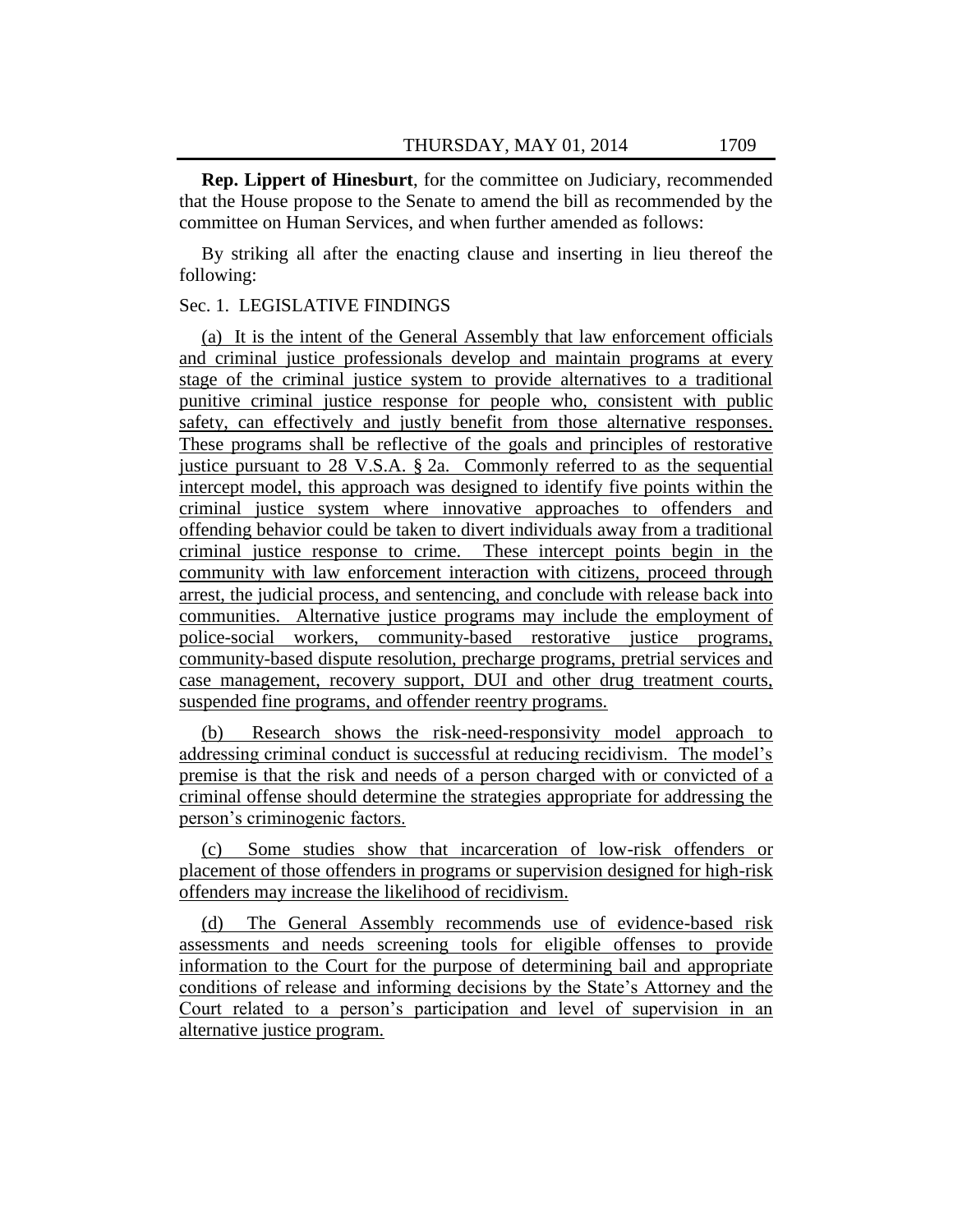(e) As used in this act:

(1) "Clinical assessment" means the procedures, to be conducted after a client has been screened, by which a licensed or otherwise approved counselor identifies and evaluates and individual's strengths, weaknesses, problems, and needs for the development of a treatment plan.

(2) "Needs screening" means a preliminary systematic procedure to evaluate the likelihood that an individual has a substance abuse or a mental health condition.

(3) "Risk assessment" means a pretrial assessment that is designed to be predictive of a person's failure to appear in court and risk of violating pretrial conditions of release with a new alleged offense.

(f) The General Assembly intends this act to be a continuation of justice reinvestment efforts initiated in 2007 by the Legislative, Judicial, and Executive Branches. Justice reinvestment is a data-driven approach to improve public safety, reduce corrections and related criminal justice spending, and reinvest savings in strategies that can decrease crime and strengthen communities.

(g) Buprenorphine/Naloxone (Suboxone or Subutex) is a well-known medication used in the treatment of opioid addiction. Vermont spends \$8.3 million in Medicaid funds annually on these drugs. As medicated-assisted treatment for opiate addiction has increased substantially in the last several years, so has illegal diversion of these drugs and their misuse. Suboxone is currently the number one drug smuggled into Vermont correctional facilities and evidence suggests that the nonmedical use of such drugs is gaining in popularity. The General Assembly urges the administration to prioritize efforts to ensure that people with opiate addictions are provided access to necessary medication, while taking all possible measures to prevent the diversion and misuse of these drugs, including working with drug manufacturers.

(h) Approximately 54,000 Vermonters have abused or been dependent on alcohol or illicit drugs in the past year, according to the current National Survey on Drug Use and Health. More people abuse or are dependent on alcohol (approximately 39,000) than all illicit drugs combined (18,000). Many Vermonters struggle with both alcohol and illicit drugs. Substance abuse is expensive, and not solely due to the cost of providing treatment. Research indicates that \$1.00 invested in addiction treatment saves between \$4.00 and \$7.00 in reduced drug-related crime, criminal justice costs, and theft. Earlier intervention to provide services before major problems develop can save even more.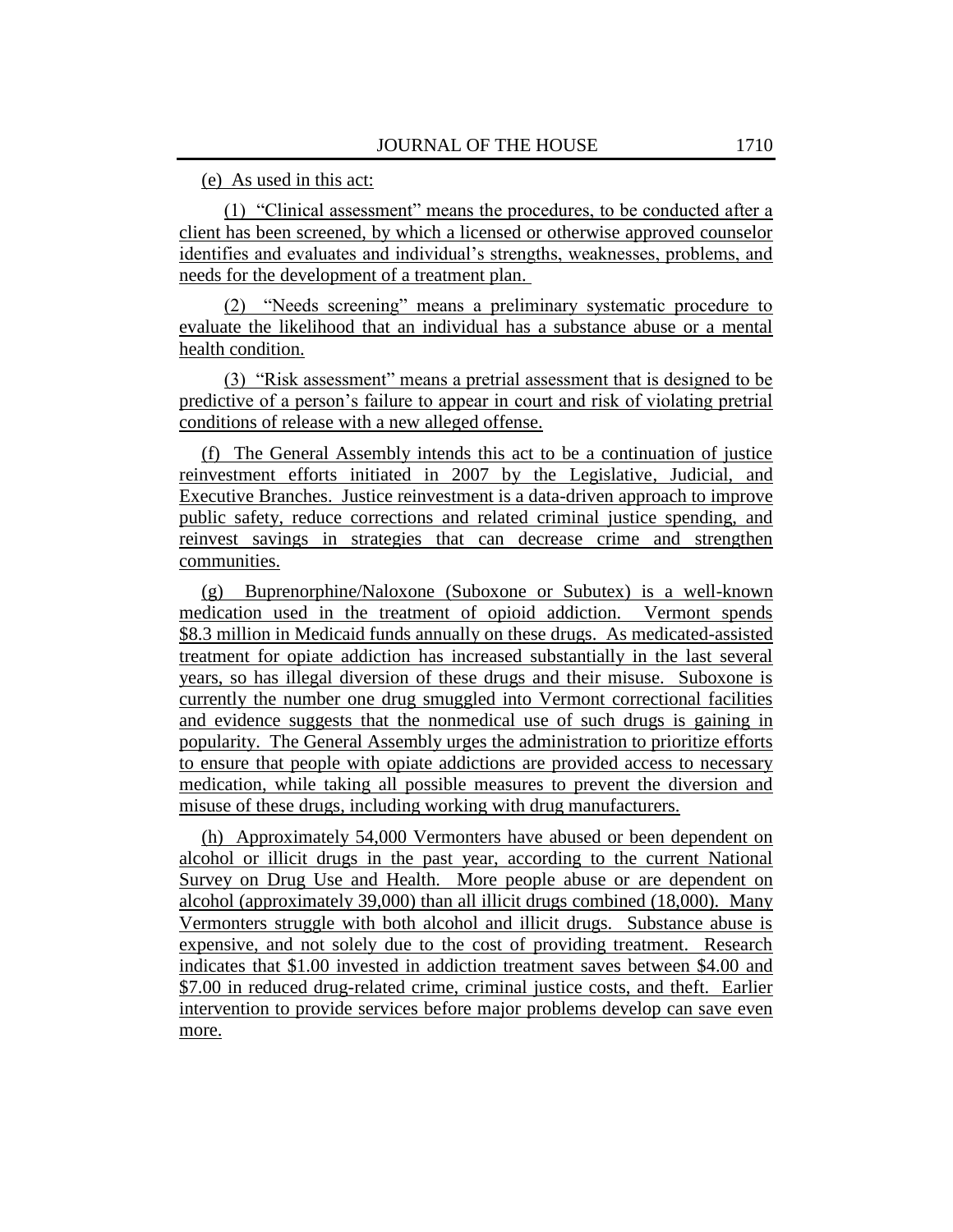(i) According to the Agency of Human Services' Report on Substance Abuse Continuum of Services and Recommendations, dated January 15, 2014, despite the number of people with substance use disorders, this condition is significantly under-treated for many reasons. In addition, it reports that one of the challenges associated with attracting and retaining qualified individuals to the field of substance abuse treatment and prevention is that there are insufficient training opportunities, no opportunities for private practitioner Licensed Alcohol and Drug Counselors (LADC) to receive payment for providing services to Medicaid eligible patients, and low wages for LADCs working in community provider settings.

Sec. 2. 13 V.S.A. § 7554c is added to read:

#### § 7554c. PRETRIAL RISK ASSESSMENTS; NEEDS SCREENINGS

(a)(1) The objective of a pretrial risk assessment is to provide information to the Court for the purpose of determining whether a person presents a risk of nonappearance or a threat to public safety, so the Court can make an appropriate order concerning bail and conditions of pretrial release.

(2) The objective of a pretrial needs screening is to obtain a preliminary indication of whether a person has a substantial substance abuse or mental health issue that would warrant a subsequent court order for a more detailed clinical assessment.

(3) Participation in a risk assessment or needs screening pursuant to this section does not create any entitlement for the assessed or screened person.

(b)(1) A person whose offense or status falls into any of the following categories shall be offered a risk assessment and, if deemed appropriate by the pretrial monitor, a needs screening prior to arraignment:

(A) misdemeanor drug offenses cited into court;

(B) felony drug offenses cited into court;

(C) felonies that are not listed crimes cited into court;

(D) persons who are arrested and lodged and unable to post bail within 24 hours of lodging, excluding persons who are charged with an offense for which registration as a sex offender is required upon conviction pursuant to subchapter 3 of chapter 167 of this title or an offense punishable by up to life imprisonment; and

(E) persons not charged with a listed crime who are identified by law enforcement, the prosecution, the defense, probation and parole personnel, the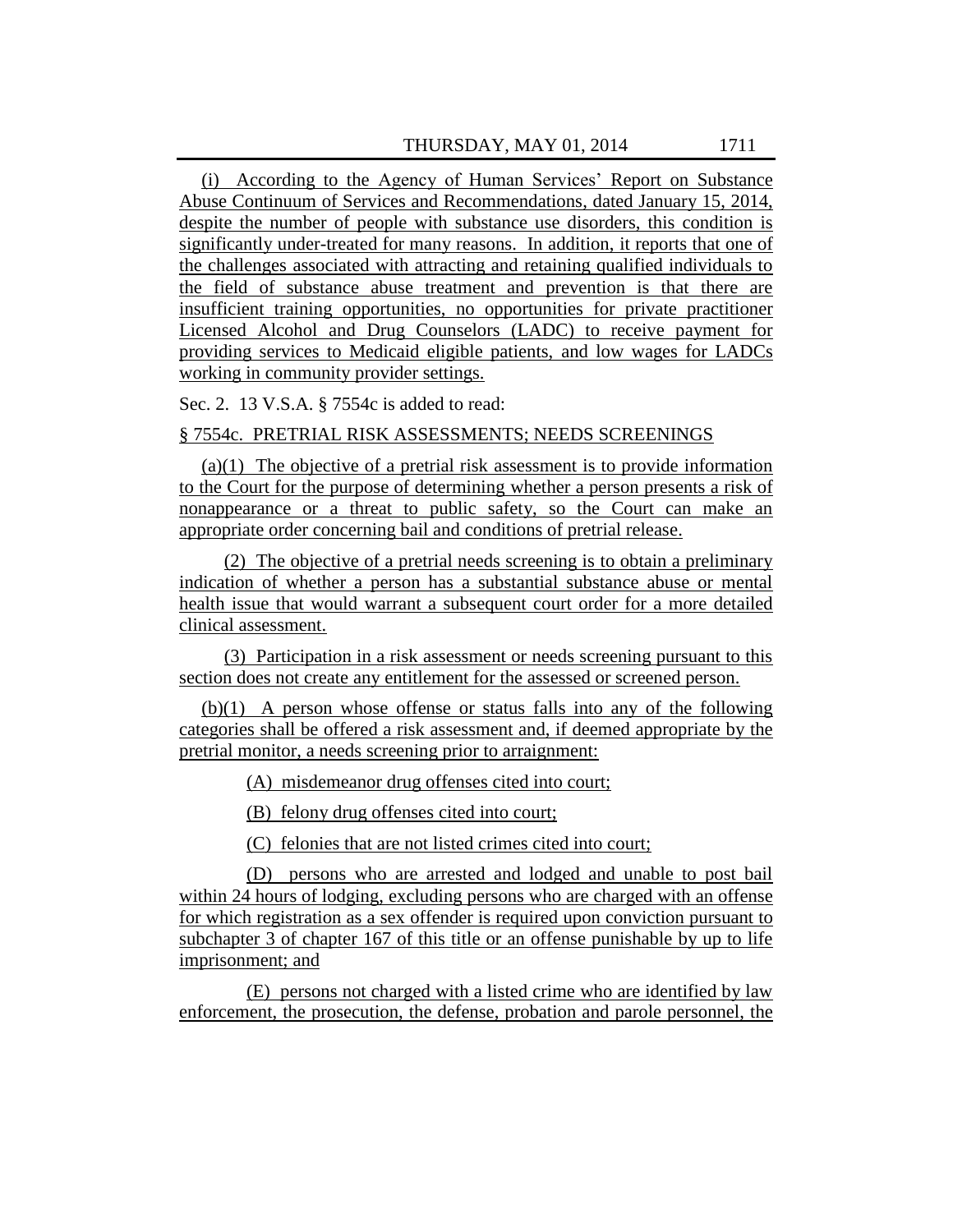Court, a treatment provider, or a family member or friend as having a substantial substance abuse or mental health issue.

(2) Participation in an assessment or screening shall be voluntary.

(3) In the event an assessment or screening cannot be obtained prior to arraignment, the Court shall direct the assessment and screening to be conducted as soon as practicable.

(4) A person who qualifies pursuant to subdivision  $(1)(A)$ –(E) of this subsection and who has an additional pending charge or a violation of probation shall not be excluded from being offered a risk assessment or needs screening unless the other charge is a listed crime as defined in section 5301 of this title.

(5) Nothing in this section shall be construed to limit the Court's authority to order an assessment or screening as a condition of release under section 7554 of this title.

(6) The Administrative Judge and Court Administrator, in consultation with the Secretary of Human Services and the Commissioner of Corrections, shall develop a statewide plan for the phased, consistent rollout of the categories identified in subdivisions (1)(A) through (E) of this subsection. All persons whose offense or status falls into one of the categories shall be eligible for a risk assessment or needs screening on or before January 1, 2016. Prior to that date, a person shall not be guaranteed the offer of a risk assessment or needs screening solely because the person's offense or status falls into one of the categories. Criminal justice professionals charged with implementation shall adhere to the plan.

(c) The results of the assessment and screening shall be provided to the prosecutor who, upon filing a criminal charge against the person, shall provide the results to the person and his or her attorney and the Court.

 $(d)(1)$  In consideration of the assessment and screening, the Court may order the person to comply with any of the following conditions:

(A) meet with a pretrial monitor on a schedule set by the Court;

(B) participate in a clinical assessment by a substance abuse treatment provider;

(C) comply with any level of treatment or recovery support recommended by the provider;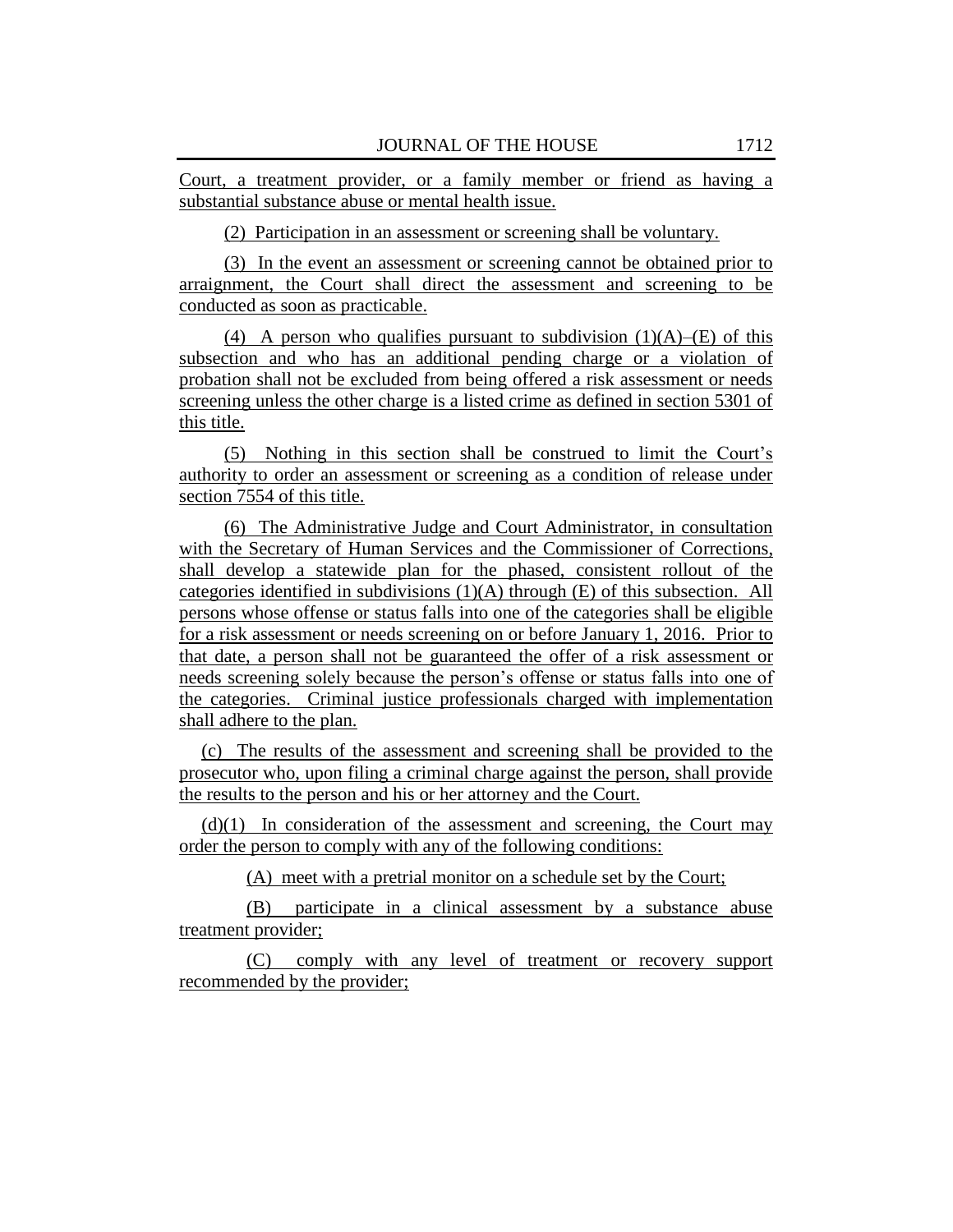(D) provide confirmation to the pretrial monitor of the person's attendance and participation in the clinical assessment and any recommended treatment; and

(E) provide confirmation to the pretrial monitor of the person's compliance with any other condition of release.

(2) If possible, the Court shall set the date and time for the assessment at arraignment. In the alternative, the pretrial monitor shall coordinate the date, time, and location of the clinical assessment and advise the Court, the person and his or her attorney, and the prosecutor.

(3) The conditions authorized in subdivision (1) of this subsection shall be in addition to any other conditions of release permitted by law and shall not limit the Court in any way.

(e)(1) Information obtained from the person during the risk assessment or needs screening shall be exempt from public inspection and copying under the Public Records Act and, except as provided in subdivision (2) of this subsection, only may be used for determining bail, conditions of release, and appropriate programming for the person in the pending case. The immunity provisions of this subsection apply only to the use and derivative use of information gained as a proximate result of the risk assessment or needs screening.

(2) The person shall retain all of his or her due process rights throughout the assessment and screening process and may release his or her records at his or her discretion.

(3) The Vermont Supreme Court in accordance with judicial rulemaking as provided in 12 V.S.A. § 1 shall promulgate and the Department of Corrections in accordance with the Vermont Administrative Procedure Act pursuant to 3 V.S.A. chapter 25 shall adopt rules related to the custody, control, and preservation of information consistent with the confidentiality requirements of this section. Emergency rules adopted prior to January 1, 2015 pursuant to this section shall be considered to meet the "imminent peril" standard under 3 V.S.A. § 844(a).

(f) The Administrative Judge shall develop guidelines for the appropriate use of court-ordered pretrial monitoring services based upon the risk and needs of the defendant.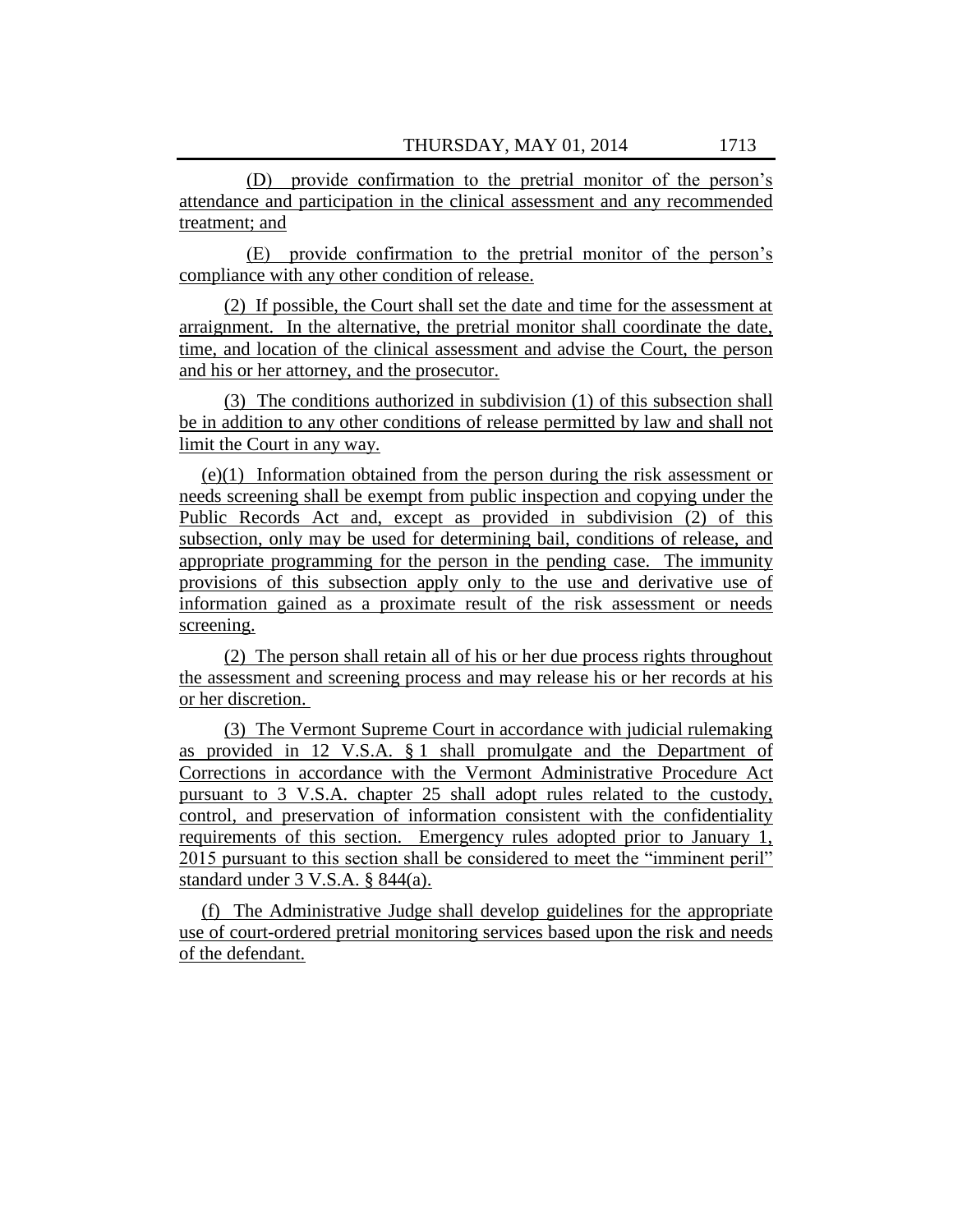# Sec. 3. RISK ASSESSMENT AND NEEDS SCREENING TOOLS AND

#### **SERVICES**

(a) The Department of Corrections shall select risk and needs assessment and screening tools for use in the various decision points in the criminal justice system, including pretrial, community supervision screening, community supervision, prison screening, prison intake, and reentry.

(b) In selection and implementation of the tools, the Department shall consider tools being used in other states and shall consult with and have the cooperation of all criminal justice agencies.

(c) The Department shall have the tools available for use on or before September 1, 2014. The Department, the Judiciary, the Defender General, and the Executive Director and the Department of State's Attorneys and Sheriffs shall conduct training on the risk assessment tools on or before December 15, 2014.

(d) The Department, in consultation with law enforcement agencies and the courts, shall contract for or otherwise provide pretrial services described in this section, including performance of risk assessments, needs screenings, and pretrial monitoring. The contract shall include requirements to comply with data collection and evaluation procedures.

(e) Pretrial monitoring may include:

(1) reporting to the Court concerning the person's compliance with conditions of release;

(2) supporting the person in meeting the conditions imposed by the Court, including the condition to appear in Court as directed;

(3) identifying community-based treatment, rehabilitative services, recovery supports, and restorative justice programs; and

(4) supporting a prosecutor's precharge program.

(f)(1) The Department, in consultation with the Judiciary and the Crime Research Group, shall develop and implement a system to evaluate goals and performance of the pretrial services described in this section and report to the General Assembly annually on or before December 15.

(2) The Agency of Human Services, in consultation with the Judiciary, shall ensure that a study is conducted to include an outcome study, process evaluation and cost benefit analysis.

(g) The Secretary of Human Services, with staff and administrative support from the Criminal Justice Capable Core Team, shall map services and assess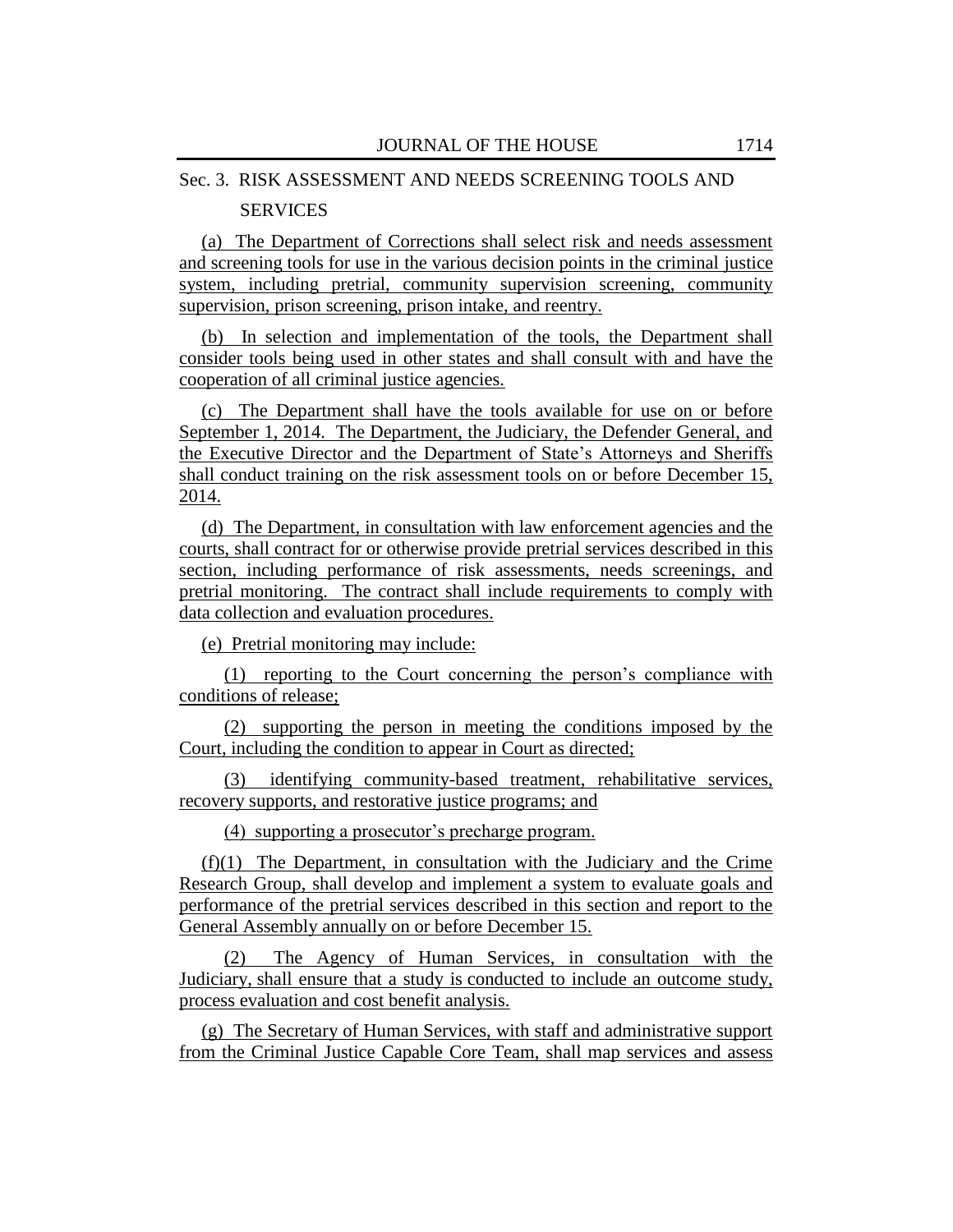the impact of court referrals and the capacity of the current service provision system in each region. The Secretary, in collaboration with service providers and other stakeholders, shall consider regional resources, including services for assessment, early intervention, treatment, and recovery support. Building on existing models and data, the Secretary and the Criminal Justice Capable Core Team shall develop recommendations for a system for referral based on the appropriate level of need, identifying existing gaps to optimize successful outcomes. Funding models for those services shall be examined by the appropriate State departments. The recommendation for the system for referral shall be inclusive of all initiatives within the Agency of Human Services, including those within the Blueprint for Health and Screening, Brief Intervention, and Referral for Treatment (SBIRT), as well as initiatives within the Green Mountain Care Board and the State Innovation Model (SIM) grant.

\* \* \* Alternative Justice Programs \* \* \*

## Sec. 4. PROSECUTOR PRECHARGE PROGRAM GUIDELINES AND

#### REPORTING

(a) The Department of State's Attorneys and Sheriffs, in consultation with the Judiciary and the Attorney General, shall develop broad guidelines for precharge programs to ensure there is probable cause and that there are appropriate opportunities for victim input and restitution.

(b) On or before October 1, 2014, and annually thereafter, the Executive Director of the Department of State's Attorneys and Sheriffs shall report to the General Assembly detailing the alternative justice programs that exist in each county together with the protocols for each program, the annual number of persons served by the program, and a plan for how a sequential intercept model can be employed in the county. The report shall be prepared in cooperation with the Director of Court Diversion, a co-chair of the Community Justice Network of Vermont, and State, municipal, and county law enforcement officials.

Sec. 5. [Deleted.]

Sec. 6. 13 V.S.A. § 5362(c) is amended to read:

(c) The Restitution Unit shall have the authority to:

\* \* \*

(7) Enter into a repayment contract with a juvenile or adult accepted into a diversion program or alternative justice program and to bring a civil action to enforce the contract when a diversion program has referred an individual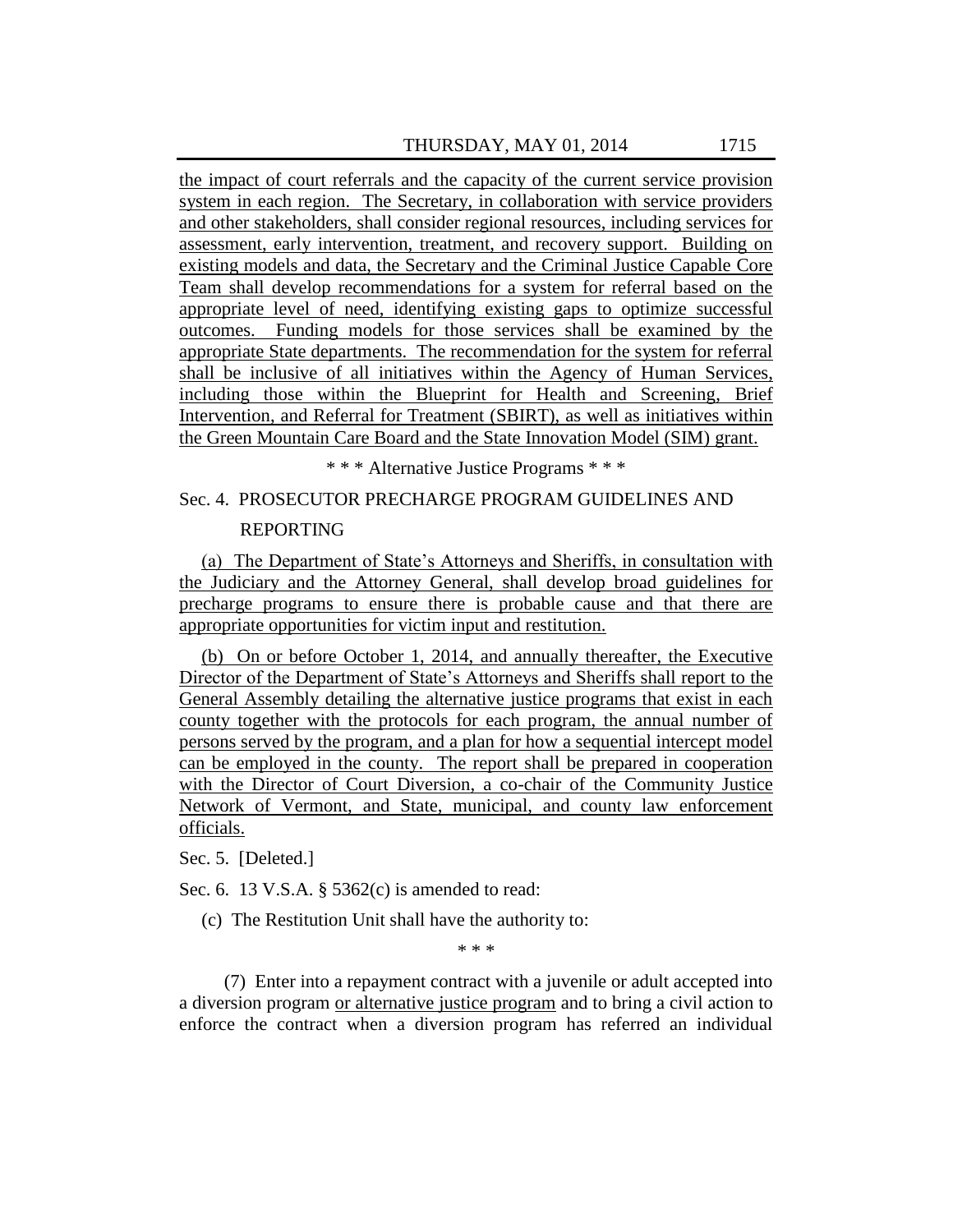pursuant to 3 V.S.A. § 164a or an alternative justice program contract pursuant to section 7554c of this title or a prosecutor precharge program.

Sec. 7. 13 V.S.A. § 5363(d)(2) is amended to read:

(2) The Restitution Unit may make advances of up to \$10,000.00 \$5,000.00 under this subsection to the following persons or entities:

\* \* \*

(B) A victim who is a natural person or the natural person's legal representative in a case where the defendant, before or after an adjudication of guilt, enters into a drug court contract or an alternative justice program contract pursuant to section 7554c of this title or a prosecutor precharge program requiring payment of restitution.

\* \* \* Criminal Provisions \* \* \*

Sec. 8. 18 V.S.A. § 4235b is added to read:

#### § 4235b. TRANSPORTATION OF DRUGS INTO THE STATE;

#### AGGRAVATING FACTOR

When imposing a sentence for a felony violation of dispensing or selling a regulated drug in violation of this chapter, the Court shall consider as an aggravating factor whether the person knowingly and unlawfully transported the regulated drug into Vermont.

Sec. 9. 13 V.S.A. § 1201 is amended to read:

§ 1201. BURGLARY

(a) A person is guilty of burglary if he or she enters any building or structure knowing that he or she is not licensed or privileged to do so, with the intent to commit a felony, petit larceny, simple assault, or unlawful mischief. This provision shall not apply to a licensed or privileged entry, or to an entry that takes place while the premises are open to the public, unless the person, with the intent to commit a crime specified in this subsection, surreptitiously remains in the building or structure after the license or privilege expires or after the premises no longer are open to the public.

(b) As used in this section, the words "building," "structure," and "premises":

(1) "Building," "premises," and "structure" shall, in addition to their common meanings, include and mean any portion of a building, structure, or premises which differs from one or more other portions of such building,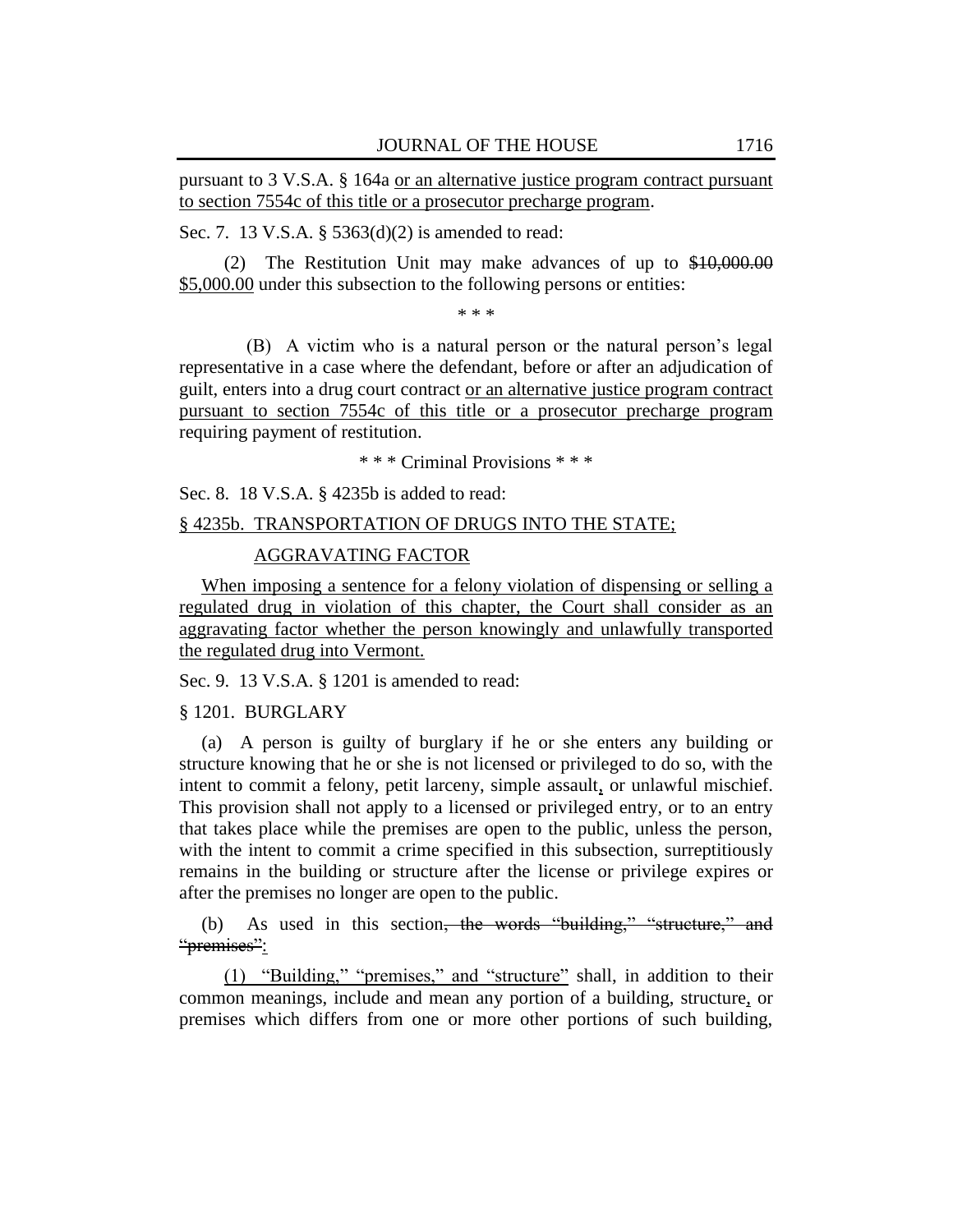structure, or premises with respect to license or privilege to enter, or to being open to the public.

 $(2)$  "Occupied dwelling" means a building used as a residence, either full-time or part-time, regardless of whether someone is actually present in the building at the time of entry.

(c)(1) A person convicted of burglary into an occupied dwelling shall be imprisoned not more than 25 years or fined not more than \$1,000.00, or both. Otherwise, a person convicted of burglary shall be imprisoned not more than 15 years or fined not more than \$1,000.00, or both.

(2) When imposing a sentence under this section, the Court shall consider as an aggravating factor whether, during commission of the offense, the person:

(A) entered the building when someone was actually present;

(B) used or threatened to use force against the occupant; or

(C) carried a dangerous or deadly weapon, openly or concealed, during the commission of the offense, and the person has not been convicted of a violation of section 4005 of this title in connection with the offense.

## Sec. 10. DEPARTMENT OF PUBLIC SAFETY REPORT

The Department of Public Safety, in consultation with the Department of Health, shall examine 18 V.S.A. § 4234 (depressant, stimulant, narcotic drug) for the purpose of establishing clear dosage amounts for narcotics as they relate to unlawful possession, dispensing, and sale. The Department shall consider section 4234 in relation to 18 V.S.A. § 4233 (heroin). The Department shall report its recommendations to the Senate and House Committees on Judiciary on or before December 15, 2014.

\* \* \* Regulation of Opiates \* \* \*

#### Sec. 11. DVHA AUTHORITY; USE OF AVAILABLE SANCTIONS

The Department of Vermont Health Access shall use its authority to sanction Medicaid-participating prescribers, whether practicing in or outside the State of Vermont, operating in bad faith or not in compliance with State or federal requirements.

# Sec. 12. CONTINUED MEDICATION-ASSISTED TREATMENT FOR INCARCERATED PERSONS

(a) The Department of Corrections, in consultation with the Medication-Assisted Treatment for Inmates Work Group created by 2013 Acts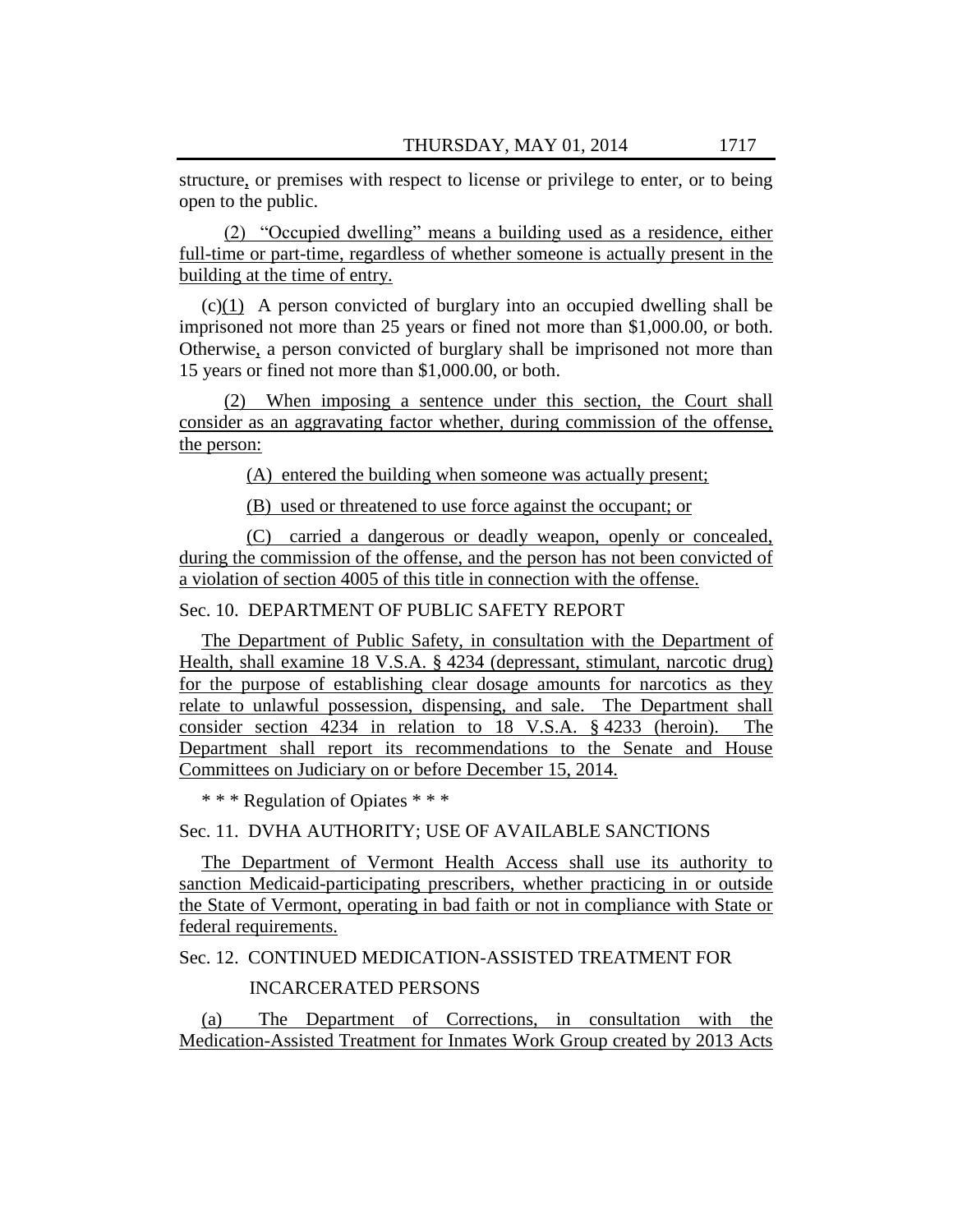and Resolves No. 67, Sec. 11, shall develop and implement a one-year demonstration project to pilot the continued use of medication-assisted treatment within Department facilities for detainees and sentenced inmates.

(b) The pilot project shall offer continued medication-assisted treatment for opioid dependence with methadone or buprenorphine and a prescribed taper as appropriate to incarcerated persons who were participating in medication-assisted treatment in the community immediately prior to incarceration.

(c) As used in this section, "prescribed taper" means a clinically appropriate medication taper that is designed to minimize withdrawal symptoms and limit avoidable suffering.

(d) The Commissioner of Corrections shall publish an interim revision memorandum to replace Directive 363.01 as recommended by the Medication-Assisted Treatment for Inmates Work Group.

(e) On or before July 30, 2014, the Department shall enter into memoranda of understanding with the Department of Health and with hub treatment providers regarding ongoing medication-assisted treatment for persons in the custody of the Department.

(f) The Department shall collaborate with the Department of Health to facilitate the provision of opioid overdose prevention training for pilot project participants who are incarcerated and the distribution of overdose rescue kits with naloxone at correctional facilities to persons who are transitioning from incarceration back into the community.

(g) The Departments of Corrections and of Health shall continue the Medication-Assisted Treatment for Inmates Work Group created by 2013 Acts and Resolves No. 67, Sec. 11 to inform and monitor implementation of the demonstration project. The Departments shall evaluate the demonstration project and provision of medication-assisted treatment to persons who are incarcerated in Vermont and report their findings, including a proposed schedule of expansion, to the House Committees on Corrections and Institutions, on Human Services, and on Judiciary, the Senate Committees on Health and Welfare and on Judiciary, and the Joint Committee on Corrections Oversight on or before January 1, 2015.

#### Sec. 13. VPMS QUERY; RULEMAKING

The Secretary of Human Services shall adopt rules requiring:

(1) All Medicaid participating providers, whether licensed in or outside Vermont, who prescribe buprenorphine or a drug containing buprenorphine to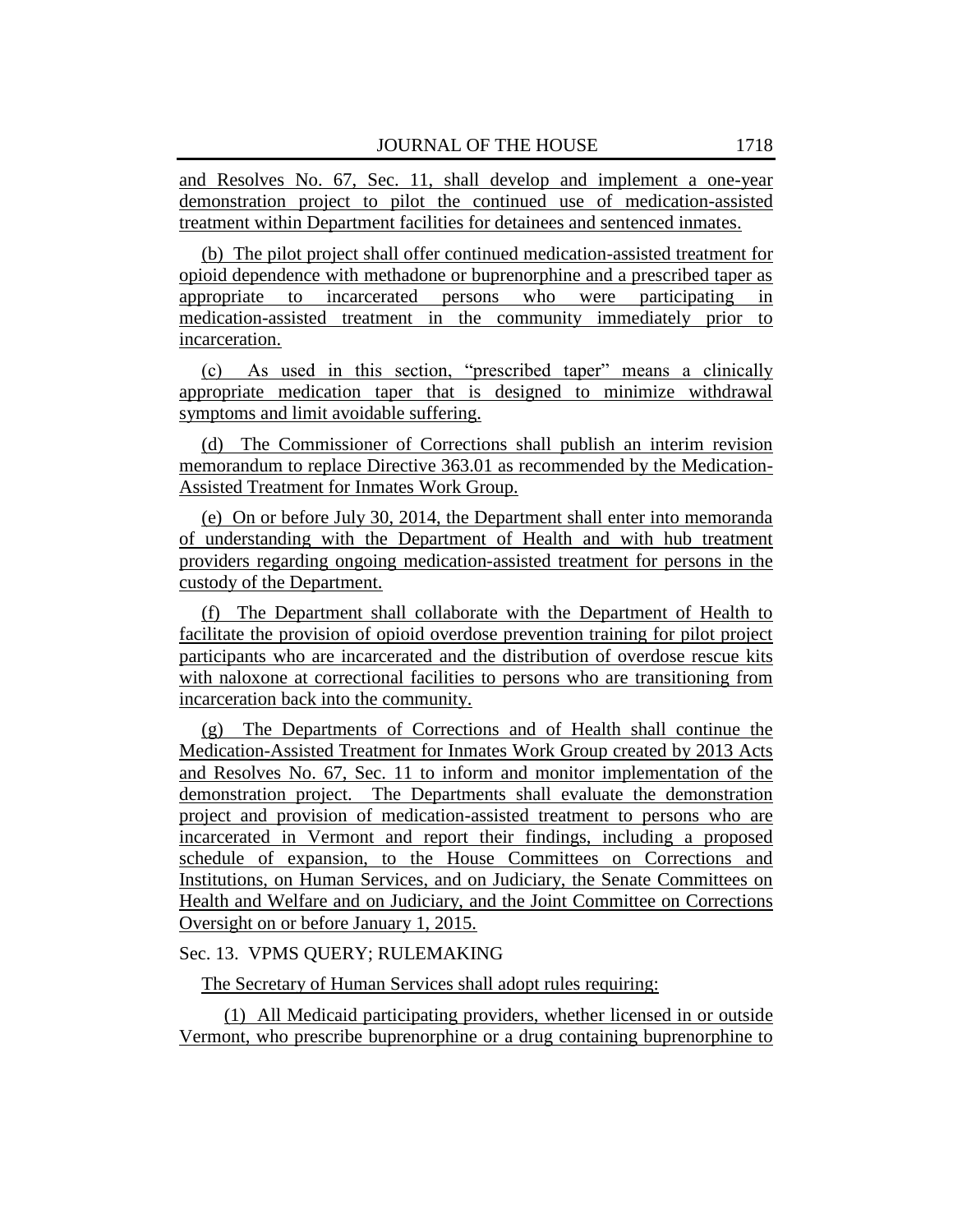a Vermont Medicaid beneficiary to query the Vermont Prescription Monitoring System the first time they prescribe buprenorphine or a drug containing buprenorphine for the patient and at regular intervals thereafter. Regular intervals shall exceed the requirements for other Schedule III pharmaceuticals, and queries shall be done prior to prescribing a replacement prescription. The rules shall also include dosage thresholds, which may be exceeded only with prior approval from the Chief Medical Officer of the Department of Vermont Health Access or designee.

(2) All providers licensed in Vermont who prescribe buprenorphine or a drug containing buprenorphine to a Vermont patient who is not a Medicaid beneficiary to query the Vermont Prescription Monitoring System the first time they prescribe buprenorphine or a drug containing buprenorphine for the patient and at regular intervals thereafter. Regular intervals shall exceed the requirements for other Schedule III pharmaceuticals, and queries shall be done prior to prescribing a replacement prescription. The rules shall also include dosage thresholds.

#### Sec. 14. MEDICATION-ASSISTED THERAPY; RULEMAKING

The Commissioner of Health shall adopt rules relating to medication-assisted therapy for opioid dependence for physicians treating fewer than 30 patients, which shall include a requirement that such physicians ensure that their patients are screened or assessed to determine their need for counseling and that patients who are determined to need counseling or other support services are referred for appropriate counseling from a licensed clinical professional or for other services as needed.

Sec. 15. 26 V.S.A. chapter 36, subchapter 8 is added to read:

Subchapter 8. Naloxone Hydrochloride

## § 2080. NALOXONE HYDROCHLORIDE; DISPENSING OR FURNISHING

(a) The Board of Pharmacy shall adopt protocols for licensed pharmacists to dispense or otherwise furnish naloxone hydrochloride to patients who do not hold an individual prescription for naloxone hydrochloride. Such protocols shall be consistent with rules adopted by the Commissioner of Health.

(b) Notwithstanding any provision of law to the contrary, a licensed pharmacist may dispense naloxone hydrochloride to any person as long as the pharmacist complies with the protocols adopted pursuant to subsection (a) of this section.

Sec. 16. 33 V.S.A. § 813 is added to read: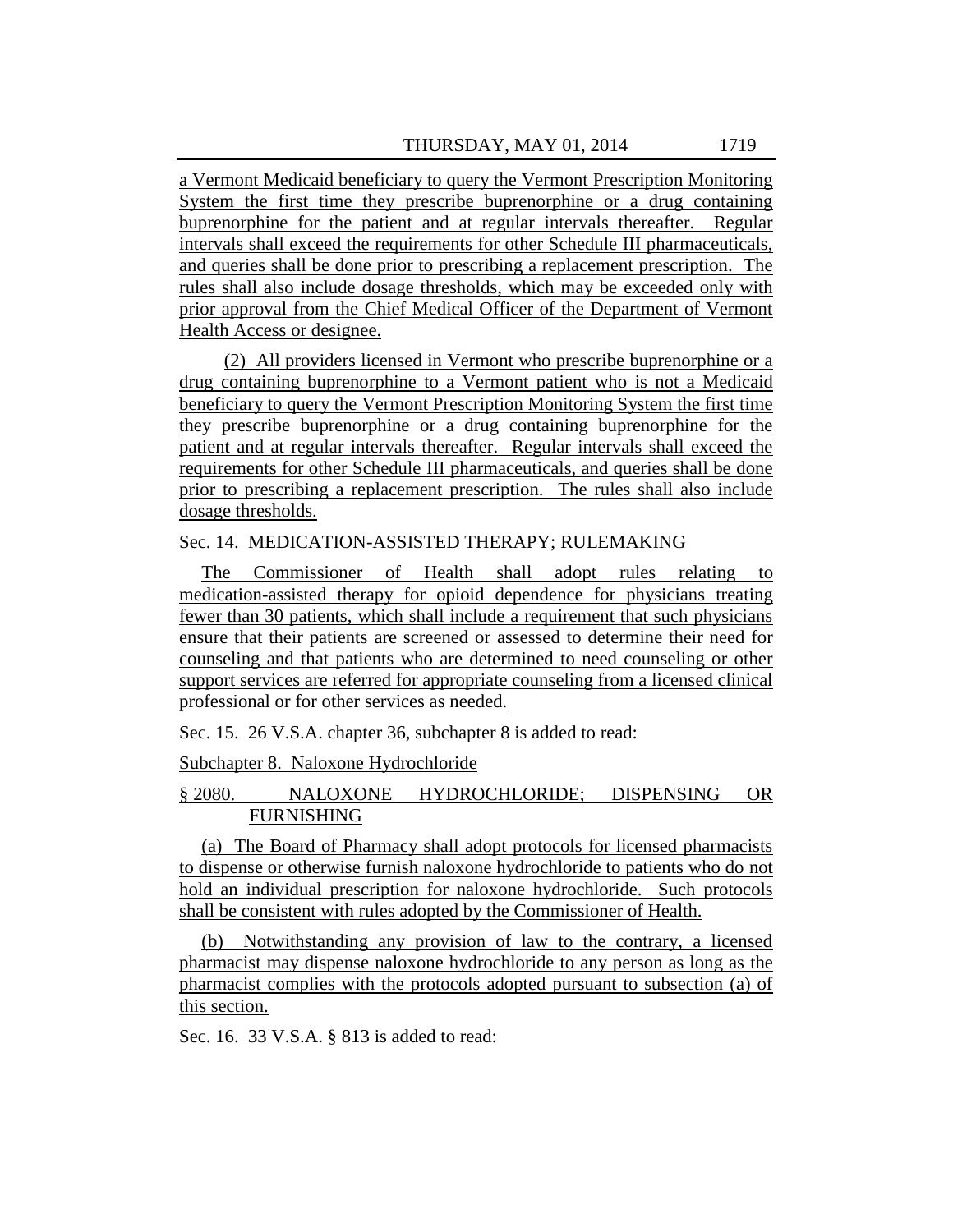#### § 813. MEDICAID PARTICIPATING PROVIDERS

The Department of Vermont Health Access shall grant authorization to a licensed alcohol and drug abuse counselor to participate as a Medicaid provider to deliver clinical and case coordination services to Medicaid beneficiaries, regardless of whether the counselor is a preferred provider.

## Sec. 16a. DEPARTMENT OF CORRECTIONS AND HEALTH CARE

#### REFORM

(a) The Agency of Human Services and its departments shall assist the Department of Corrections in fully enacting the provisions of the Affordable Care Act and Vermont's health care reform initiatives as they pertain to persons in the criminal justice population, including access to health information technology, the Blueprint for Health, Medicaid enrollment, the health benefit exchange, health plans, and other components under the Department of Vermont Health Access that support and ensure a seamless process for reentry to the community or readmission to a correctional facility.

(b) The Department of Corrections shall include substance abuse and mental health services in its request for proposal (RFP) process for inmate health services. Through the RFP, the Department shall require that substance abuse and mental health services be provided to persons while incarcerated.

Sec. 17. 18 V.S.A. § 4254 is amended to read:

#### § 4254. IMMUNITY FROM LIABILITY

\* \* \*

(d) A person who seeks medical assistance for a drug overdose or is the subject of a good faith request for medical assistance pursuant to subsection (b) or (c) of this section shall not be subject to any of the penalties for violation of 13 V.S.A. § 1030 (violation of a protection order), for a violation of this chapter or 7 V.S.A §§ 656 and 657, for being at the scene of the drug overdose, or for being within close proximity to any person at the scene of the drug overdose.

(e) A person who seeks medical assistance for a drug overdose or is the subject of a good faith request for medical assistance pursuant to subsection (b) or (c) of this section shall not be subject to any sanction for a violation of a condition of pretrial release, probation, furlough, or parole for a violation of this chapter or  $7 \text{ V.S.A }$  §§ 656 and 657, for being at the scene of the drug overdose, or for being within close proximity to any person at the scene of the drug overdose.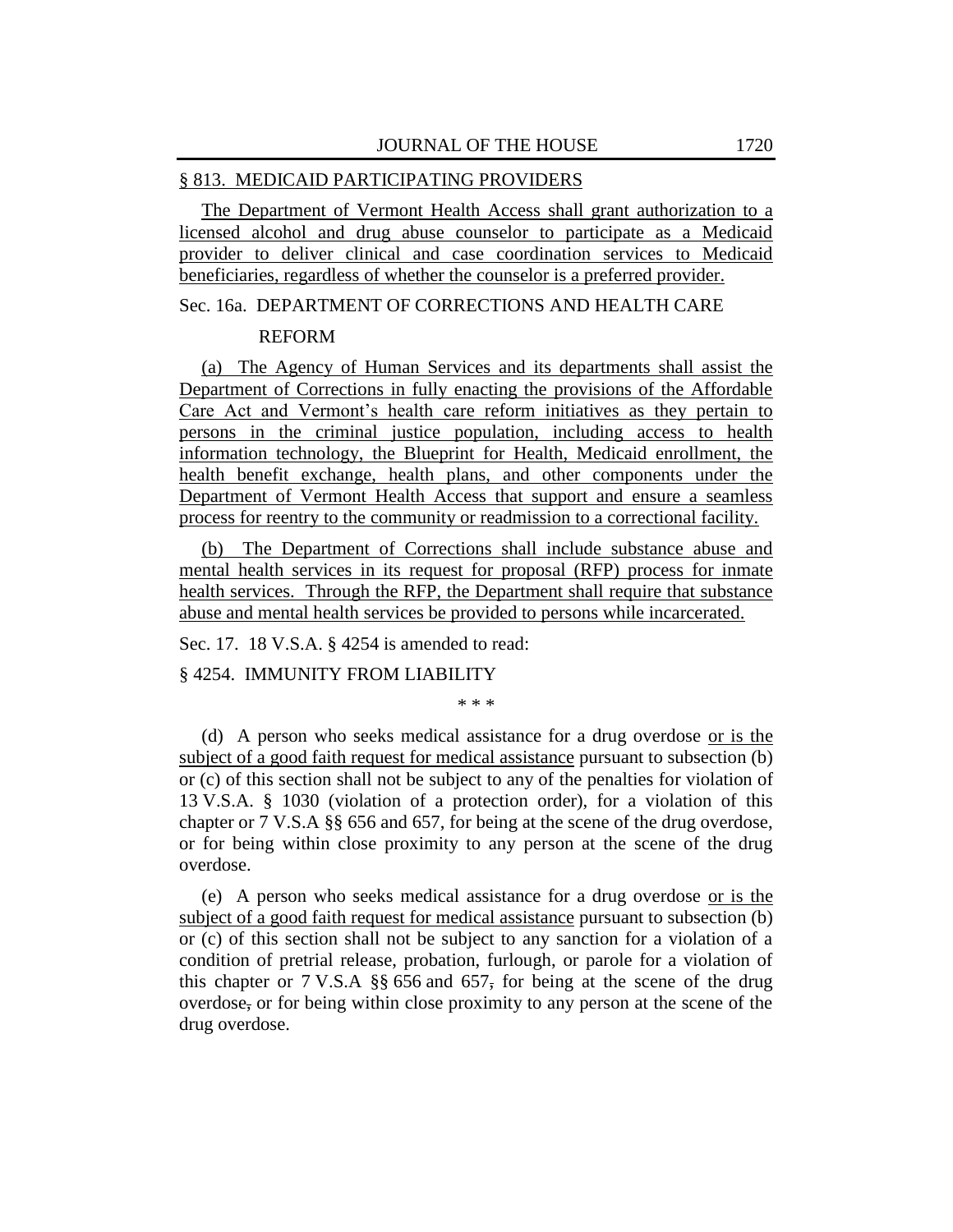#### \* \* \*

(g) The immunity provisions of this section apply only to the use and derivative use of evidence gained as a proximate result of the person's seeking medical assistance for a drug overdose, being the subject of a good faith request for medical assistance, being at the scene, or being within close proximity to any person at the scene of the drug overdose for which medical assistance was sought and do not preclude prosecution of the person on the basis of evidence obtained from an independent source.

#### Sec. 18. EFFECTIVE DATES

(a) Secs. 2, 6, and 7 shall take effect on January 1, 2015.

(b) This section and Secs. 1 (legislative intent), 3 (risk assessment and needs screening tools), 4 (prosecutor precharge programs and reporting), 10 (Department of Public Safety report), 13 (VPMS query; rulemaking), 14 (medication assisted therapy, rulemaking), and 17 (immunity from liability) shall take effect on passage.

(c) The remaining sections shall take effect on July 1, 2014.

**Rep. O'Brien of Richmond**, for the committee on Appropriations, moved that the House propose to the Senate to amend the bill as recommended by the committees on Human Services and Judiciary, and when further amended as follows:

First: In Sec. 1, by striking out subsection (i) in its entirety

Second: By striking out Secs. 6, 7, and 16 in their entirety

Third: In Sec. 18 (effective dates), in subsection (a), by striking out "Secs. 2, 6, and  $7$ " and inserting in lieu thereof Sec. 2

The bill, having appeared on the Calendar one day for notice, was taken up and read the second time.

Thereupon, **Rep. Haas of Rochester** asked and was granted leave of the House to withdraw the report of the committee on Human Services.

Thereupon the bill was read the second time and the report of the committees on Judiciary and Appropriations were agreed to and third reading was ordered.

## **Rules Suspended; Proposal of Amendment Agreed to; Third Reading Ordered**

#### **S. 314**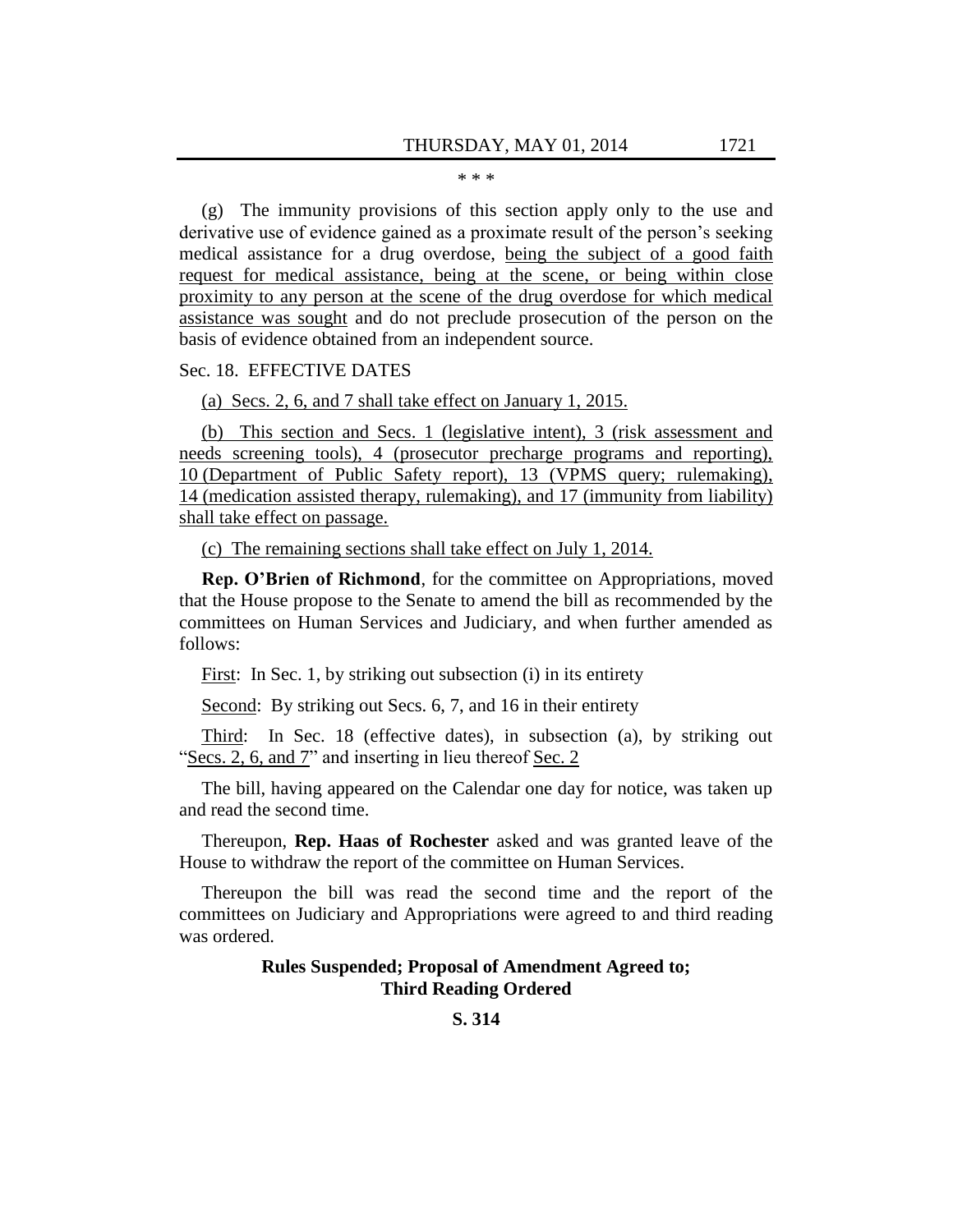On motion of **Rep. Turner of Milton**, the rules were suspended and Senate bill, entitled

An act relating to miscellaneous amendments to laws related to motor vehicles

Appearing on the Calendar for notice, was taken up for immediate consideration.

**Rep. Brennan of Colchester,** for the committee on Transportation, to which had been referred the bill, reported in favor of its passage in concurrence with proposal of amendment as follows:

By striking all after the enacting clause and inserting in lieu thereof the following:

\* \* \* Nondriver Identification Cards \* \* \*

Sec. 1. 23 V.S.A. § 115 is amended to read:

#### § 115. NONDRIVER IDENTIFICATION CARDS

(a) Any Vermont resident may make application to the Commissioner and be issued an identification card which is attested by the Commissioner as to true name, correct age, residential address unless the listing of another address is requested by the applicant or is otherwise authorized by law, and any other identifying data as the Commissioner may require which shall include, in the case of minor applicants, the written consent of the applicant's parent, guardian, or other person standing in loco parentis. Every application for an identification card shall be signed by the applicant and shall contain such evidence of age and identity as the Commissioner may require, consistent with subsection (l) of this section. New and renewal application forms shall include a space for the applicant to request that a "veteran" designation by placed on his or her identification card. If a veteran, as defined in 38 U.S.C. § 101(2), requests a veteran designation and provides a Department of Defense Form 214 or other proof of veteran status specified by the Commissioner, and the Office of Veterans Affairs confirms his or her status as an honorably discharged veteran or a veteran discharged under honorable conditions, the identification card shall include the term "veteran" on its face. The Commissioner shall require payment of a fee of \$20.00 at the time application for an identification card is made, except that an initial nondriver identification card shall be issued at no charge to a person who surrenders his or her license in connection with a suspension or revocation under subsection 636(b) of this title due to a physical or mental condition.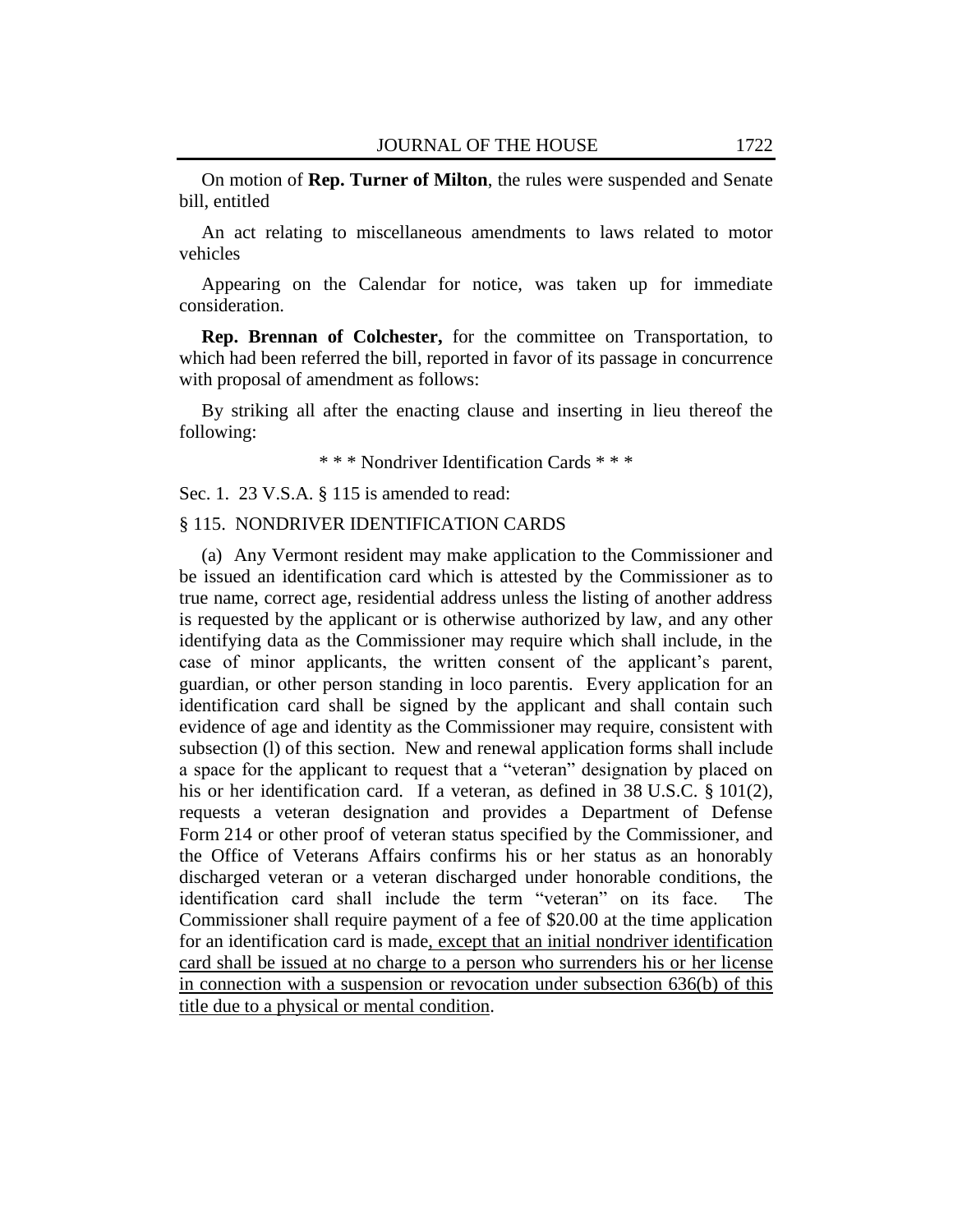(b) Except as provided in subsection (l) of this section, every Every identification card shall expire, unless earlier canceled, on the fourth birthday of the applicant following the date of original issue, and may be renewed every four years upon payment of a \$20.00 fee. At least 30 days before an identification card will expire, the Commissioner shall mail first class to the cardholder an application to renew the identification card.

\* \* \*

(l)(1) The Commissioner shall issue identification cards to Vermont residents who are not U.S. citizens but are able to establish lawful presence in the United States if an applicant follows the procedures and furnishes documents as required under subsection 603(d) of this title and any policies or rules adopted thereunder, and otherwise satisfies the requirements of this section. The identification cards shall expire consistent with subsection 603(d) of this title.

\* \* \*

(4) A non-REAL ID compliant identification card issued under subdivision  $(2)$  or  $(3)$  of this subsection shall:

(A) bear on its face text indicating that it is not valid for federal identification or official purposes; and

(B) expire at midnight on the eve of the second birthday of the applicant following the date of issuance.

\* \* \* Vehicles Eligible to Display Vanity Plates \* \* \*

Sec. 2. 23 V.S.A. § 304(b) is amended to read:

(b) The authority to issue vanity motor vehicle number plates or special number plates for safety organizations and service organizations shall reside with the Commissioner. Determination of compliance with the criteria contained in this section shall be within the discretion of the Commissioner. Series of number plates for safety and service organizations which are authorized by the Commissioner shall be issued in order of approval, subject to the operating considerations in the Department as determined by the Commissioner. The Commissioner shall issue vanity and special organization number plates in the following manner:

(1) Vanity plates. Subject to the restrictions of this section, vanity plates shall be issued at the request of the registrant of a motor vehicle registered at the pleasure car rate or of a truck registered for less than 26,001 pounds (but excluding trucks unless the vehicle is registered under the International Registration Plan), upon application and upon payment of an annual fee of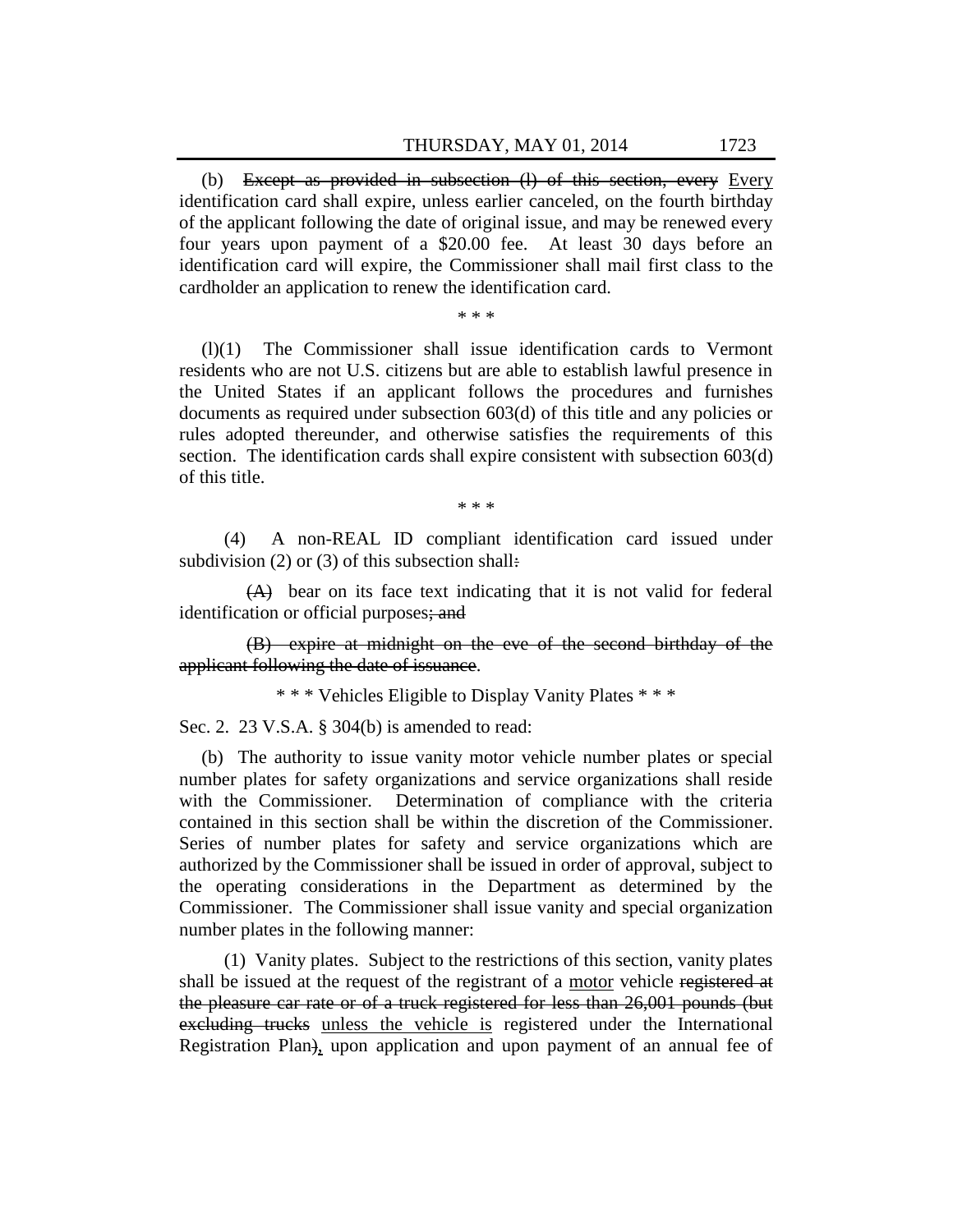\$45.00 in addition to the annual fee for registration. The Commissioner shall not issue two sets of plates bearing the same initials or letters unless the plates also contain a distinguishing number. Vanity plates are subject to reassignment if not renewed within 60 days of expiration of the registration.

\* \* \*

(c) The Commissioner shall issue registration numbers 101 through 9999, which shall be known as reserved registration numbers, for pleasure cars  $\theta$ r, motor trucks that are registered at the pleasure car rate, and motorcycles in the following manner:

(1) A person holding a reserved registration number between 101 and 9999 may retain the number for the ensuing registration period, provided application is made prior to or within at least 60 days of the prior to expiration of the registration.

(2) If the registrant does not renew the registration, the number may be reassigned to a member of the immediate family if application is made within at least 60 days of the prior to expiration of the registration. As used herein, "immediate family" means the spouse, household member, grandparents, parents, siblings, children, or grandchildren of the registrant.

(3) The Commissioner shall restrict the issuance of these registrations to residents of this State and may restrict issuance to applicants who do not already have such a registration issued to them.

(4) A person holding a reserved registration number between 101 and 9999 on a pleasure car may also have the same number on a, a truck that is registered at the pleasure car rate, and vice versa or a motorcycle may be issued the same reserved registration number for the other authorized vehicle types, provided that the person receives no more than one such plate or set of plates for each authorized vehicle type.

\* \* \*

\* \* \* Registration Validation Stickers; Proof of Temporary Registration \* \* \*

Sec. 3. 23 V.S.A. § 305 is amended to read:

#### § 305. REGISTRATION PERIODS

(a) The Commissioner of Motor Vehicles shall issue registration certificates, validation stickers, and number plates upon initial registration, and registration certificates and validation stickers for the each succeeding renewal period of registration, upon payment of the registration fee. Except as otherwise provided, number Number plates so issued will become void one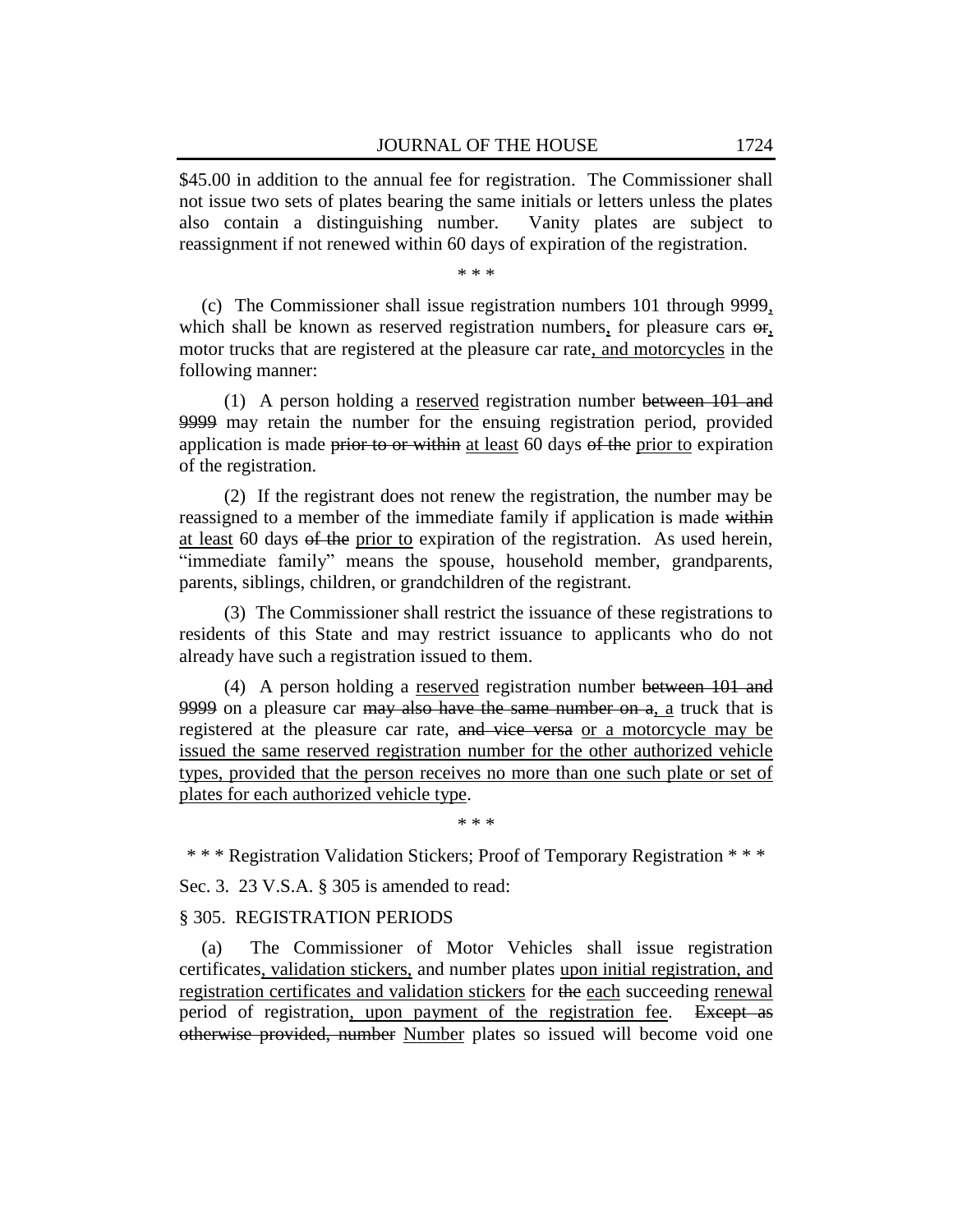year from the first day of the month following the month of issue unless a longer initial registration period is authorized by law, or unless this period is extended through renewal. Registrations issued for motor trucks shall become void one year from the first day of the month following the month of issue. The fees for annual special excess weight permits issued to these vehicles pursuant to section 1392 of this title shall be prorated so as to coincide with registration expiration dates.

(b) The Commissioner of Motor Vehicles shall issue a registration certificate, validation sticker, and number plates for each motor vehicle owned by the State, that shall be valid for a period of five years. Such motor vehicle shall be considered as properly registered while the plates so issued are attached thereto. The Commissioner may replace such number plates when in his or her discretion their condition requires.

(c) The Commissioner may issue number plates to be used for a period of two or more years. One validating sticker shall be issued by the Department of Motor Vehicles upon payment of the registration fee for the second and each succeeding year the plate is used. Except as otherwise provided in subsection (d) of this section, no plate is valid for the second and succeeding years unless the validation sticker is affixed to the rear plate in the manner prescribed by the Commissioner in section 511 of this title.

(d) When a registration for a motor vehicle, snowmobile, motorboat, or all-terrain vehicle is processed electronically, a receipt shall be available electronically and for printing. The An electronic or printed receipt shall serve as a temporary registration. To be valid, the temporary registration shall be in the possession of the operator at all times, and it shall expire for ten days after the date of the transaction. An electronic receipt may be shown to an enforcement officer using a portable electronic device. Use of a portable electronic device to display the receipt does not in itself constitute consent for an officer to access other contents of the device.

Sec. 4. 23 V.S.A. § 511 is amended to read:

#### § 511. MANNER OF DISPLAY

(a) A motor vehicle operated on any highway shall have displayed in a conspicuous place either one or two number plates as the commissioner of motor vehicles Commissioner may require. Such number plates shall be furnished by the commissioner of motor vehicles, showing Commissioner and shall show the number assigned to such vehicle by the commissioner Commissioner. If only one number plate is furnished, the same shall be securely attached to the rear of the vehicle. If two are furnished, one shall be securely attached to the rear and one to the front of the vehicle. The number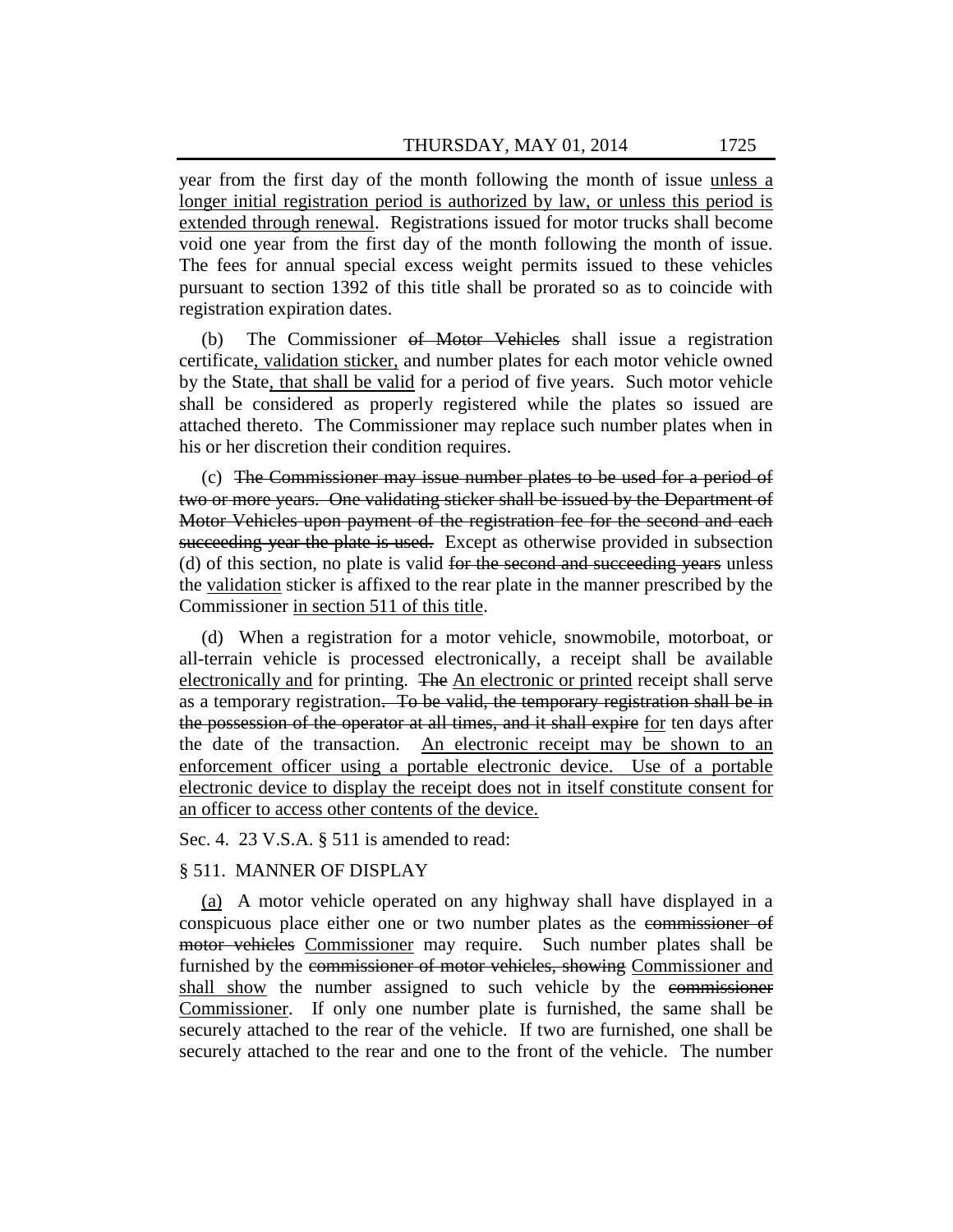plates shall be kept entirely unobscured, and the numerals and the letters thereon shall be plainly legible at all times. They shall be kept horizontal, shall be so fastened as not to swing, excepting however, there may be installed on a motor truck or truck tractor a device which would, upon contact with a substantial object, permit the rear number plate to swing toward the front of the vehicle, provided such device automatically returns the number plate to its original rigid position after contact is released, and the ground clearance of the lower edges thereof shall be established by the commissioner Commissioner pursuant to the provisions of 3 V.S.A. chapter 25 of Title 3.

(b) A registration validation sticker shall be unobstructed, and shall be affixed as follows:

(1) for vehicles issued registration plates with dimensions of approximately  $12 \times 6$  inches, in the lower right corner of the rear registration plate; and

(2) for vehicles issued a registration plate with a dimension of approximately  $7 \times 4$  inches, in the upper right corner of the rear registration plate.

(c) A person shall not operate a motor vehicle unless number plates and a validation sticker are displayed as provided in this section.

\* \* \* Reciprocal Recognition of Learner's Permits \* \* \*

Sec. 5. 23 V.S.A. § 411 is amended to read:

#### § 411. RECIPROCAL PROVISIONS

As determined by the commissioner of motor vehicles Commissioner, a motor vehicle owned by a nonresident, shall be considered as registered and a nonresident operator shall be considered as licensed or permitted in this state, State if the nonresident owner or operator has complied with the laws of the foreign country or state of his or her residence relative to the registration of motor vehicles and the granting of operators' licenses or learner's permits. Any exemptions provided in this section shall, however, be operative as to an owner or operator of a motor vehicle only to the extent that under the laws of the foreign country or state of his residence like exemptions and privileges are granted to operators duly licensed or permitted and to owners of motor vehicles duly registered under the laws of this state State. If the owner or operator is a resident of a country not adjoining the United States, such exemptions shall be operative for a period of 30 days for vacation purposes, notwithstanding that such country does not grant like privileges to residents of this state State. Such exemptions shall not be operative as to the owner of a motor truck used for the transportation of property for hire or profit between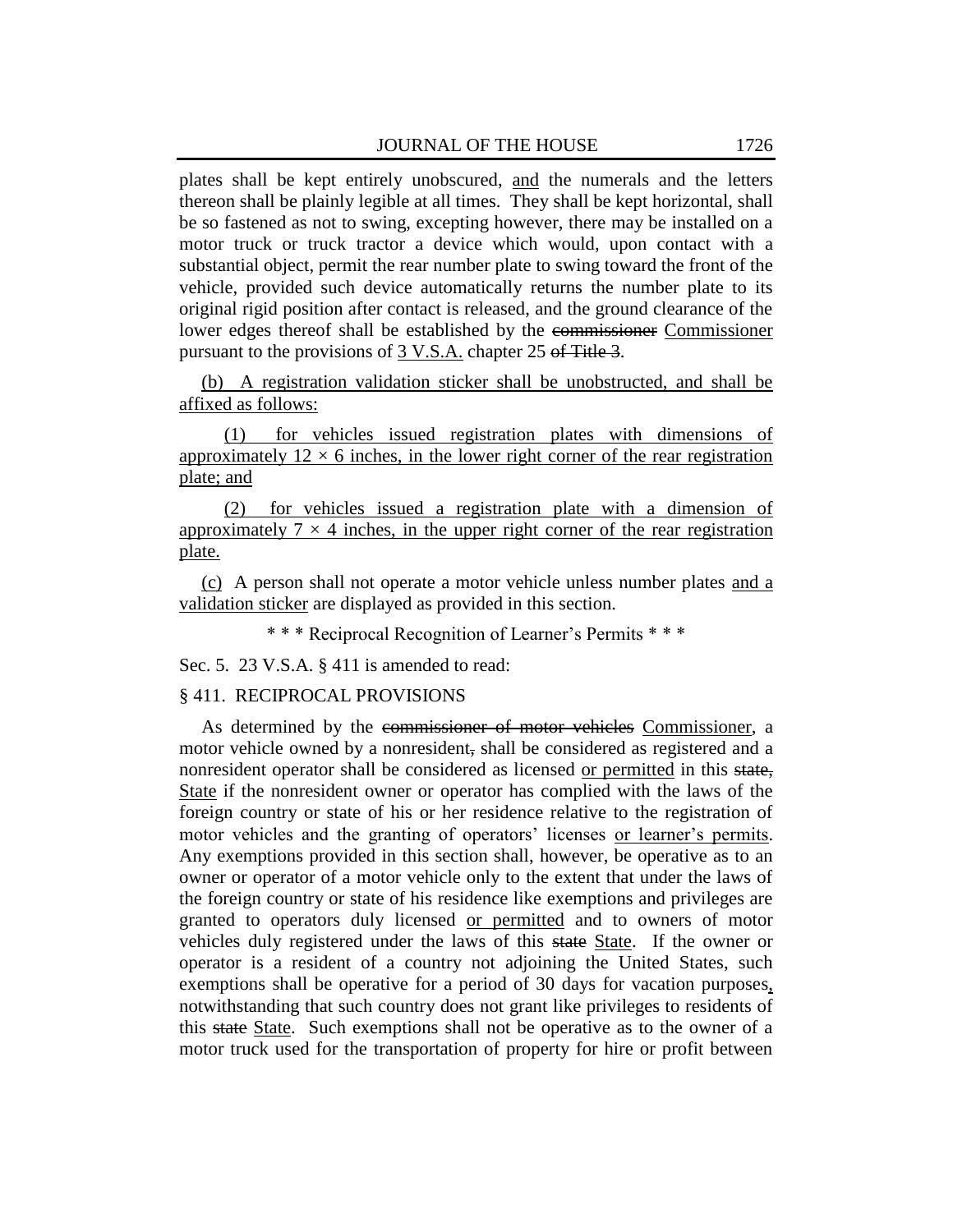points within the state State or to the owner of any motor vehicle carrying an auxiliary fuel tank or tanks providing an additional supply of motor fuel over and above that provided in the standard equipment of such vehicle.

Sec. 6. 23 V.S.A. § 615 is amended to read:

#### § 615. UNLICENSED OPERATORS

(a)(1) An unlicensed person 15 years of age or older may operate a motor vehicle if he or she possesses a valid learner's permit issued to him or her by the Commissioner, or by another jurisdiction in accordance with section 411 of this title, and if his or her licensed parent or guardian, licensed or certified driver education instructor, or licensed person at least 25 years of age rides beside him or her. Nothing in this section shall be construed to permit a person against whom a revocation or suspension of license is in force, or a person less younger than 15 years of age, or a person who has been refused a license by the Commissioner to operate a motor vehicle.

\* \* \* Out-of-state Junior Operators \* \* \*

\* \* \*

Sec. 7. 23 V.S.A. § 614 is amended to read:

#### § 614. RIGHTS UNDER LICENSE

(b) A junior operator's license shall entitle the holder to operate a registered motor vehicle with the consent of the owner, but shall not entitle him or her to operate a motor vehicle in the course of his or her employment or for direct or indirect compensation for one year following issuance of the license, except that the holder may operate a farm tractor with or without compensation upon a public highway in going to and from different parts of a farm of the tractor's owner or to go to any repair shop for repair purposes. A junior operator's license shall not entitle the holder to carry passengers for hire.

(c) During the first three months of operation, the holder of a junior operator's license is restricted to driving alone or with a licensed parent or guardian, licensed or certified driver education instructor, or licensed person at least 25 years of age. During the following three months, a junior operator may additionally transport family members. No person operating with a junior operator's license shall transport more passengers than there are safety belts unless he or she is operating a vehicle that has not been manufactured with a federally approved safety belt system. A person convicted of operating a motor vehicle in violation of this subsection shall be subject to a penalty of not more than \$50.00, and his or her license shall be recalled for a period of 90 days. The provisions of this subsection may be enforced only if a law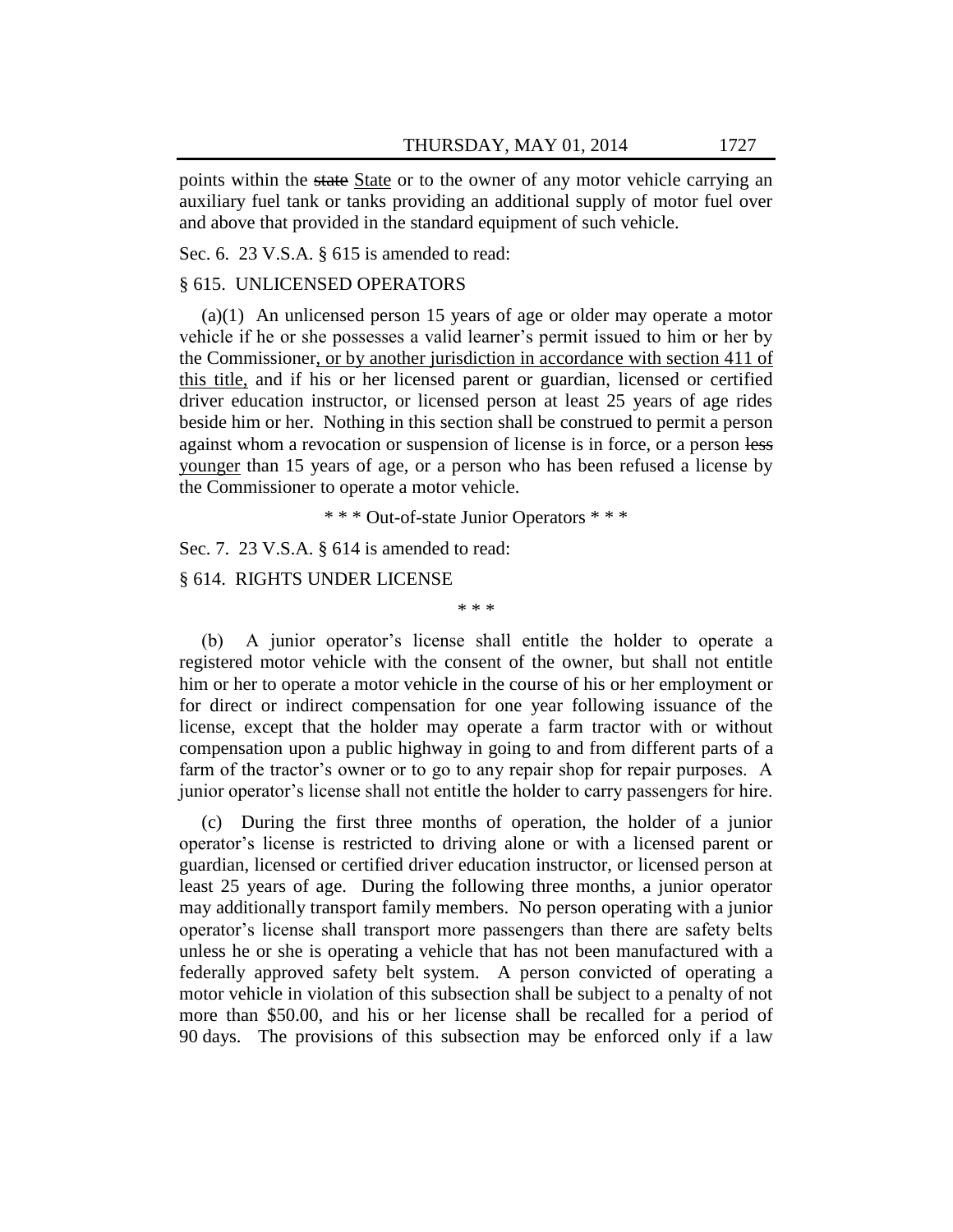enforcement officer has detained the operator for a suspected violation of another traffic offense.

(d) A nonresident under 18 years of age who is privileged to operate on Vermont highways under section 411 of this title shall be subject to the restrictions of subsections (b) and (c) of this section.

\* \* \* Driving Privilege Cards \* \* \*

Sec. 8. 23 V.S.A. § 603(h) is amended to read:

(h) A privilege card issued under this section shall:

\* \* \*

(2) expire at midnight on the eve of the second birthday of the applicant following the date of issuance or, at the option of an applicant for an operator's privilege card and upon payment of the required four-year fee, at midnight on the eve of the fourth birthday of the applicant following the date of issuance.

Sec. 9. 23 V.S.A. § 608 is amended to read:

§ 608. FEES

(a) The four-year fee required to be paid the Commissioner for licensing an operator of motor vehicles or for issuing an operator's privilege card shall be \$48.00. The two-year fee required to be paid the Commissioner for licensing an operator or for issuing an operator's privilege card shall be \$30.00 and the two-year fee for licensing a junior operator or for issuing a junior operator's privilege card shall be \$30.00.

#### Sec. 10. CREDIT FOR PRICE PREMIUM OF TWO-YEAR PRIVILEGE

CARDS; SUBSTITUTION OF PRIVILEGE CARDS FOR

#### LICENSES AND PERMITS

(a) If a person issued a two-year operator's privilege card from January 1, 2014 to June 30, 2014 applies and qualifies for a four-year REAL ID-compliant operator's license or a four-year operator's privilege card upon expiration of the two-year privilege card, he or she shall be entitled upon request to a credit of \$6.00 toward the fee of the four-year operator's license or four-year operator's privilege card.

(b) If a person issued a two-year operator's privilege card from January 1, 2014 to June 30, 2014 applies and qualifies for a four-year REAL ID-compliant operator's license prior to expiration of his or her privilege card, the Department of Motor Vehicles shall issue him or her the four-year REAL ID-compliant license at a charge of \$18.00. The four-year REAL-ID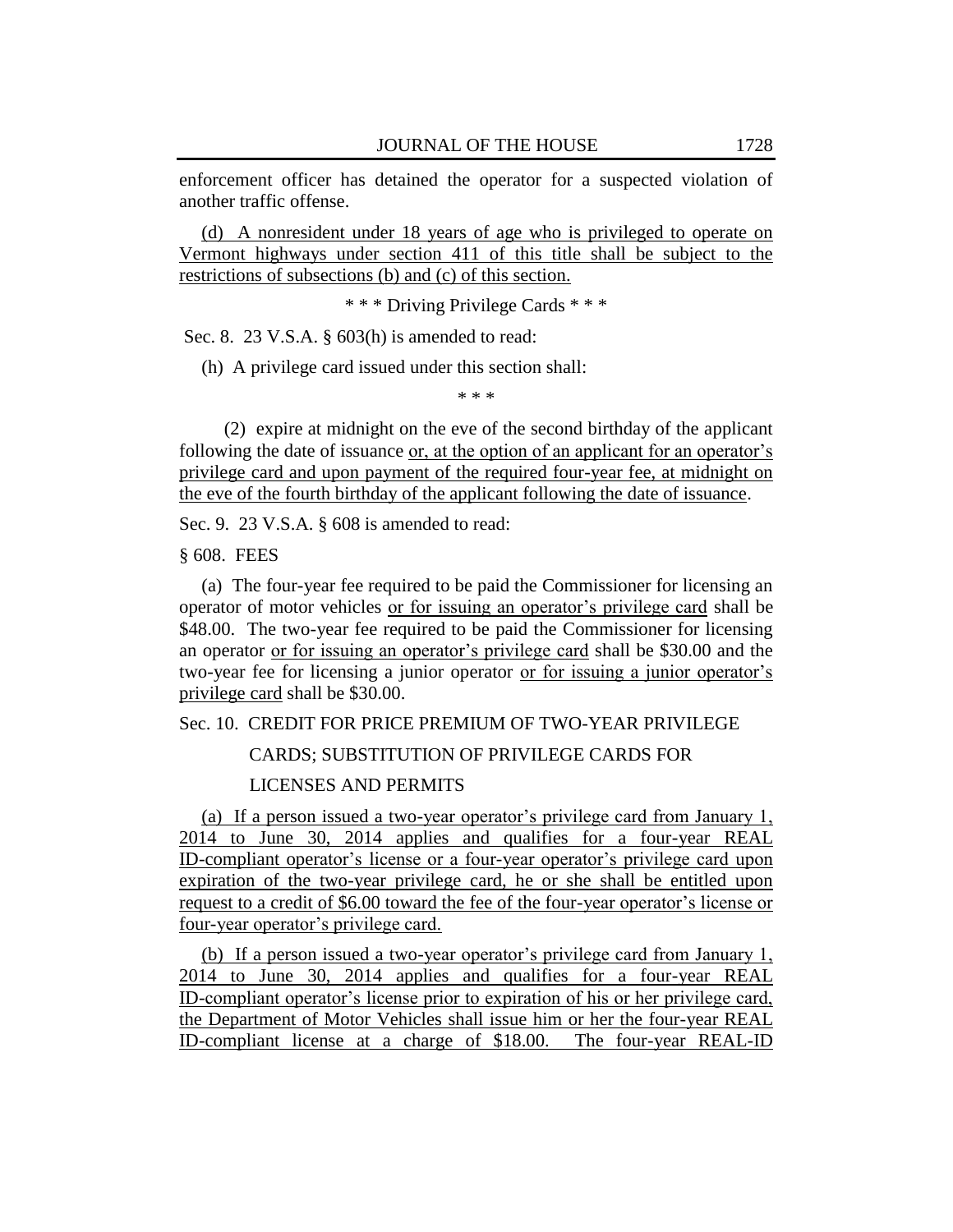compliant license shall expire at midnight on the eve of the fourth birthday of the applicant following the date of issuance of the privilege card.

(c)(1) If a person issued a two-year operator's privilege card, junior operator's privilege card, or learner's privilege card from January 1, 2014 to December 31, 2015 applies and qualifies for a two-year REAL ID-compliant operator's license, junior operator's license, or learner's permit prior to expiration of his or her privilege card, the Department of Motor Vehicles shall issue the applicant at no charge a REAL ID-compliant license or permit that expires on the same date as the applicant's privilege card.

(2) If a person issued a four-year operator's privilege card from July 1, 2014 to December 31, 2015 applies and qualifies for a four-year REAL ID-compliant operator's license prior to expiration of his or her privilege card, the Department of Motor Vehicles shall issue at no charge a REAL ID-compliant license that expires on the same date as the applicant's privilege card.

\* \* \* Driver's Training School Licensees \* \* \*

Sec. 11. 23 V.S.A. § 704 is amended to read:

§ 704. QUALIFICATIONS FOR TRAINING SCHOOL LICENSE

Each applicant in order to To qualify for a driver's training school license, each new and renewal applicant shall meet the following requirements:

\* \* \*

(3) provide evidence that he or she maintains maintain bodily injury and property damage liability insurance on each motor vehicle being used in driver training, insuring the liability of the driver training school and the operator of each motor vehicle for each instructor and of any person while using any such motor vehicle with the permission of the named insured in at least the following amount: \$300,000.00 for bodily injury or death of one person in any one accident and, subject to said limit for one person, \$500,000.00 for bodily injury or death of two or more persons in any one accident, and \$100,000.00 for damage to property of others in any one accident. Evidence of such insurance coverage shall be in the form of a certificate from an insurance company authorized to do business in this state filed with the commissioner setting forth the amount of coverage and providing that the policy of insurance shall be noncancelable except after 15 days' written notice to the commissioner A carrier who insures an applicant under this subdivision shall provide the Commissioner and the insured with proof of insurance at the beginning of each policy period. A cancellation or nonrenewal of such insurance may take effect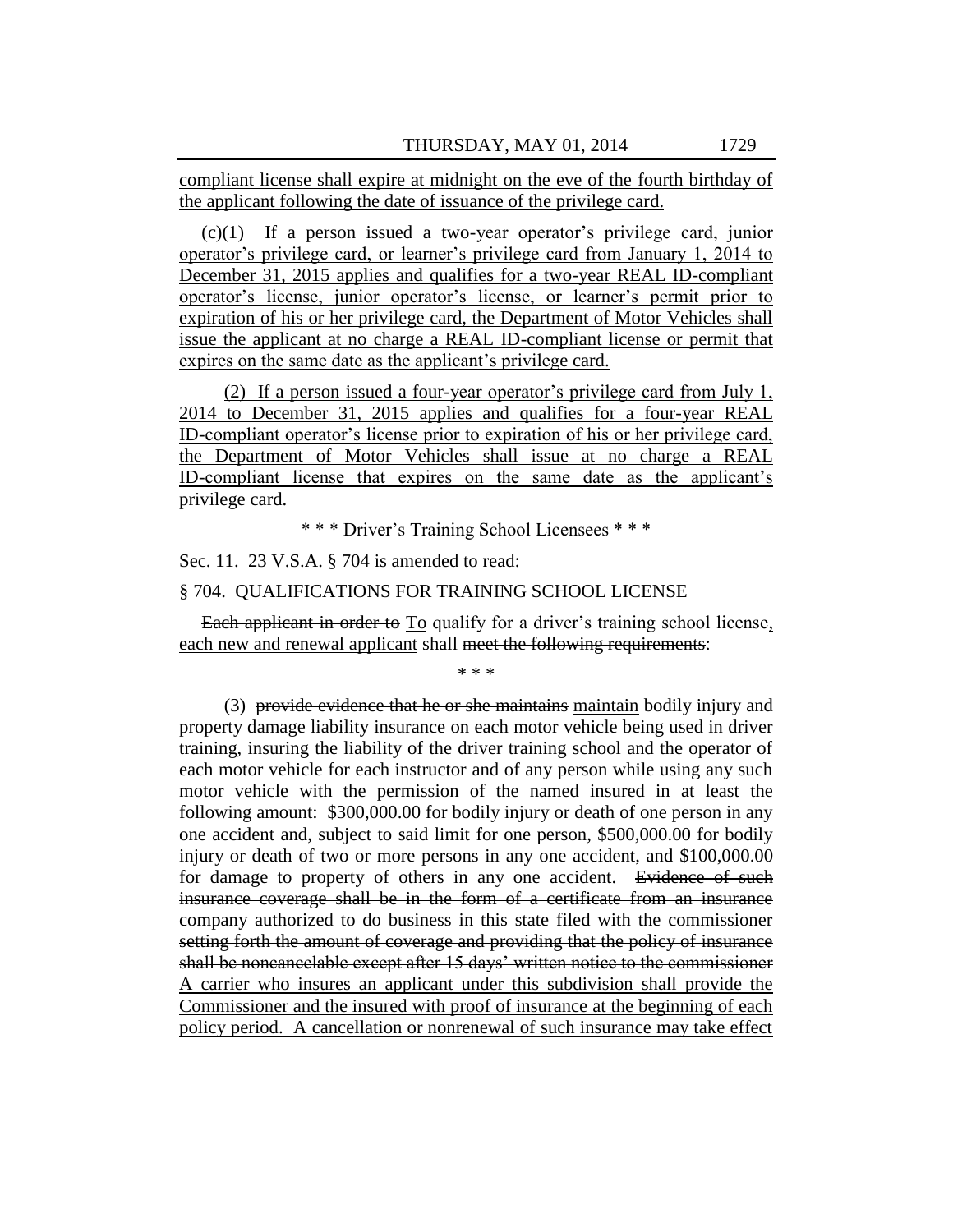only after notice to the Commissioner and the insured at least 15 days prior to the cancellation or nonrenewal.

\* \* \*

\* \* \* Definition of Business Day or Working Day \* \* \*

Sec. 12. 23 V.S.A. § 4 is amended to read:

§ 4. DEFINITIONS

Except as may be otherwise provided herein, and unless the context otherwise requires in statutes relating to motor vehicles and enforcement of the law regulating vehicles, as provided in this title and 20 V.S.A. part 5, the following definitions shall apply:

\* \* \*

(83) "Business day" or "working day" means any calendar day except Saturday, Sunday, or any day classified as a holiday under 1 V.S.A. § 371.

\* \* \* Proof of Financial Responsibility \* \* \*

Sec. 13. 23 V.S.A. § 800 is amended to read:

§ 800. MAINTENANCE OF FINANCIAL RESPONSIBILITY

(a) No owner of a motor vehicle required to be registered, or operator required to be licensed or issued a learner's permit, shall operate or permit the operation of the vehicle upon the highways of the State without having in effect an automobile liability policy or bond in the amounts of at least \$25,000.00 for one person and \$50,000.00 for two or more persons killed or injured and \$10,000.00 for damages to property in any one accident crash. In lieu thereof, evidence of self-insurance in the amount of \$115,000.00 must be filed with the Commissioner of Motor Vehicles, and shall be maintained and evidenced in a form prescribed by the Commissioner. The Commissioner may require that evidence of financial responsibility be produced before motor vehicle inspections are performed pursuant to the requirements of section 1222 of this title.

(b) A person who violates subsection (a) of this section shall be assessed a civil penalty of not more than \$500.00, and such violation shall be a traffic violation within the meaning of chapter 24 of this title.

(c) Every operator of a vehicle required to be registered shall have proof of financial responsibility as required by subsection (a) of this section when operating such vehicle on the highways of this State. A person may prove financial responsibility using a portable electronic device; however, use of a device for this purpose does not in itself constitute consent for an enforcement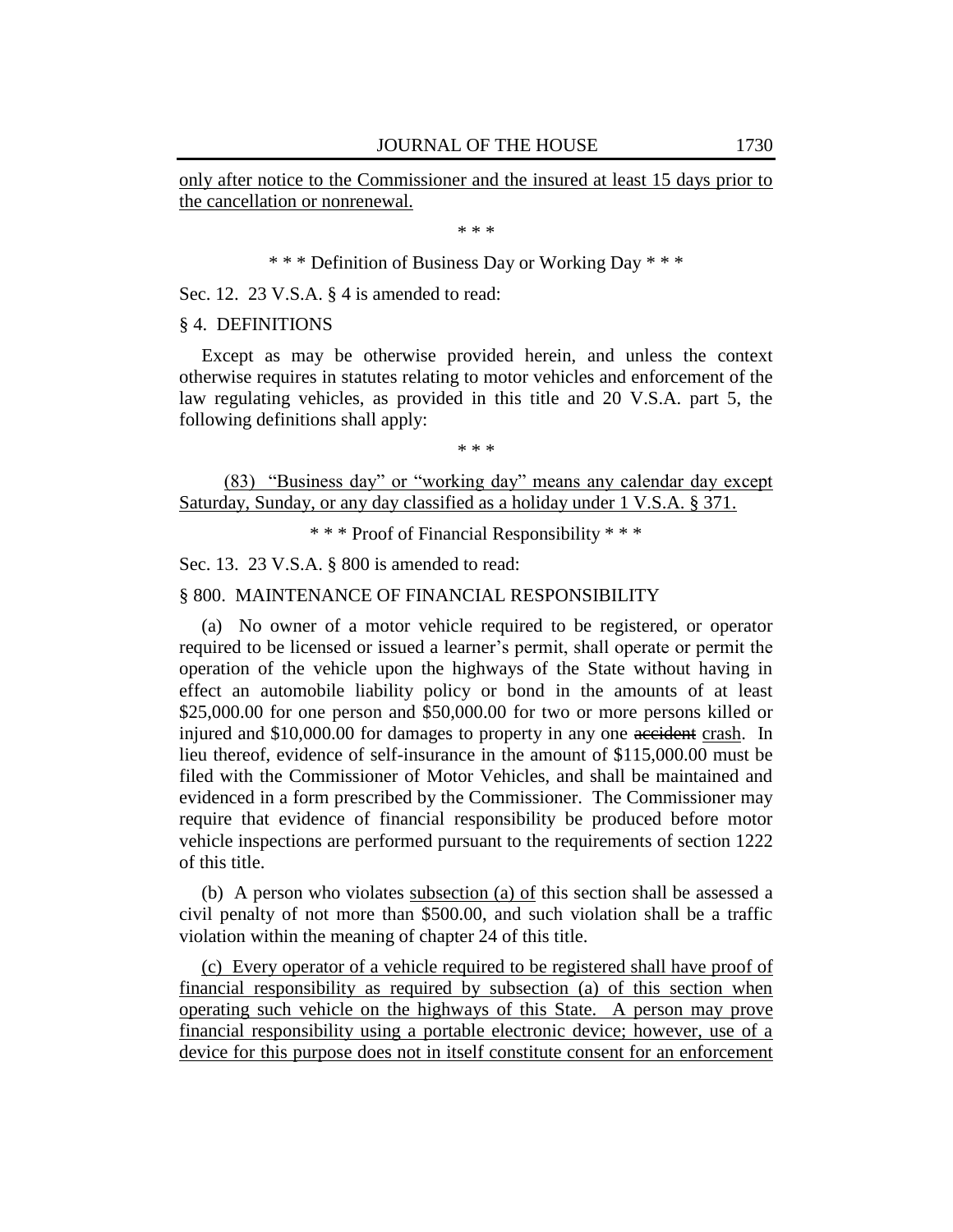officer to access other contents of the device. An operator cited for violating this subsection shall not be convicted if he or she sends or produces to the issuing enforcement agency within seven business days of the traffic stop proof of financial responsibility that was in effect at the time of the traffic stop.

(d) A person who violates subsection (c) of this section shall be subject to a fine of not more than \$100.00.

\* \* \* Possession of License Certificate; Grace Period \* \* \*

Sec. 14. 23 V.S.A. § 611 is amended to read:

#### § 611. POSSESSION OF LICENSE CERTIFICATE

Every licensee shall have his or her operator's license certificate in his or her immediate possession at all times when operating a motor vehicle. However,  $\theta$  a person charged cited with violating this section or section 610 of this title shall not be convicted if he or she sends a copy of or produces in court or to the enforcement officer to the issuing enforcement agency within seven business days of the traffic stop an operator's license certificate theretofore issued to him or her which, at the time of his or her citation, that was valid or had expired within the prior 14 days prior to the traffic stop.

\* \* \* Out-of-State Fuel User's License; Repeal \* \* \*

Sec. 15. 23 V.S.A. § 415 is amended to read:

§ 415. NONDIESEL FUEL USER'S LICENSE

\* \* \*

(c) In addition to any other provision of law relating to registration of motor vehicles, or fees paid for registration, a person owning or operating upon the highways of this state a motor truck with a gross weight of 18,000 pounds or over, powered by gasoline or other nondiesel fuel and not base registered in this state, shall apply to the commissioner for a nondiesel fuel user's license for each motor truck to be so operated. Application shall be made upon a form prescribed by the commissioner and shall set forth such information as he or she may require. The application shall be accompanied by a license fee of \$6.50 for each motor truck listed in the application, the fee being for the purpose of paying the cost of issuing the license, cab card and sticker. The commissioner shall issue a license, cab card and identification tag, plate, or sticker for each motor truck, which tag, plate or sticker shall be of the size and design and contain such information as the commissioner shall prescribe. Except as otherwise provided, any license, cab card and tag, plate or sticker shall become void on January 1 next following the date of issue or, when determined by the commissioner, 12 months from the first day of the month of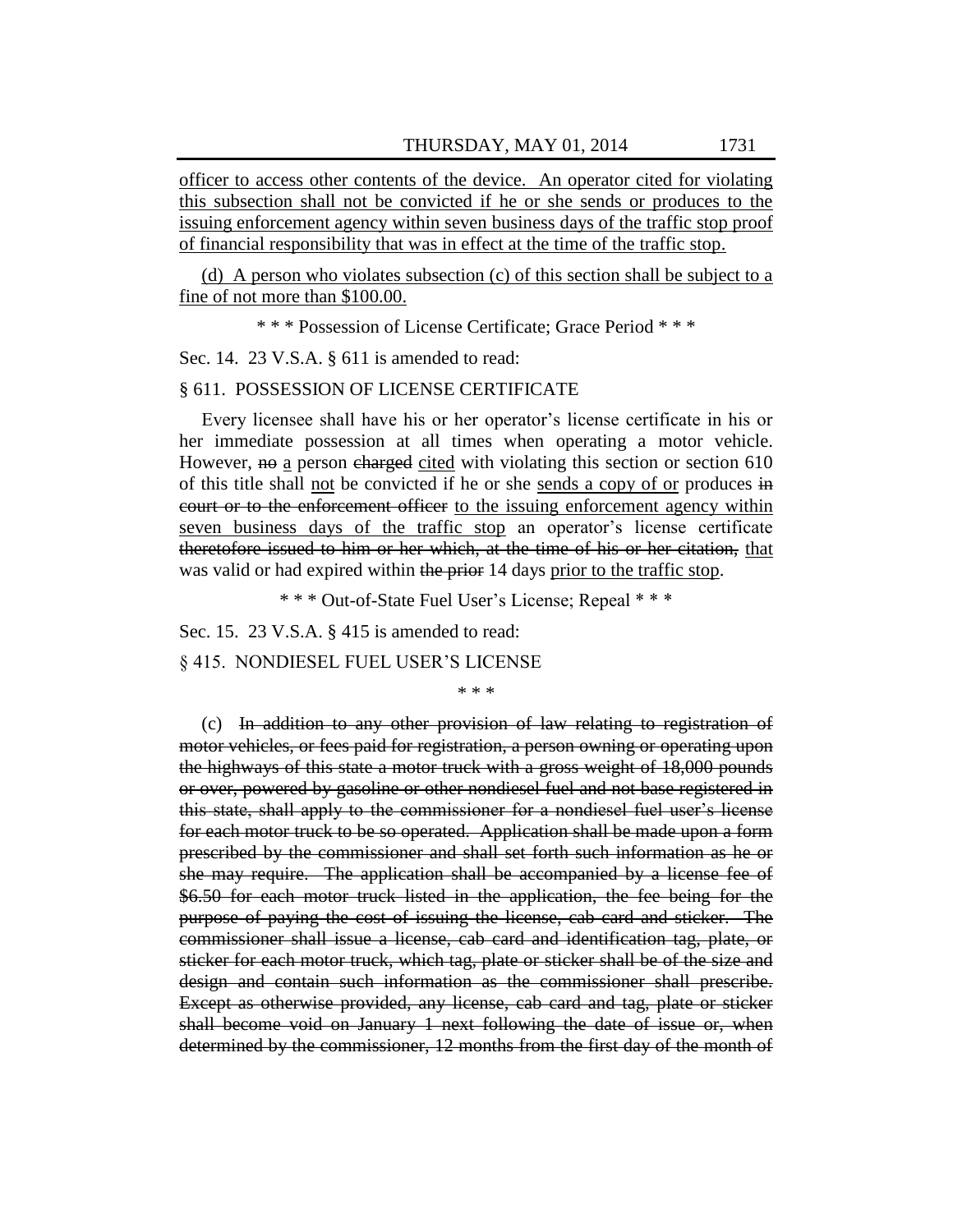issue. Licenses and cab cards shall be carried in the motor truck and the tag, plate or sticker shall be affixed to the motor truck and at all times be visible and legible. For emergency purposes, the commissioner may by telegram, identifying the motor truck, authorize its operation without the attachment of a tag, plate or sticker for a period not to exceed 21 days from the date of issue of the license. The telegram must be kept with the truck while being so operated. This section shall not apply to motor trucks owned by federal, state, provincial, or municipal governments. [Repealed.]

\* \* \*

Sec. 16. 23 V.S.A. § 3007 is amended to read:

#### § 3007. DIESEL FUEL USER'S LICENSE

(a) In addition to any other provision of law relating to registration of motor vehicles, or fees paid therefore, a person owning or operating upon the highways of the state State a motor truck, which that is registered in the state, using State and uses fuel as defined in section 3002 of this title, shall, for each motor truck to be so operated, apply to the commissioner Commissioner for a diesel fuel user license, which shall be renewed at the time of renewal of the truck's registration. Application shall be made upon a form prescribed by such commissioner the Commissioner and shall set forth such information as the commissioner Commissioner may require. Applications filed at the time of the initial registration or renewal of a registration shall be accompanied by a \$6.50 annual license fee for each motor truck listed in the application, except that no fee shall be required for motor trucks with a gross weight of less than 26,001 pounds.

(b) In addition to any other provisions of law relating to registration of motor vehicles, or fees paid for registration, a person owning or operating upon the highways of the state a motor truck which is not base registered in this state, using fuel as defined in section 3002 of this title shall for each such motor truck apply to the commissioner for a diesel fuel user license. Application shall be made upon a form prescribed by the commissioner and shall set forth such information as the commissioner may require. Except for motor trucks with a gross weight of less than 26,001 pounds, and vehicles licensed under section 415 of this title, the application for issuance of initial and renewal licenses shall be accompanied by a \$6.50 license fee for each motor truck listed in the application, the fee being for the cost of the license, cab card and tag, plate or sticker. The commissioner shall issue a license, cab card and an identification tag, plate or sticker for each motor truck which tag, plate or sticker shall be of the size and design and contain such information as the commissioner shall prescribe. Except as otherwise provided any license,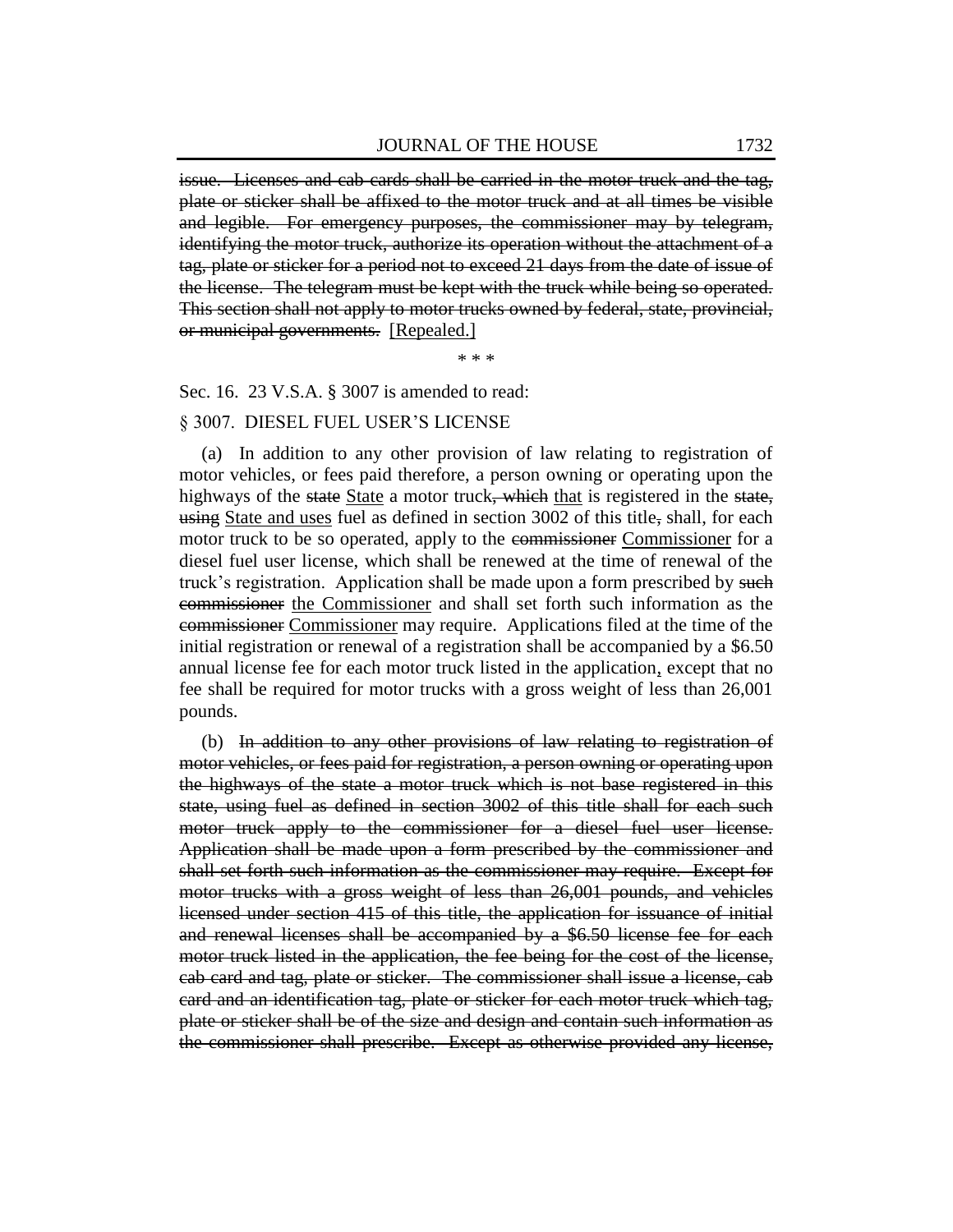cab card and tag, plate or sticker shall become void on each January 1 thereafter or, when determined by the commissioner, 12 months from the first day of the month of issue. Licenses and cab cards shall be carried in the motor vehicle and the tag, plate or sticker shall be affixed to the motor vehicle and at all times be visible and legible. [Repealed.]

(c) This section shall not apply to users' vehicles exempt from reporting requirements under section 3014 of this title or to users' vehicles exempt from taxation under subdivisions subdivision  $3003(d)(3)$  and  $(5)(1)(C)$  of this title, or to users' vehicles that are being operated under the provisions of sections section 463 or 516 of this title.

\* \* \* Total Abstinence; Out-of-State Applicants \* \* \*

Sec. 17. 23 V.S.A. § 1209a(b) is amended to read:

(b) Abstinence.

(1) Notwithstanding any other provision of this subchapter, a person whose license has been suspended for life under this subchapter may apply to the Driver Rehabilitation School Director and to the Commissioner for reinstatement of his or her driving privilege. The person shall have completed three years of total abstinence from consumption of alcohol or drugs, or both. The beginning date for the period of abstinence shall be no sooner than the effective date of the suspension from which the person is requesting reinstatement and shall not include any period during which the person is serving a sentence of incarceration to include furlough. The application to the Commissioner shall be accompanied by a fee of \$500.00. The Commissioner shall have the discretion to waive the application fee if the Commissioner determines that payment of the fee would present a hardship to the applicant.

(2) If the Commissioner, or a medical review board convened by the Commissioner, is satisfied by a preponderance of the evidence that the applicant has abstained for the required number of years immediately preceding the application and hearing, has successfully completed a therapy program as required under this section, and the person appreciates that he or she cannot drink any amount of alcohol and drive safely, the person's license shall be reinstated immediately, subject to the condition that the person's suspension will be put back in effect in the event any further investigation reveals a return to the consumption of alcohol or drugs and to such additional conditions as the Commissioner may impose and, if the person has not previously operated for three years under an ignition interlock RDL, subject to the additional condition that the person shall operate under an ignition interlock restricted driver's license for a period of at least one year following reinstatement under this subsection. However, the Commissioner may waive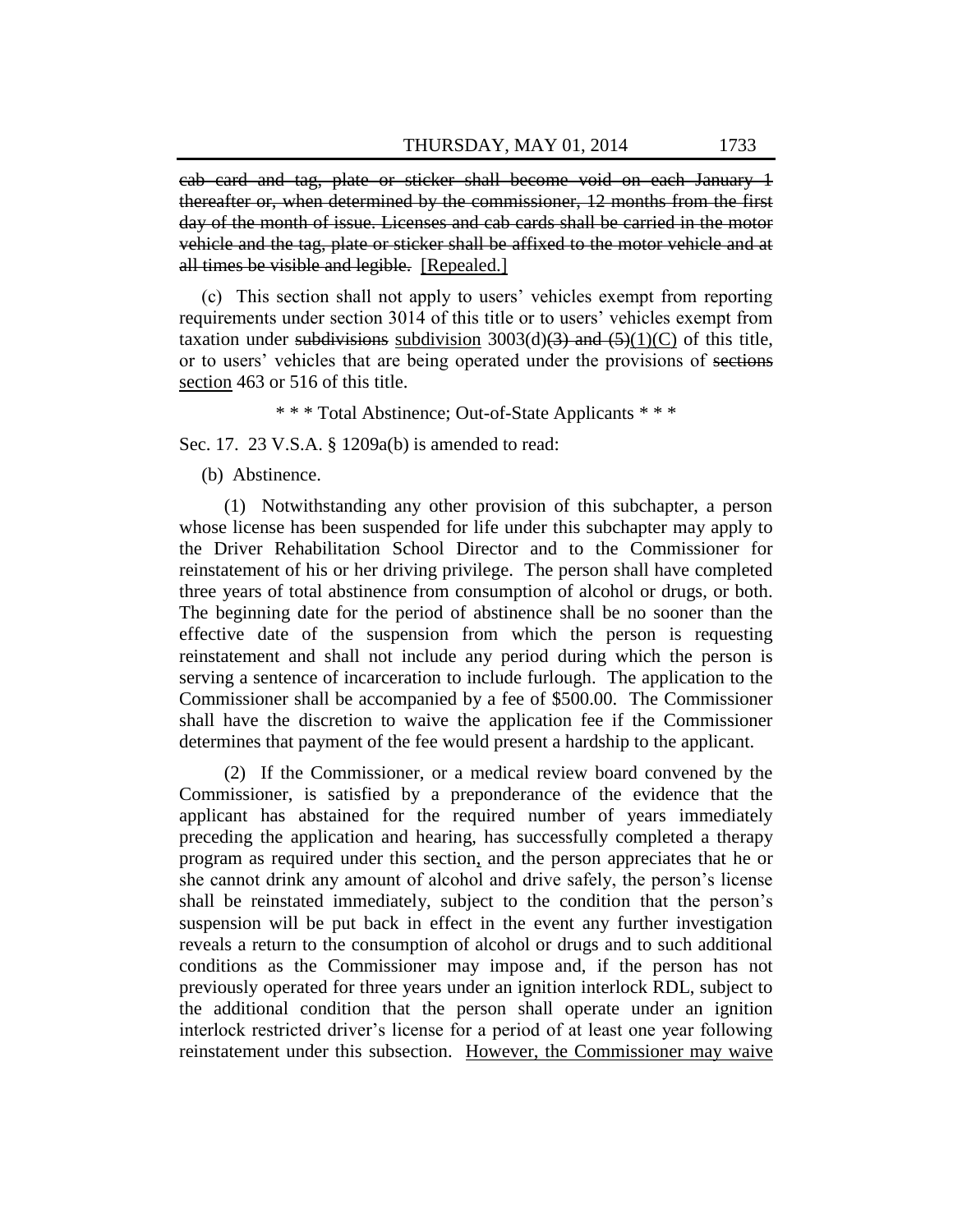this one-year requirement to operate under an ignition interlock restricted driver's license if the person furnishes proof as prescribed by the Commissioner that he or she is incapable of using an ignition interlock device because of a medical condition that will persist permanently or at least for one year.

\* \* \*

(5) A person shall be eligible for reinstatement under this subsection only once following a suspension for life.

(6)(A) If an applicant for reinstatement under this subsection resides in a jurisdiction other than Vermont, the Commissioner may elect not to conduct an investigation. If the Commissioner elects not to conduct an investigation, he or she shall provide a letter to the applicant's jurisdiction of residence stating that Vermont does not object to the jurisdiction issuing the applicant a license if the applicant is authorized to operate only vehicles equipped with an ignition interlock device and is required to complete any alcohol rehabilitation or treatment requirements of the licensing jurisdiction.

(B) If the applicant's jurisdiction of residence is prepared to issue or has issued a license in accordance with subdivision (A) of this subdivision (6) and the applicant satisfies the requirements of section 675 of this title, the Commissioner shall update relevant State and federal databases to reflect that the applicant's lifetime suspension or revocation in Vermont under chapter 13, subchapter 13 of this title has terminated.

\* \* \* Single Trip Permits \* \* \*

Sec. 18. 23 V.S.A. § 1400 is amended to read:

#### § 1400. PERMIT TO OPERATE IN EXCESS OF WEIGHT AND SIZE

#### LIMITS; STATE HIGHWAYS

(a) A person or corporation owning or operating a traction engine, tractor, trailer, motor truck, or other motor vehicle that desires to operate it over state State highways or class 1 town highways in excess of the weight and size limits provided by this subchapter shall make application for such a permit to the commissioner of motor vehicles apply to the Commissioner for a permit. In his or her discretion, with or without hearing, the commissioner Commissioner may issue to the person or corporation a permit authorizing the person to operate the traction engine, tractor, trailer, motor truck, or other motor vehicle upon state State highways and class 1 town highways as he or she may designate and containing the regulation subject to which the traction engine, tractor, trailer, motor truck, or other motor vehicle is to be operated.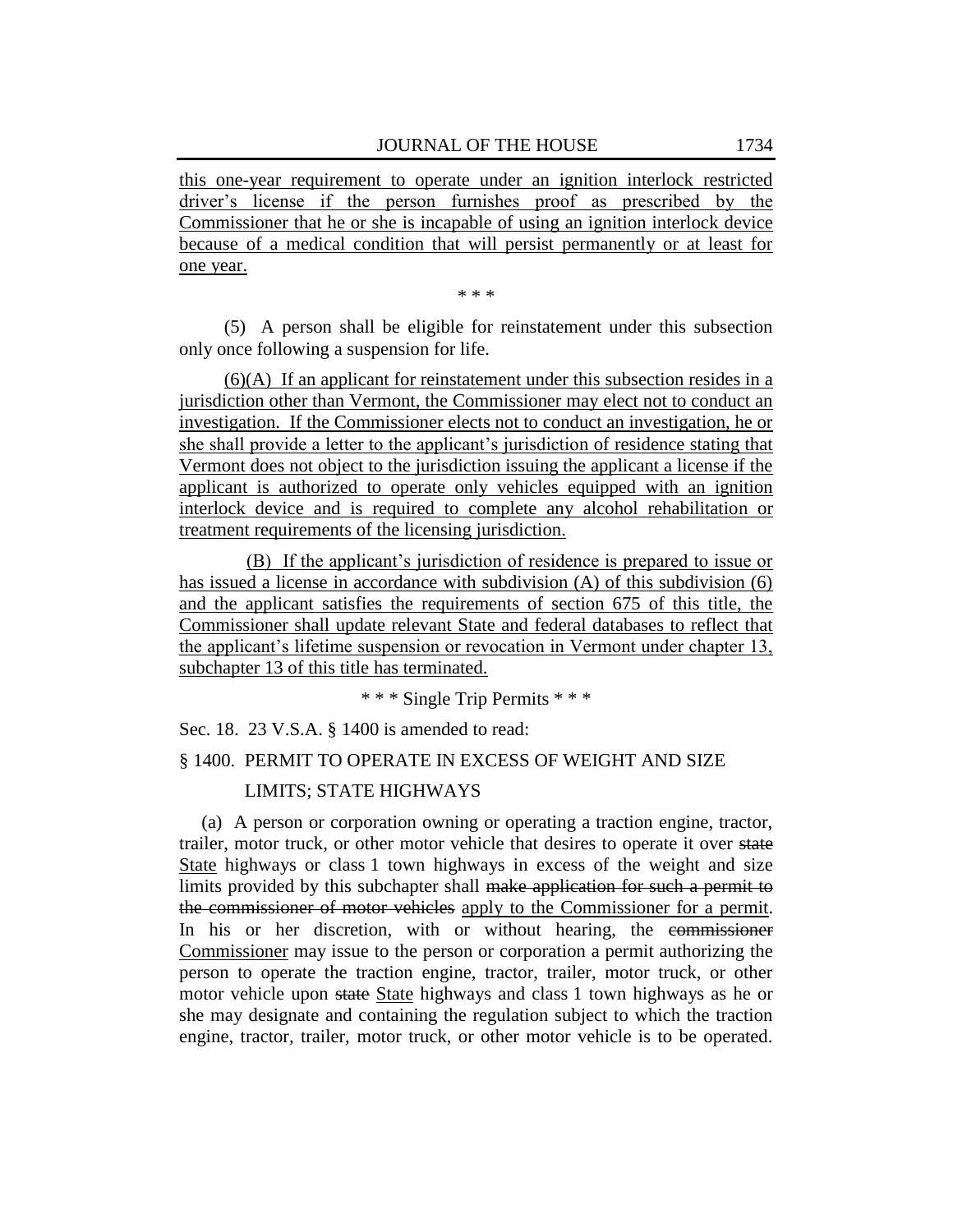The permit shall not be granted until satisfactory proof is furnished to the commissioner Commissioner that the traction engine, tractor, trailer, motor truck, or other motor vehicle has been registered and the prescribed fee paid for a gross weight equal to a maximum legal load limit for its class. No additional registration fee shall be payable to authorize the use of the traction engine, tractor, trailer, motor truck, or other motor vehicle in accordance with the terms of the permit. The approval may be given for a limited or unlimited length of time, may be withdrawn for cause, and may be withdrawn without cause any time after March 31 next following the date of issuance. When approval is withdrawn for cause or on March 31, the commissioner of motor vehicles Commissioner shall forthwith revoke the permit; when approval is withdrawn otherwise he or she shall revoke the permit within one month.

\* \* \*

Sec. 19. 23 V.S.A. § 1402 is amended to read:

## § 1402. OVERWEIGHT, WIDTH, HEIGHT, AND LENGTH PERMITS; **FEES**

(a) Overweight, overwidth, indivisible overlength, and overheight permits. Overweight, overwidth, indivisible overlength, and overheight permits shall be signed by the Commissioner or by his or her agent and a copy shall be kept in the Office of the Commissioner or in a location approved by the Commissioner. Except as provided in subsection (c) of this section, a copy shall also be available in the towing vehicle and must be available for inspection on demand of a law enforcement officer. Before operating a traction engine, tractor, trailer, motor truck, or other motor vehicle, the person to whom a permit to operate in excess of the weight, width, indivisible overlength, and height limits established by this title is granted shall pay a fee of \$35.00 for each single trip permit or \$100.00 for a blanket permit, except that the fee for a fleet blanket permit shall be \$100.00 for the first unit and \$5.00 for each unit thereafter. At the option of a carrier, an annual permit for the entire fleet, to operate over any approved route, may be obtained for \$100.00 for the first tractor and \$5.00 for each additional tractor, up to a maximum fee of \$1,000.00. The fee for a fleet permit shall be based on the entire number of tractors owned by the applicant. An applicant for a fleet permit may apply for any number of specific routes, each of which shall be reviewed with regard to the characteristics of the route and the type of equipment operated by the applicant. When the weight or size of the vehicle-load are considered sufficiently excessive for the routing requested, the Agency of Transportation shall, on request of the Commissioner, conduct an engineering inspection of the vehicle-load and route, for which a fee of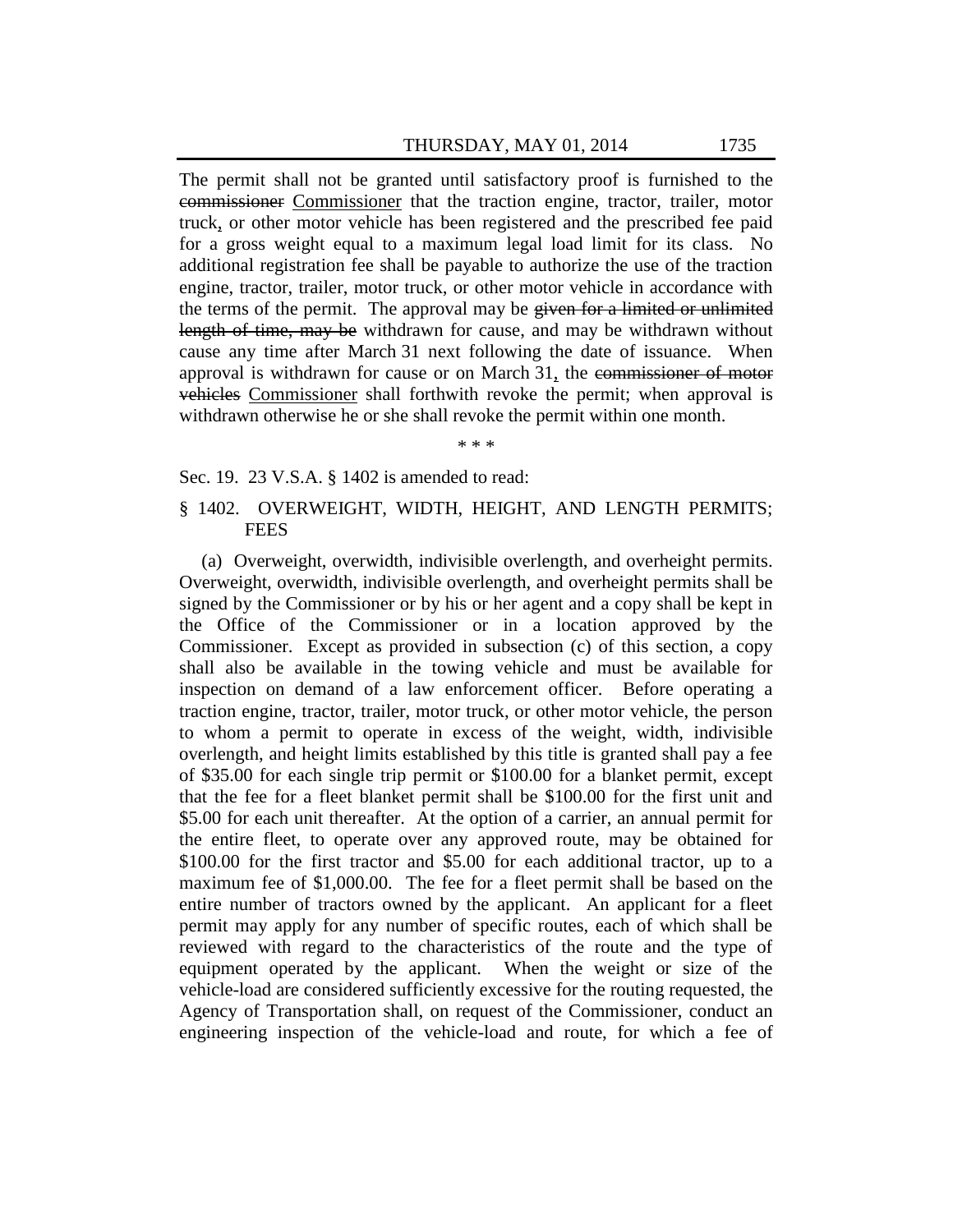\$300.00 will be added to the cost of the permit if the load is a manufactured home. For all other loads of any size or with gross weight limits less than 150,000 pounds, the fee shall be \$800.00 for any engineering inspection that requires up to eight hours to conduct. If the inspection requires more than eight hours to conduct, the fee shall be \$800.00 plus \$60.00 per hour for each additional hour required. If the vehicle and load weigh 150,000 pounds or more but not more than 200,000 pounds, the engineering inspection fee shall be \$2,000.00. If the vehicle and load weigh more than 200,000 pounds but not more than 250,000 pounds, the engineering inspection fee shall be \$5,000.00. If the vehicle and load weigh more than 250,000 pounds, the engineering inspection fee shall be \$10,000.00. The study must be completed prior to the permit being issued. Prior to the issuance of a permit, an applicant whose vehicle weighs 150,000 pounds or more, or is 15 or more feet in width or height, shall file with the Commissioner a special certificate of insurance showing minimum coverage of \$250,000.00 for death or injury to one person, \$500,000.00 for death or injury to two or more persons, and \$250,000.00 for property damage, all arising out of any one accident crash.

(b) Overlength permits. Except as provided in subsections 1432(c) and (e) of this title, it shall be necessary to obtain an overlength permit as follows:

(1) For vehicles with a trailer or semitrailer longer than 75 feet anywhere in the State on highways approved by the Agency of Transportation. In such cases, the vehicle may be operated with a single trip overlength permit issued by the Department of Motor Vehicles for a fee of \$25.00. If the vehicle is 100 feet or more in length, the permit applicant shall file with the Commissioner of Motor Vehicles, a special certificate of insurance showing minimum coverage of \$250,000.00 for death or injury to one person, \$500,000.00 for death or injury to two or more persons, and \$250,000.00 for property damage, all arising out of any one accident crash.

(2) Notwithstanding the provisions of this section, the Agency of Transportation may erect signs at those locations where it would be unsafe to operate vehicles in excess of 68 feet in length.

\* \* \* (d) Permit for shipment of mobile or manufactured homes. The Commissioner may from time to time designate a specific route as being pre-approved for the shipment of mobile or manufactured homes which are greater than 14 feet but not greater than 16 feet in overall width. Any person to whom a permit is issued under subsection (a) of this section, to transport a

mobile or manufactured home which is greater than 14 feet but not greater than 16 feet overall width, over routes that have been pre-approved shall pay in lieu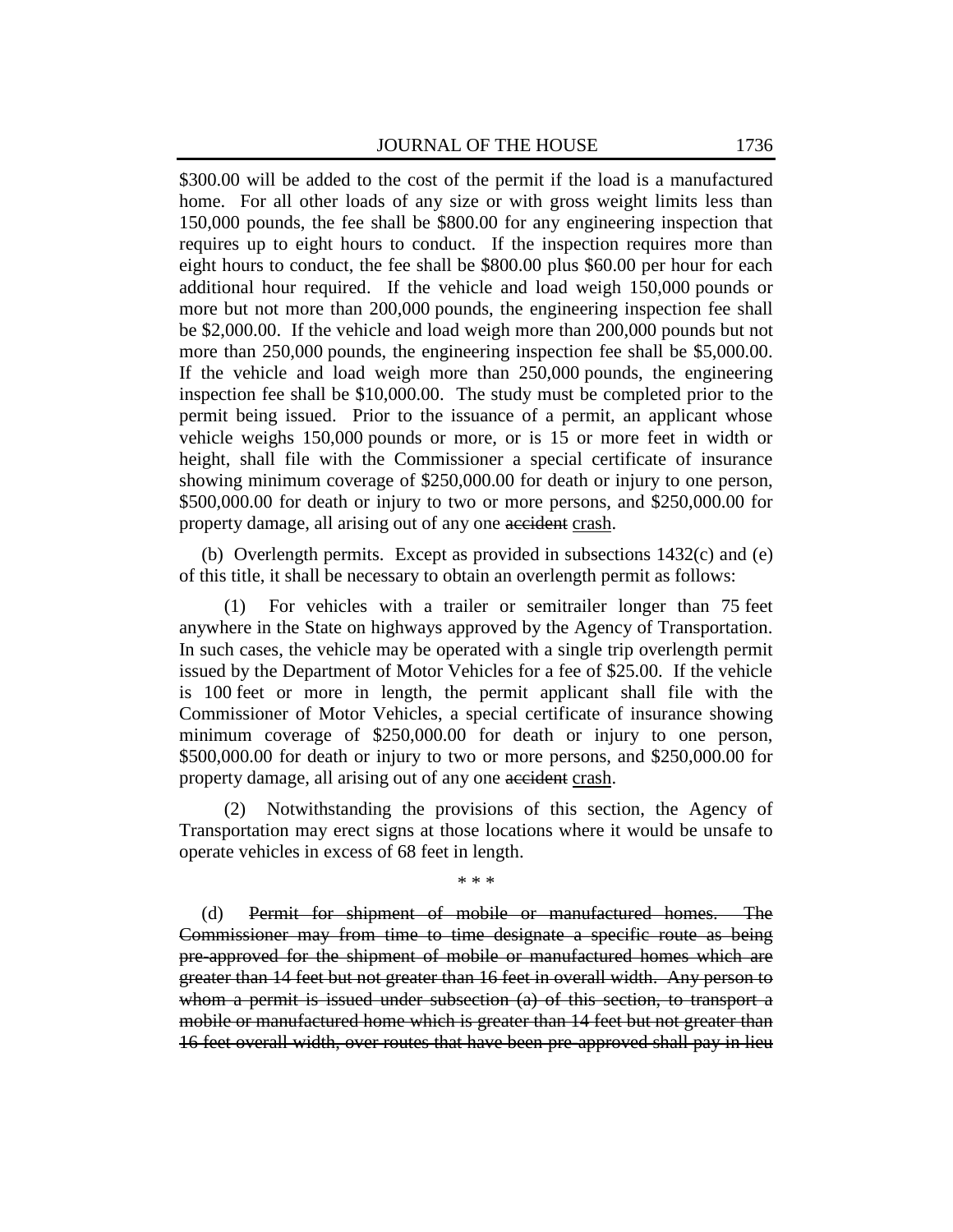of the fees established in that subsection, a single trip permit fee of \$40.00. [Repealed.]

\* \* \*

(f) A single trip permit issued under this section shall be valid for seven business days.

\* \* \* Diesel Fuel Sales Reporting \* \* \*

Sec. 20. 23 V.S.A. § 3014(a) is amended to read:

(a) Every distributor or dealer, on or before the last 25th day of each month, shall file with the commissioner Commissioner on forms prescribed by him or her a report for the preceding month which shall include the number of gallons of fuel sold or delivered. A distributor's report shall also include the identity of the person to whom the fuel was sold or delivered, the amount of the tax collected and by whom, and the monthly total of fuel sold or delivered. The report shall be filed even though no fuel was sold or delivered.

\* \* \* Gasoline Distributor Bond Requirement \* \* \*

Sec. 21. 23 V.S.A. § 3102 is amended to read:

#### § 3102. LICENSING AND BONDING OF DISTRIBUTORS

(a) Before commencing business, on application, a distributor shall first procure a license from the commissioner of motor vehicles Commissioner permitting him or her to continue or to engage in business as a distributor. Before the commissioner Commissioner issues a license, the distributor shall file with the commissioner Commissioner a surety bond in a sum and form and with sureties as the commissioner Commissioner may require in for a sum based on an estimate of the tax liability for a two-month period, but not to exceed \$400,000.00 \$700,000.00, conditioned upon the issuance of the report, and the payment of the tax and, penalties, and fines provided in this subchapter. Upon approval of the application and bond, the commissioner Commissioner shall issue to the distributor a nonassignable license which shall continue in force until surrendered or revoked.

 $(b)(1)$  The amount of the surety bonds required shall be reviewed annually in September. The minimum If the Commissioner retains or reimposes a bond requirement, the amount required shall be the sum of the highest two months' payment during the preceding year or \$1,000.00, whichever is greater, but in no case shall it exceed \$400,000.00 \$700,000.00. For new licenses, the bond amount shall be based on an estimate of the tax liability for a two-month period.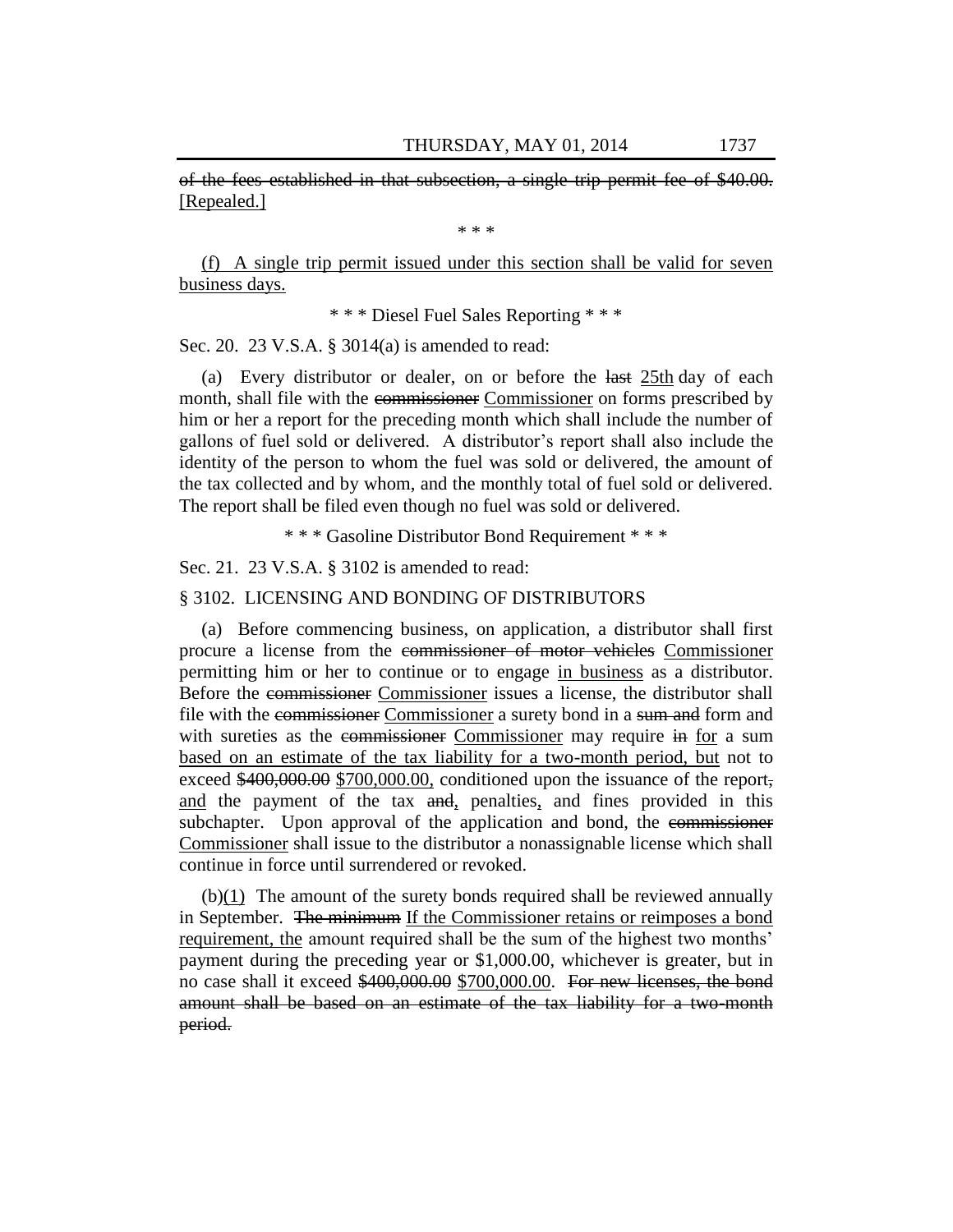(2) A distributor may request release or reduction of the bond if the distributor has complied with all licensing and reporting requirements for at least the last three consecutive years. If the Commissioner determines that release or reduction of the bond will not unreasonably jeopardize State revenues, the bond shall be released or reduced, notwithstanding subdivision (1) of this subsection. Upon a finding to the contrary, the Commissioner shall retain the bond. If a bond is released or reduced under this subdivision, the Commissioner may reimpose a bond or increase the bond in accordance with subdivision (1) of this subsection if he or she determines that a material change in circumstances has occurred and State revenues will be unreasonably jeopardized without the reimposition or increase. A distributor aggrieved by a decision of the Commissioner to retain, reimpose, or increase a bond may request a hearing, which shall be conducted in accordance with sections 105–107 of this title, and appeals shall be governed by section 3115 of this chapter.

(c) The amount of the bonds as established in accordance with subsection (b) of this section shall be increased whenever the commissioner deems it necessary to protect the revenues of the state. In addition Notwithstanding the limits established in subsection (b) of this section, if payments and reports are delinquent for more than 10 days for more than one reporting period in a calendar year, the bond amount shall be increased to be the sum of the tax liability for the highest four months of the year. A distributor aggrieved by a decision of the Commissioner to increase the bond under this subsection may request a hearing, which shall be conducted in accordance with sections 105–107 of this title, and appeals shall be governed by section 3115 of this chapter.

> \* \* \* \* \* \* Trails Maintenance Assessments \* \* \*

Sec. 22. 23 V.S.A. § 3202 is amended to read:

#### § 3202. REGISTRATION AND TMA DECAL REQUIRED; EXCEPTIONS

(a) Registration and decal required. A person shall not operate a snowmobile in this State unless it is registered and numbered by the State of Vermont or another state or province and displays a valid Vermont trails maintenance assessment ("TMA") Trails Maintenance Assessment (TMA) decal adjacent to the registration decal on the left side of the snowmobile in accordance with this chapter, except when operated:

(1)  $\Theta$  on On the property of the owner of the snowmobile;  $\Theta$  is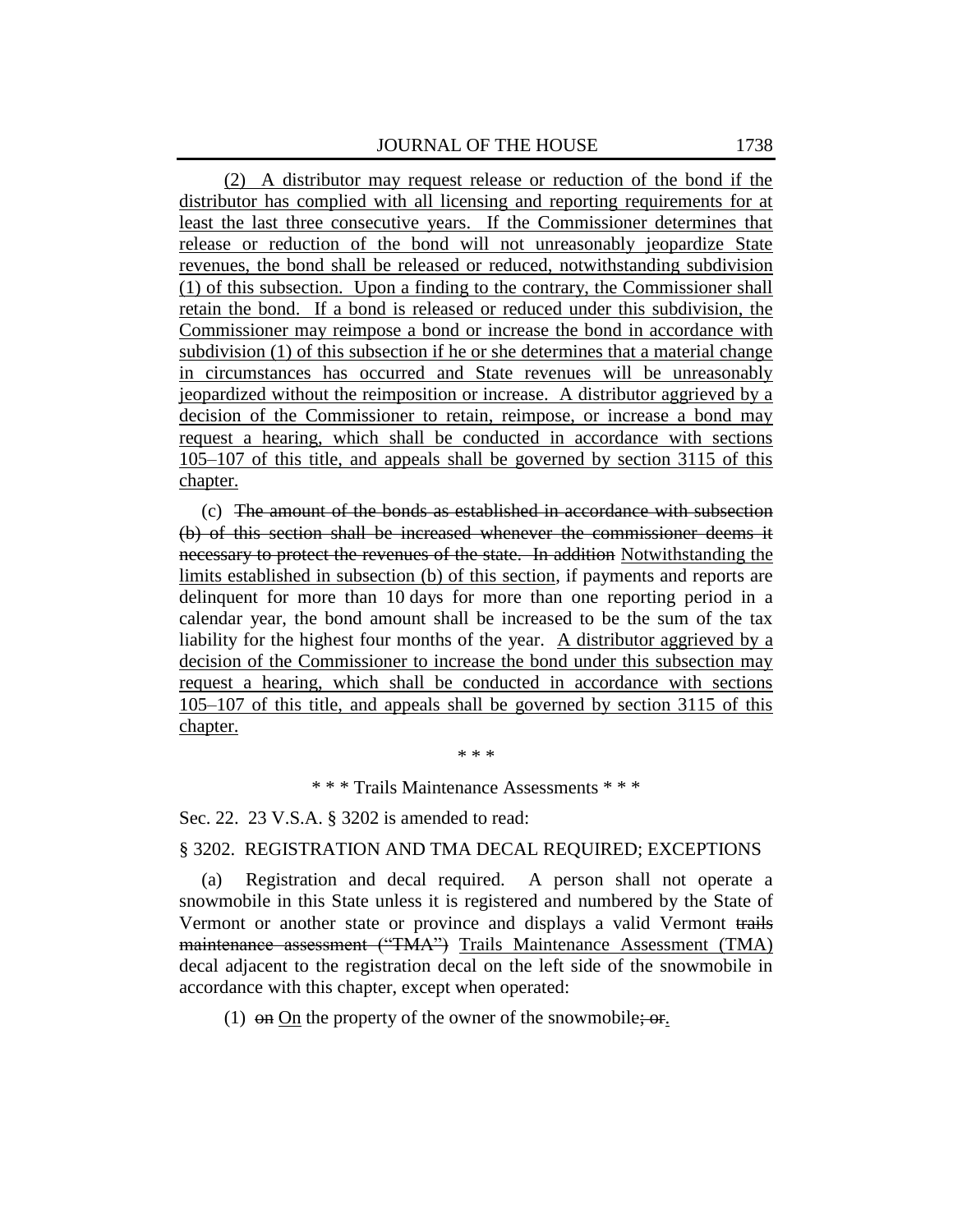(2) off Off the highway, in a ski area while being used for the purpose of packing snow, or in rescue operations; or.

(3) for For official use by a federal, state State, or municipal agency and only if the snowmobile is identified with the name or seal of the agency in a manner approved by the Commissioner; or.

(4) solely Solely on privately owned land when the operator has the written consent of the owner, or his or her agent, of the property;  $\sigma$ .

(5) on On frozen bodies of water as designated by the Agency of Natural Resources under the provisions of 10 V.S.A. § 2607. For purposes of this subdivision, a snowmobile shall not be required to display a trails maintenance assessment TMA decal if not operating on a portion of the Statewide Snowmobile Trail System. Liability insurance as provided for in subdivision  $3206(b)(19)$  of this title and a valid registration decal are required; or.

(6) for For emergency use by fire service personnel.

(7) By a person who possesses a completed TMA form processed electronically and either printed out or displayed on a portable electronic device. The printed or electronic TMA form shall be valid for 10 days after the electronic transaction. Use of a portable electronic device to display a completed TMA form does not in itself constitute consent for an enforcement officer to access other contents of the device.

\* \* \*

\* \* \* Allocation of Snowmobile Registration Proceeds \* \* \*

Sec. 23. 23 V.S.A. § 3214 is amended to read:

# § 3214. ALLOCATION OF FEES AND PENALTIES; LIABILITY INSURANCE; AUTHORITY TO CONTRACT FOR LAW ENFORCEMENT SERVICES

(a) The amount of \$5.00 from the sale of every resident and nonresident snowmobile registration shall be allocated to the transportation fund Transportation Fund. The balance of fees and penalties collected under this subchapter, except interest, shall be remitted to the agency of natural resources Agency of Natural Resources, which may retain for its use up to \$11,500.00 during each fiscal year for the oversight of the state snowmobile trail program State Snowmobile Trail Program, and the remainder shall be allocated to VAST for:

(1) development Development and maintenance of the state snowmobile trail program State Snowmobile Trail Program (SSTP),.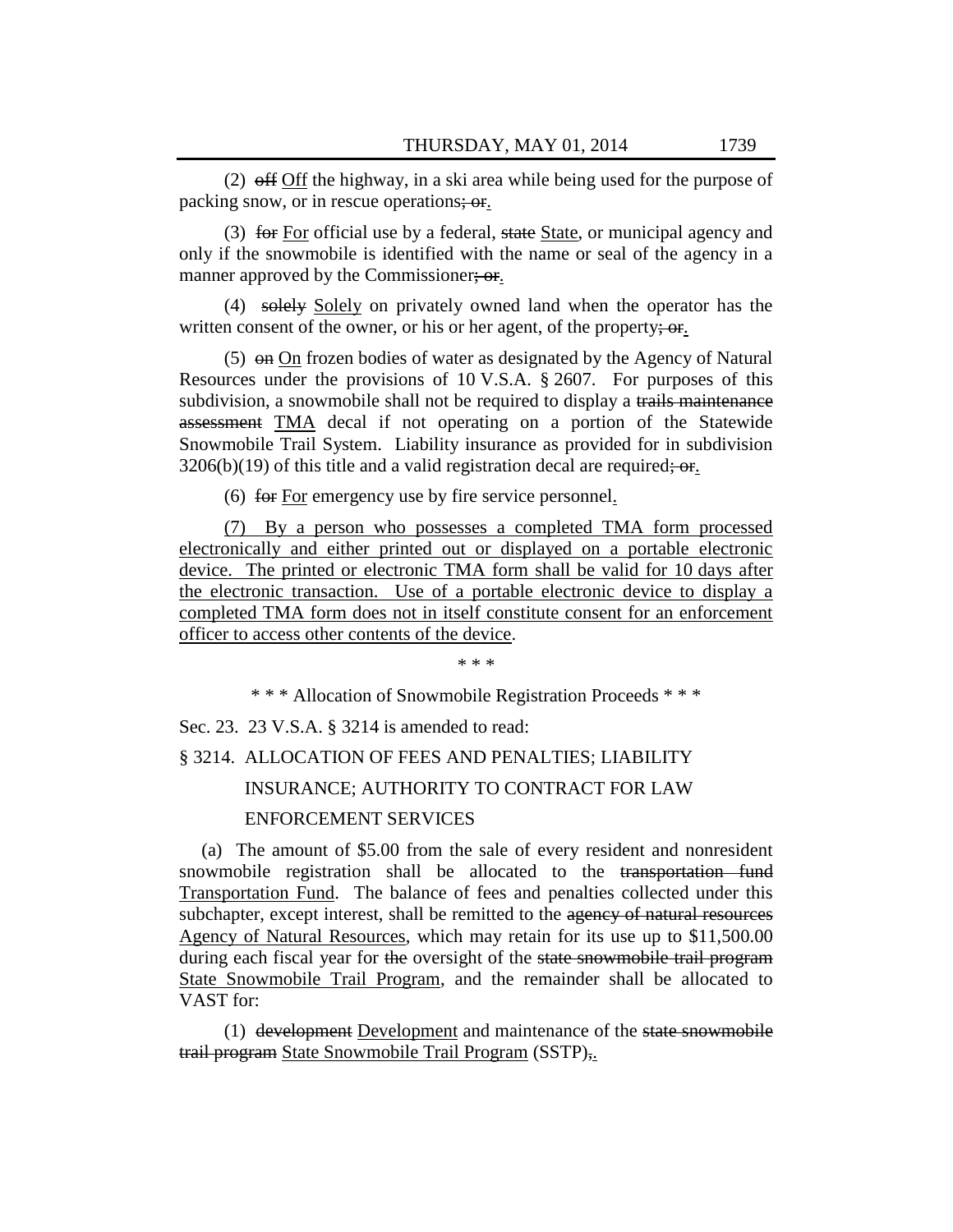(2) procuring Procuring trails' liability insurance in accordance with subsection (b) of this section, and.

(3) contracting Contracting for law enforcement services with any constable, sheriff's department, municipal police department, the department of public safety Department of Public Safety, and or the department of fish and wildlife for purposes of trail compliance pursuant to Department of Fish and Wildlife to ensure compliance with the provisions of this chapter. The allocation for snowmobile law enforcement services shall be an amount equal to \$5.00 from the sale of every resident and nonresident snowmobile registration, and. If this allocation for law enforcement services is not fully expended, the unexpended amount carried forward may be used to purchase capital equipment to aid law enforcement in the provision of services. VAST shall be included include proposed spending on law enforcement services and on capital equipment as a part of the annual expenditure plan required by section 3215 of this chapter. The departments of public safety and fish and wildlife Departments of Public Safety and of Fish and Wildlife are authorized to contract with VAST to provide these law enforcement services.

\* \* \*

(d) Any fees and penalties allocated pursuant to subsection (a) of this section shall not revert but shall be available until spent. Any accrued interest shall be deposited in the transportation fund Transportation Fund.

\* \* \* Commercial Motor Vehicles; Serious Traffic Violations \* \* \*

Sec. 24. 23 V.S.A. § 4103(16) is amended to read:

 $(16)$  "Serious traffic violation" means a conviction, when operating a commercial motor vehicle, or, if applicable, when operating a noncommercial motor vehicle when the conviction results in the revocation, cancellation, or suspension of the operator's license or operating privilege, of:

\* \* \*

(J) using a handheld mobile telephone while driving a commercial motor vehicle in violation of section 4125 of this chapter.

\* \* \* Commercial Motor Vehicles; Disqualifications \* \* \*

Sec. 25. 23 V.S.A. § 4116(k) is amended to read:

(k) A person shall be disqualified for a term concurrent with any disqualification or suspension issued by the administrator of the Federal Motor Carrier Safety Administration pursuant to 49 C.F.R. § 383.52.

\* \* \* Vermont Strong Plates \* \* \*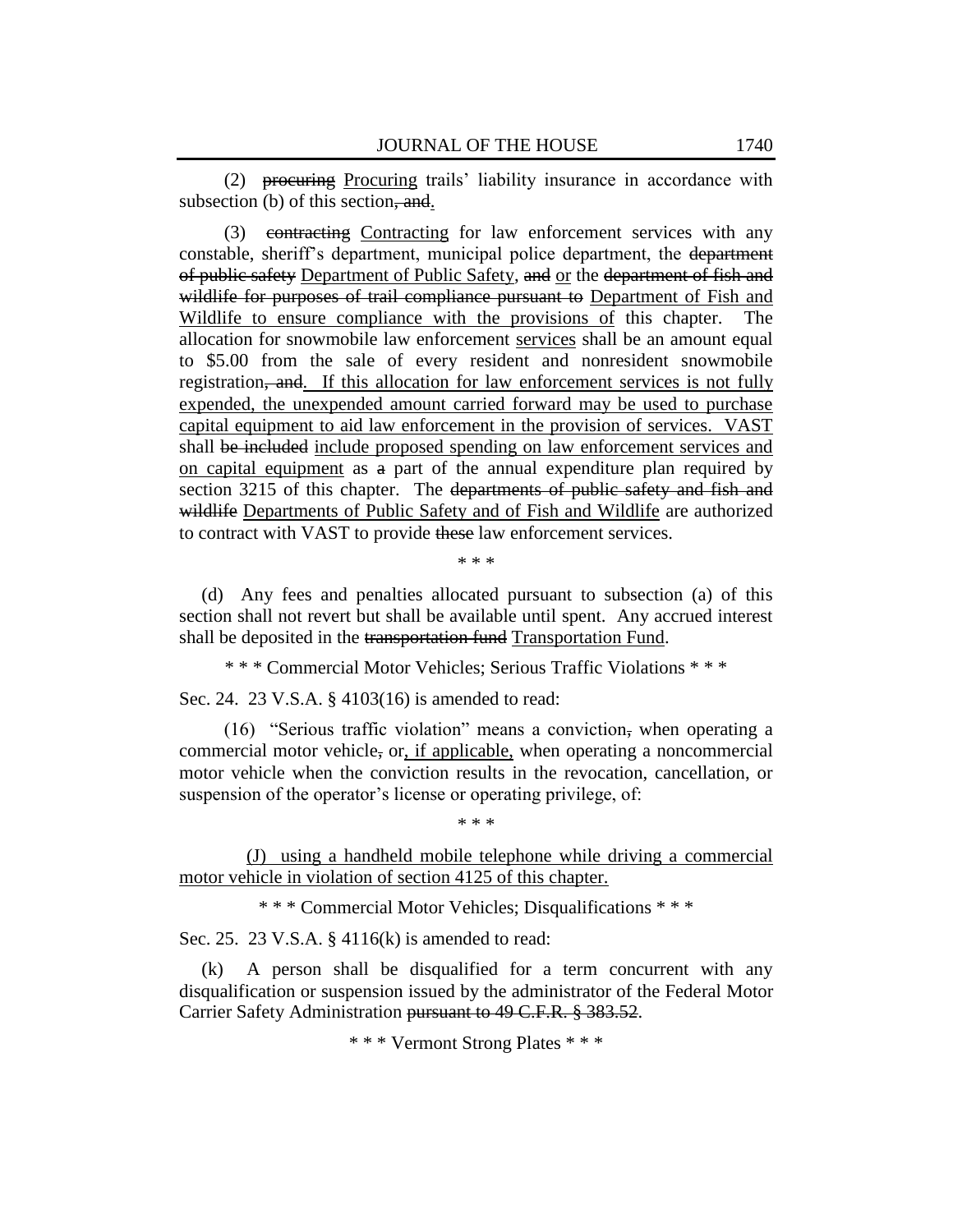Sec. 26. 2012 Acts and Resolves No. 71, Sec. 1, as amended by 2012 Acts and Resolves No. 143, Sec. 13, is amended to read:

## Sec. 1. VERMONT STRONG MOTOR VEHICLE PLATES

\* \* \*

(c) Use. An approved Vermont Strong commemorative plate may be displayed on a motor vehicle registered in Vermont as a pleasure car or on a motor truck registered in Vermont for less than 26,001 pounds (but excluding vehicles registered under the International Registration Plan) by covering the front registration plate with the commemorative plate any time from the effective date of this act until June 30, 2014 2016. The regular front registration plate shall not be removed. The regular rear registration plate shall be in place and clearly visible at all times.

(d) Price and allocation of revenue. The retail price of the plate shall be \$25.00, except that on or after July 1, 2016, plates may be sold by the Commissioner for \$5.00. Funds received from the sale of plates for \$5.00 shall be allocated to the Department; funds received from the sale of the plates for \$25.00 shall be allocated as follows:

(1) \$5.00 to the department Department;

(2) \$18.00 to the Vermont Disaster Relief Fund; and

(3) \$2.00 to the Vermont Foodbank.

\* \* \*

\* \* \* Nonresident Registration; Repeals \* \* \*

Sec. 27. REPEAL

The following sections of Title 23 are repealed:

(1) § 417 (motor truck trip permits);

(2) § 418 (collection of tax; regulations);

(3) § 419 (reciprocal agreements for waiver of motor truck permit fees);

(4) § 422 (motor bus identification marker).

Sec. 28. 23 V.S.A. § 421 is amended to read:

§ 421. PENALTIES

(a) It shall be unlawful for any person:

(1) to operate a motor truck subject to the provisions of this chapter upon any public highway in the state State without first obtaining the license,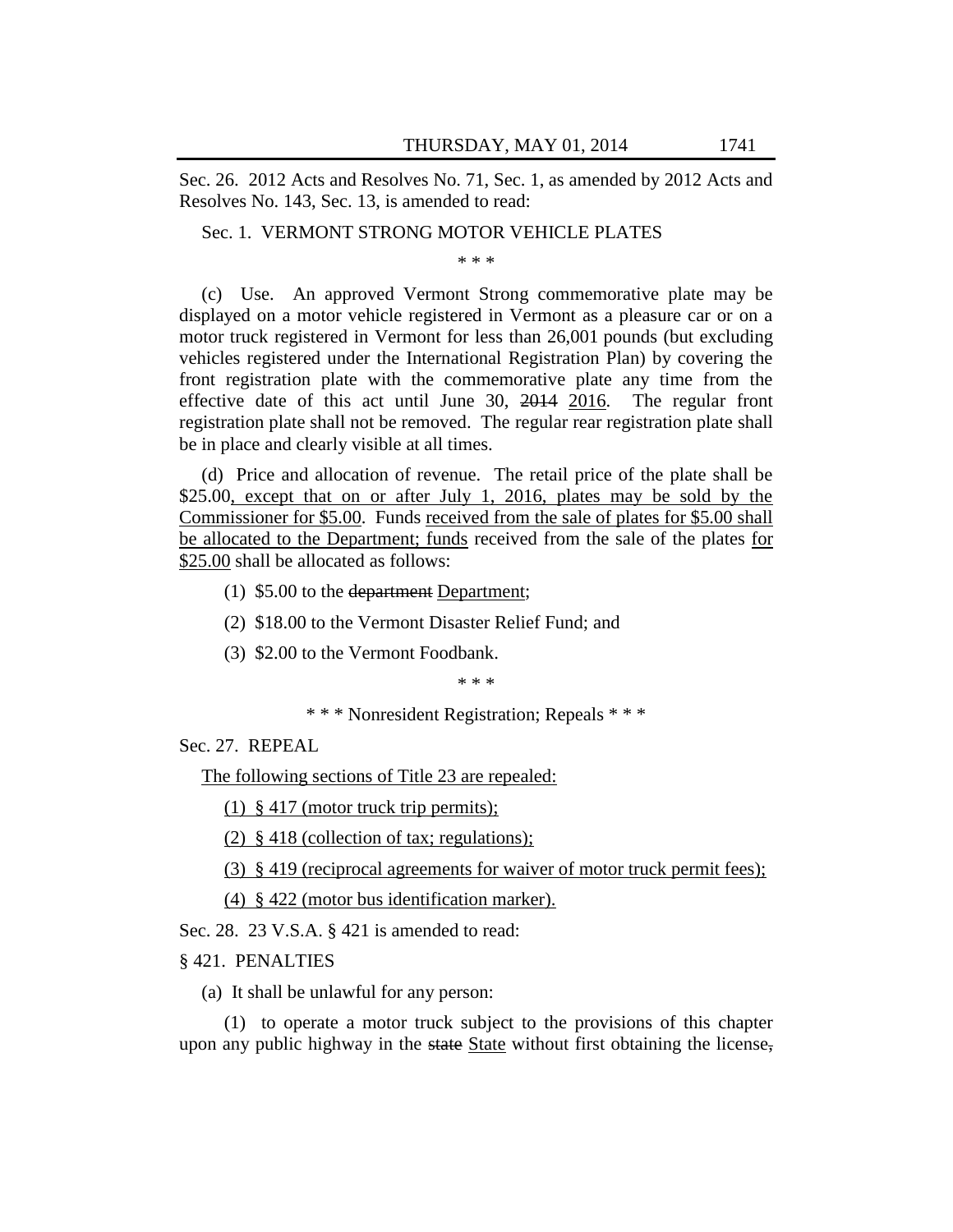emergency telegram, or single trip license and tag, plate, or marker required under section 415 of this title or to so operate without carrying the license, emergency telegram or single trip license and displaying the tag, plate, or marker if issued;

(2) to violate any regulation issued by the commissioner pursuant to the authority granted hereunder; [Repealed.]

(3) to fail to file any return or report required by said commissioner the Commissioner; or

(4) to make a false return or fail to keep records of operations as may be required by the commissioner; or

(5) to operate a motor bus subject to the provisions of this chapter upon any public highway in the state without first obtaining the marker or single trip permit required under section 422 of this title or to so operate without displaying said marker or without the single trip permit with the vehicle Commissioner.

\* \* \*

\* \* \* Dealer Plates \* \* \*

Sec. 29. 23 V.S.A. § 453 is amended to read:

§ 453. FEES AND NUMBER PLATES

(a) $(1)$  An application for dealer's registration shall be accompanied by a fee of \$370.00 for each certificate issued in such dealer's name. The Commissioner shall furnish free of charge with each dealer's registration certificate five sets of three number plates showing the distinguishing number assigned such dealer. In his or her discretion, he or she The Commissioner may furnish further sets of additional plates at a fee of \$40.00 per set according to the volume of the dealer's sales in the prior year or, in the case of an initial registration, according to the dealer's reasonable estimate of expected sales, as follows:

(A) under 20 sales: 0 additional plates;

(B) 20–49 sales: 1 additional plate;

(C) 50–99 sales: up to 5 additional plates;

(D) 100–249 sales: up to 12 additional plates;

(E) 250–499 sales: up to 17 additional plates;

(F) 500–749 sales: up to 27 additional plates;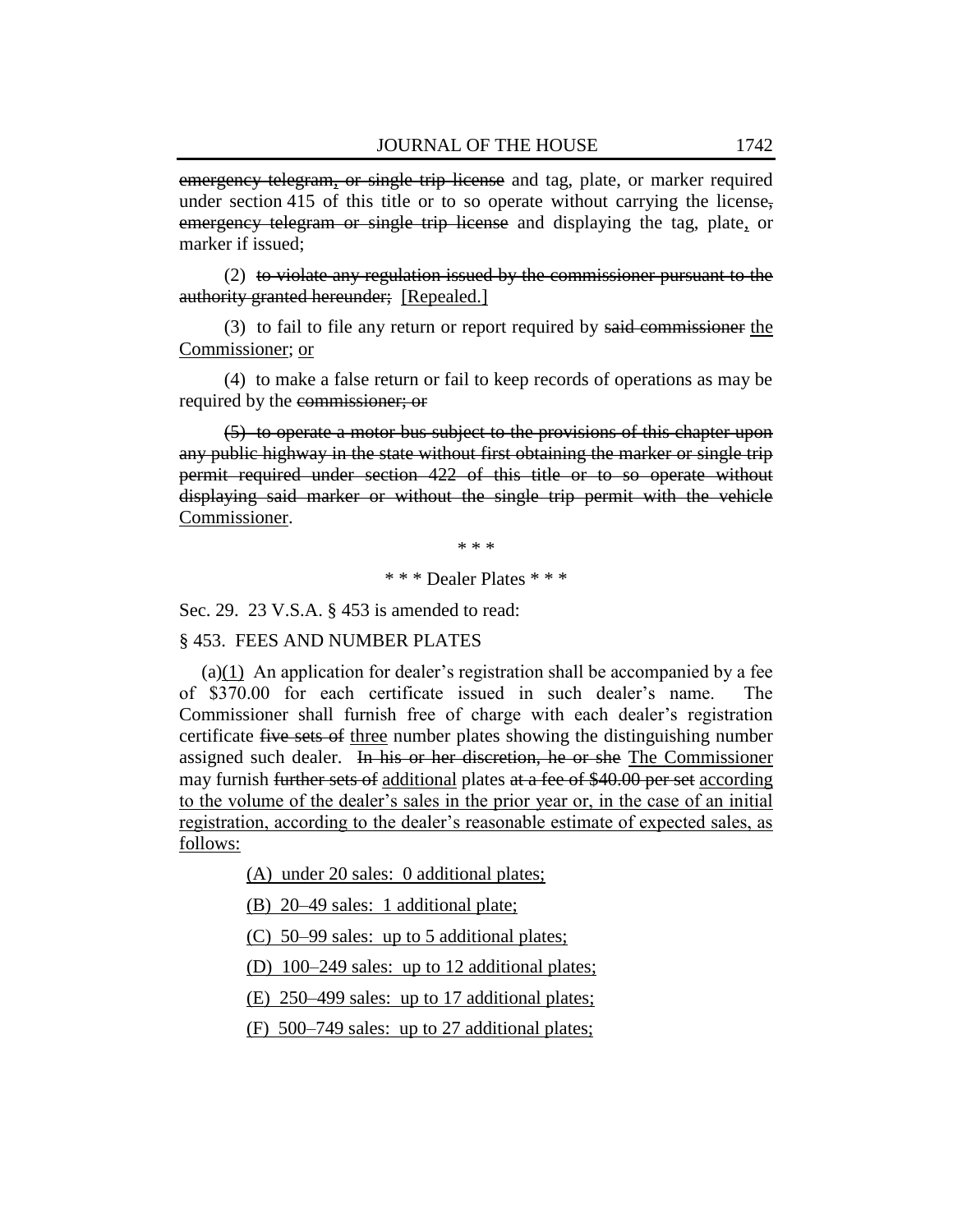(G) 750–999 sales: up to 37 additional plates;

(H)  $1,000-1,499$  sales: up to 47 additional plates;

(I) 1,500 or more: up to 57 additional plates.

(2) If the issuance of additional plates is authorized under subdivision (1) of this subsection, up to two plates shall be provided free of charge, and the Commissioner shall collect \$40.00 for each additional plate thereafter.

## Sec. 30. TRANSITION PROVISION; DEALER PLATES

The Commissioner may enforce compliance with Sec. 29 of this act on a rolling basis as dealer registrations expire over the 24-month period following the effective date of Sec. 29 of this act. Over this 24-month period, upon receiving the renewal application of a dealer who has been issued plates in excess of the limits established in 23 V.S.A.  $\S$  453(a)(1), the Commissioner shall require the dealer to return plates that exceed the limits established in 23 V.S.A. § 453(a)(1).

# Sec. 31. MORATORIUM ON ISSUANCE OF DEALER PLATES; REPEAL

(a) Except for replacement of damaged dealer plates, no dealer registration plates may be issued under 23 V.S.A. § 453(a) to an existing dealer in addition to the number of plates already issued to that dealer, unless the dealer would be eligible for additional plates under 23 V.S.A. § 453(a) as amended by Sec. 29 of this act.

(b) This section shall be repealed on July 1, 2014.

Sec. 32. STUDY OF USE OF DEALER PLATES ON TOWING VEHICLES

(a) The Commissioner of Motor Vehicles shall study the use of dealer plates on towing service vehicles and formulate recommendations as to whether the existing law authorizing such use should be repealed, amended, or retained in its existing form. In conducting this study, the Commissioner shall review the laws of other jurisdictions and consult with interested persons, including a cross-section of dealers.

(b) On or before January 15, 2015, the Commissioner shall report his or her findings and recommendations to the House and Senate Committees on Transportation.

\* \* \* Recognition of Licenses Issued by Foreign Jurisdictions \* \* \*

Sec. 33. 23 V.S.A. § 601(a)–(c) are amended to read:

 $(a)(1)$  A resident who intends to operate motor vehicles shall procure a proper license Except as otherwise provided by law, a resident shall not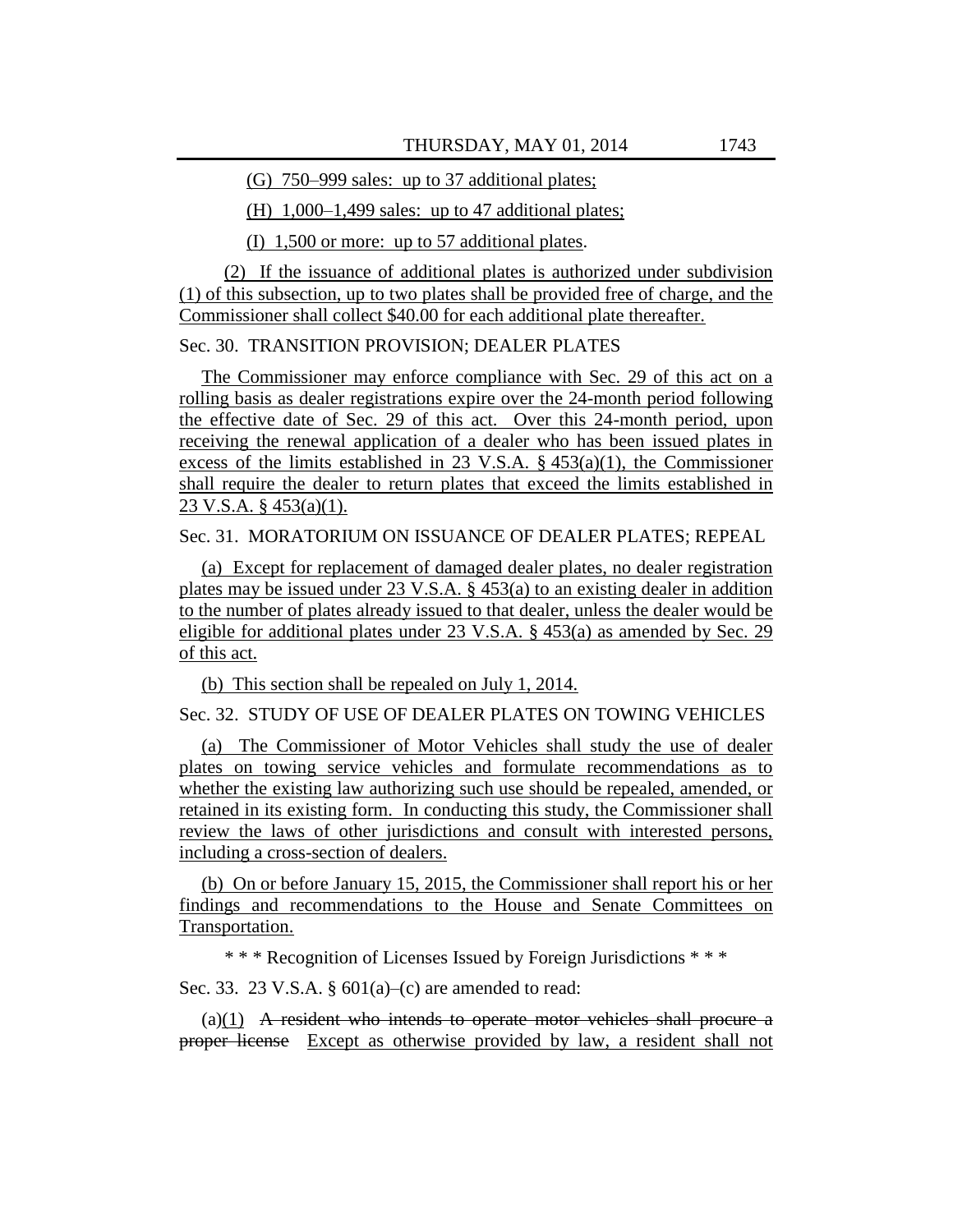operate a motor vehicle on a highway in Vermont unless he or she holds a valid license issued by the State of Vermont. A new resident who has moved into the State from another jurisdiction with and who holds a valid license to operate motor vehicles under section 411 of this title shall procure a Vermont license within 60 days of moving into to the State. Operators' Except as provided in subsection 603(d) of this title, licenses shall not be issued to nonresidents.

(2) In addition to any other requirement of law, a nonresident as defined in section 4 of this title shall not operate a motor vehicle on a Vermont highway unless:

(A) he or she holds a valid license or permit to operate a motor vehicle issued by another U.S. jurisdiction; or

(B) he or she holds a valid license or permit to operate a motor vehicle from a jurisdiction outside the United States and:

(i) is 18 or more years of age, is lawfully present in the United States, and has been in the United States for less than one year;

(ii) the jurisdiction that issued the license is a party to the 1949 Convention on Road Traffic or the 1943 Convention on the Regulation of Inter-American Motor Vehicle Traffic; and

(iii) he or she possesses an international driving permit.

(b) All operator licenses issued under this chapter shall expire every four years at midnight on the eve of the second or fourth anniversary of the date of birth of the applicant at the end of the term for which following the date they were issued. All junior operator licenses shall expire at midnight on the eve of the second anniversary of the date of birth of the applicant at the end of the term for which following the date they were issued. A person born on February 29 shall, for the purposes of this section, be considered as born on March 1.

(b)(c) The Commissioner shall, at At least 30 days before the birth anniversary of each operator licenseholder on which the a license is scheduled to expire and biennially for each junior operator licenseholder, the Commissioner shall mail first class, to the licensee an application for renewal of the license. A person shall not operate a motor vehicle unless properly licensed.

(c) Notwithstanding the provisions of this section, a licensee may request a two-year license renewal.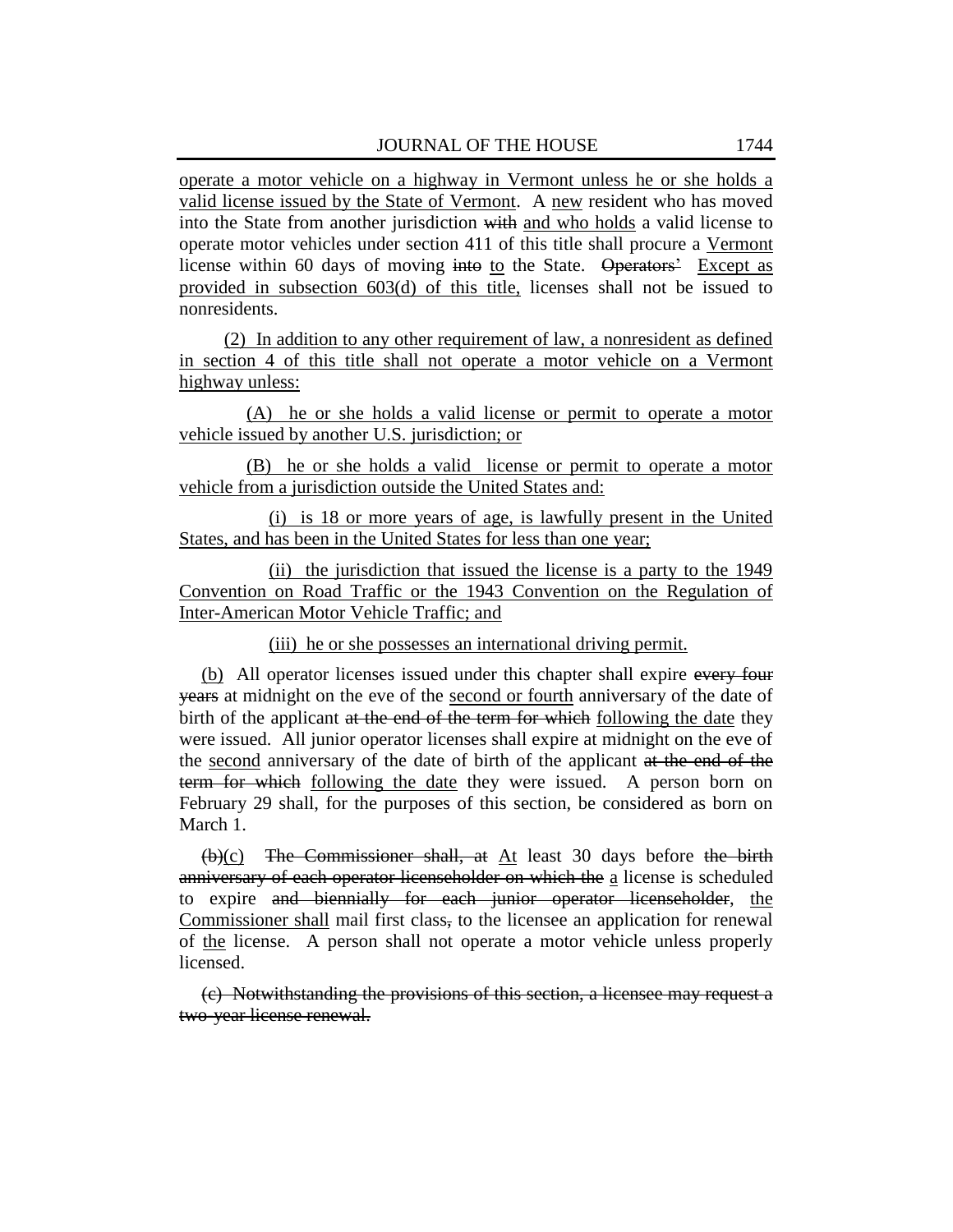### \* \* \* Autocycles \* \* \*

Sec. 34. 23 V.S.A. § 4(18) is amended to read:

 $(18)(A)$  "Motorcycle" shall mean any motor driven vehicle having a seat or saddle for the use of the rider and designed to travel on not more than three wheels in contact with the ground, and shall include autocycles but excluding exclude motor-driven cycles, golf carts, track driven vehicles, tractors, and electric personal assistive mobility devices, and vehicles on which the operator and passengers ride within an enclosed cab, except that a vehicle which is fully enclosed, has three wheels in contact with the ground, weighs less than 1,500 pounds, has the capacity to maintain posted highway speed limits, and which uses electricity as its primary motive power shall be registered as a motorcycle but the operator of such vehicle shall not be required to have a motorcycle endorsement nor to comply with the provisions of section 1256 of this title (motorcycles-headgear) in the operation of such a vehicle.

(B) "Autocycle" means a three-wheeled motorcycle:

(i) in which the occupants sit with their legs forward;

(ii) designed to be controlled with a steering wheel and pedals; and

(iii) equipped with safety belts for all occupants.

(C) "Fully enclosed autocycle" means an autocycle equipped with a windshield and that has full top and side enclosures capable of supporting the vehicle's weight and protecting the occupants when the vehicle is resting on the enclosures.

Sec. 35. 23 V.S.A. § 601(f) is added to read:

(f) Operators of autocycles shall be exempt from the requirements to obtain a motorcycle learner's permit or a motorcycle endorsement.

Sec. 36. 23 V.S.A. § 1114(b) is amended to read:

(b) A person shall ride upon a motorcycle or motor-driven cycle only while sitting astride the seat, facing forward, with one leg on each side of the motorcycle or motor-driven cycle. The requirement of this subsection shall not apply to occupants of autocycles or of side-cars.

Sec. 37. 23 V.S.A. § 1256 is amended to read:

§ 1256. MOTORCYCLES—HEADGEAR

A person may not operate or ride upon a motorcycle upon a highway unless he or she properly wears protective headgear of a type that conforms to the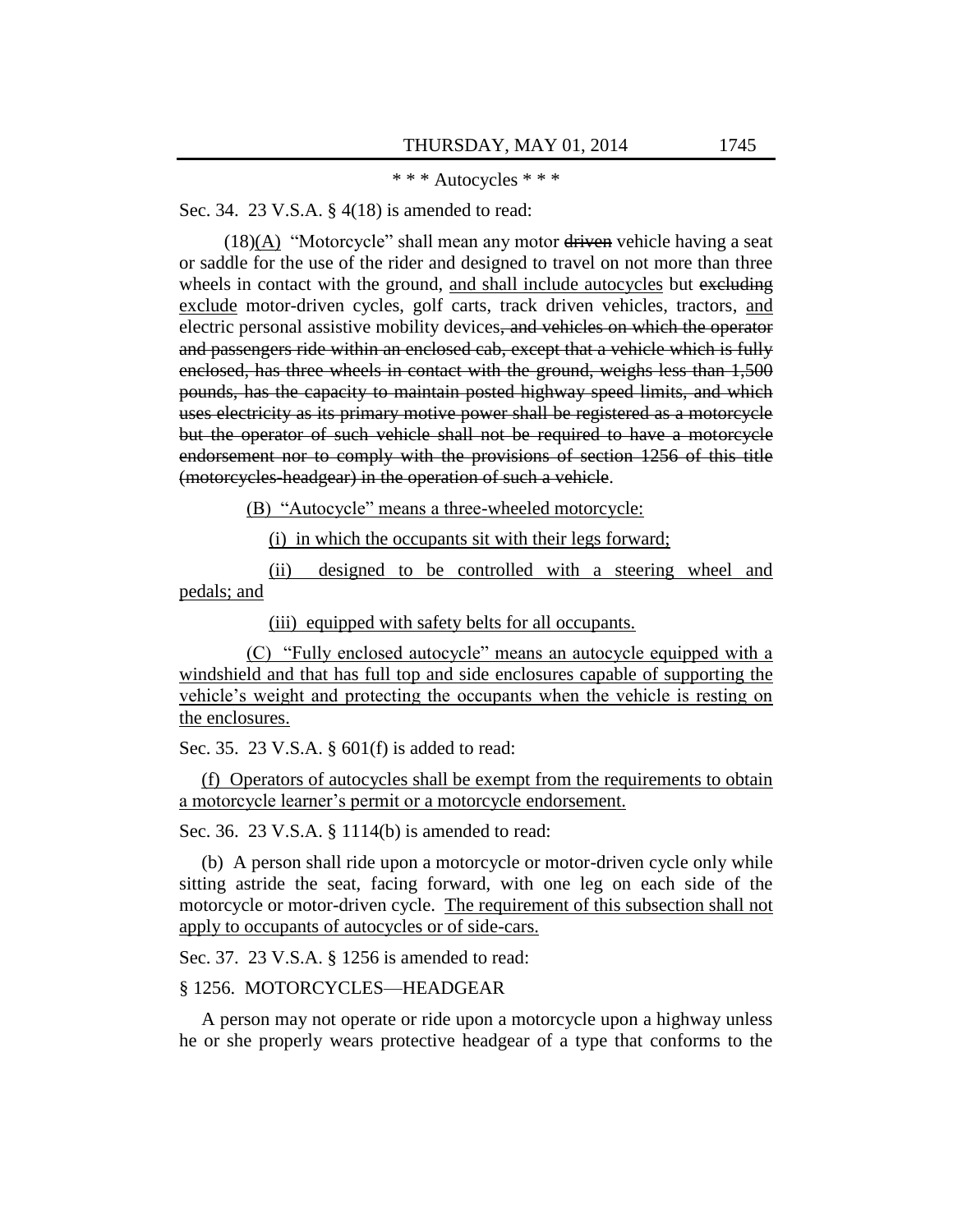federal Motor Vehicle Safety Standards contained in 49 C.F.R. § 571.218 and any amendment or addition to the regulations that may be adopted by the U.S. Secretary of Transportation, as may be amended. The requirement of this section shall not apply to occupants of fully enclosed autocycles.

\* \* \* Inspection Mechanics \* \* \*

Sec. 38. 23 V.S.A. § 1227 is amended to read:

### § 1227. CERTIFIED INSPECTION MECHANICS

(a) Periodic inspections may be performed only by mechanics who have been certified by the commissioner Commissioner; provided that an uncertified person employed as an inspection mechanic may perform inspections during the first 30 days that he or she is employed by the inspection station.

(b) A person who applies for certification under this section shall:

(1) complete an application form prescribed by the commissioner, shall Commissioner;

(2) be at least 18 years of age, and shall; and

(3) pass an examination based on the official inspection manual for each type of vehicle to be inspected.

(c) Applicants for certification under this section shall be examined and on the inspection requirements for each type of vehicle to be inspected.

(c) Upon satisfactory completion of the examination, the commissioner an applicant's satisfaction of the requirements of subsection (b) of this section, the Commissioner shall issue a certification which shall remain in effect for a period of five years or until surrendered, suspended, or revoked. Inspection mechanics certified by their employer as competent to perform inspections and who were continuously employed by one or more designated inspection stations for a period of at least one year at any time prior to July 1, 1998 shall not be required to take the examination.

(d) To inspect a school bus, a certified inspection mechanic shall not be required to have a commercial driver license if he or she:

(1) uses approved automated brake testing equipment in lieu of an inspection road test; or

(2) only operates the school bus at a safe location that is not a highway as defined in 19 V.S.A. § 1(12) as necessary to conduct an inspection road test.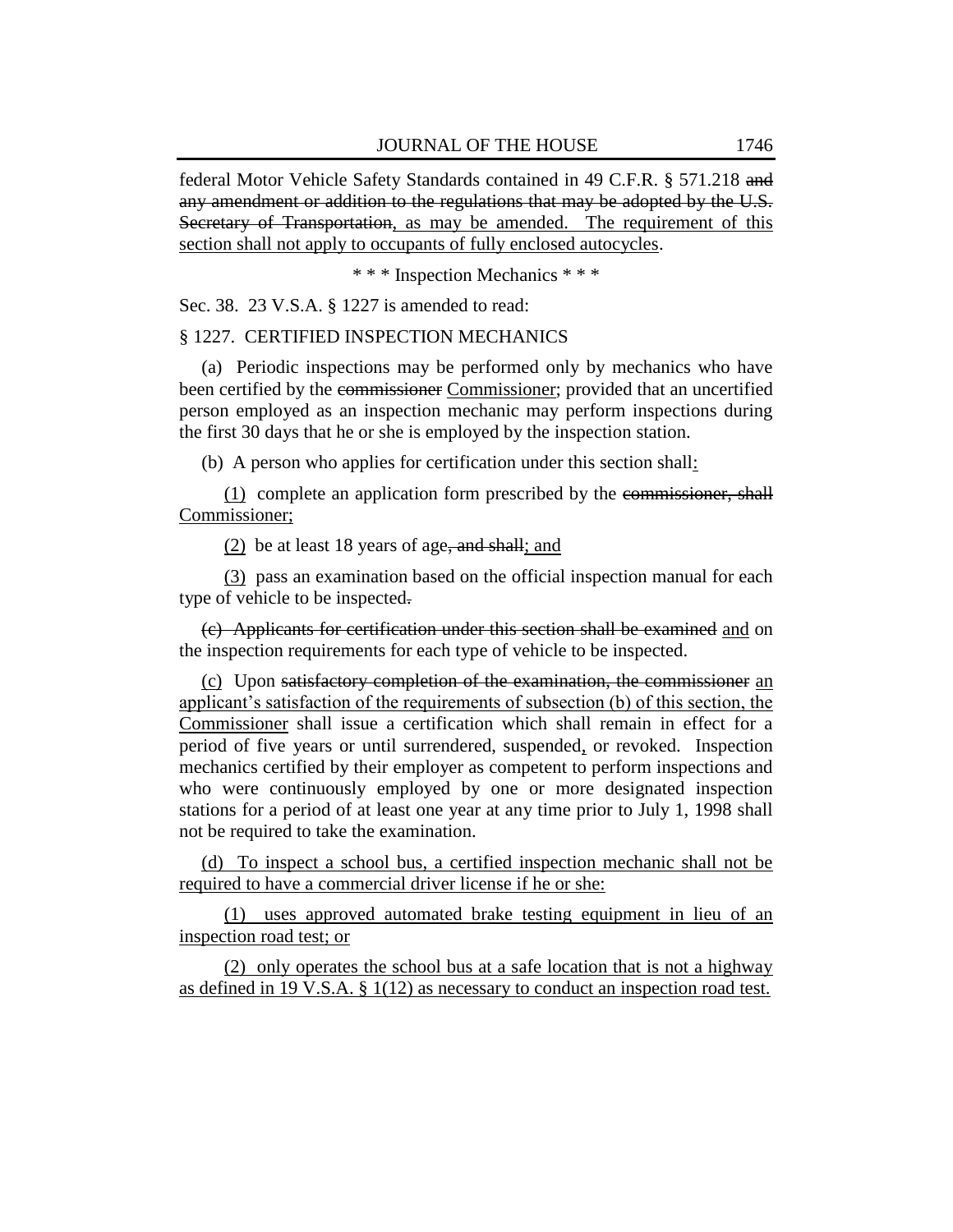\* \* \* Effective Dates \* \* \*

### Sec. 39. EFFECTIVE DATES

(a) This section, Sec. 10 (credits for and substitution of privilege cards), and Sec. 31 (moratorium on issuance of dealer plates) shall take effect on passage.

(b) Sec. 11 shall take effect on January 1, 2015. The obligation to provide proof of insurance shall apply to all policies delivered, issued for delivery, or renewed in this State on or after January 1, 2015. The obligation to provide notice of cancellation or nonrenewal shall apply to all cancellations or nonrenewals on or after January 1, 2015.

(c) All other sections shall take effect on July 1, 2014.

**Rep. Johnson of Canaan**, for the committee on Ways and Means recommended that the bill ought to pass in concurrence when amended, as recommended by the committee on Transportation and when further amended as follows:

First: By inserting four new sections to be Secs. 39–42 and a reader assistance thereto to read:

\* \* \* Use of a Portable Electronic Device While Driving \* \* \*

Sec. 39. 23 V.S.A. § 4(82) is amended to read:

(82) 
"Portable electronic device" means a portable electronic or computing device, including a cellular telephone, personal digital assistant (PDA), or laptop computer. "Portable electronic device" does not include a two-way or Citizens Band radio, or equipment used by a licensed Amateur Radio operator in accordance with 47 C.F.R. part 97.

Sec. 40. 23 V.S.A. § 1095b is amended to read:

# § 1095b. HANDHELD USE OF PORTABLE ELECTRONIC DEVICE IN WORK ZONE PROHIBITED

(a) Definition. As used in this section, "hands-free use" means the use of a portable electronic device without use of either hand and outside the immediate proximity of the user's ear, by employing an internal feature of, or an attachment to, the device.

(b) Use of handheld portable electronic device in work zone prohibited. A person shall not use a portable electronic device while operating a moving motor vehicle within on a highway work zone in Vermont. The prohibition of this subsection shall not apply unless the work zone is properly designated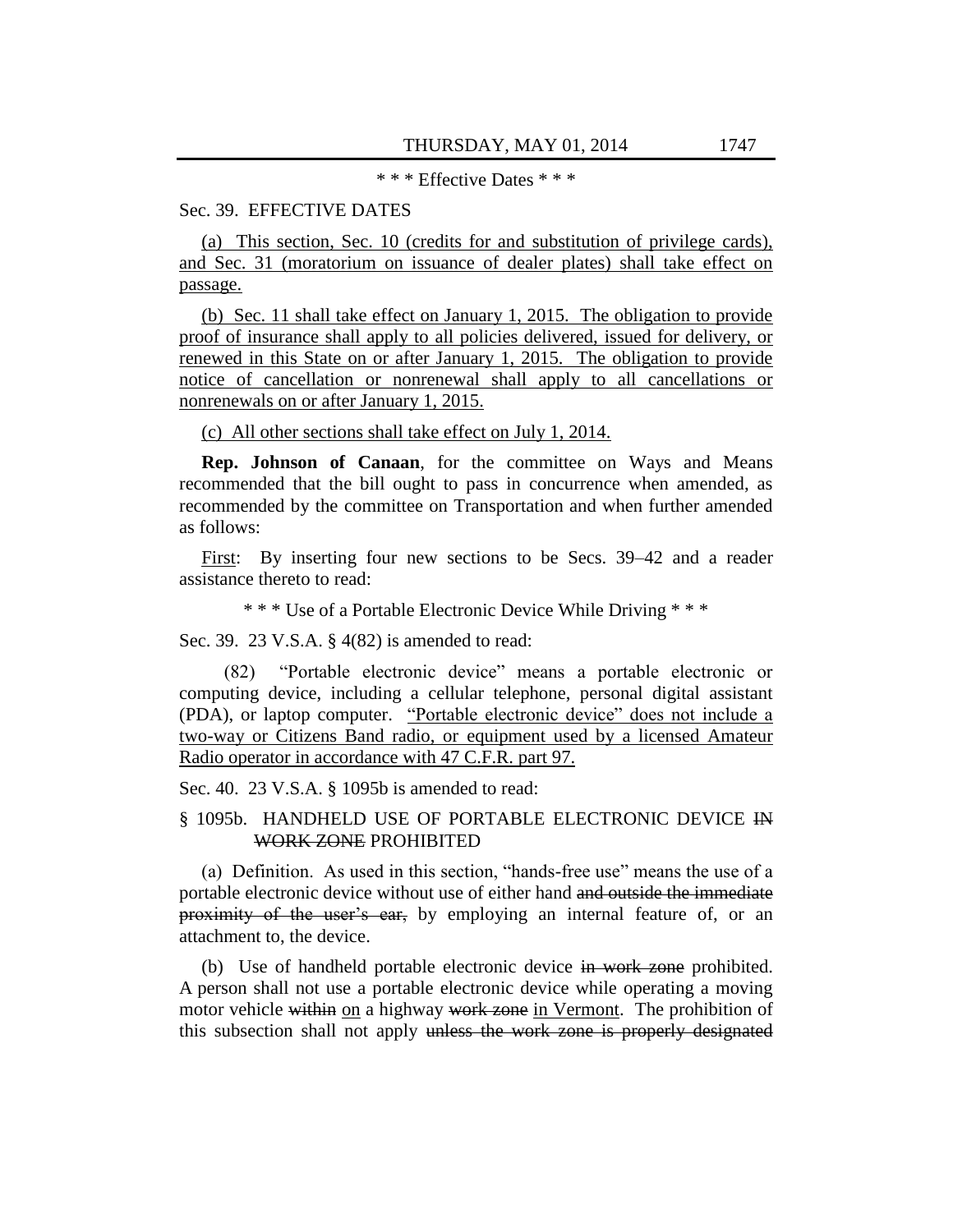with warning devices in accordance with subdivision 4(5) of this title, and shall not apply:

(1) to hands-free use;  $\Theta$ **r** 

(2) to activation or deactivation of hands-free use, as long as the device is in a cradle or otherwise securely mounted in the vehicle and the cradle or other accessory for secure mounting is not affixed to the windshield in violation of section 1125 of this title;

 $(2)(3)$  when use of a portable electronic device is necessary for a person to communicate with law enforcement or emergency service personnel under emergency circumstances; or

(4) to use of an ignition interlock device, as defined in section 1200 of this title.

(c) Penalty Penalties.

(1) A person who violates this section commits a traffic violation and shall be subject to a penalty fine of not less than \$100.00 and not more than \$200.00 upon adjudication of for a first violation, and of not less than \$250.00 and not more than \$500.00 upon adjudication of for a second or subsequent violation within any two-year period.

(2) A person convicted of violating this section while operating within a properly designated work zone in which construction, maintenance, or utility personnel are present shall have two points assessed against his or her driving record for a first conviction and five points assessed for a second or subsequent conviction.

(3) A person convicted of violating this section outside a work zone in which personnel are present shall not have points assessed against his or her driving record for a first conviction, and shall have two points assessed for a second or subsequent conviction within a two-year period.

(d)(1) Operators of commercial motor vehicles shall be governed by the provisions of chapter 39 of this title (Commercial Driver License Act) instead of the provisions of this chapter with respect to the handheld use of mobile telephones and texting while operating a commercial motor vehicle.

(2) A person shall not be issued more than one complaint for any violation of this section, section 1095a of this title (junior operator use of portable electronic devices), or section 1099 of this title (texting prohibited) that arises from the same incident.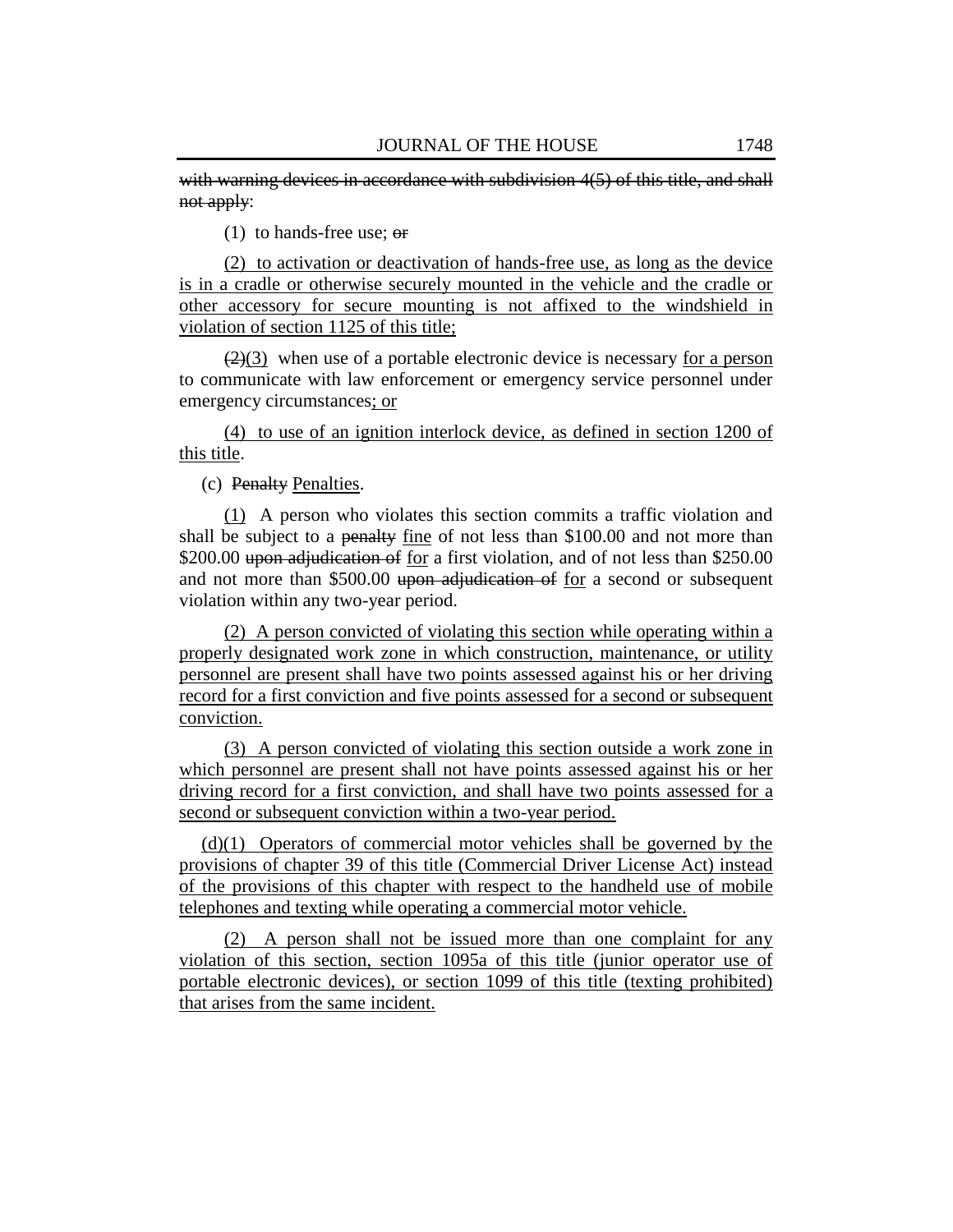Sec. 41. 23 V.S.A. § 2502 is amended to read:

### § 2502. POINT ASSESSMENT; SCHEDULE

(a) Any person operating a motor vehicle shall have points assessed against his or her driving record for convictions for moving violations of the indicated motor vehicle statutes in accord with the following schedule: (All references are to Title 23 of the Vermont Statutes Annotated.)

(1) Two points assessed for:

\* \* \*

| (LL)(i) | § 1095.        | Entertainment picture visible to<br>operator;                                                                                          |
|---------|----------------|----------------------------------------------------------------------------------------------------------------------------------------|
| (ii)    | \$1095b(c)(2). | Use of portable electronic device<br>in work zone—first offense;                                                                       |
| (iii)   | \$1095b(c)(3). | Use of portable electronic device<br>outside work zone-second<br><sub>or</sub><br>subsequent offense within<br>- a<br>two-year period; |
|         | * * *          |                                                                                                                                        |

(4) Five points assessed for:

\* \* \*

| (D) $\frac{8}{3}$ 1095b(c)(2). |       | Use of portable electronic device |
|--------------------------------|-------|-----------------------------------|
|                                |       | in work zone—second and           |
|                                |       | subsequent offenses;              |
|                                | * * * |                                   |

Sec. 42. 23 V.S.A. § 1095a is amended to read:

### § 1095a. JUNIOR OPERATOR USE OF PORTABLE ELECTRONIC DEVICES

A person under 18 years of age shall not use any portable electronic device as defined in subdivision 4(82) of this title while operating a moving motor vehicle on a highway. This prohibition shall not apply if it is necessary to place an emergency 911 call when use of a portable electronic device is necessary for a person to communicate with law enforcement or emergency service personnel under emergency circumstances.

and by renumbering the remaining section to be numerically correct.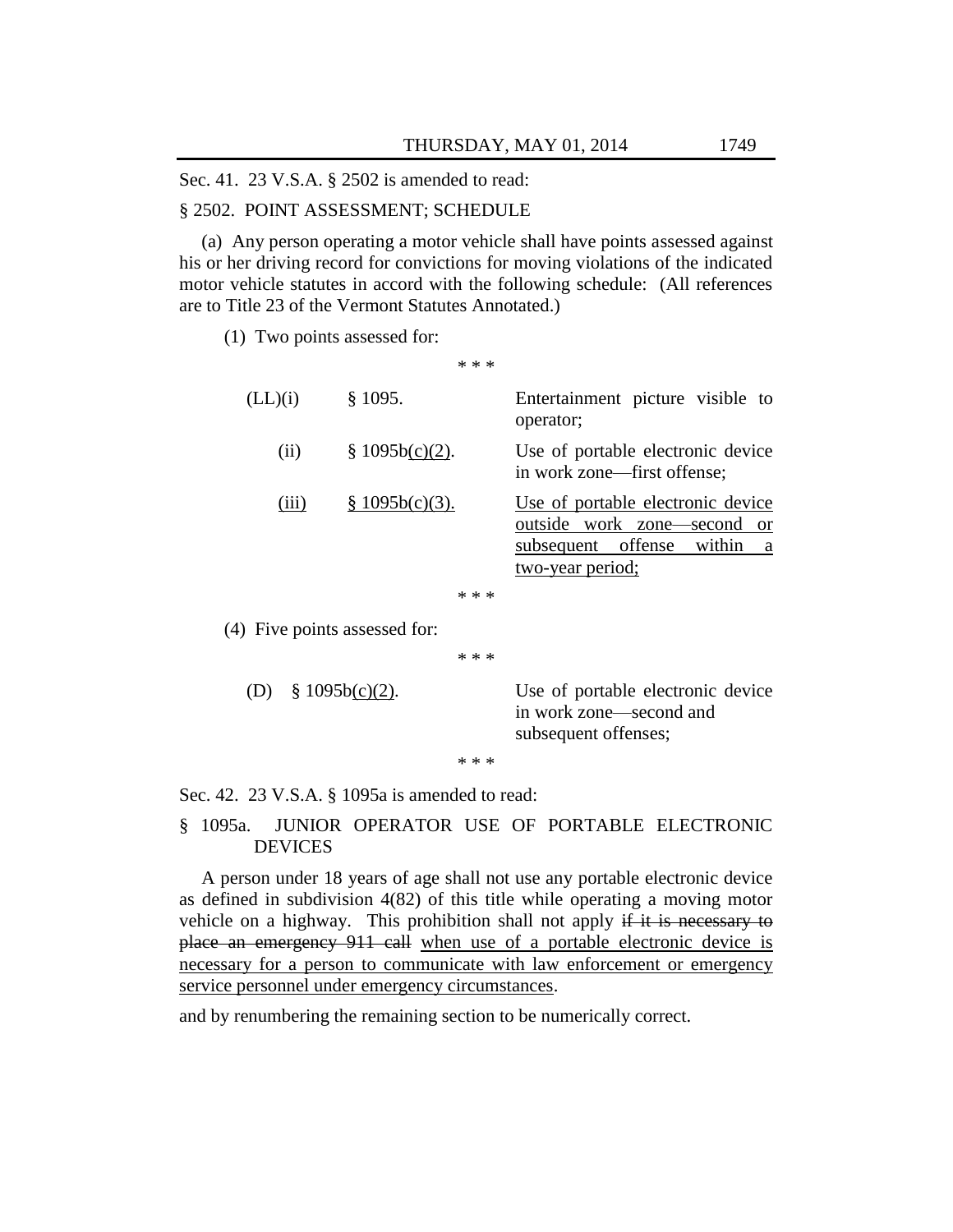Second: In the renumbered Sec. 43 (effective dates), by inserting a new subsection (c) to read:

(c) Secs. 39–42 (use of portable electronic device while driving) shall take effect on October 1, 2014.

and by relettering the remaining subsection to be alphabetically correct.

Thereupon, bill was read the second time and the report of the committees on Transportation and Ways and Means were agreed to and third reading was ordered.

### **Senate Proposal of Amendment Concurred in**

### **H. 795**

The Senate proposed to the House to amend House bill, entitled

An act relating to victim's compensation and restitution procedures

By striking all after the enacting clause and inserting in lieu thereof the following:

Sec. 1. 13 V.S.A. § 5362 is amended to read:

§ 5362. RESTITUTION UNIT

(a) A Restitution Unit is created within the Center for Crime Victim Services for purposes of assuring ensuring that crime victims receive restitution when it is ordered by the Court.

(b) The Restitution Unit shall administer the Restitution Fund established under section 5363 of this title.

(c) The Restitution Unit shall have the authority to:

(1) Collect restitution from the offender when it is ordered by the court Court under section 7043 of this title.

(2) Bring an action to enforce  $Enforce$  a restitution obligation as a civil judgment under section 7043 of this title. The Restitution Unit shall enforce restitution orders issued prior to July 1, 2004 pursuant to the law in effect on the date the order is issued.

(3)(A) Share and access information, including information maintained by the National Criminal Information Center, consistent with Vermont and federal law, from the Court, the Department of Corrections, the Department of Motor Vehicles, the Department of Taxes, and the Department of Labor, and law enforcement agencies in order to carry out its collection and enforcement functions. The Restitution Unit, for purposes of establishing and enforcing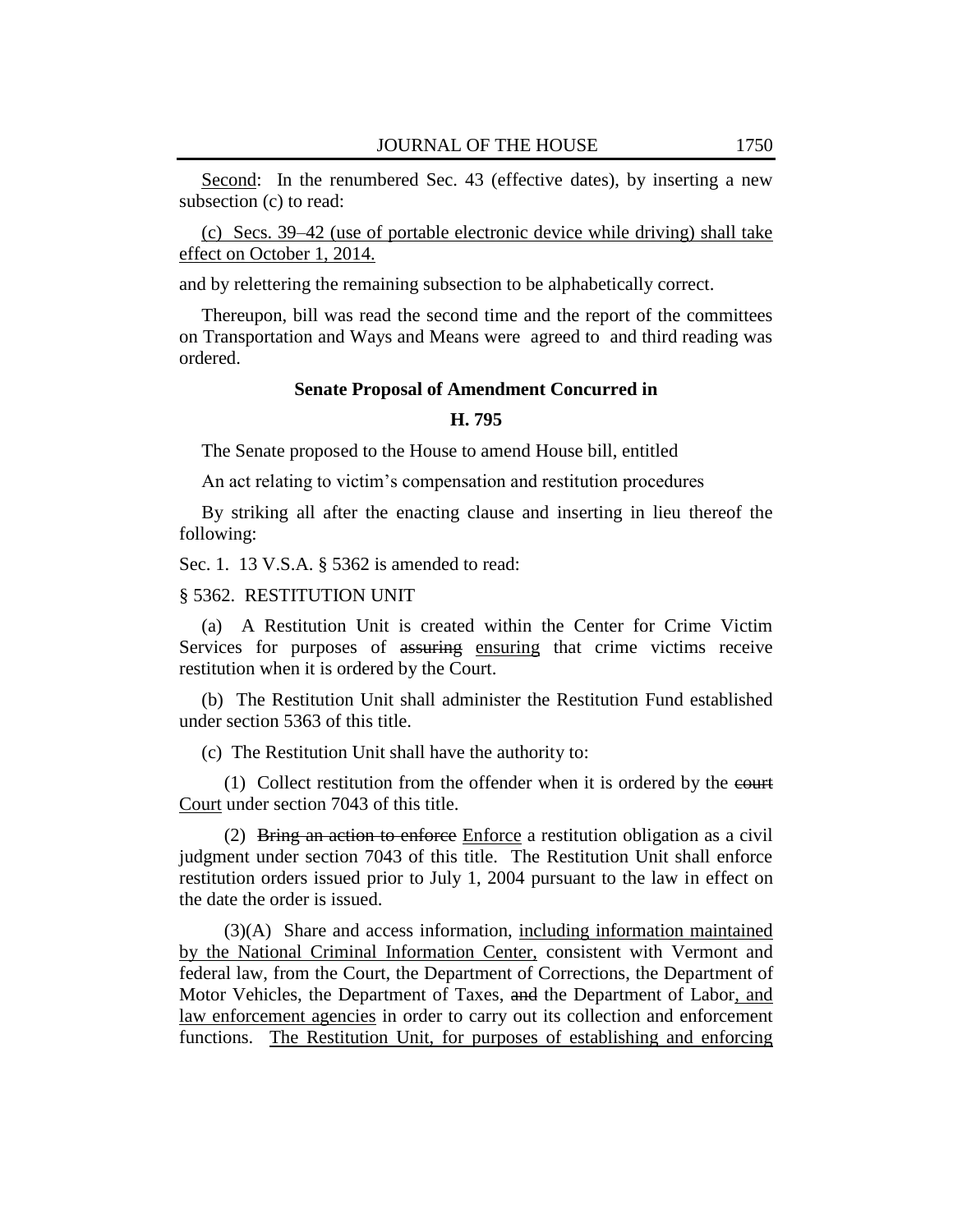restitution payment obligations, is designated as a law enforcement agency for the sole purpose of requesting and obtaining access to information needed to identify or locate a person, including access to information maintained by the National Criminal Information Center.

(B) Provide information to the Department of Corrections concerning supervised offenders, including an offender's restitution payment history and balance, address and contact information, employment information, and information concerning the Restitution Unit's collection efforts.

(C) The Restitution Unit is specifically authorized to collect, record, use, and disseminate Social Security numbers as needed for the purpose of collecting restitution and enforcing restitution judgment orders issued by the Court, provided that the Social Security number is maintained on a separate form that is confidential and exempt from public inspection and copying under the Public Records Act.

(4) Investigate and verify losses as determined by the Restitution Unit, including losses that may be eligible for advance payment from the Restitution Special Fund, and verify the amount of insurance or other payments paid to or for the benefit of a victim, and reduce the amount collected or to be collected from the offender or disbursed to the victim from the Crime Victims' Restitution Special Fund accordingly. The Restitution Unit, when appropriate, shall submit to the court Court a proposed revised restitution order stipulated to by the victim and the unit, with copies provided to the victim and the offender. No hearing shall be required, and the Court shall amend the judgment order to reflect the amount stipulated to by the victim and the Restitution Unit.

(5) Adopt such administrative rules as are reasonably necessary to carry out the purposes set forth in this section.

(6)(A) Report offenders' payment histories to credit reporting agencies, provided that the Unit shall not report information regarding offenders who are incarcerated. The Unit shall not make a report under this subdivision (6) until after it has notified the offender of the proposed report by first class mail or other like means to give actual notice, and provided the offender a period not to exceed 20 days to contest the accuracy of the information with the Unit. The Unit shall immediately notify each credit bureau organization to which information has been furnished of any increases or decreases in the amount of restitution owed by the offender.

(B) Obtain offenders' credit reports from credit reporting agencies. The Unit shall not obtain a report under this subdivision (6) until after it has notified the offender by first class mail or other means likely to give actual notice of its intent to obtain the report.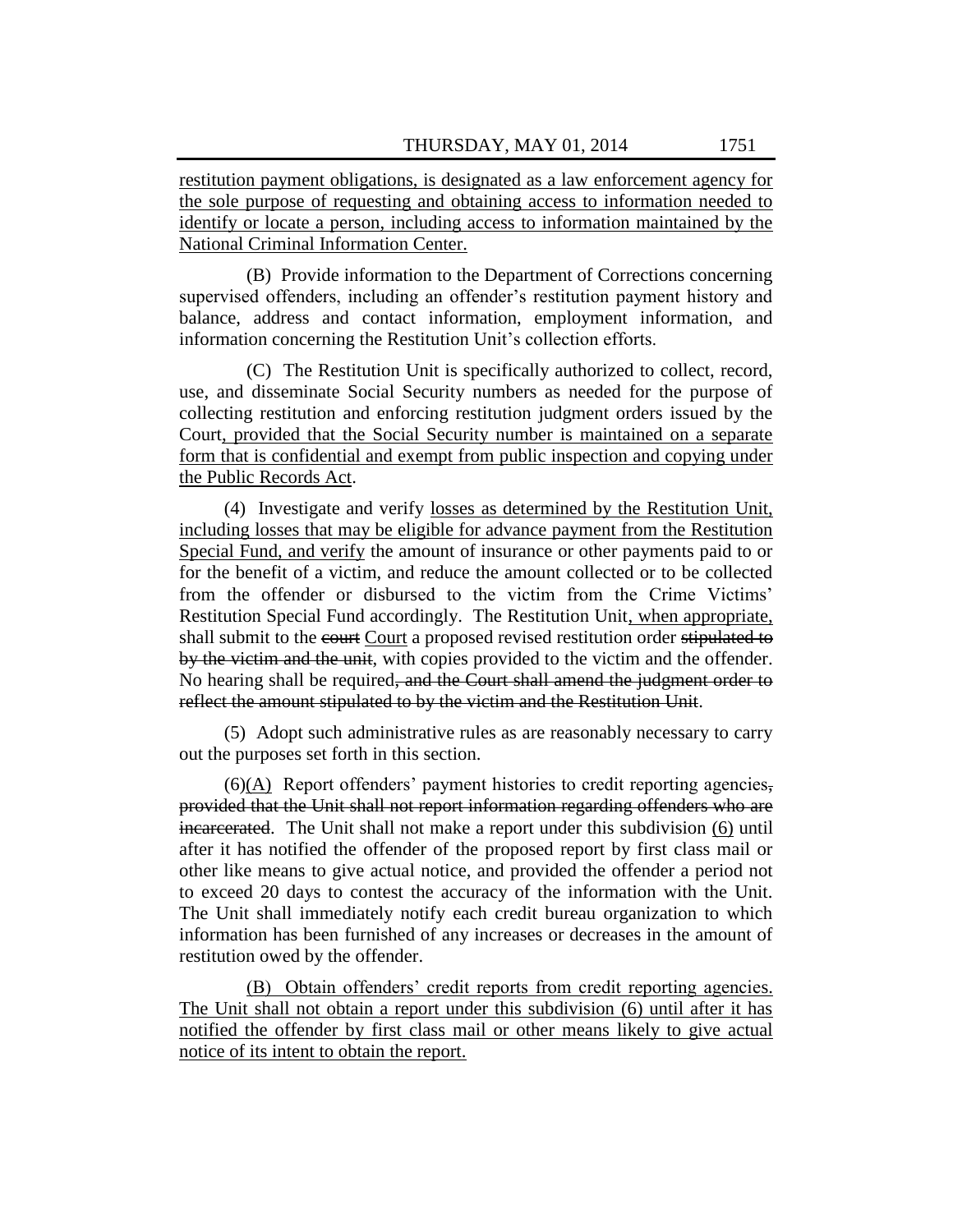(7) Enter into a repayment contract with a juvenile or adult accepted into a diversion program and to bring a civil action to enforce the contract when a diversion program has referred an individual pursuant to 3 V.S.A. § 164a.

(8) Contract with one or more sheriff's departments for the purposes of serving process, warrants, demand letters, and mittimuses in restitution cases, and contract with one or more law enforcement agencies or other investigators for the purpose of investigating and locating offenders and enforcing restitution judgment orders.

(9) Collect from an offender subject to a restitution judgment order all fees and direct costs, including reasonable attorney's fees, incurred by the Restitution Unit as a result of enforcing the order and investigating and locating the offender.

Sec. 2. 13 V.S.A. § 5363 is amended to read:

§ 5363. CRIME VICTIM'S RESTITUTION SPECIAL FUND

\* \* \*

(d)(1) The Restitution Unit is authorized to advance up to  $$10,000.00$ \$5,000.00 to a victim or to a deceased victim's heir or legal representative if the victim:

(A) was first ordered by the Court to receive restitution on or after July 1, 2004;

(B) is a natural person or the natural person's legal representative;

(C) has not been reimbursed under subdivision (2) of this subsection; and

(D) is a natural person and has been referred to the Restitution Unit by a diversion program pursuant to 3 V.S.A. § 164a.

(2) The Restitution Unit may make advances of up to \$10,000.00 \$5,000.00 under this subsection to the following persons or entities:

(A) A victim service agency approved by the Restitution Unit if the agency has advanced monies which would have been payable to a victim under subdivision (1) of this subsection.

(B) A victim who is a natural person or the natural person's legal representative in a case where the defendant, before or after an adjudication of guilt, enters into a drug court contract requiring payment of restitution.

(3) An advance under this subsection shall not be made to the government or to any governmental subdivision or agency.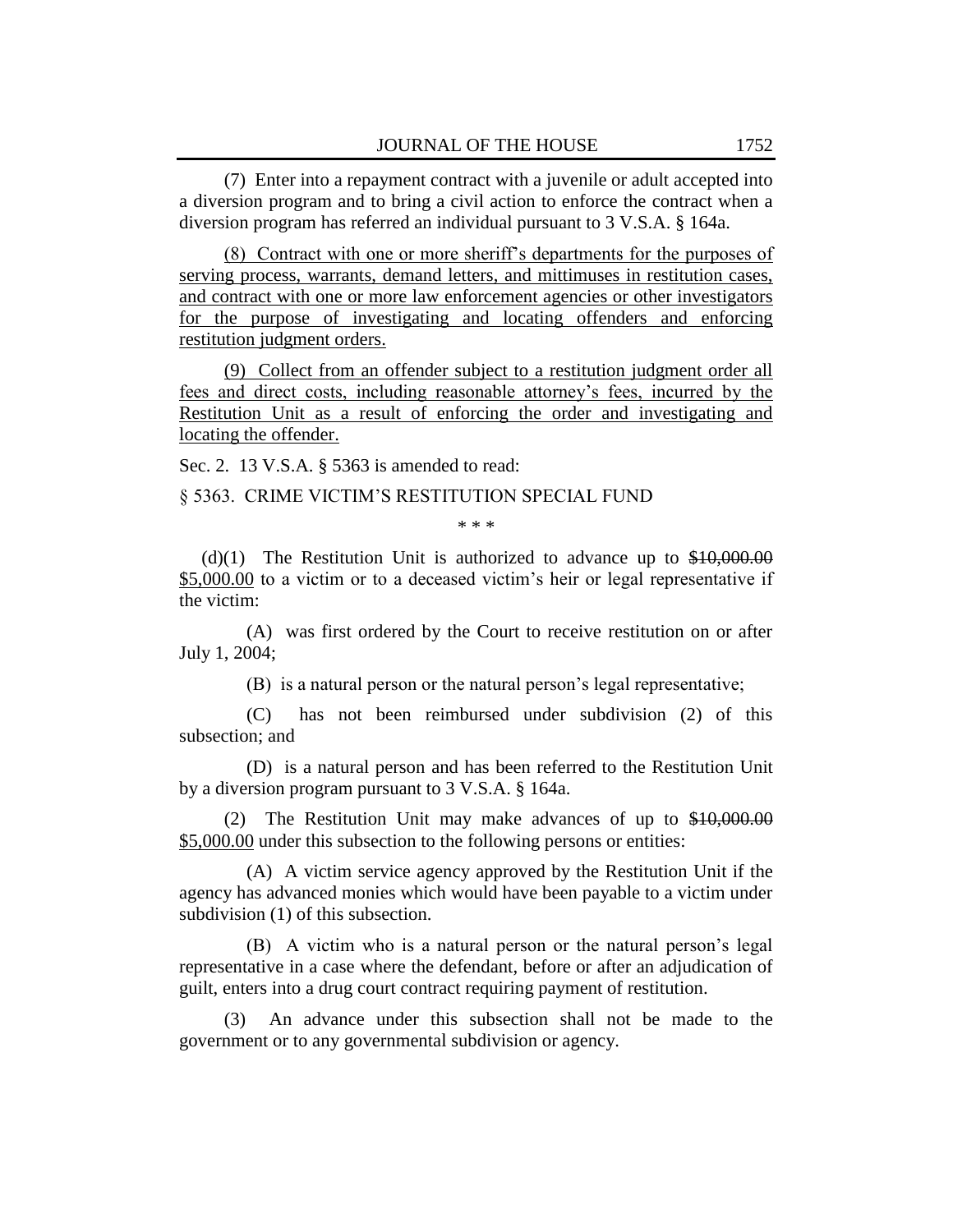(4) An advance under this subsection shall not be made to a victim who:

(A) fails to provide the Restitution Unit with the documentation necessary to support the victim's claim for restitution;  $\Theta$ 

(B) violated a criminal law of this State which caused or contributed to the victim's material loss; or

(C) has crime-related losses that are eligible for payment from the Victim Compensation Special Fund.

(5) An advance under this subsection shall not be made for the amount of cash loss included in a restitution judgment order.

(6) An advance under this subsection shall not be made for:

(A) jewelry or precious metals; or

(B) luxury items or collectibles identified in rules adopted by the Unit pursuant to subdivision  $5362(c)(5)$  of this title.

\* \* \*

Sec. 3. 13 V.S.A. § 7043 is amended to read:

§ 7043. RESTITUTION

\* \* \*

(e)(1) An order of restitution shall establish the amount of the material loss incurred by the victim, which shall be the restitution judgment order. In the event the offender is unable to pay the restitution judgment order at the time of sentencing, the Court shall establish a restitution payment schedule for the offender based upon the offender's current and reasonably foreseeable ability to pay, subject to modification under subsection  $(k)(l)$  of this section. Notwithstanding 12 V.S.A. chapter 113 or any other provision of law, interest shall not accrue on a restitution judgment.

(2)(A) Every order of restitution shall:

(i) include the offender's name, address, telephone number, and Social Security number, provided that the Social Security number is redacted pursuant to the Vermont Rules for Public Access to Court Records;

(ii) include the name, address, and telephone number of the offender's employer; and

(iii) require the offender, until his or her restitution obligation is satisfied, to notify the Restitution Unit within 30 days if the offender's address,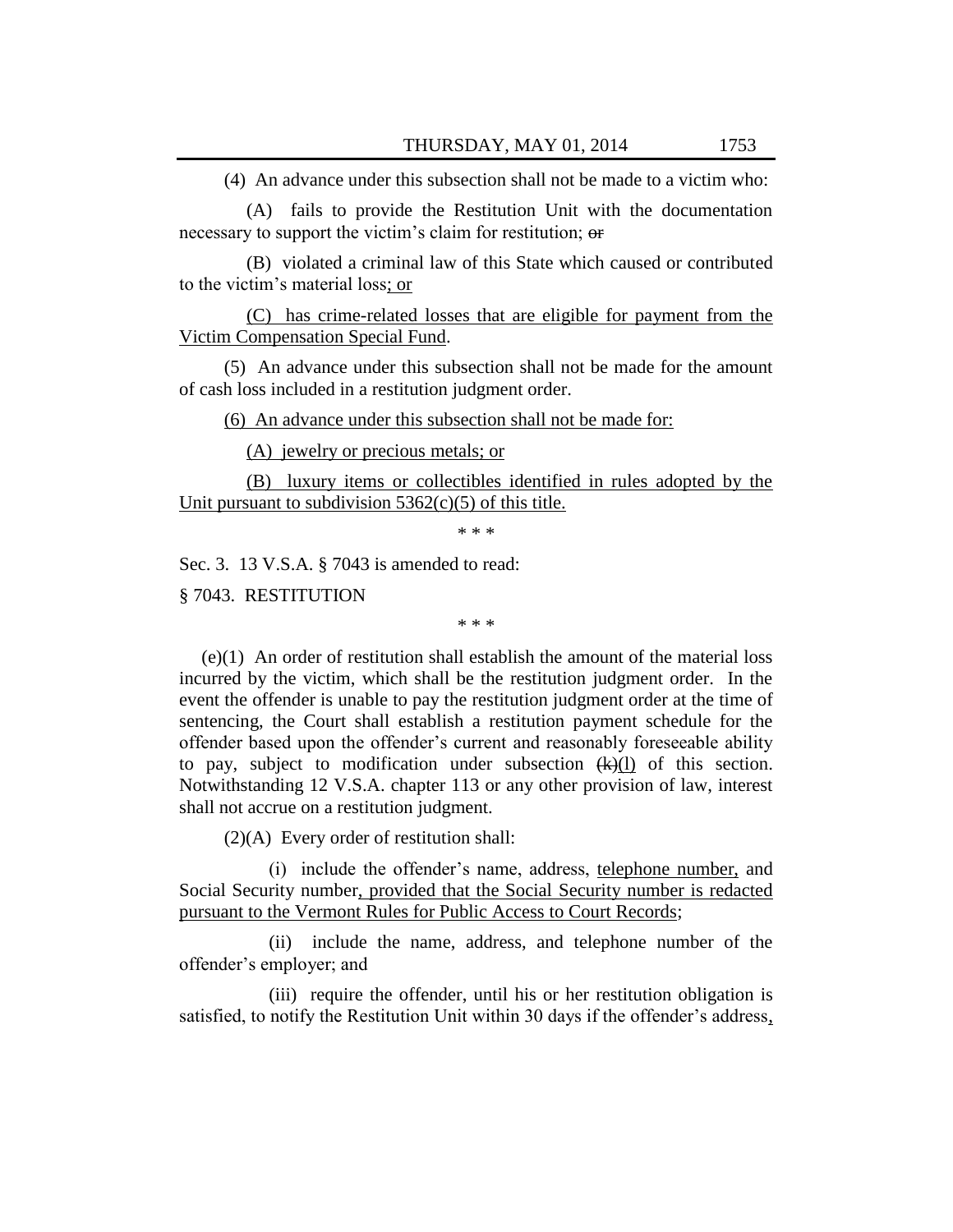telephone number, or employment changes, including providing the name, address, and telephone number of each new employer.

(B) [Repealed.]

(3) An order of restitution may require the offender to pay restitution for an offense for which the offender was not convicted if the offender knowingly and voluntarily executes a plea agreement which provides that the offender pay restitution for that offense. A copy of the plea agreement shall be attached to the restitution order.

(f)(1) If not paid at the time of sentencing, restitution may be ordered as a condition of probation, supervised community sentence, furlough, preapproved furlough, or parole if the convicted person is sentenced to preapproved furlough, probation, or supervised community sentence, or is sentenced to imprisonment and later placed on parole. A person shall not be placed on probation solely for purposes of paying restitution. An offender may not be charged with a violation of probation, furlough, or parole for nonpayment of a restitution obligation incurred after July 1, 2004.

(2) The Department of Corrections shall work collaboratively with the Restitution Unit to assist with the collection of restitution. The Department shall provide the Restitution Unit with information about the location and employment status of the offender.

(g)(1) When restitution is requested but not ordered, the Court shall set forth on the record its reasons for not ordering restitution.

(2)(A) If restitution was not requested at the time of sentencing as the result of an error by the State, or if expenses arose after the entry of a restitution order, the State may file a motion with the sentencing court to reopen the restitution case in order to consider a the victim may request for restitution payable from the Restitution Fund. Restitution ordered paid under this subdivision shall be payable from the Restitution Fund and shall not be payable by the offender. If the restitution is for expenses that arose after the entry of a restitution order, the restitution shall be capped at \$1,000.00.

(B) A motion request under this subdivision shall be filed with the Restitution Unit within one year after the imposition of sentence or the entry of the restitution order.

(h) Restitution ordered under this section shall not preclude a person from pursuing an independent civil action for all claims not covered by the restitution order.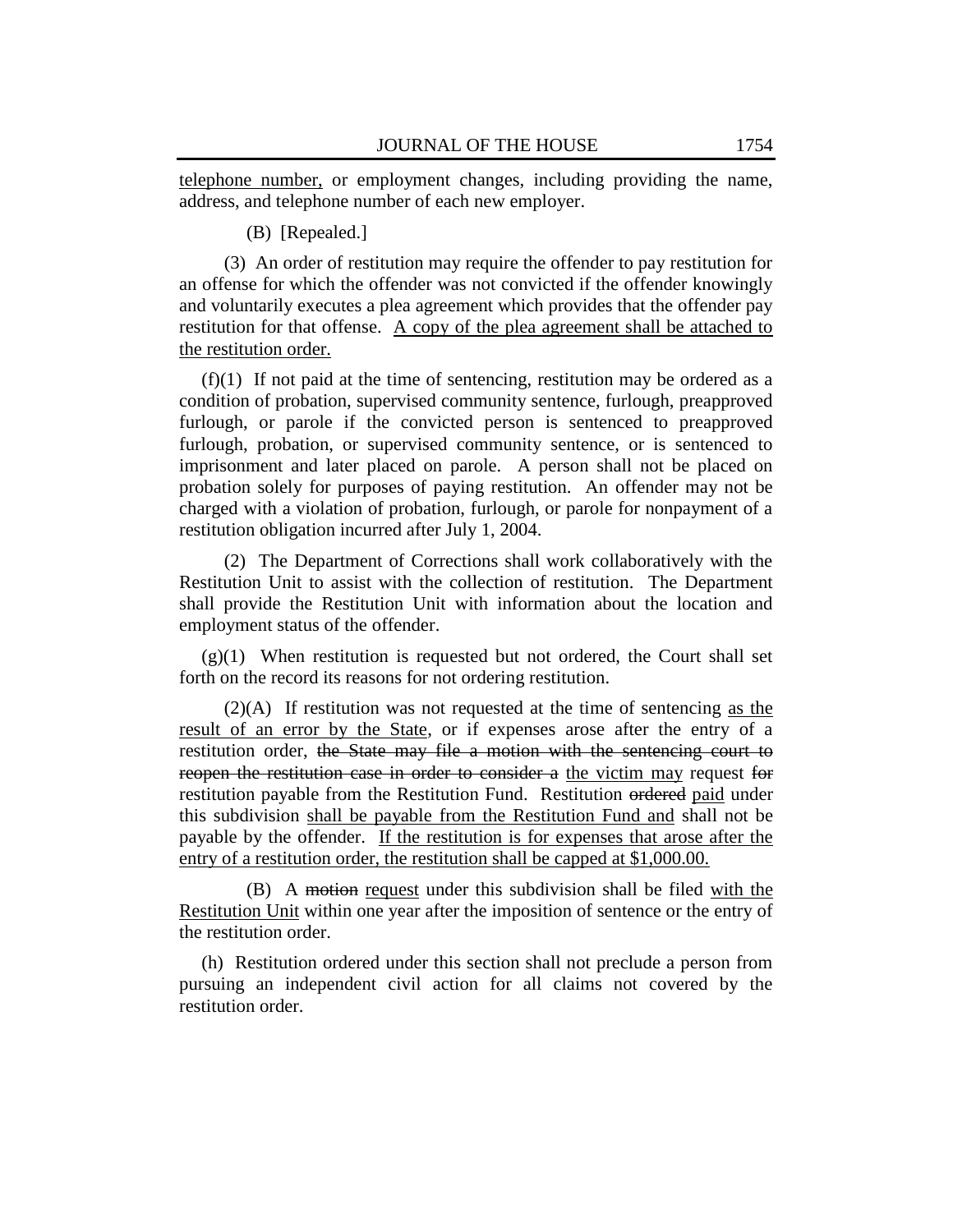$(i)(1)$  The court Court shall transmit a copy of a restitution order and the plea agreement, if any, to the Restitution Unit, which shall make payment to the victim in accordance with section 5363 of this title.

(2) To the extent that the Victims Compensation Board has made payment to or on behalf of the victim in accordance with chapter 167 of this title, restitution, if imposed, shall be paid to the Restitution Unit, which shall make payment to the Victims Compensation Fund.

(j) The Restitution Unit may bring an action, including a small claims procedure, on a form approved by the Court Administrator, to enforce a restitution judgment order entered by the Criminal Division of the Superior Court. The action shall be brought against an the offender in the Civil Division of the Superior Court of the unit where the offender resides or in the unit where the order was issued. In an action under this subsection, a restitution order issued by the Criminal Division of the Superior Court shall be enforceable in the Civil Division of the Superior Court or in a small claims procedure in the same manner as a civil judgment. Superior and Small Claims Court filing fees shall be waived for an action brought under this subsection, and for an action to renew a restitution judgment.

 $(m)(1)$  If the offender fails to pay restitution as ordered by the court, the Restitution Unit may file an action to enforce the restitution order in Superior or Small Claims Court. After an enforcement action is filed pursuant to subsection (j) of this section, any further proceedings related to the action shall be heard in the court Court where it was filed. The court Court shall set the matter for hearing and shall provide notice to the Restitution Unit, the victim, and the offender. Upon filing of a motion for financial disclosure, the Court may order the offender to appear at the hearing and disclose assets and liabilities and produce any documents the Court deems relevant.

\* \* \*

(2) If the court Court determines the offender has failed to comply with the restitution order, the court Court may take any action the Court deems necessary to ensure the offender will make the required restitution payment, including:

 $(1)(A)$  amending the payment schedule of the restitution order;

 $(2)(B)$  ordering, in compliance with the procedures required in Rule 4.1 of the Vermont Rules of Civil Procedure, the disclosure, attachment, and sale of assets and accounts owned by the offender;

 $(3)(C)$  ordering trustee process against the offender's wages withheld pursuant to subsection (n) of this section; or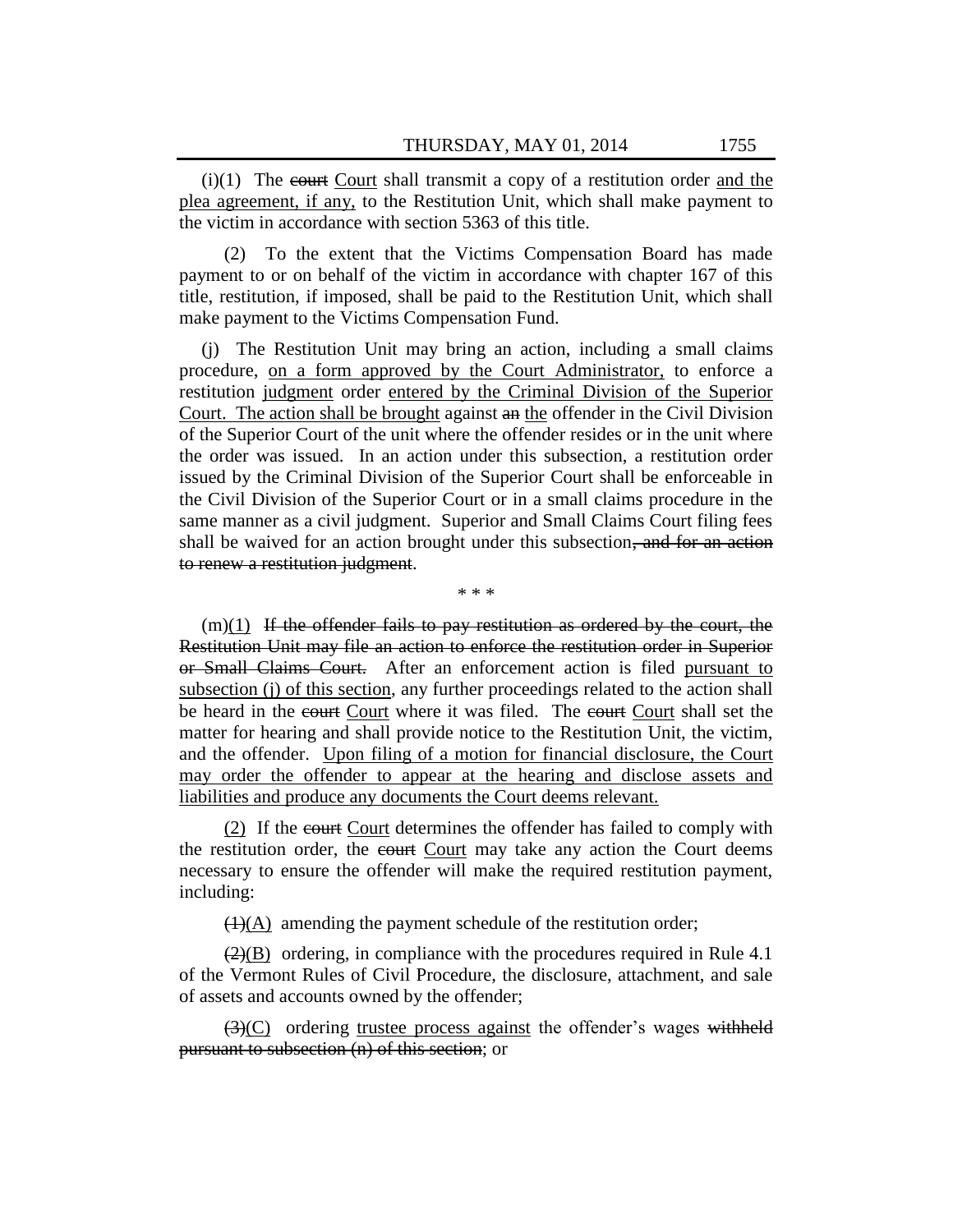$(4)(D)$  ordering the suspension of any recreational licenses owned by the offender.

(3) If the Court finds that the offender has an ability to pay and willfully refuses to do so, the offender may be subject to civil contempt proceedings under 12 V.S.A. chapter 5.

\* \* \*

(p) An obligation to pay restitution is part of a criminal sentence and is:

(1) nondischargeable in the United States Bankruptcy Court to the maximum extent provided under 11 U.S.C. §§ 523 and 1328; and

(2) not subject to any statute of limitations; and

(3) not subject to the renewal of judgment requirements of 12 V.S.A. § 506.

\* \* \*

Sec. 4. 13 V.S.A. § 5573 is amended to read:

§ 5573. COMPLAINT

(a) A complaint filed under this subchapter shall be supported by facts and shall allege that:

(1) the complainant has been convicted of a felony crime, been sentenced to a term of imprisonment, and served all or any part at least six months of the sentence in a correctional facility; and

(2) the complainant was exonerated pursuant to subchapter  $1$  of this chapter through the complainant's conviction being reversed or vacated, the information or indictment being dismissed, the complainant being acquitted after a second or subsequent trial, or the granting of a pardon.

(b) The court may dismiss the complaint, upon its own motion or upon motion of the state State, if it determines that the complaint does not state a claim for which relief may be granted.

Sec. 5. 13 V.S.A. § 5574 is amended to read:

§ 5574. BURDEN OF PROOF; JUDGMENT; DAMAGES

(a) A claimant shall be entitled to judgment in an action under this subchapter if the claimant establishes each of the following by a preponderance of the clear and convincing evidence: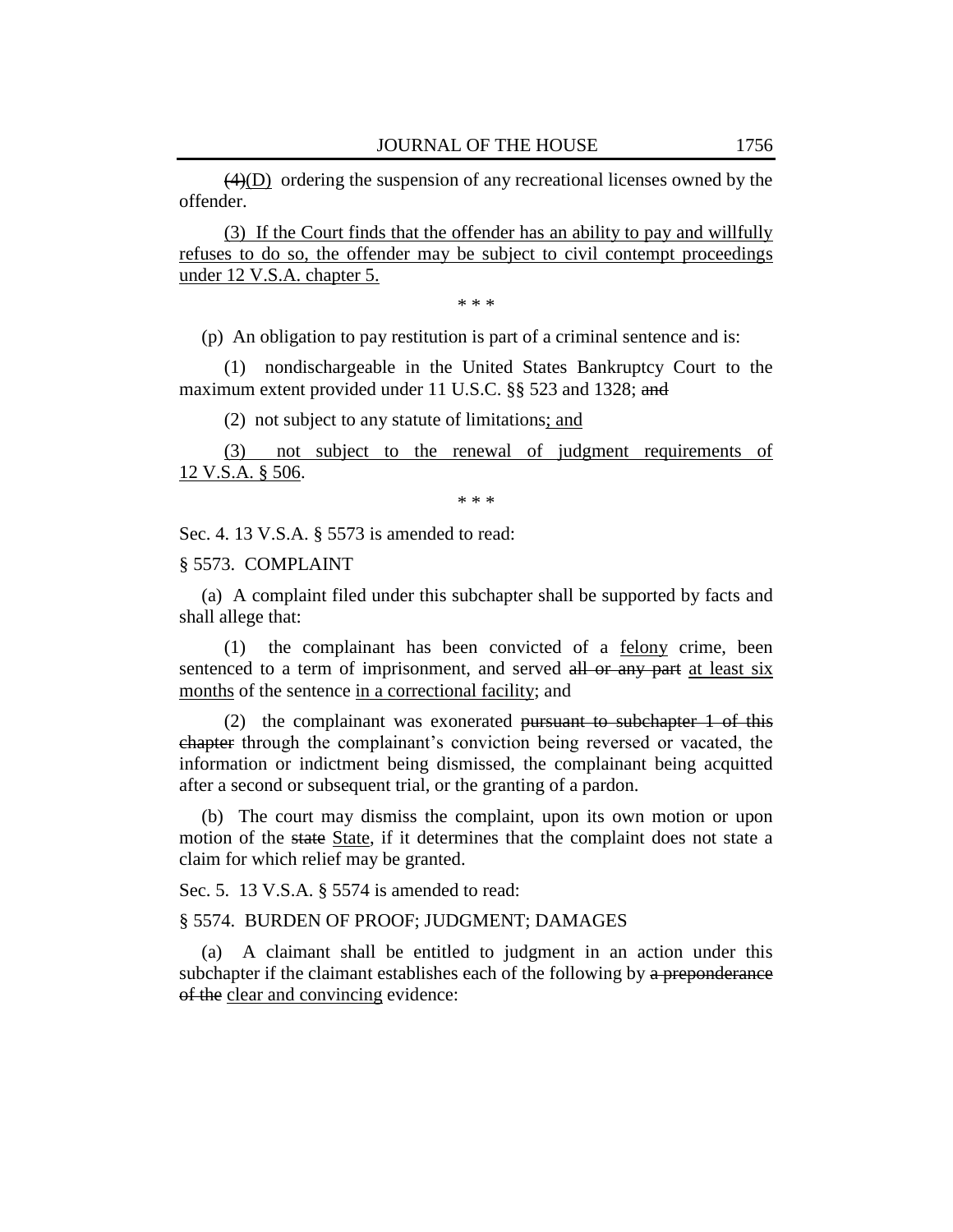(1) The complainant was convicted of a felony crime, was sentenced to a term of imprisonment, and served all or any part at least six months of the sentence in a correctional facility.

(2) As a result of DNA evidence:

(A) The complainant's conviction was reversed or vacated, the complainant's information or indictment was dismissed, or the complainant was acquitted after a second or subsequent trial; or.

(B) The complainant was pardoned for the crime for which he or she was sentenced.

(3) DNA evidence establishes that the complainant did not commit the crime for which he or she was sentenced The complainant is actually innocent of the felony or felonies that are the basis for the claim. As used in this chapter, a person is "actually innocent" of a felony or felonies if he or she did not engage in any illegal conduct alleged in the charging documents for which he or she was charged, convicted, and imprisoned.

(4) The complainant did not fabricate evidence or commit or suborn perjury during any proceedings related to the crime with which he or she was charged.

\* \* \*

# Sec. 6. VICTIM'S COMPENSATION FUND; BILLING OF HEALTH CARE FACILITIES IN FY 2015; SUNSET

(a) Notwithstanding 13 V.S.A. § 5356(c) and 32 V.S.A. § 1407, during fiscal year 2015, the Victim's Compensation Fund shall reimburse health care facilities and health care providers at 50 percent of the billed charges for compensation. The health care facility or health care provider shall not bill any balance to the crime victim.

(b) This section shall be repealed on July 1, 2015.

Sec. 7. EFFECTIVE DATE

This act shall take effect on July 1, 2014 and shall apply to restitution orders issued after that date.

Which proposal of amendment was considered and concurred in.

### **Action on Bill Postponed**

## **H. 581**

House bill, entitled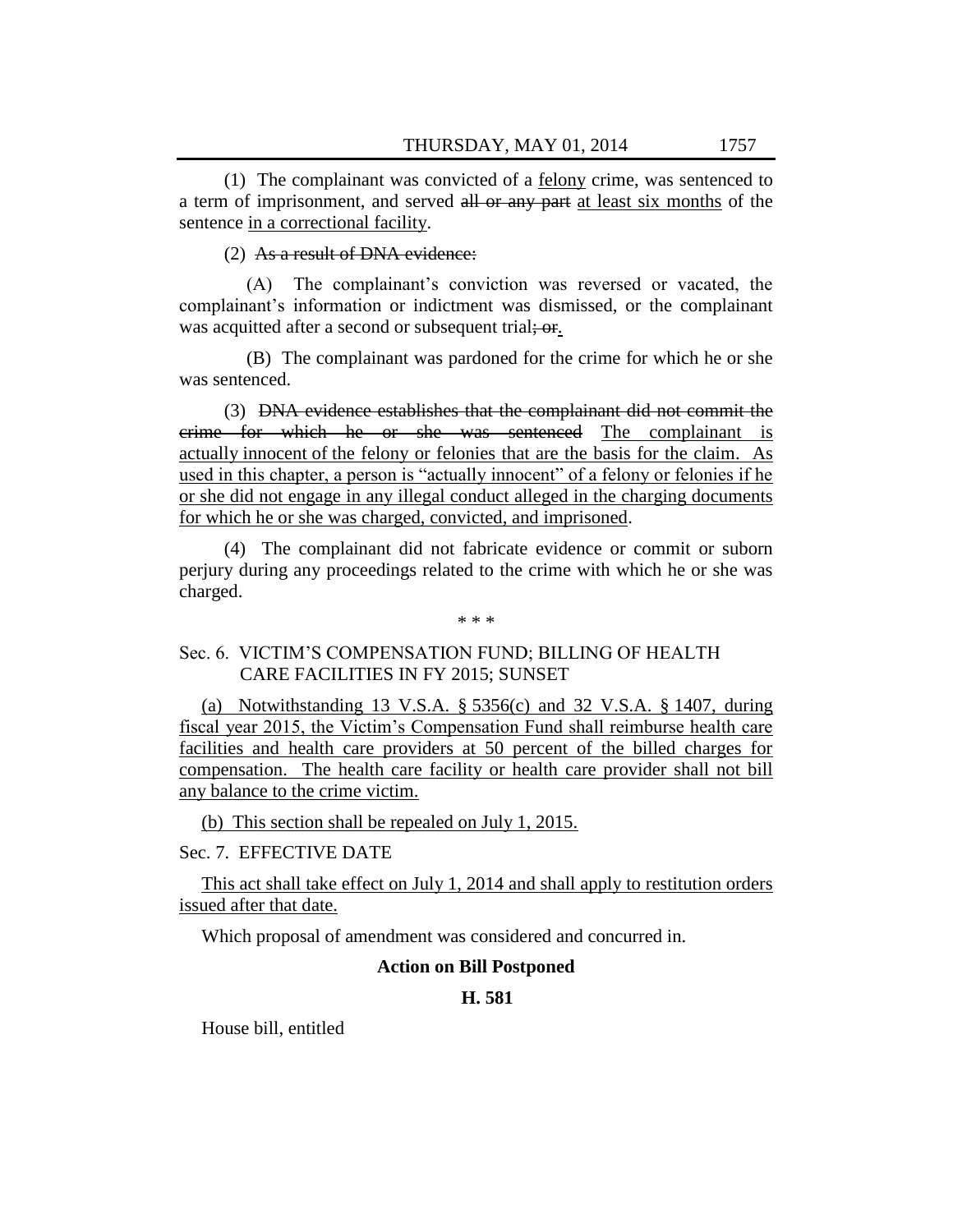An act relating to guardianship of minors

Was taken up and pending the question, Shall the House concur in the Senate proposal of amendment? on motion of **Rep. Grad of Moretown**, action on the bill was postponed until the next legislative day.

# **Senate Proposal of Amendment Not Concurred in; Committee of Conference Requested and Appointed**

### **H. 297**

The Senate proposed to the House to amend House bill, entitled

An act relating to duties and functions of the Department of Public Service

By striking all after the enacting clause and inserting in lieu thereof the following:

\* \* \* Legislative Purpose; Intent \* \* \*

### Sec. 1. LEGISLATIVE PURPOSE; FINDINGS

It is the intent of the General Assembly to maintain a robust and modern telecommunications network in Vermont by making strategic investments in improved technology for all Vermonters. To achieve that goal, it is the purpose of this act to upgrade the State's telecommunications objectives and reorganize government functions in a manner that results in more coordinated and efficient State programs and policies, and, ultimately, produces operational savings that may be invested in further deployment of broadband and mobile telecommunications services for the benefit of all Vermonters. In addition, it is the intent of the General Assembly to update and provide for a more equitable application of the Universal Service Fund (USF) surcharge. Together, these operational savings and additional USF monies will raise at least \$1.45 million annually, as follows:

(1) \$650,000.00 from an increase in the USF charge to a flat two percent;

(2) \$500,000.00 from application of the USF charge to prepaid wireless telecommunications service providers; and

\$300,000.00 in operational savings from the transfer and consolidation of State telecommunications functions.

\* \* \* USF; Connectivity Fund; Prepaid Wireless; Rate of Charge \* \* \*

Sec. 2. 30 V.S.A. § 7511 is amended to read:

§ 7511. DISTRIBUTION GENERALLY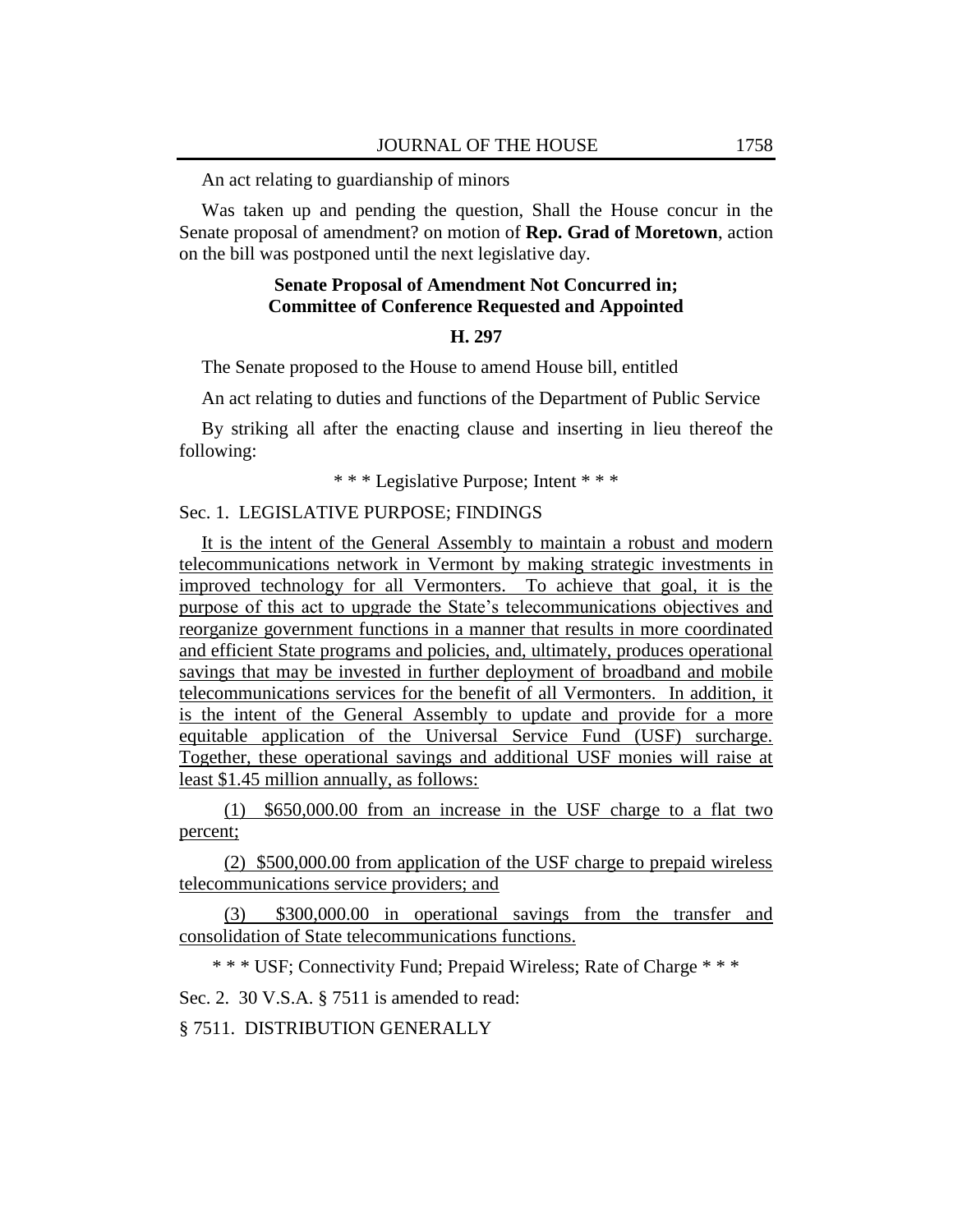(a) As directed by the public service board, Public Service Board funds collected by the fiscal agent, and interest accruing thereon, shall be distributed as follows:

(1)  $\overline{4}$  to pay costs payable to the fiscal agent under its contract with the public service board. Board;

(2) To to support the Vermont telecommunications relay service in the manner provided by section 7512 of this title.;

(3)  $\overline{10}$  to support the Vermont lifeline Lifeline program in the manner provided by section 7513 of this title.;

(4) To to support enhanced 911 Enhanced 911 services in the manner provided by section 7514 of this title.; and

(5) To reduce the cost to customers of basic telecommunications service in high-cost areas, in the manner provided by section 7515 of this title to support the Connectivity Fund established in section 7516 of this chapter.

(b) If insufficient funds exist to support all of the purposes contained in subsection (a) of this section, the public service board Board shall conduct an expedited proceeding to allocate the available funds, giving priority in the order listed in subsection (a).

Sec. 3. 30 V.S.A. § 7516 is added to read:

### § 7516. CONNECTIVITY FUND

(a) There is created a Connectivity Fund for the purpose of providing access to Internet service that is capable of speeds of at least 4 Mbps download and 1 Mbps upload to every E-911 business and residential location in Vermont, beginning with locations not served as of December 31, 2013 according to the minimum technical service characteristic objectives applicable at that time. Within this category of unserved Vermonters, priority shall be given to locations having access to only satellite or dial-up Internet service. Any new services funded in whole or in part by monies in this Fund shall be capable of being continuously upgraded to reflect the best available, most economically feasible service capabilities.

(b) The fiscal agent shall determine annually, on or before September 1, the amount of funds available to the Connectivity Fund. The Department of Public Service shall publish annually a list of census blocks eligible for funding based on the Department's most recent broadband mapping data. The Department annually shall solicit proposals from service providers, the Vermont Telecommunications Authority, and the Division for Connectivity to deploy broadband to eligible census blocks. The Department shall give priority to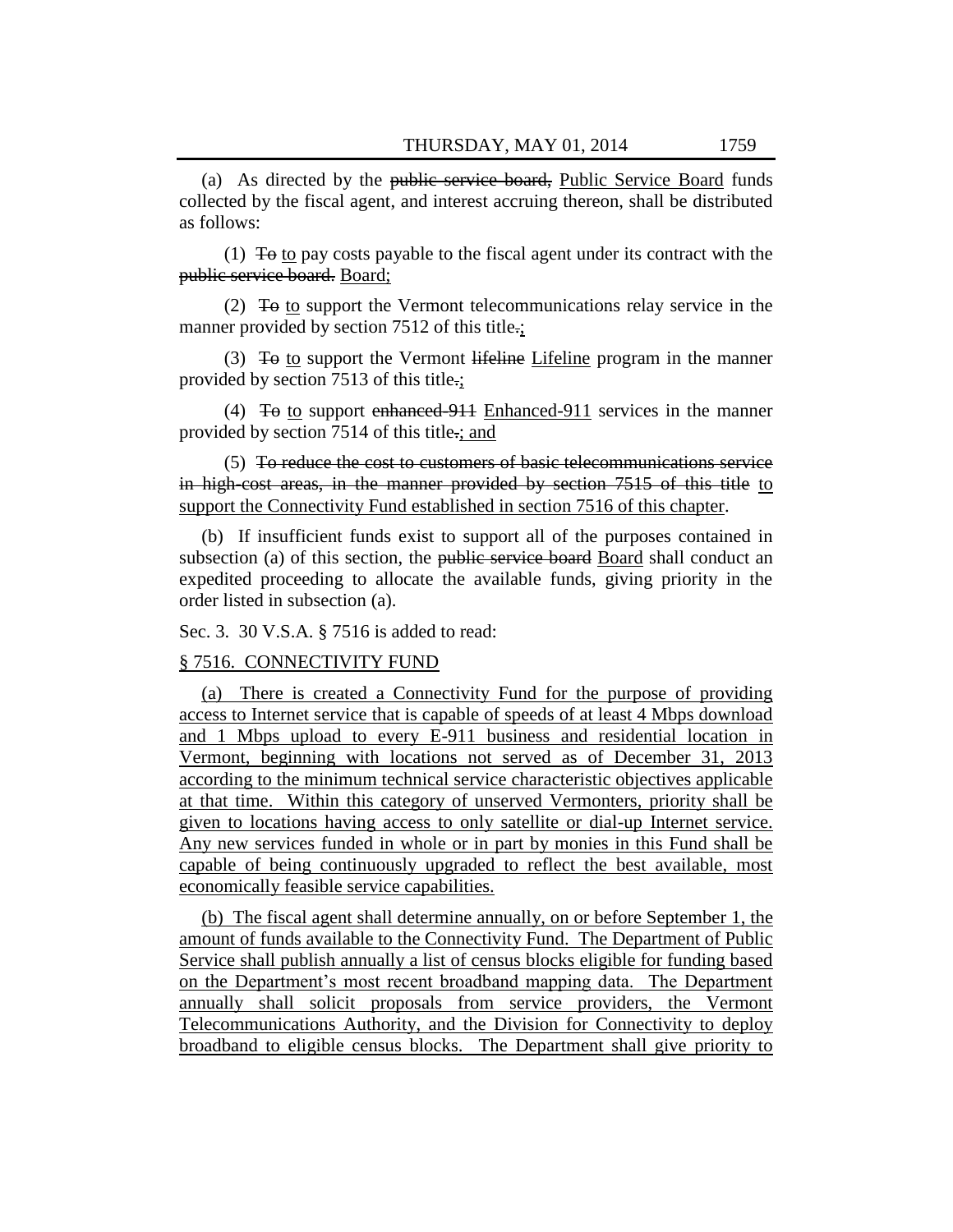proposals that reflect the lowest cost of providing services to unserved locations; however, the Department also shall consider:

(1) the proposed data transfer rates and other data transmission characteristics of services that would be available to consumers;

(2) the price to consumers of services;

(3) the proposed cost to consumers of any new construction, equipment installation service, or facility required to obtain service;

(4) whether the proposal would use the best available technology that is economically feasible;

(5) the availability of service of comparable quality and speed; and

(6) the objectives of the State's Telecommunications Plan.

Sec. 4. 30 V.S.A. § 7521 is amended to read:

### § 7521. CHARGE IMPOSED; WHOLESALE EXEMPTION

(a) A universal service charge is imposed on all retail telecommunications service provided to a Vermont address. Where the location of a service and the location receiving the bill differ, the location of the service shall be used to determine whether the charge applies. The charge is imposed on the person purchasing the service, but shall be collected by the telecommunications provider. Each telecommunications service provider shall include in its tariffs filed at the public service board Public Service Board a description of its billing procedures for the universal service fund charge.

(b) The universal service charge shall not apply to wholesale transactions between telecommunications service providers where the service is a component part of a service provided to an end user. This exemption includes, but is not limited to, network access charges and interconnection charges paid to a local exchange carrier.

(c) In the case of mobile telecommunications service, the universal service charge is imposed when the customer's place of primary use is in Vermont. The terms "customer," "place of primary use," and "mobile" telecommunications service" have the meanings given in  $4 \text{ U.S.C. }$  § 124. All provisions of 32 V.S.A. § 9782 shall apply to the imposition of the universal service charge under this section.

(d)(1) Notwithstanding any other provision of law to the contrary, in the case of prepaid wireless telecommunications services, the universal service charge shall be imposed on the provider in the manner determined by the Public Service Board pursuant to subdivision (3) of this section.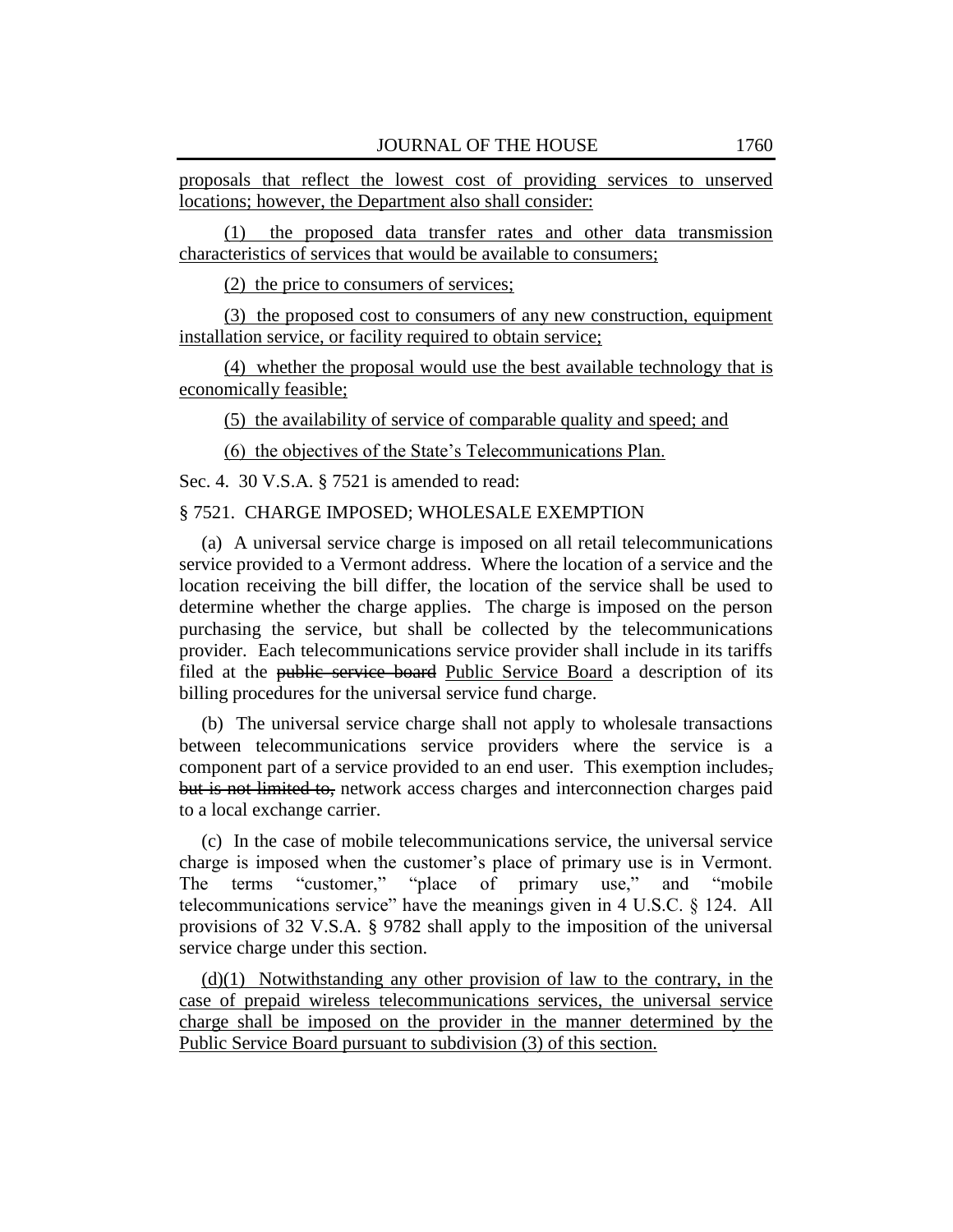(2) For purposes of this subsection, "prepaid wireless telecommunications service" means a telecommunications service as defined in section 203(5) of this title that a consumer pays for in advance and that is sold in predetermined units or dollars that decline with use.

(3) The Public Service Board shall establish a formula to ensure the universal service charge imposed on prepaid wireless telecommunications service providers reflects two percent of retail prepaid wireless telecommunications service in Vermont beginning on September 1, 2014.

Sec. 5. 30 V.S.A. § 7523 is amended to read:

### § 7523. RATE ADJUSTED ANNUALLY OF CHARGE

(a) Annually, after considering the probable expenditures for programs funded pursuant to this chapter, the probable service revenues of the industry and seeking recommendations from the department, the public service board shall establish a rate of charge to apply during the 12 months beginning on the following September 1. However, the rate so established shall not at any time exceed two percent of retail telecommunications service. The board's decision shall be entered and announced each year before July 15. However, if the general assembly does not enact an authorization amount for E-911 before July 15, the board may defer decision until 30 days after the E-911 authorization is established, and the existing charge rate shall remain in effect until the board establishes a new rate Beginning on July 1, 2014, the annual rate of charge shall be two percent of retail telecommunications service.

(b) Universal service charges imposed and collected by the fiscal agent under this subchapter shall not be transferred to any other fund or used to support the cost of any activity other than in the manner authorized by section 7511 of this title.

Sec. 6. 30 V.S.A. § 7524 is amended to read:

#### § 7524. PAYMENT TO FISCAL AGENT

(a) Telecommunications service providers shall pay to the fiscal agent all universal service charge receipts collected from customers. A report in a form approved by the public service board Public Service Board shall be included with each payment.

(b) Payments shall be made monthly, by the 15th day of the month, and shall be based upon amounts collected in the preceding month. If the amount is small, the board Board may allow payment to be made less frequently, and may permit payment on an accrual basis.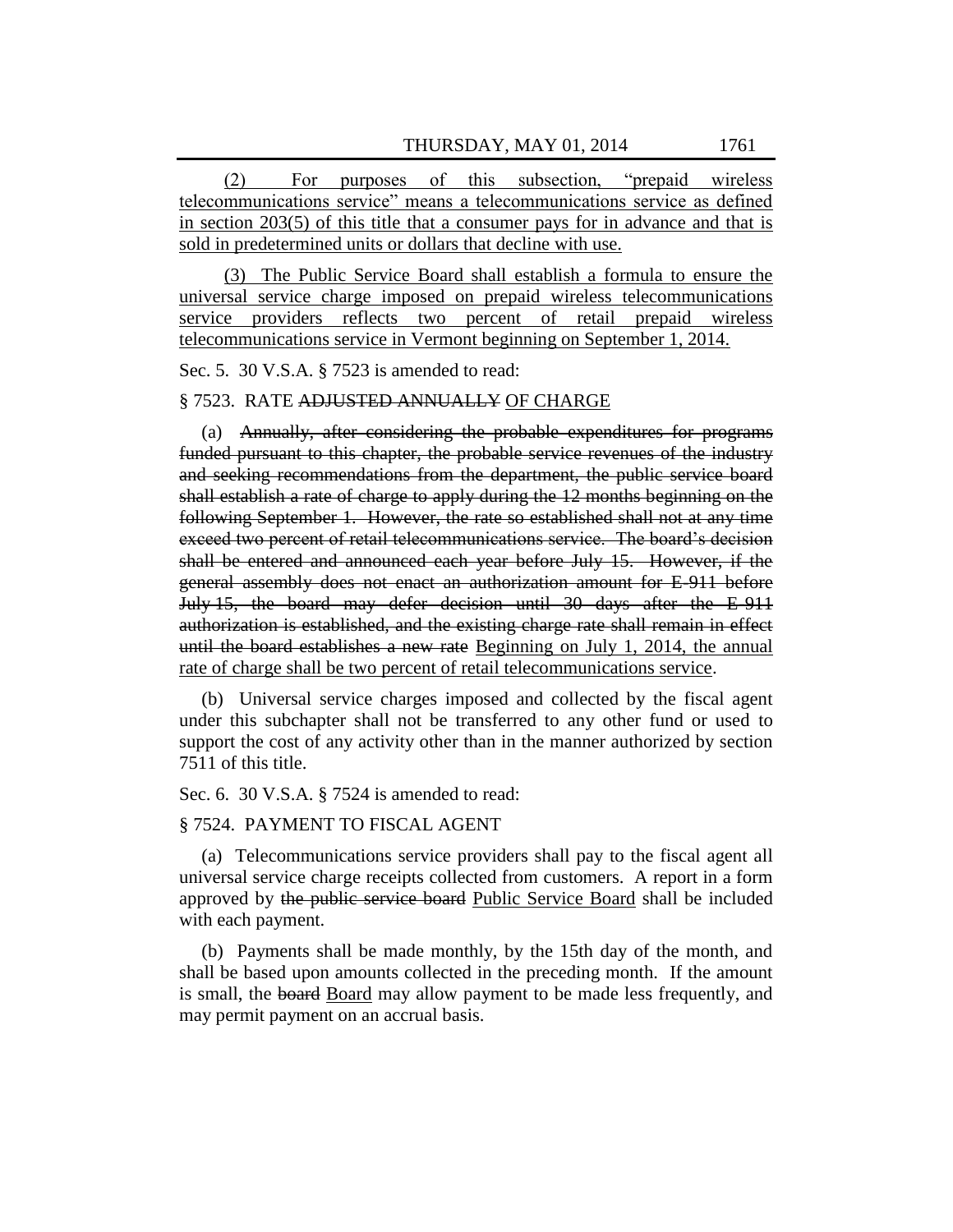(c) Telecommunications service providers shall maintain records adequate to demonstrate compliance with the requirements of this chapter. The board Board or the fiscal agent may examine those records in a reasonable manner.

(d) When a payment is due under this section by a telecommunications service provider who has provided customer credits under the lifeline Lifeline program, the amount due may be reduced by the amount of credit granted.

(e) The fiscal agent shall examine the records of telecommunications service providers to determine whether their receipts reflect application of the universal service charge on all assessable telecommunications services under this chapter, including the federal subscriber line charge, directory assistance, enhanced services unless they are billed as separate line items, and toll-related services.

\* \* \* State Telecommunications Plan; Division for Connectivity; VTA \* \* \*

Sec. 7. 30 V.S.A. § 202c is amended to read:

§ 202C. STATE TELECOMMUNICATIONS; POLICY AND PLANNING

(a) The General Assembly finds that advances in telecommunications technology and changes in federal regulatory policy are rapidly reshaping telecommunications services, thereby promising the people and businesses of the State communication and access to information, while creating new challenges for maintaining a robust, modern telecommunications network in Vermont.

(b) Therefore, to direct the benefits of improved telecommunications technology to all Vermonters, it is the purpose of this section and section 202d of this title to:

(1) Strengthen the State's role in telecommunications planning.

(2) Support the universal availability of appropriate infrastructure and affordable services for transmitting voice and high-speed data.

(3) Support the availability of modern mobile wireless telecommunications services along the State's travel corridors and in the State's communities.

(4) Provide for high-quality, reliable telecommunications services for Vermont businesses and residents.

(5) Provide the benefits of future advances in telecommunications technologies to Vermont residents and businesses.

(6) Support competitive choice for consumers among telecommunications service providers and promote open access among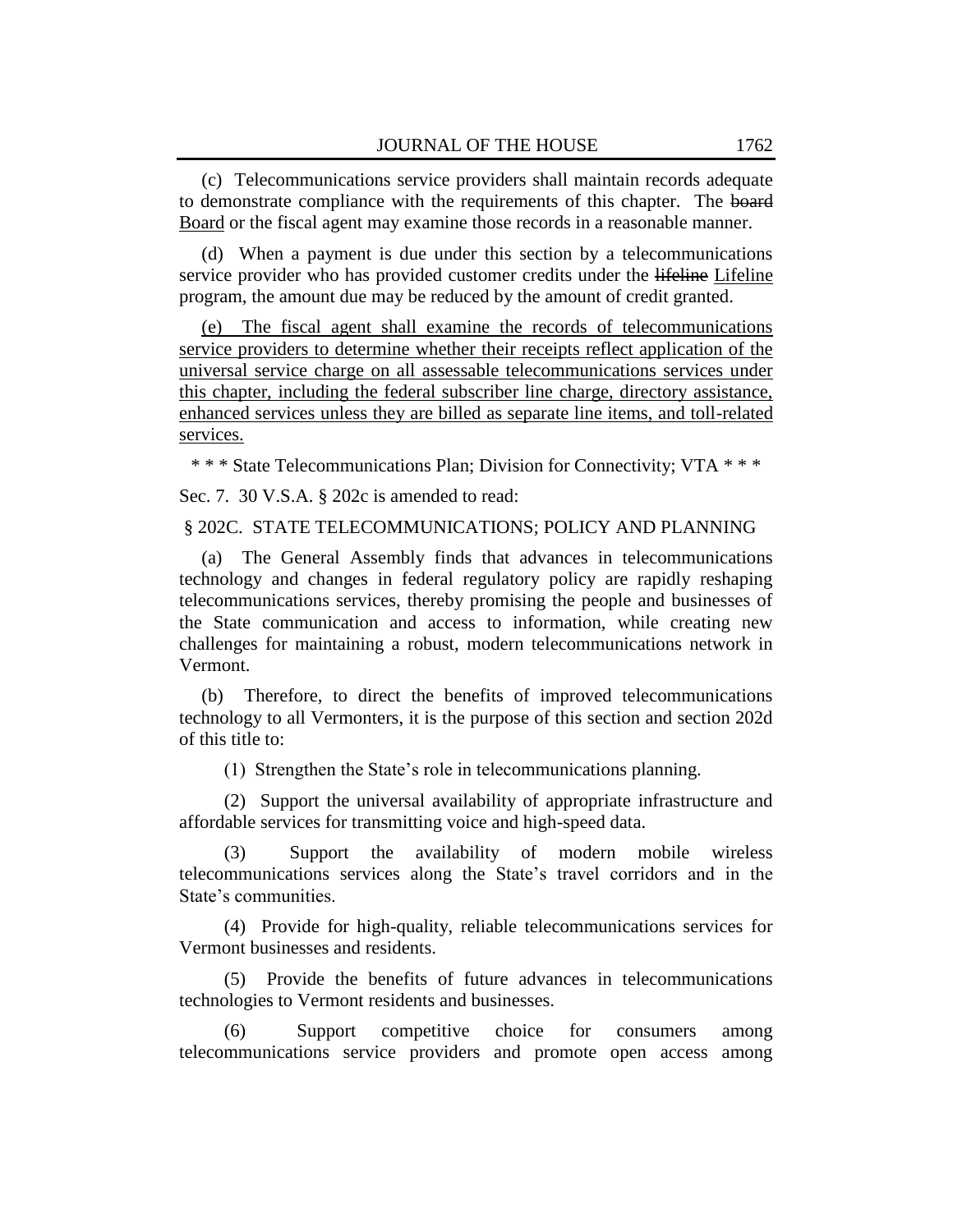competitive service providers on nondiscriminatory terms to networks over which broadband and telecommunications services are delivered.

(7) Support, to the extent practical and cost effective, the application of telecommunications technology to maintain and improve governmental and public services, public safety, and the economic development of the State.

(8) Support deployment of broadband infrastructure that:

(A) Uses the best commercially available technology.

(B) Does not negatively affect the ability of Vermont to take advantage of future improvements in broadband technology or result in widespread installation of technology that becomes outmoded within a short period after installation.

(9) In the deployment of broadband infrastructure, encourage the use of existing facilities, such as existing utility poles and corridors and other structures, in preference to the construction of new facilities or the replacement of existing structures with taller structures.

(10) Support measures designed to ensure that by the end of the year 2024 every E-911 business and residential location in Vermont has infrastructure capable of delivering Internet access with service that has a minimum download speed of 100 Mbps and is symmetrical.

Sec. 8. 30 V.S.A. § 202d is amended to read:

### § 202D. TELECOMMUNICATIONS PLAN

(a) The department of public service Department of Public Service shall constitute the responsible planning agency of the state State for the purpose of obtaining for all consumers in the state State stable and predictable rates and a technologically advanced telecommunications network serving all service areas in the state State. The department of public service Department shall be responsible for the provision of plans for meeting emerging trends related to telecommunications technology, markets, financing, and competition.

The department of public service Department shall prepare a telecommunications plan Telecommunications Plan for the state State. The department of innovation and information Department of Innovation and Information, the Division for Connectivity and the agency of commerce and community development Agency of Commerce and Community Development shall assist the department of public service Department of Public Service in preparing the plan Plan. The plan Plan shall be for a seven-year ten-year period and shall serve as a basis for state State telecommunications policy.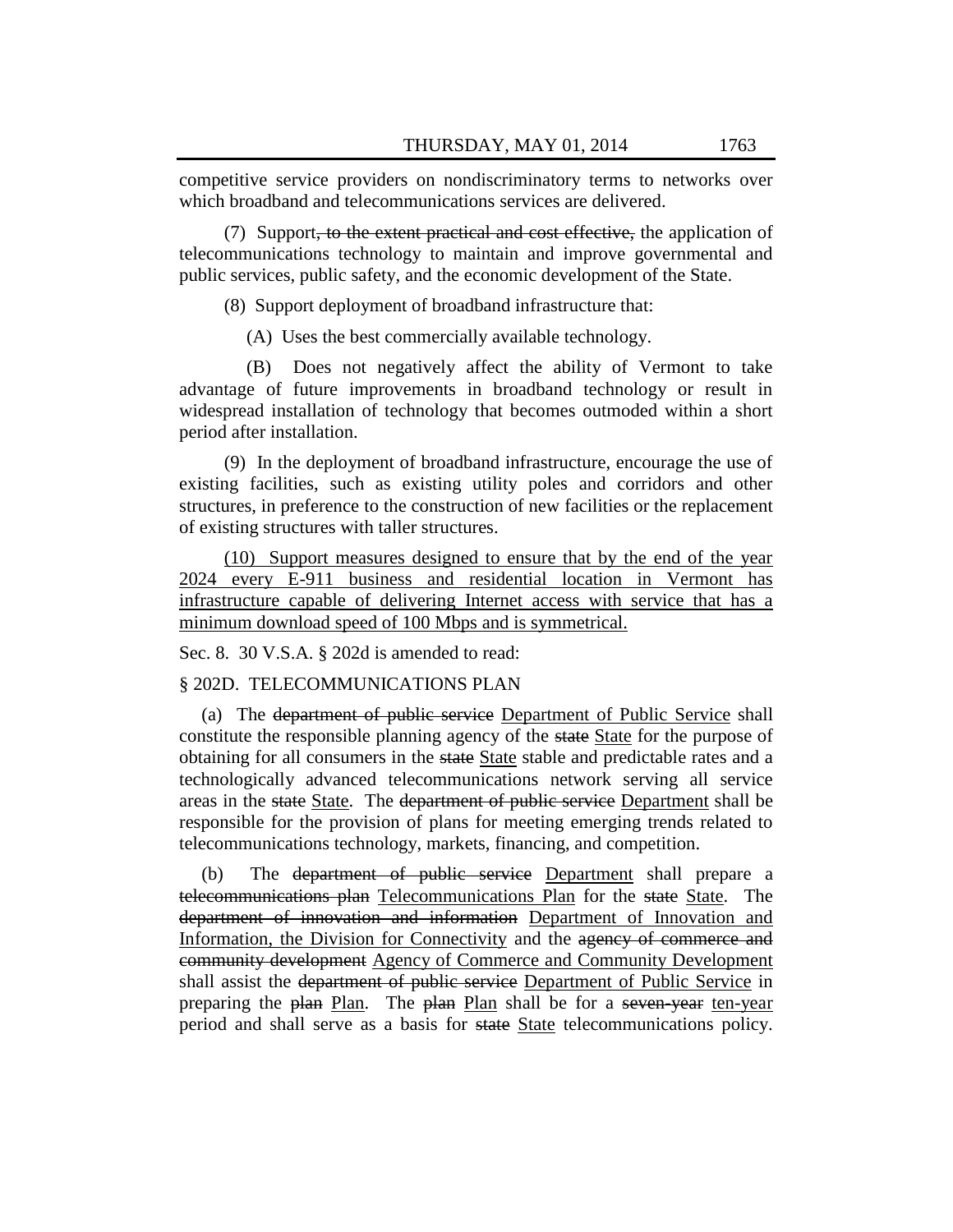Prior to preparing the plan Plan, the department of public service Department shall prepare:

(1) an overview, looking seven ten years ahead, of future requirements for telecommunications services, considering services needed for economic development, technological advances, and other trends and factors which, as determined by the department of public service Department of Public Service, will significantly affect state State telecommunications policy and programs;

a survey of Vermont residents and businesses, conducted in cooperation with the agency of commerce and community development Agency of Commerce and Community Development and the Division for Connectivity, to determine what telecommunications services are needed now and in the succeeding seven ten years;

(3) an assessment of the current state of telecommunications infrastructure;

(4) an assessment, conducted in cooperation with the department of innovation and information Department of Innovation and Information and the Division for Connectivity, of the current state State telecommunications system and evaluation of alternative proposals for upgrading the system to provide the best available and affordable technology for use by government; and

(5) an assessment of the state of telecommunications networks and services in Vermont relative to other states, including price comparisons for key services and comparisons of the state of technology deployment.

(c) In developing the plan Plan, the department Department shall take into account the policies and goals of section 202c of this title.

(d) In establishing plans, public hearings shall be held and the department of public service Department shall consult with members of the public, representatives of telecommunications utilities, other providers, and other interested state State agencies, particularly the agency of commerce and community development Agency of Commerce and Community Development, the Division for Connectivity, and the department of innovation and information Department of Innovation and Information, whose views shall be considered in preparation of the plan Plan. To the extent necessary, the department of public service Department shall include in the plan Plan surveys to determine existing, needed, and desirable plant improvements and extensions, access and coordination between telecommunications providers, methods of operations, and any change that will produce better service or reduce costs. To this end, the department of public service Department may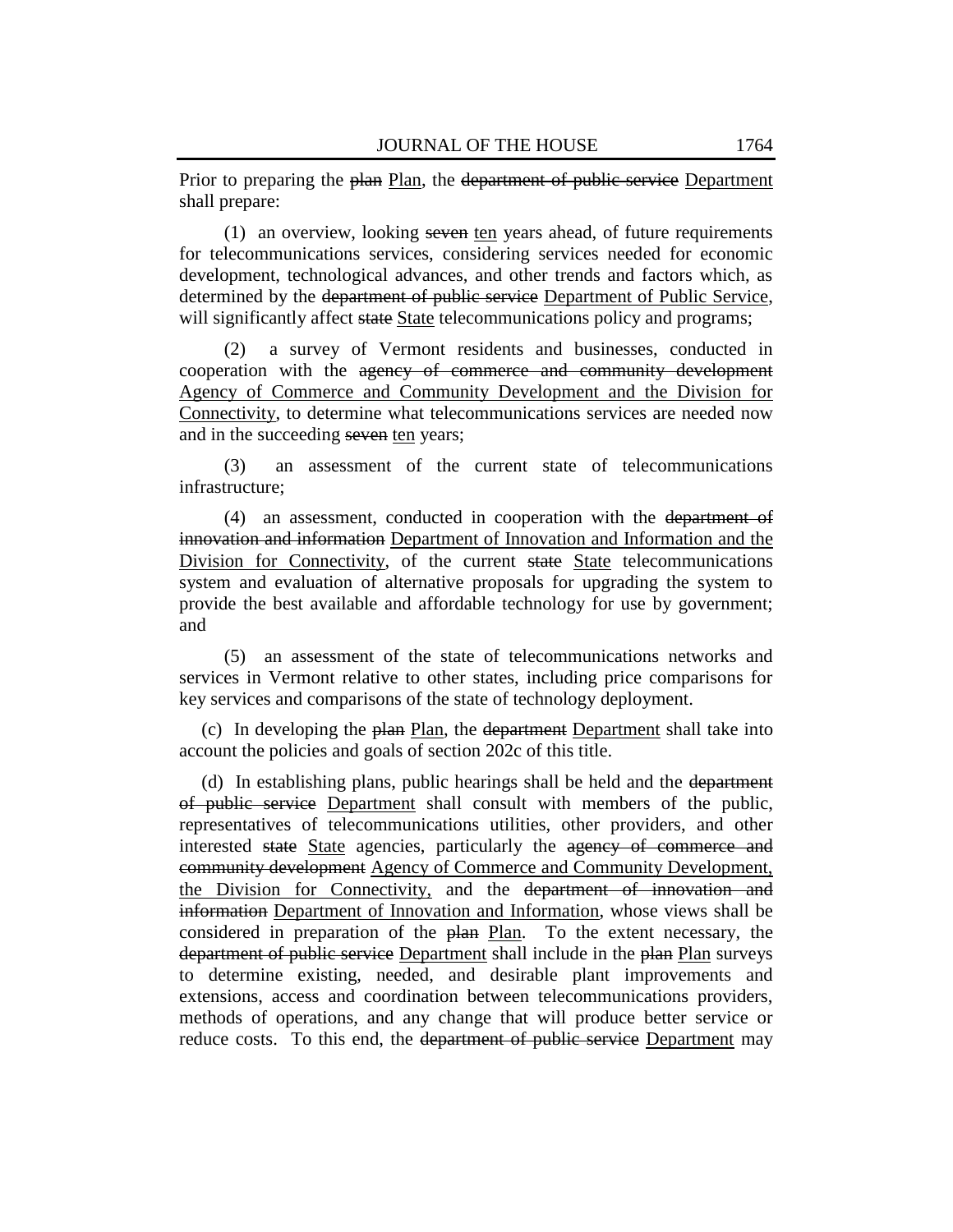require the submission of data by each company subject to supervision by the public service board Public Service Board.

(e) Before adopting a plan Plan, the department Department shall conduct public hearings on a final draft and shall consider the testimony presented at such hearings in preparing the final plan Plan. At least one hearing shall be held jointly with committees Committees of the general assembly General Assembly designated by the general assembly General Assembly for this purpose. The plan Plan shall be adopted by September 1, 2004 September 1, 2014.

(f) The department Department, from time to time, but in no event less than every three years, institute proceedings to review a plan Plan and make revisions, where necessary. The three-year major review shall be made according to the procedures established in this section for initial adoption of the plan Plan. For good cause or upon request by a joint resolution Joint Resolution passed by the general assembly General Assembly, an interim review and revision of any section of the plan Plan may be made after conducting public hearings on the interim revision. At least one hearing shall be held jointly with committees Committees of the general assembly General Assembly designated by the general assembly General Assembly for this purpose.

(g) The Department shall review and update the minimum technical service characteristic objectives not less than every three years beginning in 2017. In the event such review is conducted separately from an update of the Plan, the Department shall issue revised minimum technical service characteristic objectives as an amendment to the Plan.

Sec. 9. 3 V.S.A. § 2225 is added to read:

#### § 2225. DIVISION FOR CONNECTIVITY

(a) Creation. The Division for Connectivity is created within the Agency of Administration as the successor in interest to and the continuation of the Vermont Telecommunications Authority. A Director for Connectivity shall be appointed by the Secretary of Administration. The Division shall receive administrative support from the Agency.

(b) Purposes. The purposes of the Division are to promote:

(1) access to affordable broadband service to all residences and businesses in all regions of the State, to be achieved in a manner that is consistent with the State Telecommunications Plan;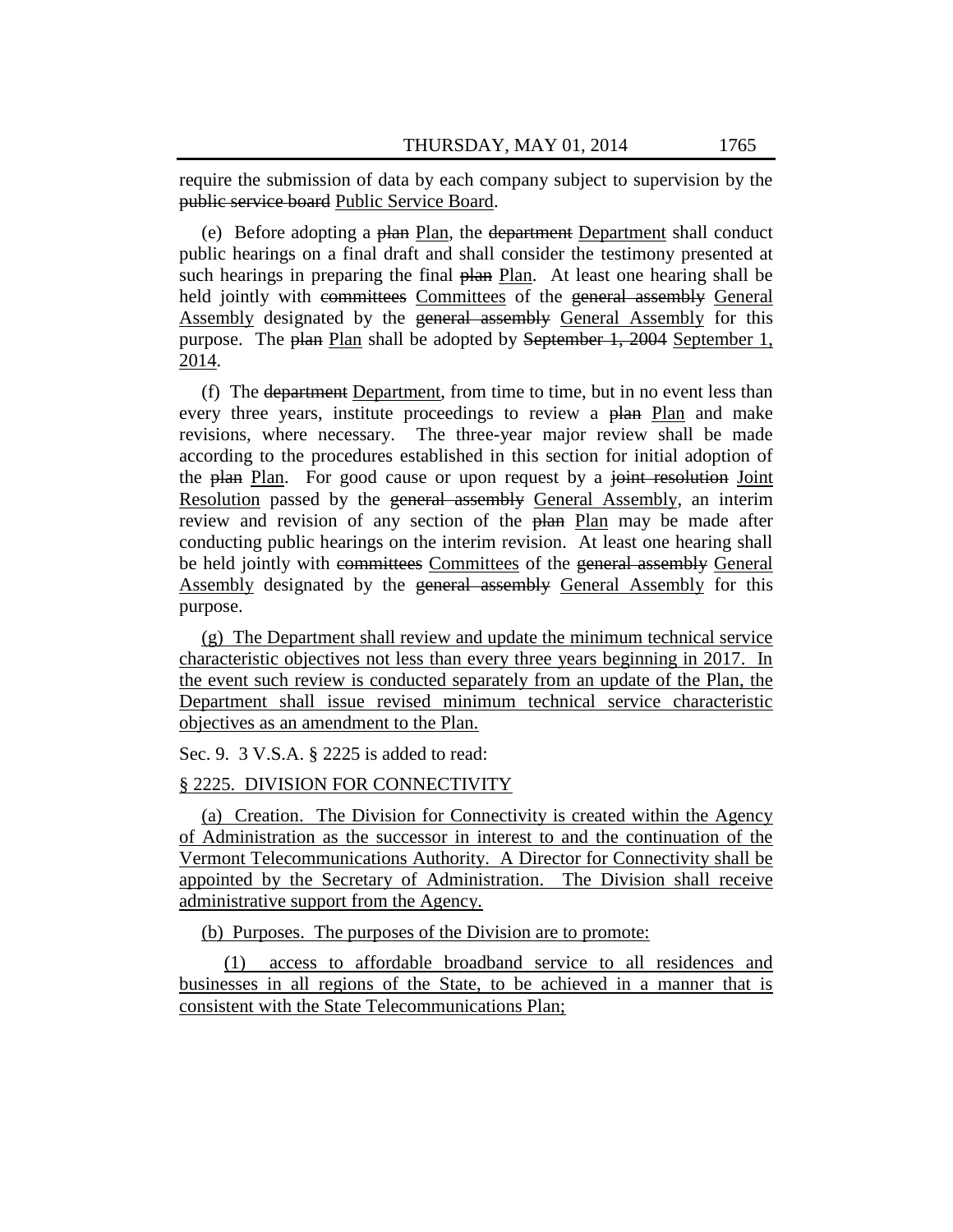(2) universal availability of mobile telecommunication services, including voice and high-speed data along roadways, and near universal availability statewide;

(3) investment in telecommunications infrastructure in the State that creates or completes the network for service providers to create last-mile connection to the home or business and supports the best available and economically feasible service capabilities;

(4) the continuous upgrading of telecommunications and broadband infrastructure in all areas of the State is to reflect the rapid evolution in the capabilities of available mobile telecommunications and broadband technologies, and in the capabilities of mobile telecommunications and broadband services needed by persons, businesses, and institutions in the State; and

(5) the most efficient use of both public and private resources through State policies by encouraging the development of open access telecommunications infrastructure that can be shared by multiple service providers.

(c) Duties. To achieve its purposes, the Division shall:

(1) provide resources to local, regional, public, and private entities in the form of grants, technical assistance, coordination, and other incentives;

(2) prioritize the use of existing buildings and structures, historic or otherwise, as sites for visually-neutral placement of mobile telecommunications and wireless broadband antenna facilities; and

(3) inventory and assess the potential to use federal radio frequency licenses held by instrumentalities of the State to enable broadband service in unserved areas of the State; take steps to promote the use of those licensed radio frequencies for that purpose; and recommend to the General Assembly any further legislative measures with respect to ownership, management, and use of these licenses as would promote the general good of the State.

(4) coordinate telecommunications initiatives among Executive Branch agencies, departments, and offices.

(5) from information reasonably available after public notice to and written requests made of mobile telecommunications and broadband service providers, develop and maintain an inventory of locations at which mobile telecommunications and broadband services are not available within the State, develop and maintain an inventory of infrastructure that is available or reasonably likely to be available to support the provision of services to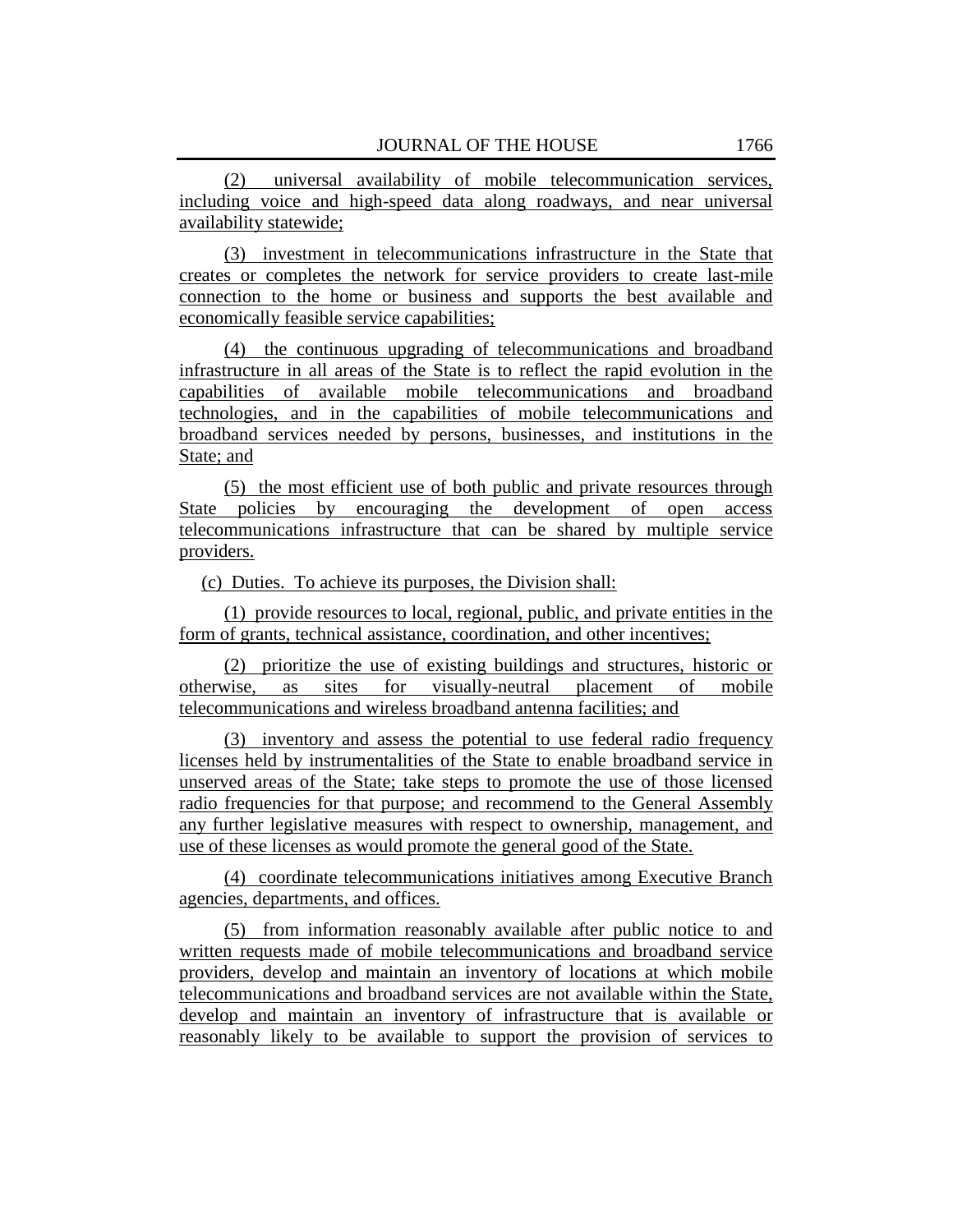unserved areas, and develop and maintain an inventory of infrastructure necessary for the provision of these services to the unserved areas;

(6) identify the types and locations of infrastructure and services needed to carry out the purposes stated in subsection (b) of this section;

(7) formulate an action plan that conforms with the State Telecommunications Plan and carries out the purposes stated in subsection (b) of this section;

(8) coordinate the agencies of the State to make public resources available to support the extension of mobile telecommunications and broadband infrastructure and services to all unserved areas;

(9) support and facilitate initiatives to extend the availability of mobile telecommunications and broadband services, and promote development of the infrastructure that enables the provision of these services; and

(10) through the Department of Innovation and Information, aggregate and broker access at reduced prices to services and facilities required to provide wireless telecommunications and broadband services; and waive or reduce State fees for access to State-owned rights-of-way in exchange for comparable value to the State, unless payment for use is otherwise required by federal law.

(11) receive all technical and administrative assistance as deemed necessary by the Director for Connectivity.

(d)(1) Deployment. The Director may request voluntary disclosure of information regarding deployment of broadband, telecommunications facilities, or advanced metering infrastructure that is not publicly funded. Such information may include data identifying projected coverage areas, projected average speed of service, service type, and the anticipated date of completion in addition to identifying the location and routes of proposed cables, wires, and telecommunications facilities.

(2) The Director may enter into a nondisclosure agreement with respect to any voluntary disclosures under this subsection and the information disclosed pursuant thereto shall remain confidential. Alternatively, entities that voluntarily provide information requested under this subsection may select a third party to be the recipient of such information. The third party may aggregate information provided by the entities, but shall not disclose the information it has received to any person, including the Director. The third party shall only disclose the aggregated information to the Director. The Director may publicly disclose aggregated information based upon the information provided under this subsection. The confidentiality requirements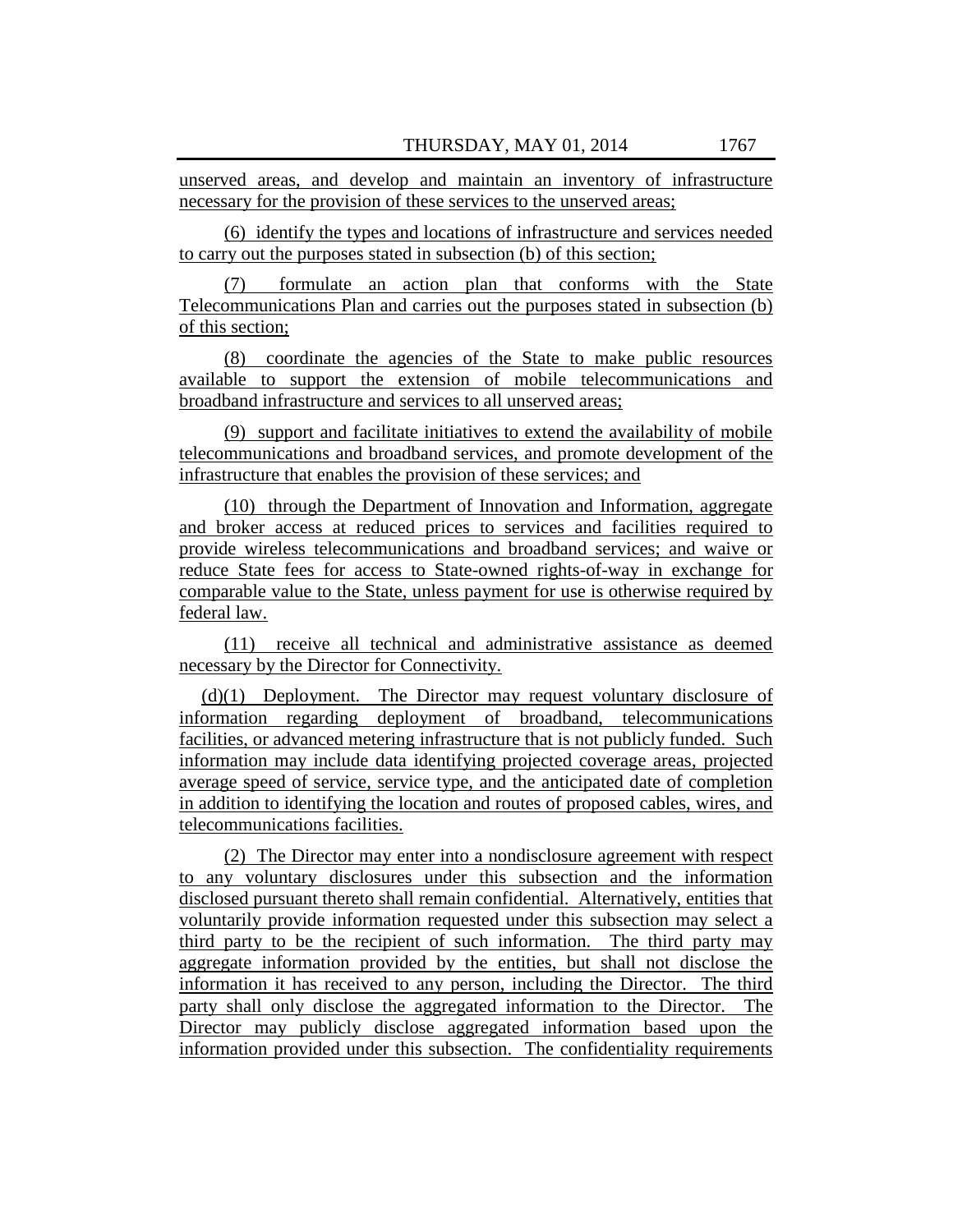of this subsection shall not affect whether information provided to any agency of the State or a political subdivision of the State pursuant to other laws is or is not subject to disclosure.

(e) Minimum technical service characteristics. The Division only shall promote the expansion of broadband services that offer actual speeds that meet or exceed the minimum technical service characteristic objectives contained in the State's Telecommunications Plan.

(f) Annual Report. Notwithstanding 2 V.S.A. § 20(d), on or before January 15 of each year, the Director shall submit a report of its activities for the preceding fiscal year to the General Assembly. Each report shall include an operating and financial statement covering the Division's operations during the year, including a summary of all grant awards and contracts and agreements entered into by the Division, as well as the action plan required under subdivision  $(c)(7)$  of this section. In addition, the report shall include an accurate map and narrative description of each of the following:

the areas served and the areas not served by wireless communications service, as identified by the Department of Public Service, and cost estimates for providing such service to unserved areas;

(2) the areas served and the areas not served by broadband that has a download speed of at least 0.768 Mbps and an upload speed of at least 0.2 Mbps, as identified by the Department of Public Service, and cost estimates for providing such service to unserved areas;

(3) the areas served and the areas not served by broadband that has a combined download and upload speed of at least 5 Mbps, as identified by the Department of Public Service, and the costs for providing such service to unserved areas; and

(4) the areas served and the areas not served by broadband that has a download speed of at least 100 Mbps and is symmetrical, as identified by the Department of Public Service, and the costs for providing such service to unserved areas.

### Sec. 10. REPEAL

3 V.S.A. § 2222b (Secretary of Administration responsible for coordination and planning); 3 V.S.A. § 2222c (Secretary of Administration to prepare deployment report); 30 V.S.A. § 8077 (minimum technical service characteristics); and 30 V.S.A. § 8079 (broadband infrastructure investment) are repealed.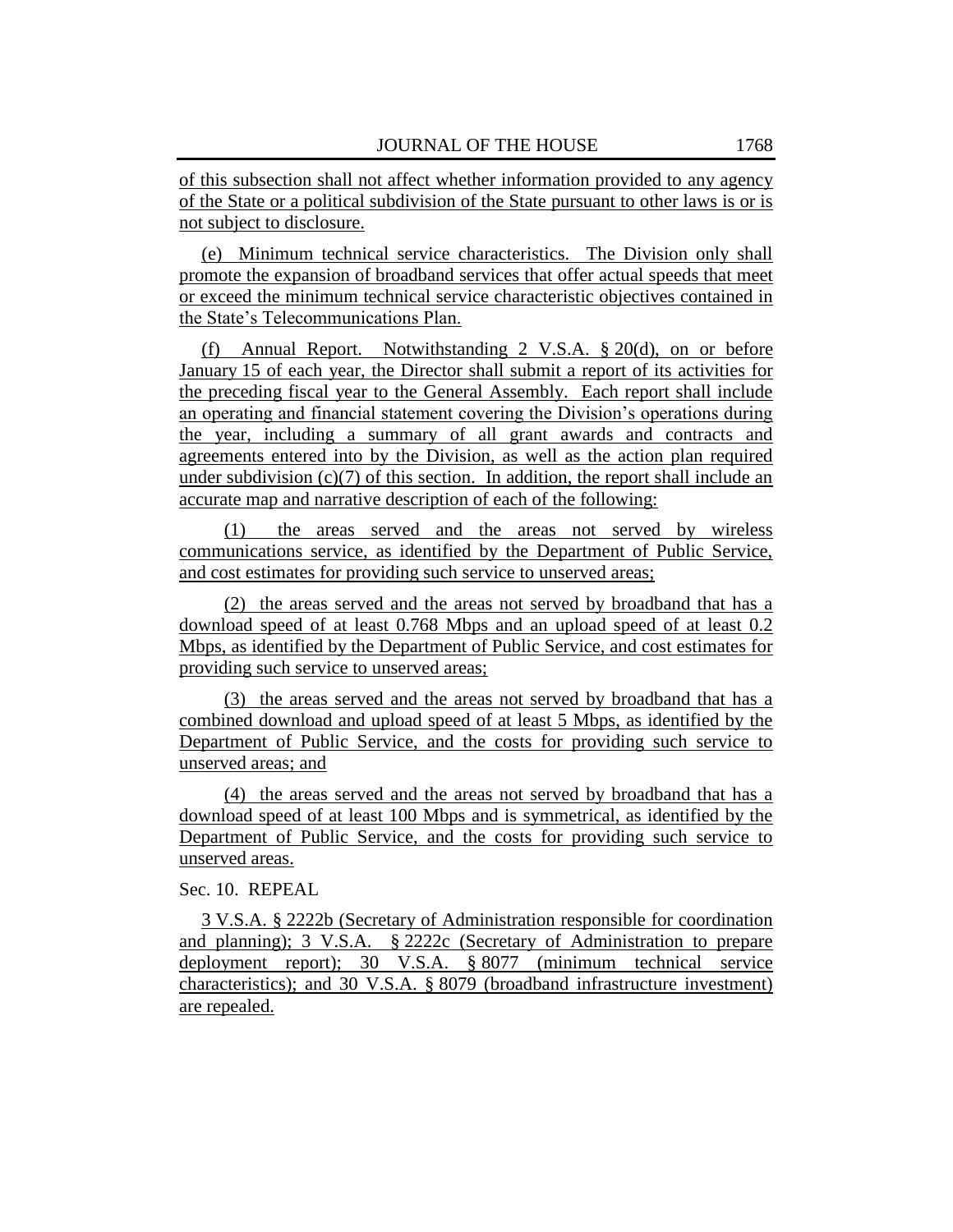# Sec. 11. CREATION OF POSITIONS; TRANSFER OF VACANT POSITIONS; REEMPLOYMENT RIGHTS

(a) The following exempt positions are created within the Division for Connectivity: one full-time Director and up to six additional full-time employees as deemed necessary by the Secretary of Administration.

(b) The positions created under subsection (a) of this section shall only be filled to the extent there are existing vacant positions in the Executive Branch available to be transferred and converted to the new positions in the Division for Connectivity, as determined by the Secretary of Administration and the Commissioner of Human Resources, so that the total number of authorized positions in the State shall not be increased by this act.

(c) All full-time personnel of the Vermont Telecommunications Authority employed by the Authority on the day immediately preceding the effective date of this act, who do not obtain a position in the Division for Connectivity pursuant to subsection (a) of this section, shall be entitled to the same reemployment or recall rights available to non-management State employees under the existing collective bargaining agreement entered into between the State and the Vermont State Employees' Association.

#### Sec. 12. TRANSITIONAL PROVISIONS

(a) Personnel. The Secretary of Administration shall determine where the offices of the Division for Connectivity shall be housed.

(b) Assets and liabilities. The assets and liabilities of the Vermont Telecommunications Authority (VTA) shall become the assets and liabilities of the Agency of Administration.

(c) Legal and contractual obligations. The Executive Director of the VTA, in consultation with the Secretary of Administration, shall identify all grants and contracts of the VTA and create a plan to redesignate the Agency of Administration as the responsible entity. The plan shall ensure that all existing grantors, grantees, and contractors are notified of the redesignation.

\* \* \* Conduit Standards; Public Highways \* \* \*

Sec. 13. 3 V.S.A. § 2226 is added to read:

#### § 2226. PUBLIC HIGHWAYS; CONDUIT STANDARDS

(a) Intent. The intent of this section is to provide for the construction of infrastructure sufficient to allow telecommunications service providers seeking to deploy communication lines in the future to do so by pulling the lines through the conduit and appurtenances installed pursuant to this section. This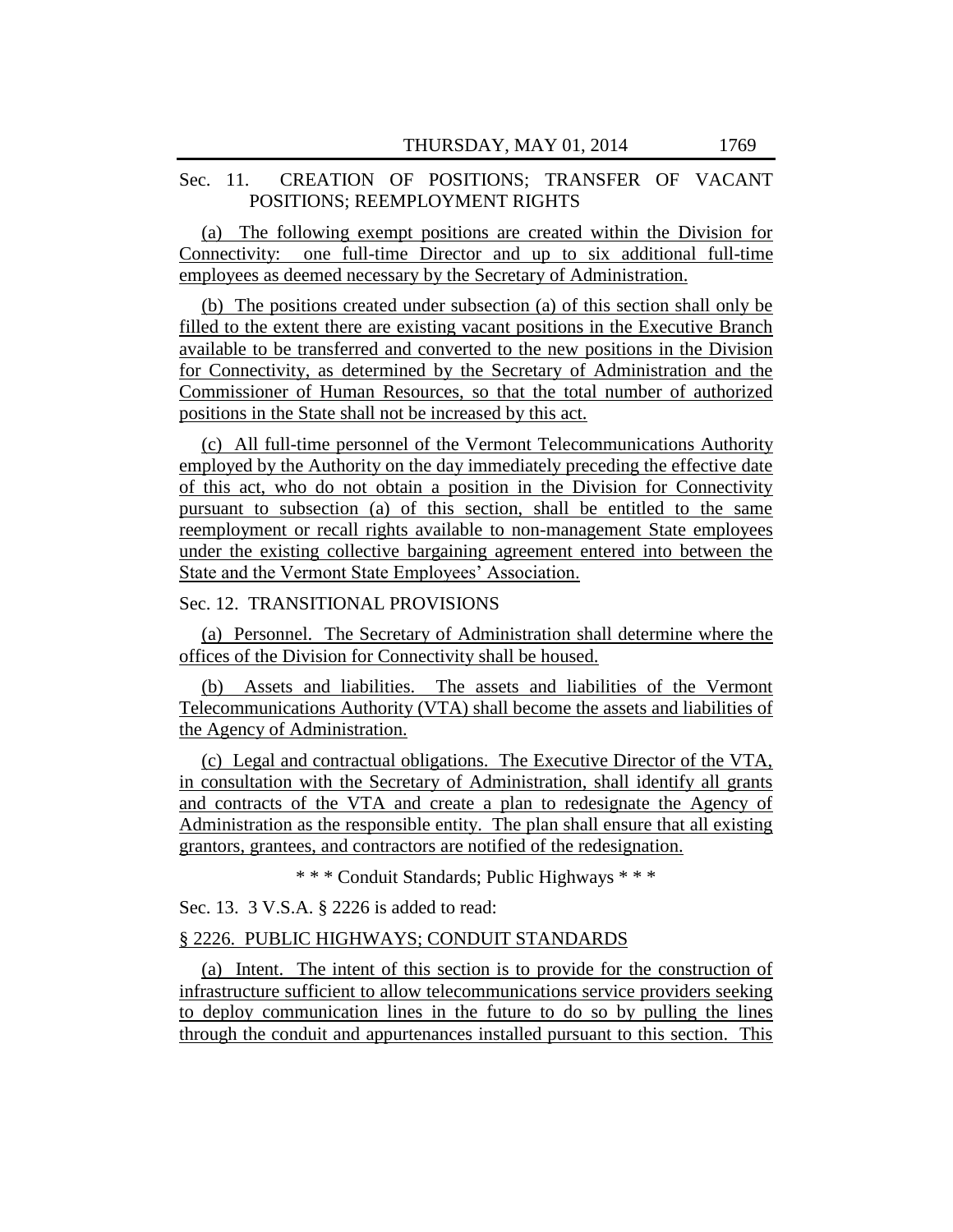section is intended to require those constructing public highways, including State, municipal, and private developers, to provide and install such conduit and appurtenances as may be necessary to accommodate future telecommunications needs within public highways and rights-of-way without further excavation or disturbance.

(b) Rules; standards. On or before January 1, 2015, the Secretary of Administration, in consultation with the Commissioner of Public Service, the Secretary of Transportation, and the Vermont League of Cities and Towns, shall adopt rules requiring the installation of conduit and such vaults and other appurtenances as may be necessary to accommodate installation and connection of telecommunications lines within the conduit during highway construction projects. The rules shall specify construction standards with due consideration given to existing and anticipated technologies and industry standards. The standards shall specify the minimum diameter of the conduit and interducts to meet the requirements of this section. All conduit and appurtenances installed by private parties under this section shall be conveyed and dedicated to the State or the municipality, as the case may be, with the dedication and conveyance of the public highway or right-of-way. Any and all installation costs shall be the responsibility of the party constructing the public highway.

### \* \* \* Extension of 248a; Automatic Party Status \* \* \*

Sec. 14. 30 V.S.A. § 248a is amended to read:

# § 248a. CERTIFICATE OF PUBLIC GOOD FOR COMMUNICATIONS **FACILITIES**

(a) Certificate. Notwithstanding any other provision of law, if the applicant seeks approval for the construction or installation of telecommunications facilities that are to be interconnected with other telecommunications facilities proposed or already in existence, the applicant may obtain a certificate of public good issued by the Public Service Board under this section, which the Board may grant if it finds that the facilities will promote the general good of the State consistent with subsection 202c(b) of this title the State Telecommunications Plan. A single application may seek approval of one or more telecommunications facilities. An application under this section shall include a copy of each other State and local permit, certificate, or approval that has been issued for the facility under a statute, ordinance, or bylaw pertaining to the environment or land use.

\* \* \*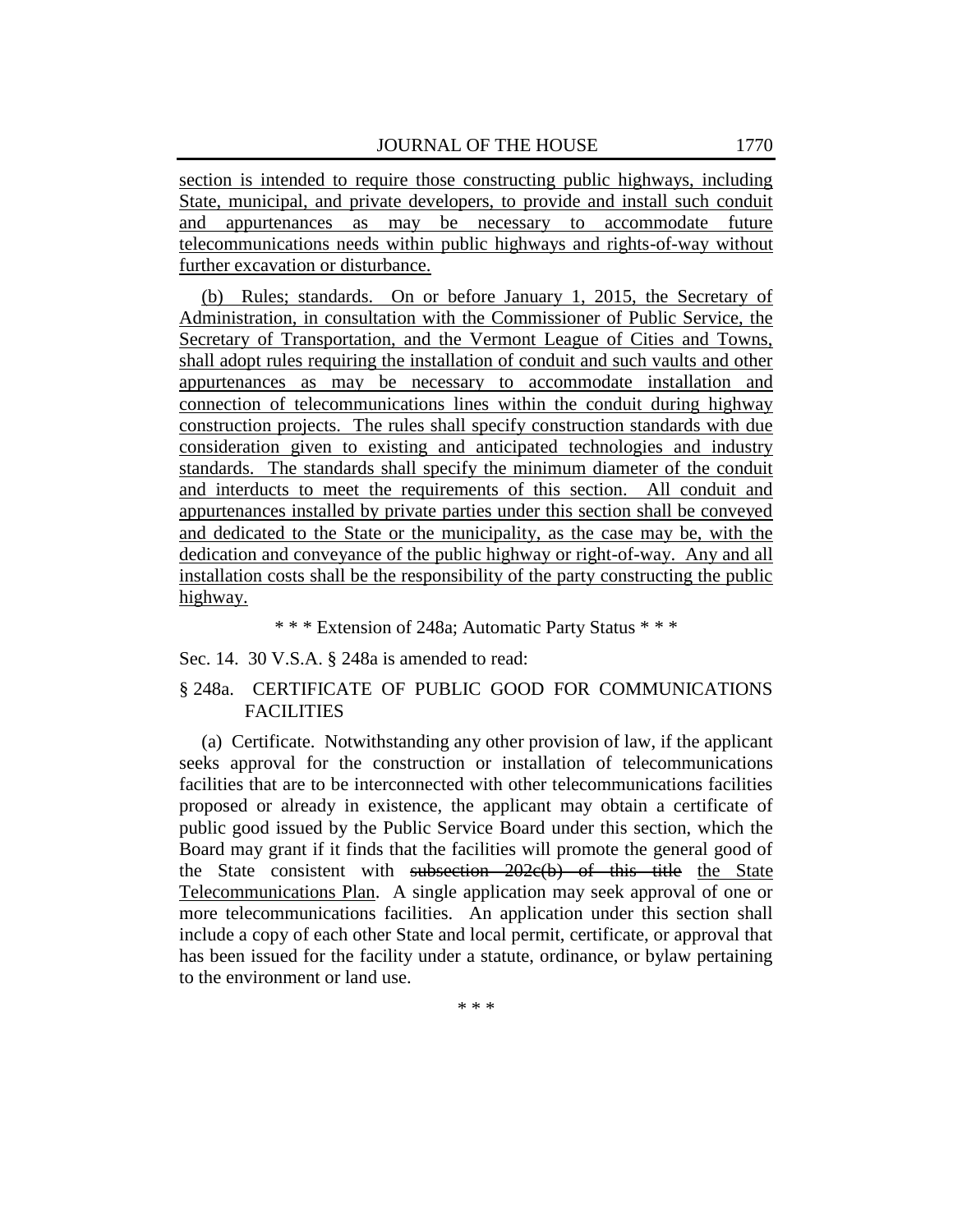(i) Sunset of Board authority. Effective July 1, 2014 2016, no new applications for certificates of public good under this section may be considered by the Board.

\* \* \*

(m) Municipal bodies; participation. The legislative body and the planning commission for the municipality in which a telecommunications facility is located shall have the right to appear and participate on any application under this section seeking a certificate of public good for the facility.

Sec. 15. 10 V.S.A. § 1264(j) is amended to read:

(j) Notwithstanding any other provision of law, if an application to discharge stormwater runoff pertains to a telecommunications facility as defined in 30 V.S.A. § 248a and is filed before July 1, 2014 2016 and the discharge will be to a water that is not principally impaired by stormwater runoff:

(1) The Secretary shall issue a decision on the application within 40 days of the date the Secretary determines the application to be complete, if the application seeks authorization under a general permit.

(2) The Secretary shall issue a decision on the application within 60 days of the date the Secretary determines the application to be complete, if the application seeks or requires authorization under an individual permit.

Sec. 16. 10 V.S.A. § 8506 is amended to read:

### § 8506. RENEWABLE ENERGY PLANT; TELECOMMUNICATIONS FACILITY; APPEALS

(a) Within 30 days of the date of the act or decision, any person aggrieved by an act or decision of the secretary Secretary, under the provisions of law listed in section 8503 of this title, or any party by right may appeal to the public service board Public Service Board if the act or decision concerns a renewable energy plant for which a certificate of public good is required under 30 V.S.A. § 248 or a telecommunications facility for which the applicant has applied or has served notice under 30 V.S.A. § 248a(e) that it will apply for approval under 30 V.S.A. § 248a. This section shall not apply to a facility that is subject to section 1004 (dams before the Federal Energy Regulatory Commission) or 1006 (certification of hydroelectric projects) or chapter 43 (dams) of this title. This section shall not apply to an appeal of an act or decision of the secretary Secretary regarding a telecommunications facility made on or after July 1, 2014 2016.

\* \* \*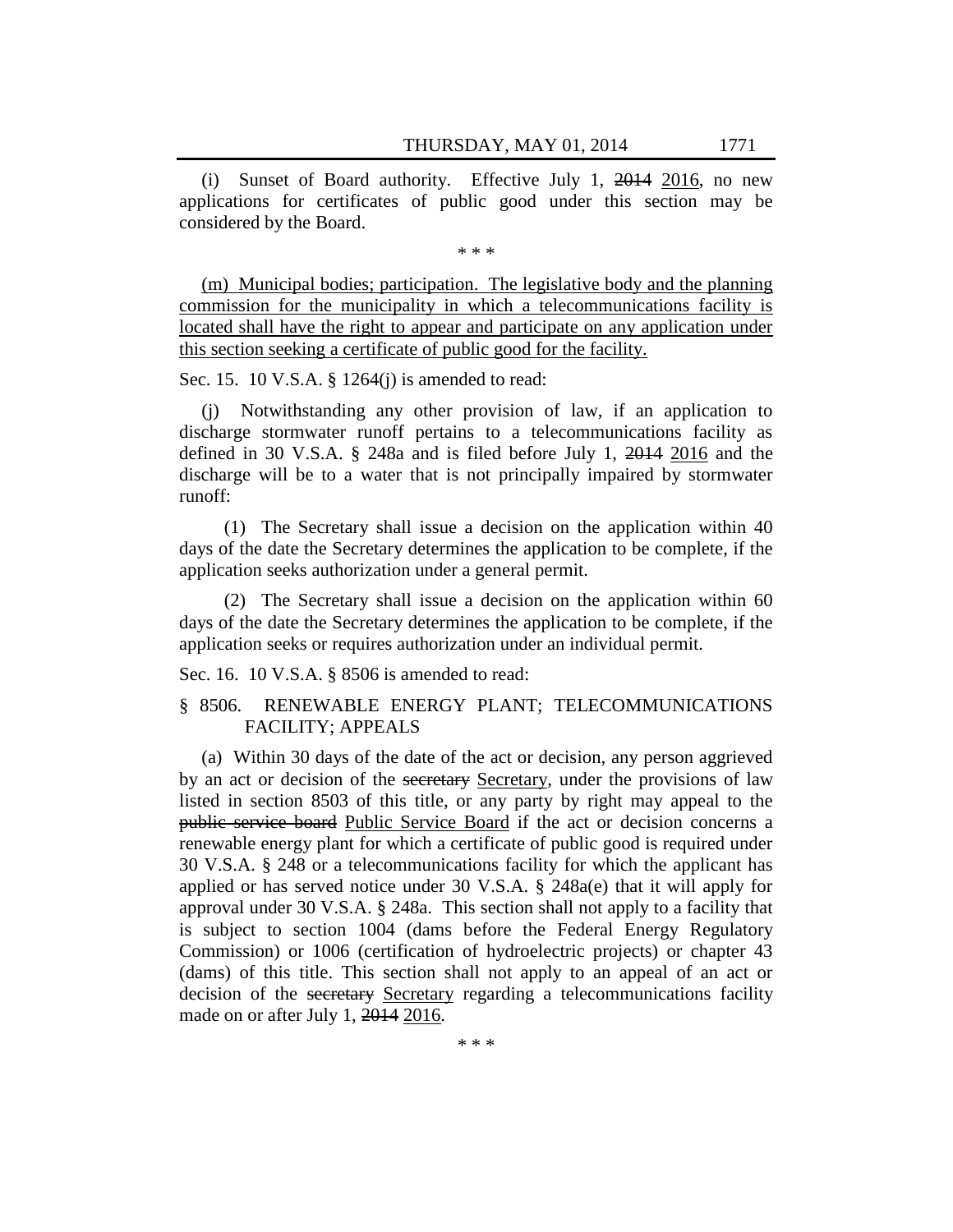Sec. 17. 2011 Acts and Resolves No. 53, Sec. 14d is amended to read:

### Sec. 14d. PROSPECTIVE REPEALS; EXEMPTIONS FROM MUNICIPAL BYLAWS AND ORDINANCES

Effective July 1, 2014 2016:

(1) 24 V.S.A. § 4413(h) (limitations on municipal bylaws) shall be repealed; and

(2) 24 V.S.A. § 2291(19) (municipal ordinances; wireless telecommunications facilities) is amended to read:

\* \* \*

Sec. 18. 3 V.S.A. § 2809 is amended to read:

### § 2809. REIMBURSEMENT OF AGENCY COSTS

(a)(1) The Secretary may require an applicant for a permit, license, certification, or order issued under a program that the Secretary enforces under 10 V.S.A. § 8003(a) to pay for the cost of research, scientific, programmatic, or engineering expertise provided by the Agency of Natural Resources, provided:

(A) the The Secretary does not have such expertise or services and such expertise is required for the processing of the application for the permit, license, certification, or order; or.

(B) the The Secretary does have such expertise but has made a determination that it is beyond the agency's Agency's internal capacity to effectively utilize that expertise to process the application for the permit, license, certification, or order. In addition, the Secretary shall determine that such expertise is required for the processing of the application for the permit, license, certification, or order.

(2) The Secretary may require an applicant under 10 V.S.A. chapter 151 to pay for the time of Agency of Natural Resources personnel providing research, scientific, or engineering services or for the cost of expert witnesses when agency Agency personnel or expert witnesses are required for the processing of the permit application.

(3) In addition to the authority set forth under 10 V.S.A. chapters 59 and 159 and § section 1283, the Secretary may require a person who caused the agency Agency to incur expenditures or a person in violation of a permit, license, certification, or order issued by the Secretary to pay for the time of agency Agency personnel or the cost of other research, scientific, or engineering services incurred by the agency Agency in response to a threat to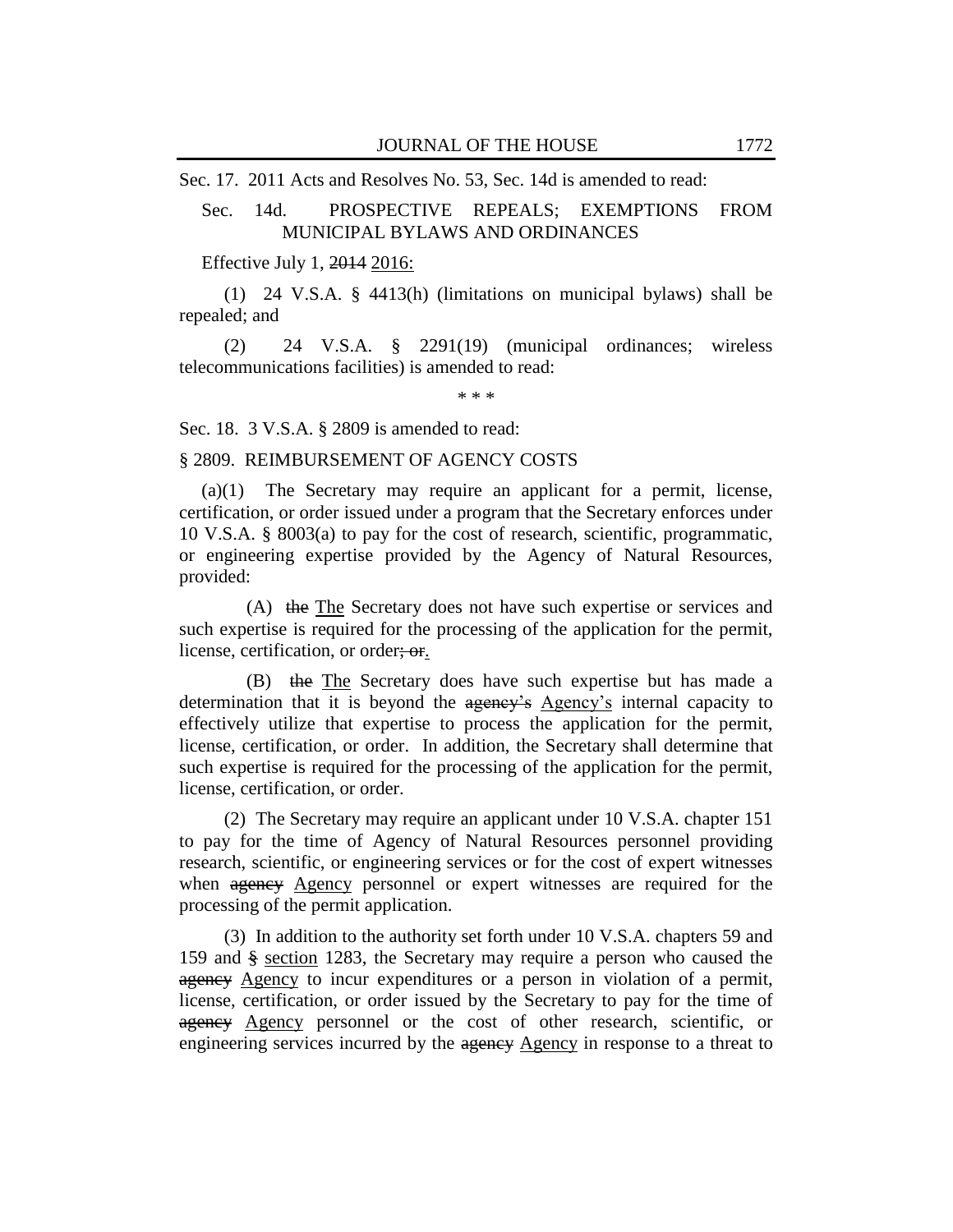public health or the environment presented by an emergency or exigent circumstance.

\* \* \*

(g) Concerning an application for a permit to discharge stormwater runoff from a telecommunications facility as defined in 30 V.S.A. § 248a that is filed before July 1, 2014 2016:

(1) Under subdivision (a)(1) of this section, the  $a$  generally Agency shall not require an applicant to pay more than \$10,000.00 with respect to a facility.

(2) The provisions of subsection (c) (mandatory meeting) of this section shall not apply.

\* \* \* Administration Report; E-911; Vermont USF Fiscal Agent; Vermont Communications Board; FirstNet \* \* \*

Sec. 19. ADMINISTRATION REPORT; TRANSFERS AND CONSOLIDATION; VERMONT USF FISCAL AGENT

(a) On January 1, 2015, after receiving input from State and local agencies potentially impacted, the Secretary of Administration shall submit a report to the General Assembly proposing a plan for transferring the responsibilities and powers of the Enhanced 911 Board, including necessary positions, to the Division for Connectivity, the Department of Public Service, or the Department of Public Safety, as he or she deems appropriate. The plan shall include budgetary recommendations and shall strive to achieve annual operational savings of at least \$300,000.00, as well as enhanced coordination and efficiency, and reductions in operational redundancies. The report shall include draft legislation implementing the Secretary's plan. In addition, the report shall include findings and recommendations on whether it would be cost effective to select an existing State agency to serve as fiscal agent to the Vermont Universal Service Fund.

(b) As part of the report required in subsection (a) of this section, the Secretary shall also make findings and recommendations regarding the status of the Vermont Communications Board, Department of Public Safety, and the Vermont Public Safety Broadband Network Commission (Vermont FirstNet). If not prohibited by federal law, the Secretary shall propose draft legislation creating an advisory board within the Division for Connectivity or the Department of Public Safety comprised of 15 members appointed by the Governor to assume functions of the current Enhanced 911 Board, the Vermont Communications Board, and Vermont FirstNet, as the Secretary deems appropriate. Upon establishment of the new advisory board and not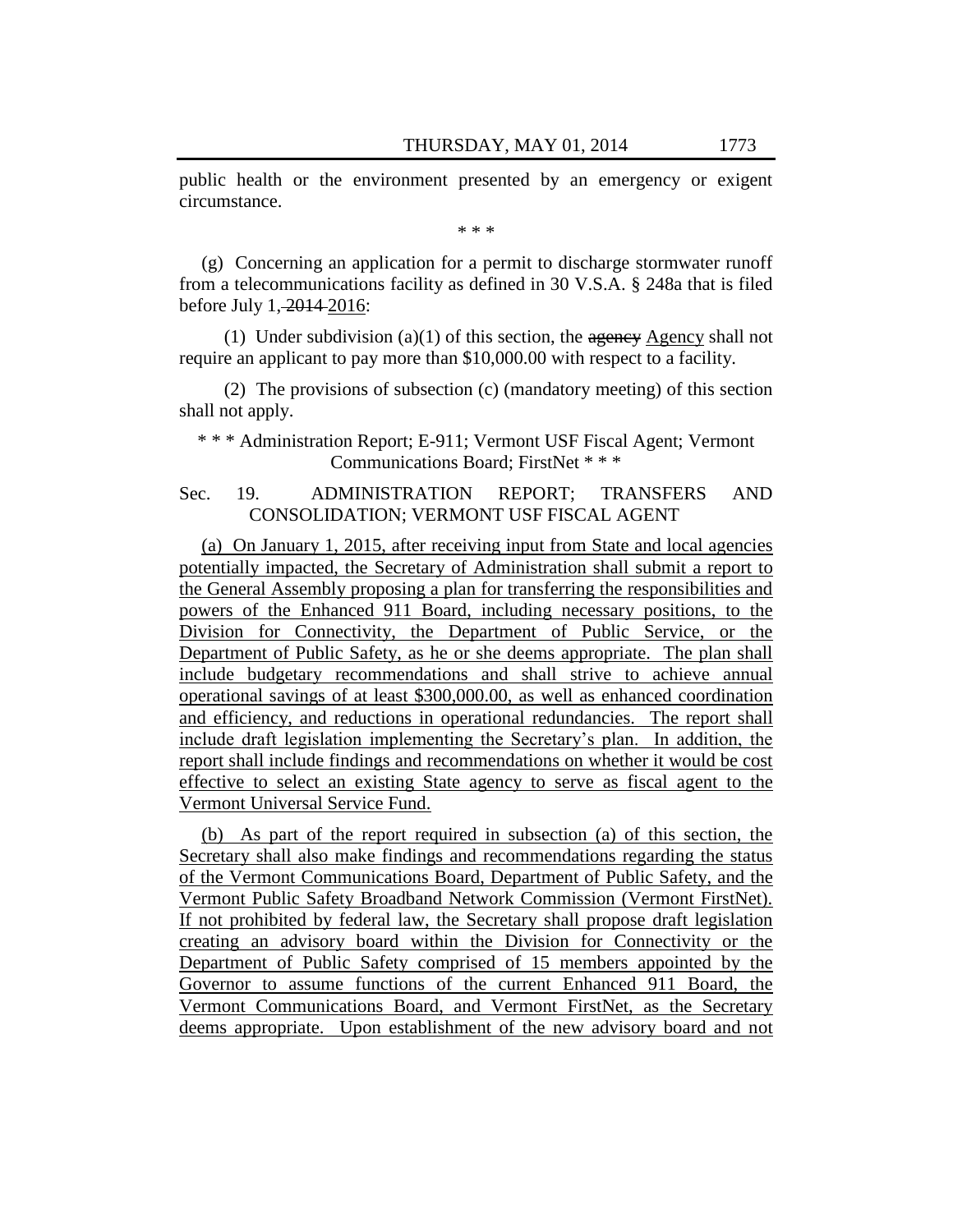later than July 1, 2015, the E-911 Board and the Vermont Communications Board shall cease to exist.

\* \* \* DPS Deployment Report \* \* \*

### Sec. 20. DEPARTMENT OF PUBLIC SERVICE; DEPLOYMENT REPORT

On July 15, 2015, the Commissioner of Public Service shall submit to the General Assembly a report, including maps, indicating the service type and average speed of service of mobile telecommunications and broadband services available within the State by census block as of June 30, 2015.

\* \* \* VTA; Dormant Status \* \* \*

Sec. 21. 30 V.S.A. § 8060a is added to read:

### § 8060a. PERIOD OF DORMANCY

On July 1, 2015, the Division for Connectivity established under 3 V.S.A. § 2225 shall become the successor in interest to and the continuation of the Vermont Telecommunications Authority, and the Authority shall cease all operations and shall not resume its duties as specified under this chapter or under any other Vermont law unless directed to do so by enactment of the General Assembly or, if the General Assembly is not in session, by order of the Joint Fiscal Committee. The Joint Fiscal Committee shall issue such order only upon finding that, due to an unforeseen change in circumstances, implementation of the Authority's capacity to issue revenue bonds would be the most effective means of furthering the State's telecommunications goals and policies. Upon the effective date of such enactment or order, the duties of the Executive Director and the Board of Directors of the Authority shall resume in accordance with 30 V.S.A. chapter 91 and the Director for Connectivity shall be the acting Executive Director of the Authority, until the position is filled pursuant to 30 V.S.A. § 8061(e).

> \* \* \* Telecommunications; CPGs; Annual Renewals; Retransmission Fees \* \* \*

Sec. 22. 30 V.S.A. § 231 is amended to read:

### § 231. CERTIFICATE OF PUBLIC GOOD; ABANDONMENT OF SERVICE; HEARING

(a) A person, partnership, unincorporated association, or previously incorporated association, which desires to own or operate a business over which the public service board Public Service Board has jurisdiction under the provisions of this chapter shall first petition the board Board to determine whether the operation of such business will promote the general good of the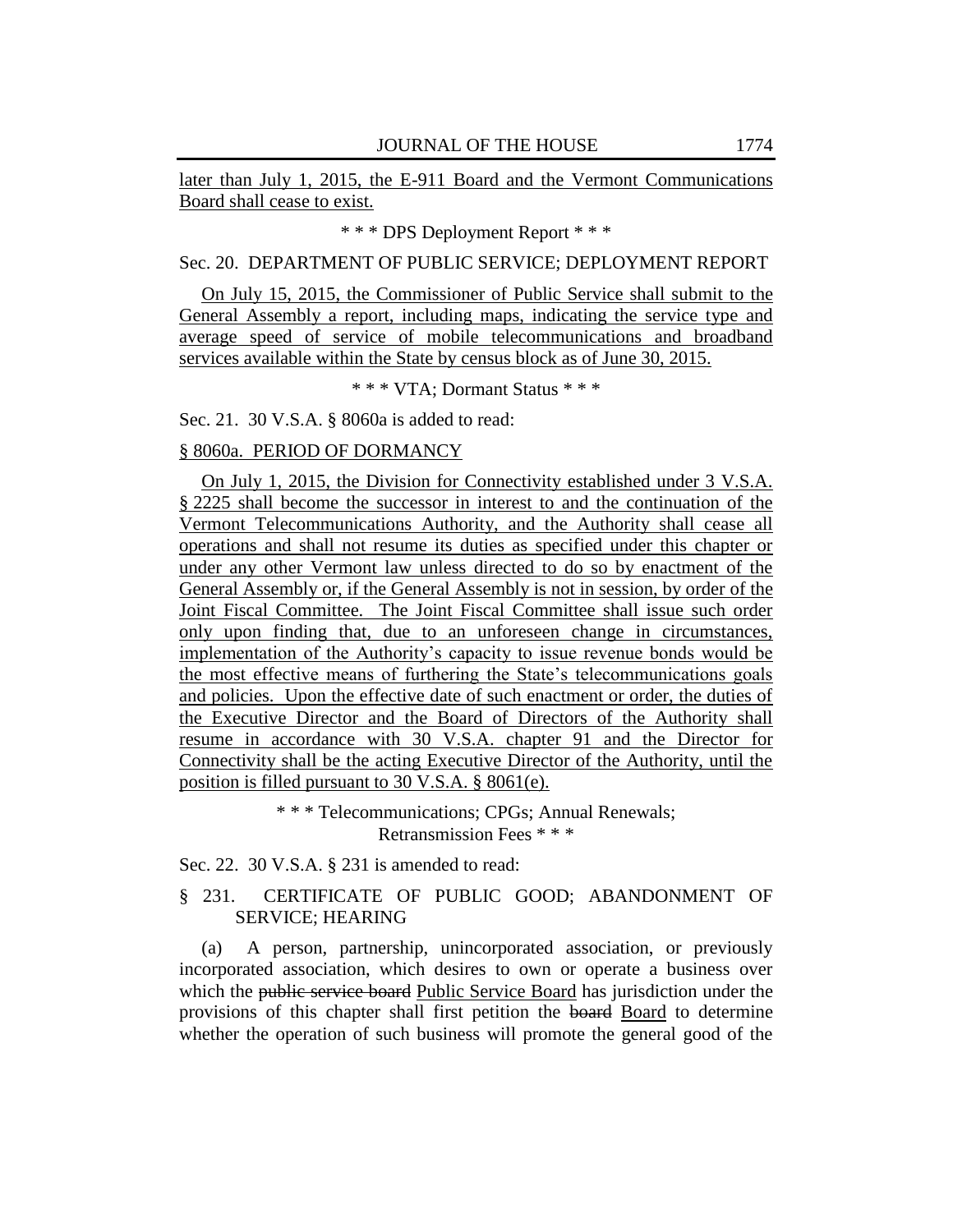state, State and conforms with the State Telecommunications Plan, if applicable, and shall at that time file a copy of any such petition with the department Department. The department Department, within 12 days, shall review the petition and file a recommendation regarding the petition in the same manner as is set forth in subsection 225(b) of this title. Such recommendation shall set forth reasons why the petition shall be accepted without hearing or shall request that a hearing on the petition be scheduled. If the department Department requests a hearing on the petition, or, if the board Board deems a hearing necessary, it shall appoint a time and place in the county where the proposed corporation is to have its principal office for hearing the petition, and shall make an order for the publication of the substance thereof and the time and place of hearing two weeks successively in a newspaper of general circulation in the county to be served by the petitioner, the last publication to be at least seven days before the day appointed for the hearing. The director for public advocacy Director for Public Advocacy shall represent the public at such hearing. If the board Board finds that the operation of such business will promote the general good of the state, State and will conform with the State Telecommunications Plan, if applicable, it shall give such person, partnership, unincorporated association or previously incorporated association a certificate of public good specifying the business and territory to be served by such petitioners. For good cause, after opportunity for hearing, the board Board may amend or revoke any certificate awarded under the provisions of this section. If any such certificate is revoked, the person, partnership, unincorporated association, or previously incorporated association shall no longer have authority to conduct any business which is subject to the jurisdiction of the board Board whether or not regulation thereunder has been reduced or suspended, under section 226a or 227a of this title.

(b) A company subject to the general supervision of the public service board Public Service Board under section 203 of this title may not abandon or curtail any service subject to the jurisdiction of the board Board or abandon all or any part of its facilities if it would in doing so effect the abandonment, curtailment or impairment of the service, without first obtaining approval of the public service board Board, after notice and opportunity for hearing, and upon finding by the board Board that the abandonment or curtailment is consistent with the public interest and the State Telecommunications Plan, if applicable; provided, however, this section shall not apply to disconnection of service pursuant to valid tariffs or to rules adopted under section 209(b) and (c) of this title.

Sec. 23. 30 V.S.A. § 504 is amended to read: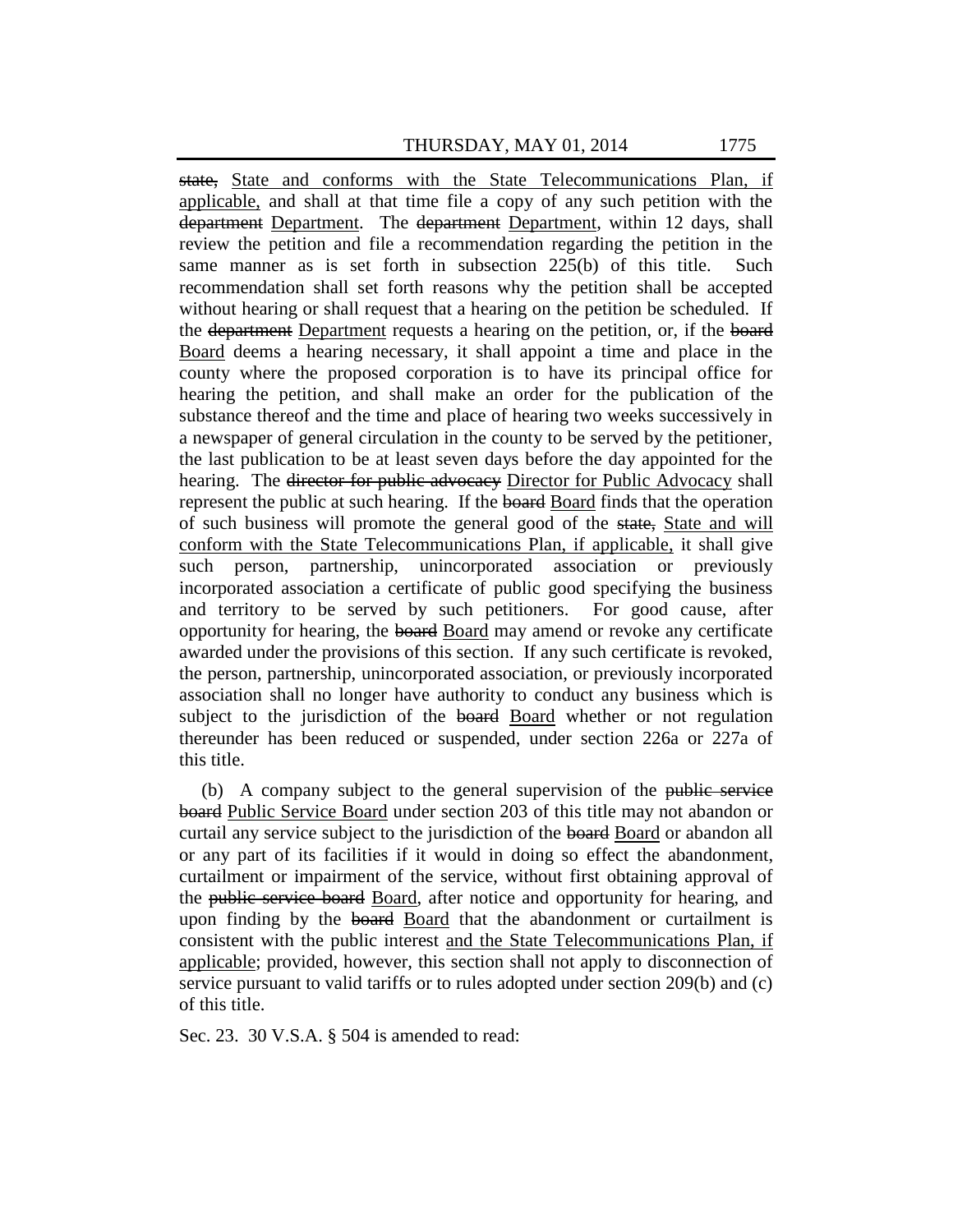### § 504. CERTIFICATES OF PUBLIC GOOD

(a) Certificates of public good granted under this chapter shall be for a period of 11 years.

(b) Issuance of a certificate shall be after opportunity for hearing and findings by the board Board that the applicant has complied or will comply with requirements adopted by the board Board to ensure that the system provides:

(1) designation of adequate channel capacity and appropriate facilities for public, educational, or governmental use;

(2) adequate and technically sound facilities and equipment, and signal quality;

(3) a reasonably broad range of public, educational, and governmental programming;

(4) the prohibition of discrimination among customers of basic service; and

(5) basic service in a competitive market, and if a competitive market does not exist, that the system provides basic service at reasonable rates determined in accordance with section 218 of this title; and

(6) service that conforms with the relevant provisions of the State Telecommunications Plan.

(c) In addition to the requirements set forth in subsection (b) of this section, the board Board shall insure ensure that the system provides or utilizes:

(1) a reasonable quality of service for basic, premium or otherwise, having regard to available technology, subscriber interest, and cost;

(2) construction, including installation, which conforms to all applicable state State and federal laws and regulations and the National Electric Safety Code;

(3) a competent staff sufficient to provide adequate and prompt service and to respond quickly and comprehensively to customer and department Department complaints and problems;

(4) unless waived by the board Board, an office which shall be open during usual business hours, have a listed toll-free telephone so that complaints and requests for repairs or adjustments may be received; and

(5) reasonable rules and policies for line extensions, disconnections, customer deposits, and billing practices.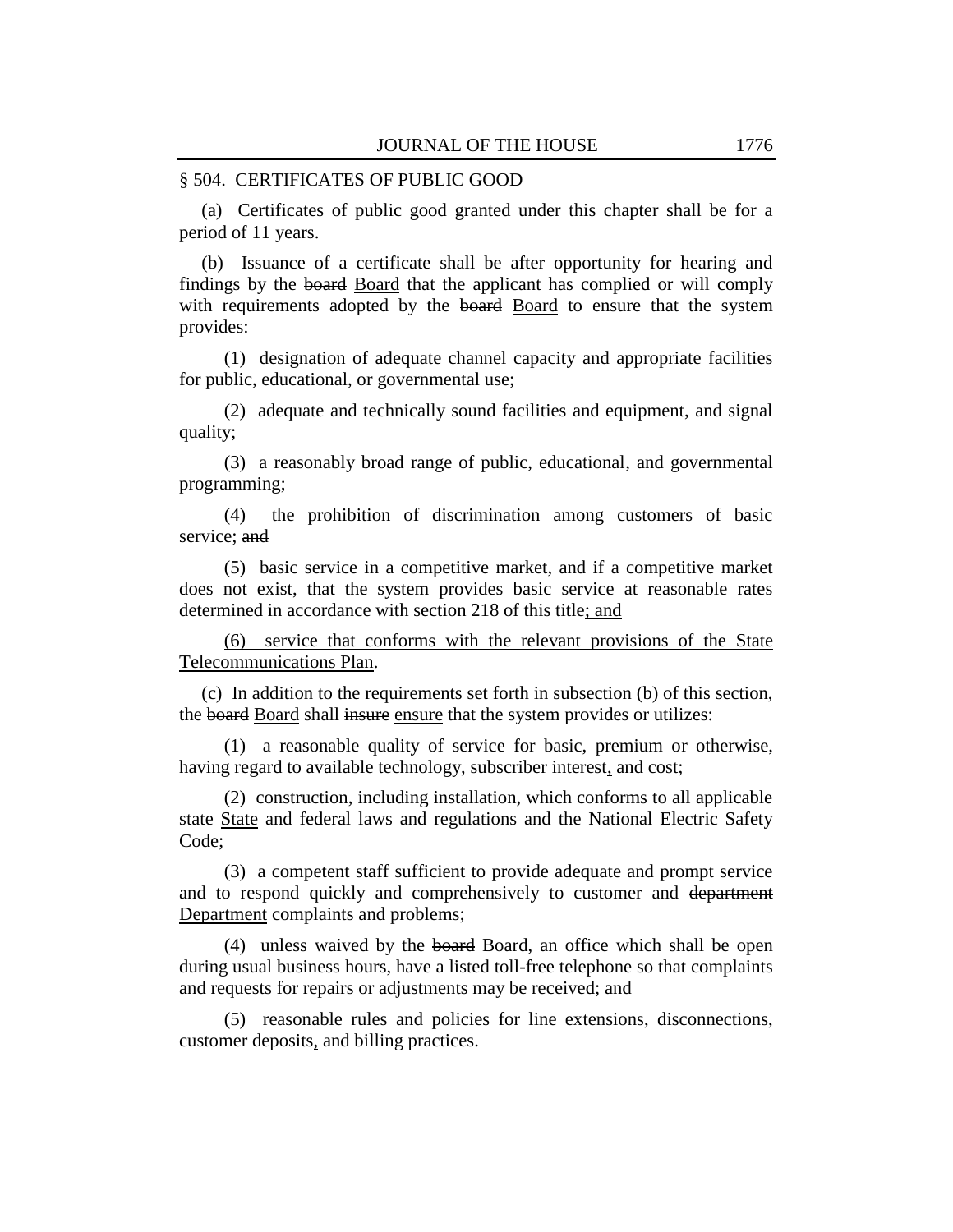(d) A certificate granted to a company shall represent nonexclusive authority of that company to build and operate a cable television system to serve customers only within specified geographical boundaries. Extension of service beyond those boundaries may be made pursuant to the criteria in section 504 of this title this section, and the procedures in section 231 of this title.

(e) Subdivision (b)(6) of this section (regarding conformity with the State Telecommunications Plan) shall apply only to certificates that expire or new applications that are filed after the year 2014.

Sec. 24. 30 V.S.A. § 518 is added to read:

#### § 518. DISCLOSURE OF RETRANSMISSION FEES

A retransmission agreement entered into between a commercial broadcasting station and a cable company pursuant to 47 U.S.C. § 325 shall not include terms prohibiting the company from disclosing to its subscribers any fees incurred for program content retransmitted on the cable network under the retransmission agreement.

\* \* \* Statutory Revision Authority \* \* \*

# Sec. 25. LEGISLATIVE COUNCIL STATUTORY REVISION AUTHORITY; LEGISLATIVE INTENT

(a) The staff of the Office of the Legislative Council in its statutory revision capacity is authorized and directed to amend the Vermont Statutes Annotated as follows:

(1) deleting all references to "by the end of the year  $2013$ " in 30 V.S.A. chapter 91; and

(2) during the interim of the 2015 biennium of the General Assembly, in 30 V.S.A. § 227e, replacing every instance of the words "Secretary of Administration" and "Secretary" with the words "Director for Connectivity" and "Director," respectively.

(b) Any duties and responsibilities that arise by reference to the Division for Connectivity in the Vermont Statutes Annotated shall not be operative until the Division is established pursuant to 3 V.S.A. § 2225.

\* \* \* Effective Dates \* \* \*

### Sec. 26. EFFECTIVE DATES

This act shall take effect on passage, except that Secs. 9, 10, and 11 (regarding the Division for Connectivity) shall take effect on July 1, 2015.